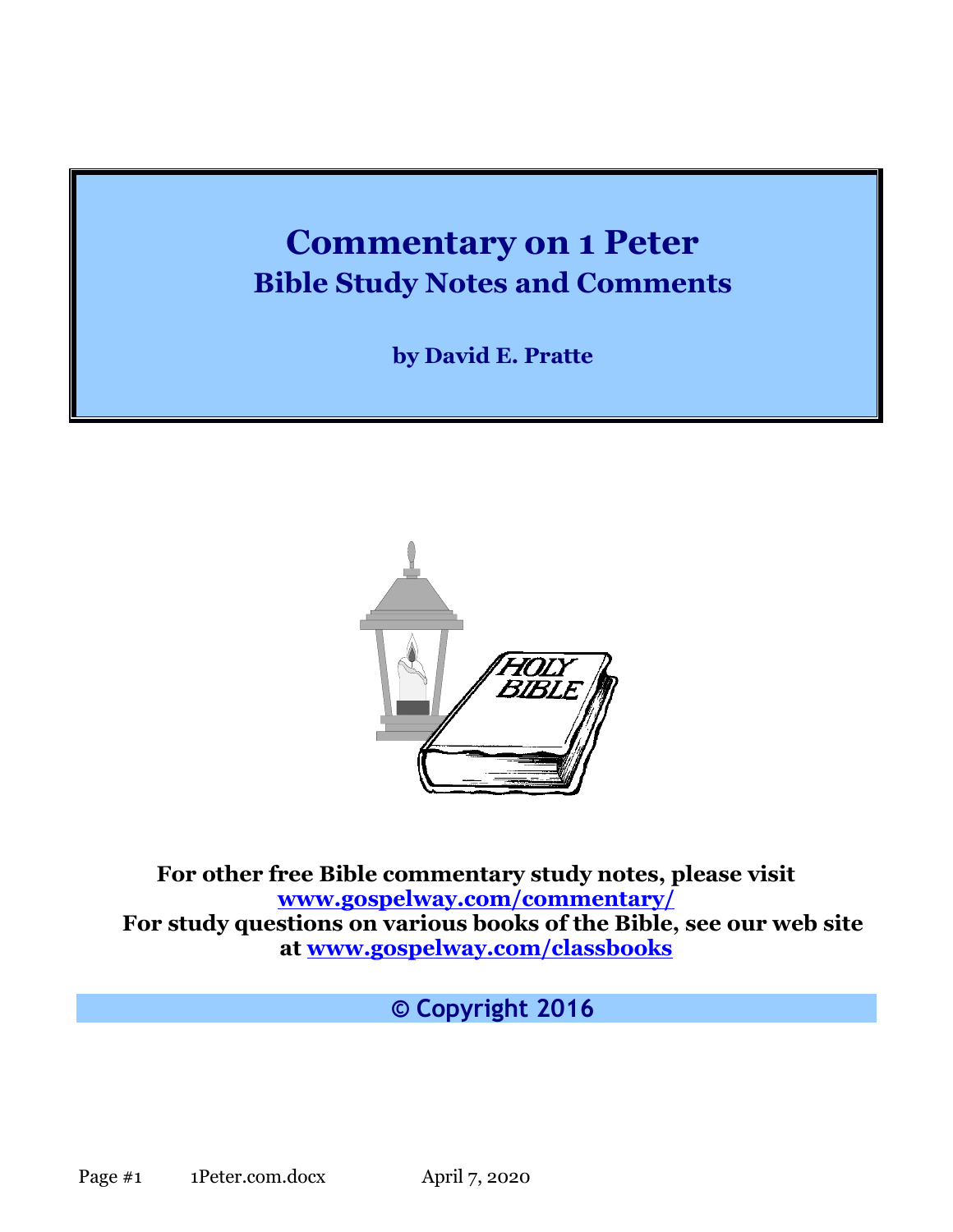# **Comments on the Book of 1 Peter**

by David E. Pratte

**Table of Contents**

[Introduction to 1 Peter3](#page-2-0) [1 Peter 17](#page-6-0) [1 Peter 225](#page-24-0) [1 Peter 344](#page-43-0) [1 Peter 461](#page-60-0) [1 Peter 573](#page-72-0)

#### © Copyright David E. Pratte, April 7, 2020, [www.gospelway.com](http://www.gospelway.com/) (See end of the file for further copyright information.)

Notes to the reader: I have chosen not to include the Bible text in these notes (please use your Bible to follow along). Instead, I have divided the notes by groups of verses; each group of verses begins with a numbered study question or questions for you to consider. The abbreviation "*b/c/v*" means "book, chapter, and verse." Also, when I ask the reader to refer to a map, please consult the maps at the back of your Bible or in a Bible dictionary.

Unless otherwise indicated, Scripture quotations are generally from the New King James Version (NKJV), copyright 1982, 1988 by Thomas Nelson, Inc. used by permission. All rights reserved.

Scripture quotations marked (NASB) are from *Holy Bible, New American Standard* La Habra, CA: The Lockman Foundation, 1995.

Scripture quotations marked (ESV) are from *The Holy Bible, English Standard Version*, copyright ©2001 by Crossway Bibles, a publishing ministry of Good News Publishers. Used by permission. All rights reserved.

Scripture quotations marked (MLV) are from Modern Literal Version of The New Testament, Copyright 1999 by G. Allen Walker.

Scripture quotations marked (NRSV) are from the New Revised Standard Version of the Bible, copyright 1989 by the Division of Christian Education, National Council of the Churches of Christ in the United States of America.

Scripture quotations marked (NIV) are from the New International Version of the Holy Bible, copyright 1978 by Zondervan Bible publishers, Grand Rapids, Michigan.

Scripture quotations marked (HCSB) are from the Holman Christian Standard Bible, copyright 2008 by Holman Bible publishers, Nashville, Tennessee.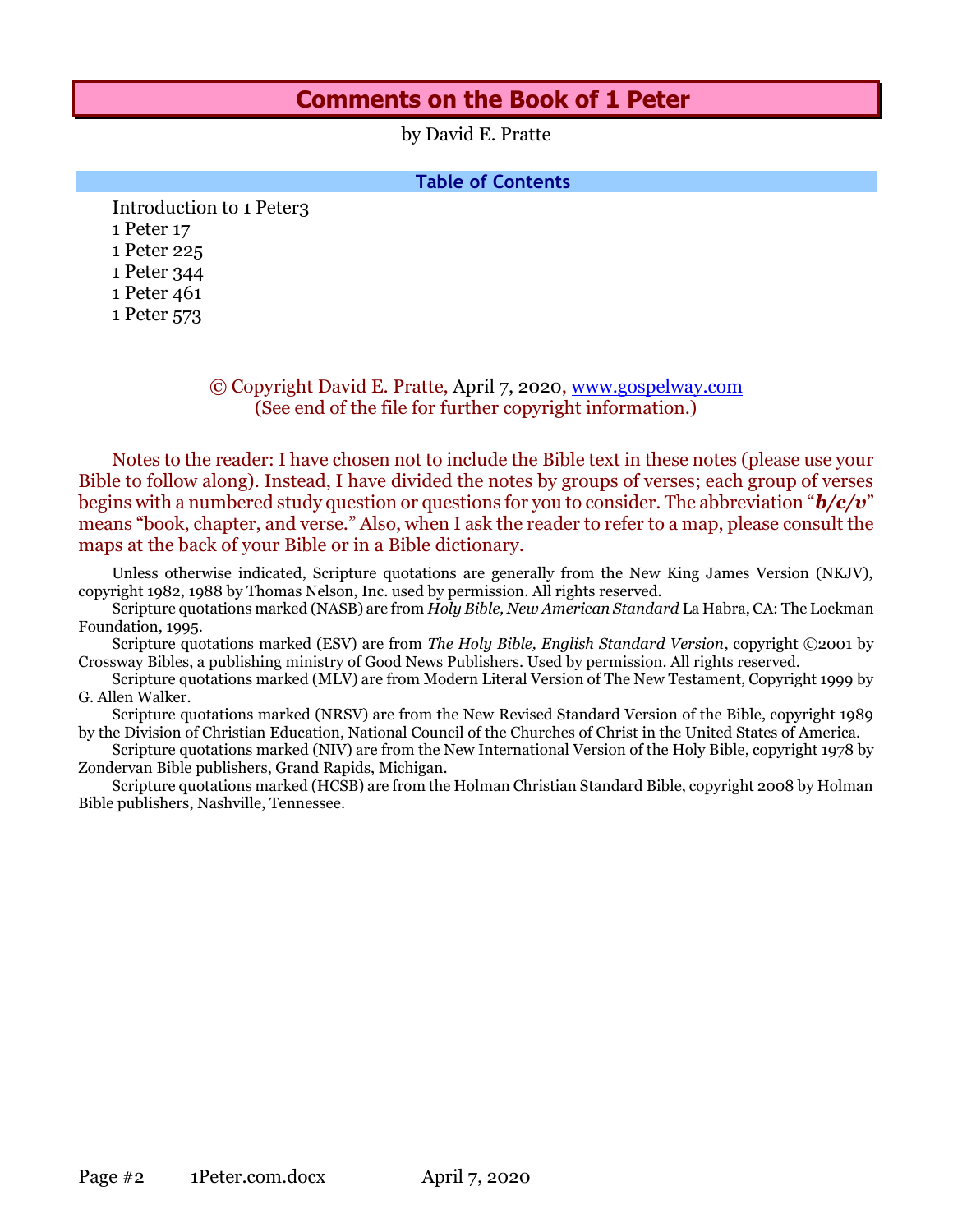#### <span id="page-2-0"></span>*Author*

The inspired author was Peter the apostle (1:1).

The book is largely undisputed in authorship or canonicity. Horne states:

The genuineness and canonical authority of the first Epistle of Peter have never been disputed. It appears to be twice referred to by Clement of Rome; it is twelve times distinctly quoted by Polycarp and is once cited in the Epistle of the churches of Vienne and Lyons. It was received by Theophilus bishop of Antioch, and quoted by Papias, Irenaeus, Clement of Alexandria, and Tertullian; and Eusebius informs us that it was universally acknowledged to be the production of Saint Peter in the fourth century, since which time its authenticity has never been questioned.

#### MacKnight confirms:

"…the authenticity of the first [letter of Peter] was never called in question; being universally acknowledged as Peter's from the very beginning … Wherefore there can be no doubt that the first epistle of Peter was all along received as an inspired writing, by the whole Christian church."

#### **Notes regarding Peter**

\* Peter was also called Simon (Matthew 10:2) and Cephas (John 1:42). He was called Bar-Jonah because his father was named Jonah.

\* He lived in Bethsaida and later Capernaum – John 1:44; Mark 1:21,29.

\* Peter was originally introduced to Jesus by his brother Andrew, who had been a follower of John the Baptist. Jesus then gave Peter the name of Cephas – John 1:40-42.

\* Peter had been a fisherman before being called to be an apostle; but Jesus called Peter, along with his brother Andrew and his partners James and John, to become "fishers of men" – Luke 5:1-11; Matthew 4:18-22.

\* Jesus healed Peter's mother-in-law of a fever – Matthew 8:14,15. This demonstrates that Peter was a married man (1 Corinthians 9:5).

\* Peter accompanied Jesus through much of His earthly ministry and, along with James and John, was present for many special events which even other apostles had not attended. These included: the resurrection of the daughter of Jairus (Mark 5:37; Luke 8:51), the Transfiguration (Matthew 17:1ff; Mark 9:22ff; Luke 9:28ff), and Jesus' agony in the garden (Matthew 26:36-46; Mark 14:32-42.).

\* Peter was one of the original twelve apostles sent by Jesus for the specific purpose of testifying that Jesus was raised from the dead – Luke 5:1-11; 6:13-15; John 15:27; Acts 1:8.

\* He attempted to walk on the water in imitation of Jesus, but after an initial success his faith failed – Matthew 14:28-31.

\* He received no formal religious training in established schools – Acts 4:13.

\* At the arrest of Jesus, Peter attempted to defend Him. He used his sword to cut off the ear of a servant of the high priest – John 18:10,11. Jesus rebuked Peter and restored the man's ear.

\* As predicted by Jesus, Peter denied Jesus three times while Jesus was being tried by the Jews – Matthew 26:33,69-75.

\* He was one of the first to enter Jesus' tomb and see that the body was not there after the resurrection. Jesus later expressly appeared to him – John 20:1-10; 1 Corinthians 15:5.

\* He played a leading role in the selection of Matthias to take the place of Judas as an apostle – Acts 1:15-26.

\* Like all the apostles, he received the power of the Holy Spirit to directly guide him in his teaching and to empower him to do miracles – John 16:13; Acts 2. Specifically, Peter's mission was mainly to Jews – Galatians 2:7.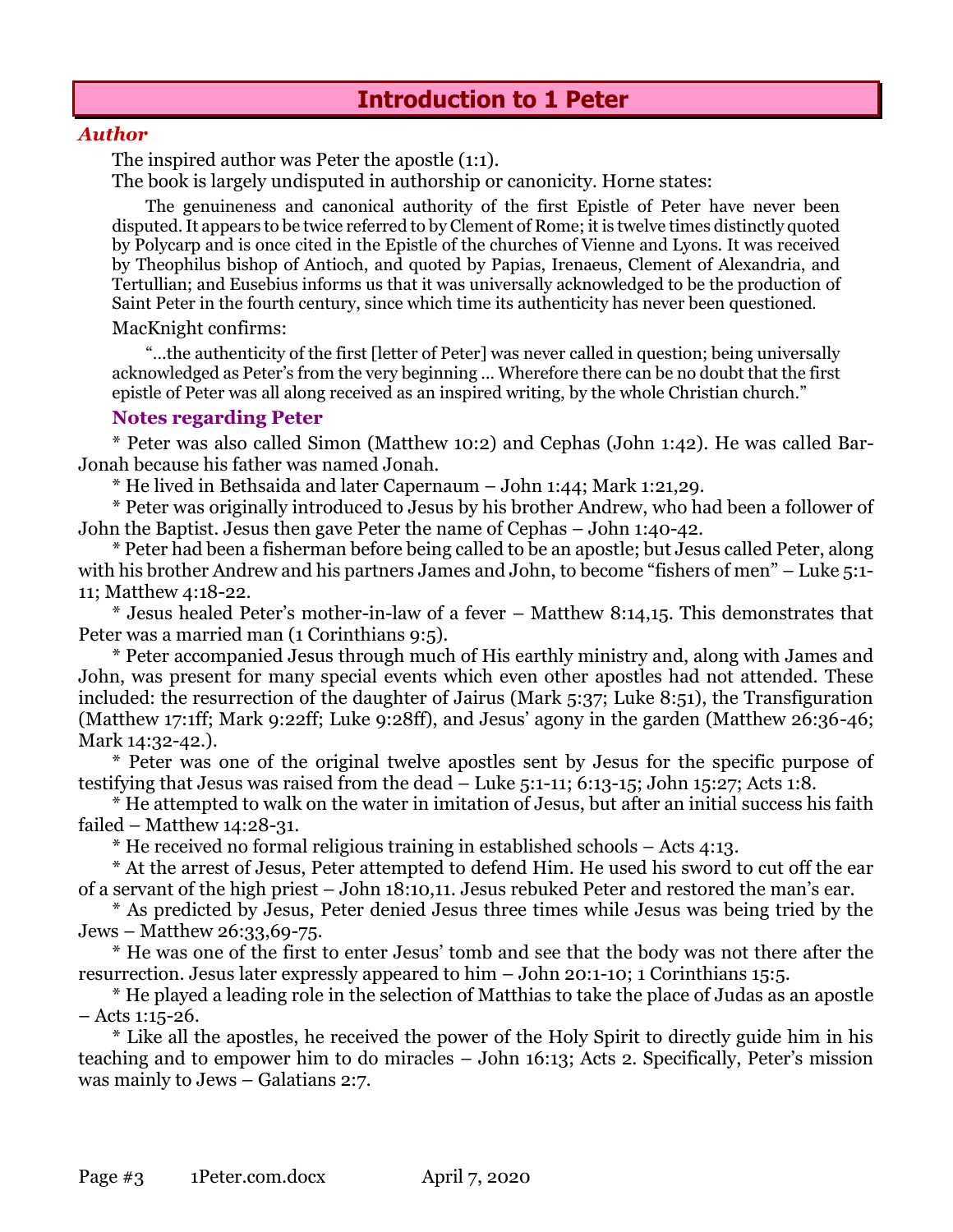\* He was always known for being impetuous and outspoken, a characteristic which sometimes got him into trouble but sometimes led to great statements of faith – Matthew 16:15-18; John 6:68,69.

\* Despite his failings, Jesus chose him to be the first to preach the gospel to the Jews and the first to preach to the Gentiles – Matthew 16:18,19; Acts 2; Acts 10.

\* Though he was a great and good man in many ways, there is absolutely no truth to the Catholic claim that he was the first Pope or the head or foundation of the church. Jesus Himself is the head of all things to the church (Ephesians 1:22,23). Jesus is only foundation of the church (1 Corinthians 3:11).

#### *Ones addressed*

Those addressed were pilgrims of the dispersion in the areas of Pontus, Galatia, Cappadocia, Asia, and Bithynia (1:1). The geographical areas named are all regions in Asia Minor (see *map*).

Pilgrims are sojourners (ASV), those who reside as aliens (NASB), or strangers (KJV). They are people who live in a place away from their own native country (Hebrews 11:13; 1 Peter 2:11). The term can also refer in a spiritual sense to people to whom Heaven is their real country and they sojourn on earth (compare Hebrews 11:13-16).

The dispersion sometimes refers to the Jews who were scattered among the nations when they went into captivity (Deuteronomy 28:25; Jeremiah 34:17). So, some believe that Peter wrote to Jewish Christians. Horne points out that Peter was primarily an apostle to the Jews. In 1 Peter 1:18 Peter states that the recipients had been redeemed from the vain conversation received by tradition from their fathers, which would be typical of Jewish converts. And 2:9 refers to them as a chosen generation, a royal priesthood, a holy nation, and a peculiar people, all of which were terms for the people of Israel in the Old Testament. So this view holds that, having become Christians, the Jewish people addressed became part of the true Israel of God.

However, 1:14; 4:3,4 indicate that the recipients had lived in a Gentile manner prior to their conversion (note especially the reference to idolatry). This would seem to indicate a broader reference than just to Jewish Christians. Some might think it refers to the Christians scattered in Acts 8:1-4; but that does not fit because they went only as far as Antioch (11:19), not the places listed here. A more likely view is that the reference is to Christians viewed as citizens of Heaven (Philippians 3:20) but who are pilgrims on earth, comparable to the Jews who had been scattered among the Gentiles. This would be confirmed by the fact that the regions described are all primarily in Gentile territory, and the churches there consisted primarily of Gentiles. Why write a letter to Christians in primarily Gentile regions but address only the Jewish Christians who would be a minority there?

In any case, the important point to remember is that Peter was addressing suffering Christians who needed encouragement in the time of hardship.

#### *Time of writing*

There is no indication whatever in the book regarding when it was written, and the date is of no great importance. Most scholars place it in the AD 60s. It was almost surely written before the destruction of Jerusalem.

#### *Place of writing*

As he wrote, Peter said that he was in Babylon (5:13). This could be the literal city of Babylon on the Euphrates river. But some say it figuratively represents Rome. Rome was the capital of the world at this time (like Babylon had been in the past). Peter might have referred to it figuratively knowing Christians would understand but other readers might not (thereby avoiding persecution). It is apparent from the text of the book that the people were facing persecution.

Contrary to the Catholic view, however, there is no evidence anywhere else in the Scriptures that Peter was ever in Rome. He surely was not there when Paul wrote his letters to the church in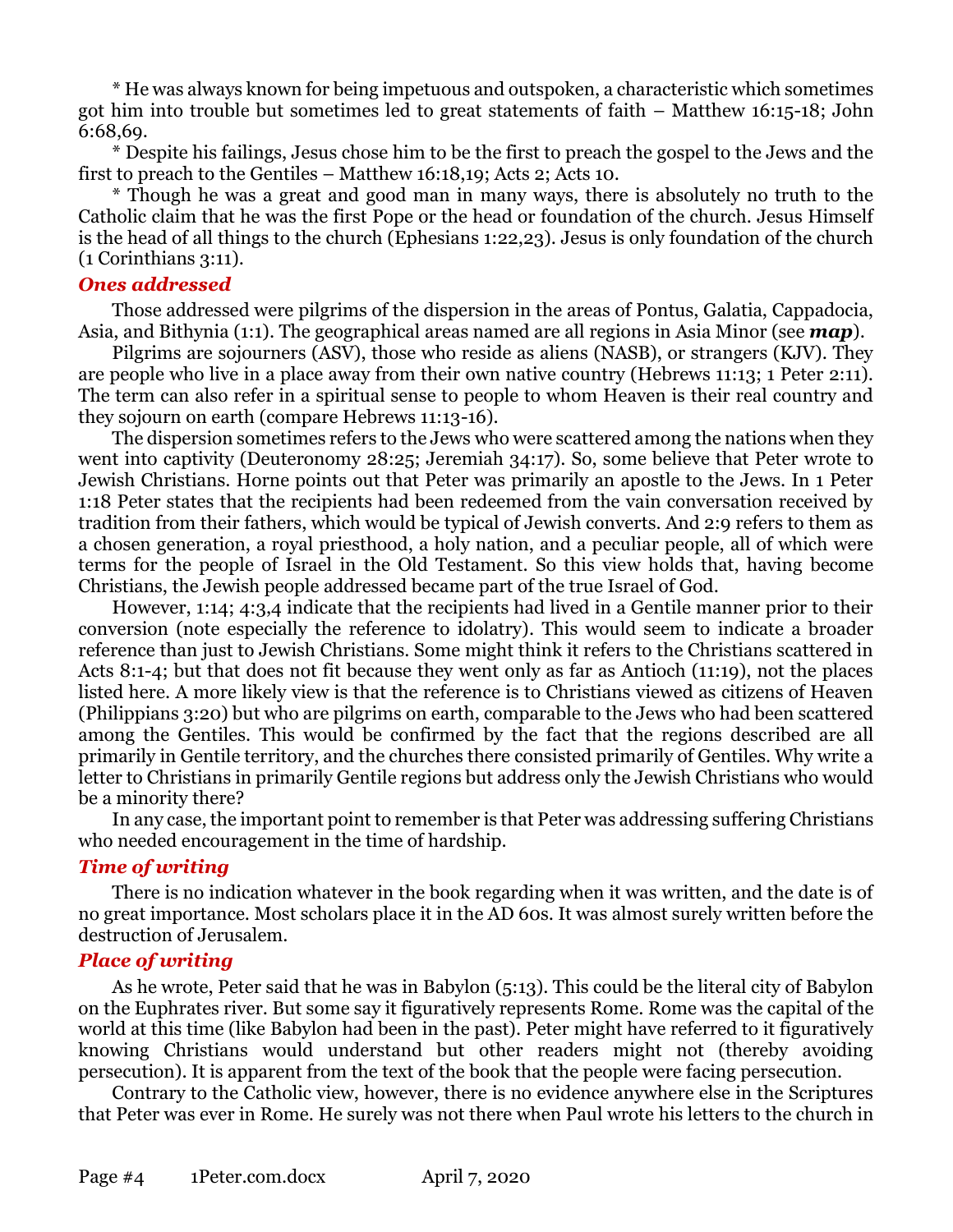Rome or from the prison in Rome, since Peter is not mentioned in any of those letters. However, neither is there any evidence in Scripture that Peter was ever in literal Babylon (see notes on 5:13).

It is likely that the book of Revelation refers to Rome figuratively as Babylon in chapters 14, 17, 18. However, Woods points out that such usage likely did not become common till after the destruction of Jerusalem, which would have been after the time that Peter wrote this letter. There is no reason to believe that Peter would seek to disguise the place where he was when he wrote this letter.

The usual approach to Scripture should be to conclude that names of places and people are literal unless there is some compelling reason in the text to conclude otherwise. Other places mentioned in the letter surely appear to be literal and are virtually never taken to be symbolic (as in 1:1). I know of no reason that would compel us to conclude that Babylon was not literal. Caton points out that there was a large group of Jews living in literal Babylon at the time this letter was written, which might explain why Peter would be among them since his work of preaching emphasized teaching Jews.

So, while there may be good reasons to conclude that the reference to Babylon is literal, the point cannot be settled definitely. But again the point is not important to understanding the teaching of the book.

#### *Theme*

Peter encourages endurance and holiness in times of suffering and persecution.

The book contains many passages of tenderness and compassion. This might seem unexpected considering the impetuous and often awkward nature of Peter as revealed in the gospels. Perhaps his experiences of suffering for Christ helped him develop a greater sense of compassion.

# *Outline of the book*

- 1. Our blessings sustain us to endure hardship and live holy lives 1:1-2:10. Our inheritance should lead us to endure hardship – 1:1-12. Our salvation should motivate us to faithful living – 1:13-25. Our position as God's chosen people should encourage faithfulness – 2:1-10.
- 2. We should act honorably in relationships and endure patiently 2:11-3:22. Submit honorably to rulers and masters – 2:11-17. Imitate Jesus in suffering persecution – 2:19-25. Husbands and wives treat one another properly  $-$  3:1-7. Conduct oneself in holiness toward all  $-$  3:8-22.
- 3. Live a holy life despite sufferings and hardship 4:1-19. Expect ridicule from those who know our past  $-4:1-6$ . Serve God and one another as faithful stewards – 4:7-11. Suffer for doing good, not for doing  $evil - 4:12-19$ .
- 4. Relate properly with leaders, trusting God and resisting Satan 5:1-14. Proper relations between elders and members – 5:1-6 Trust for God but resistance for the devil  $-5:6-11$ Concluding remarks – 5:12-14

## *References in the book to trials and suffering*

The following information is taken from Milliner's introduction to the book: Manifold temptations – 1:6 Trial of faith  $-1:7$ Gentiles speak against you as evildoers – 2:12 Suffering wrongfully  $-2:19$ He that will harm you  $-3:13$ Suffer for righteousness sake  $-3:14$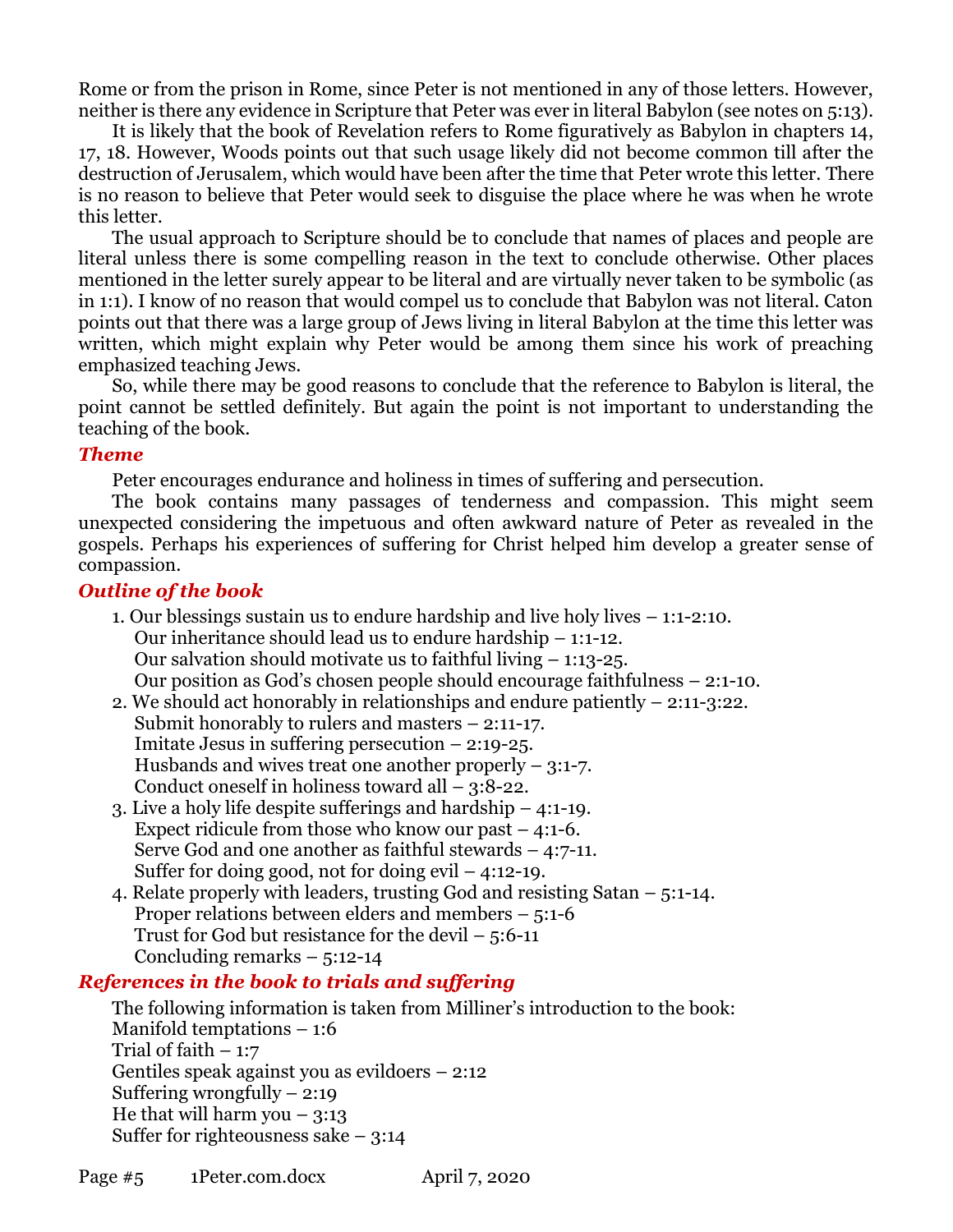They speak evil of you  $-3:16$ Suffer for well doing  $-3:17$ Speaking evil of you  $-4:4$ Fiery trial which is to try you  $-4:12$ Reproached for the name of Christ  $-4:14$ Suffer as a Christian – 4:16 Suffer according to the will of God – 4:19 Afflictions accomplished in your brethren – 5:9 After you have suffered a while  $-5:10$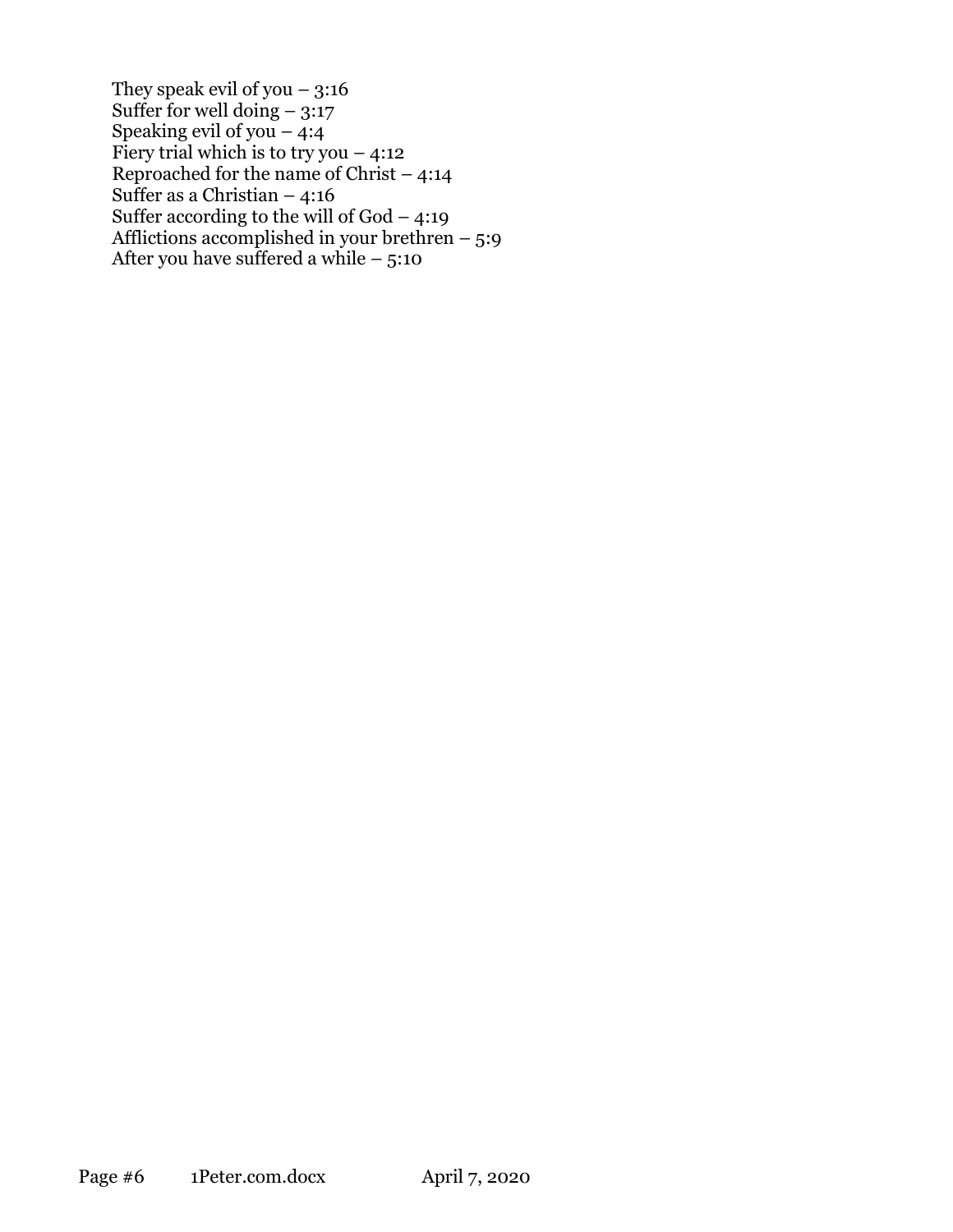# **1 Peter 1**

# <span id="page-6-0"></span>**1:1-2:10 – Our Blessings Sustain Us to Endure Hardship and Live Holy Lives.**

**1:1-12 – Our Inheritance Should Lead Us to Endure Hardship.**

# *1:1 – Peter writes as an apostle of Christ to the pilgrims of the dispersion in Pontus, Galatia, Cappadocia, Asia, and Bithynia.*

Peter identifies himself as the author and as an apostle of Jesus Christ. See our introductory notes for specific information about Peter and a discussion of the recipients to whom this letter was written.

Interestingly, Peter describes himself simply as an apostle. He makes no effort to exalt himself above any of the other apostles, as would be expected if Catholicism is correct in claiming that he was the first Pope. Certainly he was an important man who accomplished many great things for the Lord, but there is no passage here or elsewhere that would prove him to be in any way superior in position or power above the other apostles or in any sense the head or foundation of the church universal.

Notice that, in contrast to most of the letters of the apostle Paul, this letter was not addressed to a specific church or a specific Christian. Rather it was addressed to Christians throughout a widely scattered area. This is one reason why epistles like this are referred to as "general epistles."

"Pilgrims" ( $\pi \alpha \rho \epsilon \pi \delta \eta \mu o \zeta$ ) – "properly, one who comes from a foreign country into a city or land to reside there by the side of the natives; hence, stranger; sojourning in a strange place, a foreigner …; in the N.T. metaphorically, in reference to heaven as the native country, one who sojourns on earth: so of Christians, 1 Peter 1:1 …" – Grimm-Wilke-Thayer.

"Dispersion" ( $\delta$ ιασπορα) – "...'a scattering, a dispersion,' was used of the Jews who from time to time had been scattered among the Gentiles, John 7:35; later with reference to Jews, so "scattered," who had professed, or actually embraced, the Christian faith, 'the Dispersion,' Jas. 1:1, RV; especially of believers who were converts from Judaism and 'scattered' throughout certain districts, 'sojourners of the Dispersion,' 1 Pet. 1:1, RV. In the Sept., of Israelites, "scattered" and exiled, e.g., Deut. 28:25; Deut. 30:4; Neh. 1:9." – Vine.

## **Qualifications of apostles**

The word "apostle" simply means one who is sent on a mission. It can have different significance, even in the Scriptures, depending on who does the sending and what the mission is. Peter makes clear that he was sent by Jesus Himself personally. This was not simply some mission assigned by men.

By claiming to be an apostle, Peter was asserting the authority by which he wrote this epistle. He wrote, not by human wisdom, but by the direct guidance of the Holy Spirit. See his own description of inspiration in 2 Peter 1:20,21.

True apostles of Jesus had the following characteristics or qualifications:

*1) Apostles had to be chosen by Jesus Himself.*

He is the one who "sent" them on the mission, authorizing their work. They did not assume the office by their own choice, nor were they chosen by majority vote or political maneuvering. There was always clear evidence that Jesus Himself had personally chosen each individual who received the office. See Luke 6:12-16; Acts 1:24-26; 26:16; Galatians 1:1.

*2) Jesus then sent the Holy Spirit to directly guide the apostles as they preached the gospel and bore their testimony* (Acts 1:8).

This direct guidance began when the apostles received Holy Spirit baptism on Pentecost (Acts 2). (John 16:13; 14:26; 1 Corinthians 2:10-16; 14:37; Ephesians 3:3-5; Matthew 10:19,20)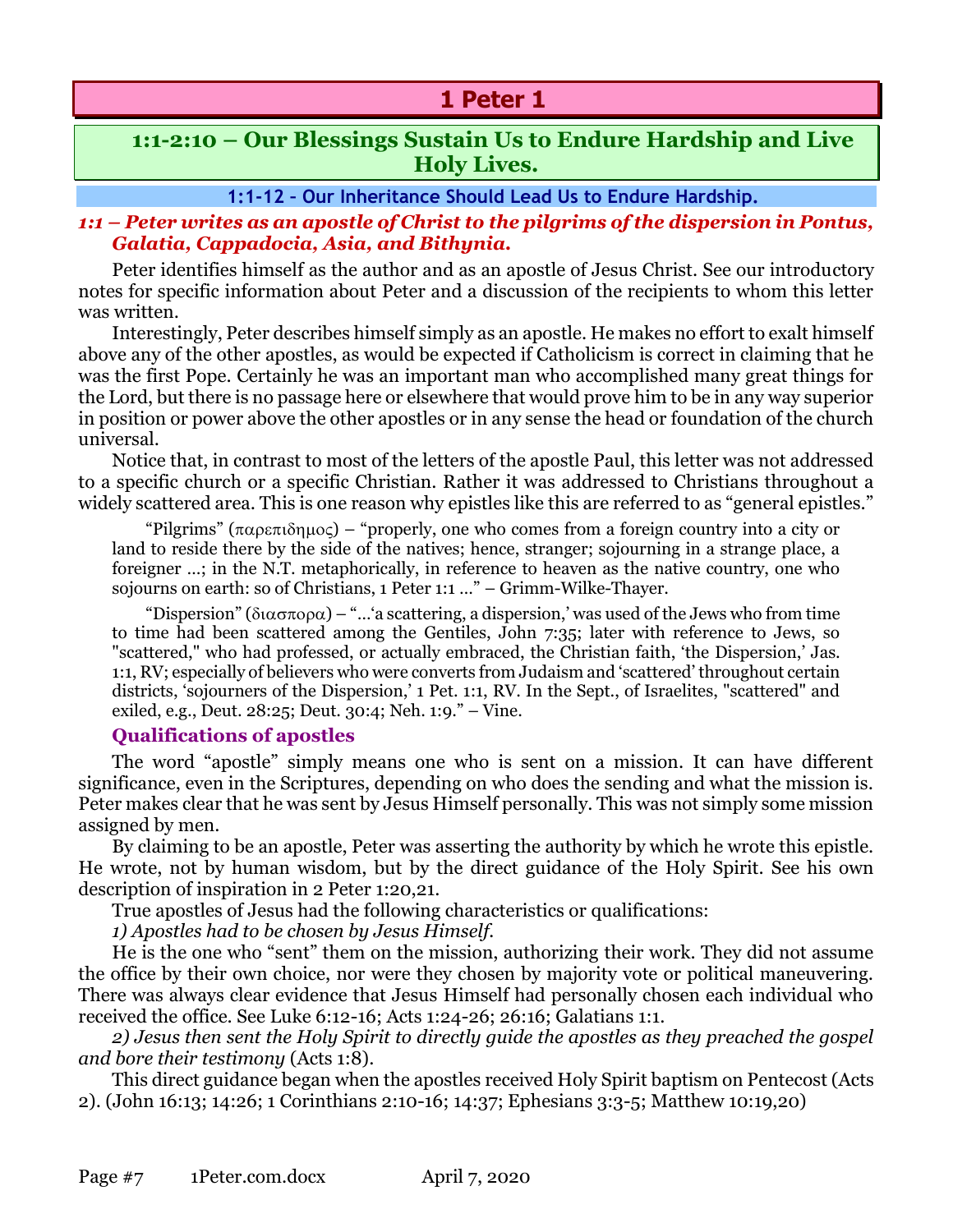*3) This baptism also gave them the power to do miraculous signs to confirm that their testimony really was from God.*

These constituted the "signs of an apostle" (2 Corinthians 12:11,12). (Acts 14:3; 2:43; 3:1-10; 5:12-16; 9:32-42; Mark 16:17-20; Hebrews 2:3,4)

*4) Apostles could lay hands on other people and give them miraculous powers.*

But those on whom they laid hands could not in turn pass the powers on to others – Acts 8:14- 24; 19:1-7; Romans 1:8-11; 2 Timothy 1:6.

*5) Specifically, an apostle had to be an eyewitness of Christ after His resurrection, so that he could testify that he had personally seen Jesus alive after He had died.*

The apostles had been chosen personally by Jesus to serve as witnesses of His work, especially of the fact that He had been raised from the dead (see Acts 1:21,22; compare 1 Corinthians 15:4- 8; 9:1; Luke 24:36-48; John 15:26,27; 19:35; Acts 1:8; 2:32; 3:15; 4:33; 5:32; 10:39-42; 13:31; 1 John 1:1-4).

Note that, since no men today can have these qualifications, we can have no apostles living on earth in the church today. This disproves the concept of the Catholic Pope or Mormon apostles as successors to the apostles. The Catholic claim that Peter was the first Pope completely contradicts numerous New Testament teachings. Notice that Peter never made such a claim. All he ever claimed was to be an apostle like other apostles.

"Apostle"  $(\alpha \pi \circ \sigma \tau \circ \lambda \circ \varsigma)$  – "1. a delegate, messenger, one sent forth with orders ... 2. Specially applied to the twelve disciples whom Christ selected, out of the multitude of his adherents, to be his constant companions and the heralds to proclaim to men the kingdom of God … With these apostles Paul claimed equality … 3. In a broader sense the name is transferred to other eminent Christian teachers …" – Grimm-Wilke-Thayer.

## *1:2 – Those Peter addressed were elect according to the foreknowledge of God in sanctification of the Spirit for obedience and sprinkling of the blood of Christ.*

Peter begins his letter by briefly stating the gospel doctrine of election. It is nothing like the Calvinists claim (compare 2 Thessalonians 2:13-15; Romans 8:28-30,33; 2 Timothy 1:9,10; Colossians 3:12; Ephesians 1:4).

## **Elect according to the foreknowledge of God**

The word "elect" signifies picked out, chosen (not voted on, as today). The idea emphasizes two things: (1) a choosing, and (2) a separation – i.e., because one has been chosen, he is set apart from others who are not so chosen.

The term does not, however, in any way indicate the *manner* in which an individual is chosen. Calvinists assume that God elects certain individuals from before time began wholly on His own will, without regard to the character, attitudes, desires, or choice of the individual. Then He leaves all others to be lost, regardless of their character, will, choice, etc. The issue is not what God *could* have done, but what He *willed* to do.

It is not at all out of character with Bible teaching for God to choose men by some standard which takes into account the desires and character of the men. The fact that God does the choosing does not necessarily eliminate the power of man to choose. In fact, many other Scriptures show that man does have a choice in his salvation (Joshua 24:15; Mark 16:15,16; 2 Peter 3:9; etc.).

A person's method of choosing can be *conditional* (and usually is). For example, when we choose a marriage partner, a home, a car, a political candidate, etc., usually the choice we make depends on the character and nature of the possible prospects. We set our standards regarding what we are looking for, then we measure each prospect by how well it measures up to the standards we set. We then choose the one(s) that meet those standards. It is entirely possible that one of those criteria would be whether or not the individual would choose to please us (as in choosing a marriage partner).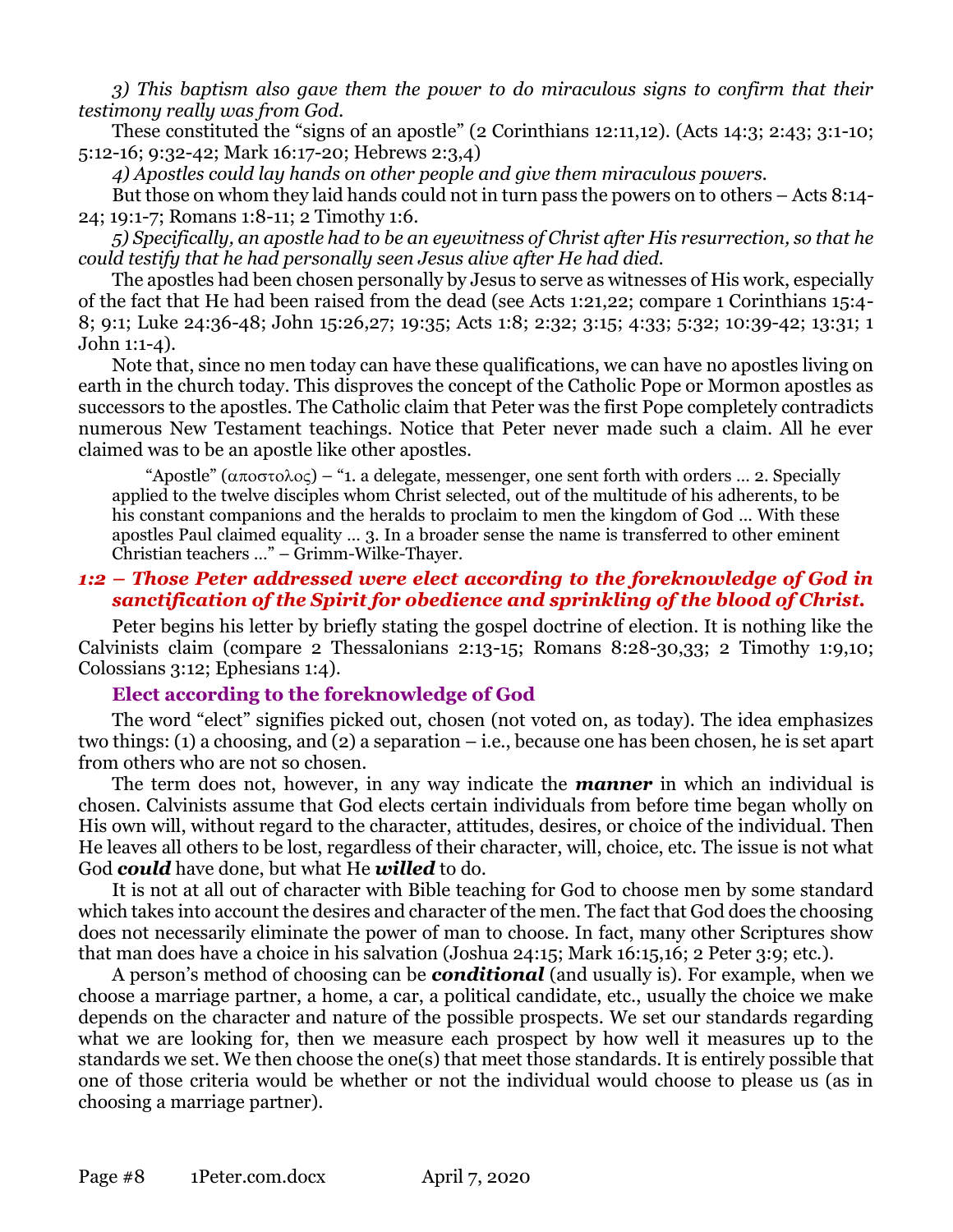Illustration: When I was young we were picking out a puppy from a litter. We decided to call the puppies to come out from their hiding place, and the first one that came out would be the one we would keep. So, we chose the one that chose to heed our call. This is exactly the point regarding how we become God's elect.

Peter says God chose us according to His foreknowledge. He does not say exactly what God foreknew. It certainly does not state that God knew what specific individuals He would choose, then chose them regardless of character, etc. Other possibilities exist, including knowing that certain classes or kinds of people would exist, and choosing what rewards or treatment He would give to each of these classes.

Illustration: Before the school year begins, a school teacher may not know what specific students he will have, but he can foreknow the *kinds or types* of students he will have, and can foreordain the treatment each kind will receive. This may include knowing that some students will choose to act in certain ways (studying hard, neglecting to work, disrupting class, etc.). So the teacher decides how he will react to each of these actions that the students may choose to participate in. The teacher does not necessarily predetermine what he will do to each individual student. But he foreknows the kinds of students the kids will choose to be, then he predetermines how we will deal with each kind. Each student decides which kind he is, and then the teacher deals with each one as he had foreordained that kind of student to be treated.

Let us summarize the teaching of other passages about God's election and predestination of man.

*God desires all men to be saved and He offers salvation to all through the gospel.*

2 Peter 3:9; Titus 2:11; 1 Timothy 2:4,6; Hebrews 2:92; Thessalonians 2:14; Mark 16:15,16; Acts 2:38,39

If God sincerely wants *all* people to be saved and wants none to perish, and if the decision is entirely up to Him (man has no choice), then all people will be saved and none will be lost! The logical conclusion of unconditional election must be universalism!

Yet we know only a few will be saved and most lost (Matthew 7:13,14; 22:14). So, either God does not sincerely want everyone saved, or else man does have a choice! (Ezekiel 33:11; 18:32; 2 Corinthians 5:19; Revelation 3:20; 1 Timothy 4:10; Isaiah 45:21f; Colossians 1:20; Lam. 3:33; Acts 26:28,29; Matthew. 18:14)

John 3:16 – God so loved the *world* that He gave His only begotten Son, that whoever believes in Him should not perish but have everlasting life. Note that the ones Jesus died to save are all those in the world whom God loves. Yet He loves even His enemies (Matthew 5:43-38). (1 John 2:2; 4:14; 5:19; John 3:17; 1:29; 4:42; 12:47; 6:51)

Romans 5:18,19 – Justification came unto "all men" by Jesus' righteous act (His death). This was the same "all men" on whom condemnation came as a result of Adam's sin. So, however many people are condemned by sin, that is how many can receive the benefit of Jesus' death. (Note that both the condemnation and the justification are received conditionally – verse 12.)

The intent of Jesus' death was to offer salvation to all men. If these passages are true, then either all men will be saved (which cannot be), or else there is something each man must do to determine whether or not he will receive the benefit of Jesus' death.

(See also Luke 19:10 with Romans 3:23; 2 Peter 2:1; 2 Corinthians 5:10,14,15; Acts 3:26; John 10:9; 12:32,33 compare 6:44,45; Matthew 11:28-30; 24:14; 22:14; Romans 16:26; 10:16-18; Luke 9:23,24; Ephesians 3:8,9; Colossians 1:28; 2 Timothy 14:17; Acts 20:31; Colossians 1:6,23; 1 Corinthians 1:21.)

*God has decreed conditions of salvation that all people can meet.*

The following passages clearly teach that everyone can obey the conditions of salvation, but Calvinism flatly contradicts this and denies that everyone can obey.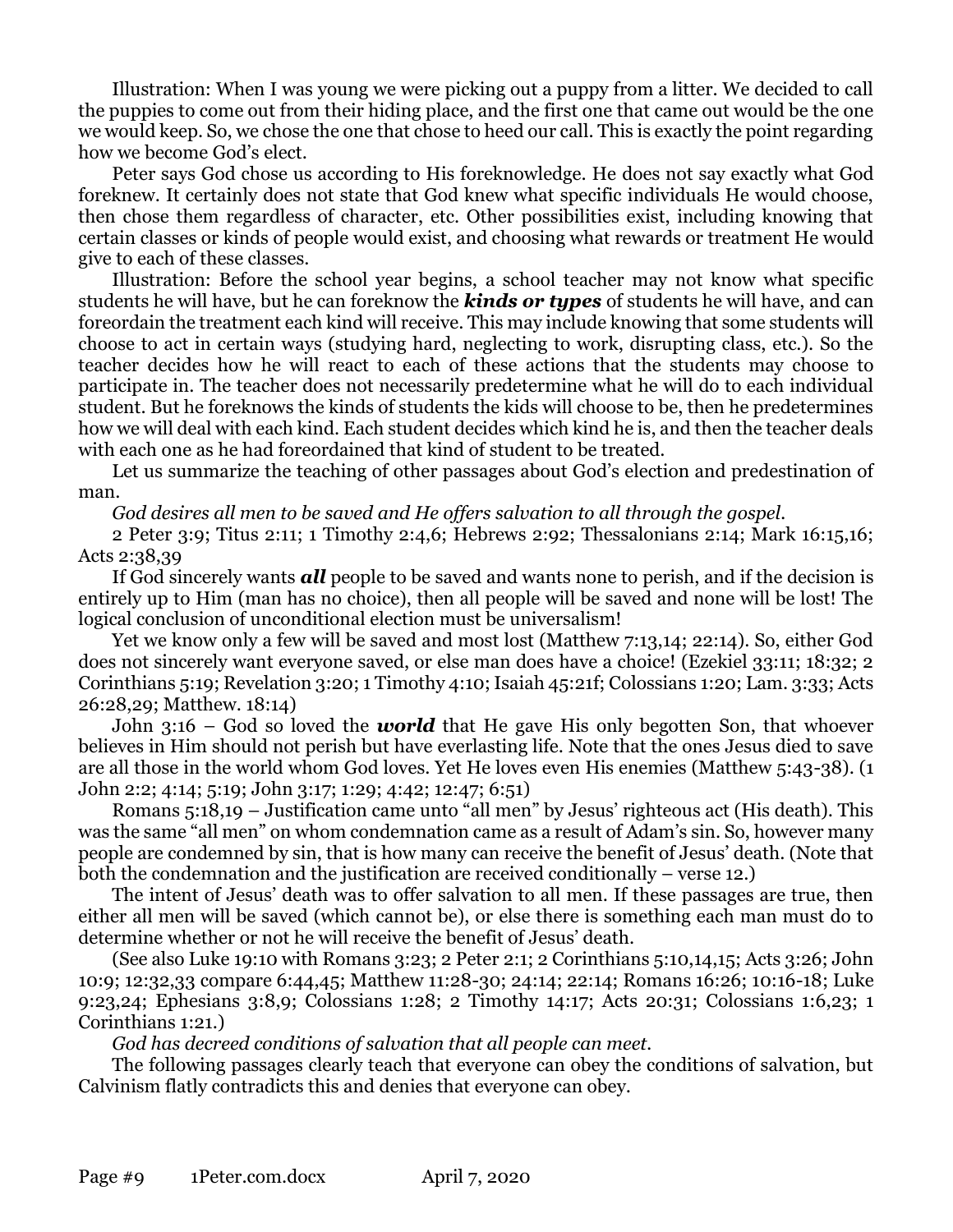Mark 16:15,16; John 3:14-16; Acts 17:30,31; 2 Peter 3:9; Matthew 10:32; Acts 2:38,39; Romans 10:13,14,17; (Romans 1:16; John 6:44,45; 1:7; 6:40; Acts 10:43; 13:39; Hebrews 5:9; John 12:26; 2 John 9; Acts 22:16)

*God grants to each person the power to choose to accept or reject salvation.*

Revelation 22:17 – *Whosoever will* (KJV) may freely take of the water of life. It is a matter of man's *will*, and each person may determine his own will.

All the following passages show that man does have the power to choose and that what we do will determine whether or not God chooses to give us eternal life.

Deuteronomy 30:15-19; Joshua 24:15; Exodus 32:26; 1 Kings 18:21; Hebrews 11:24,25; Isaiah 1:18-20; Matthew 23:37; Matthew 13:14,15; 1 Peter 1:22; Romans 6:13,16-18; 2 Corinthians 8:5; Philippians 2:12; 1 Timothy 4:16; Acts 2:40; 2 Corinthians 5:20.

(Psalm 119:30,173; Isaiah 56:4; Hebrews 2:17 and 4:15 with Isaiah 7:14,15 and Matthew 26:53 and John 10:18; John 7:17; 1 Chronicles 28:9; Luke 7:30; Proverbs 1:29; 3:31; Matthew 5:6; 16:24; 19:17,21; 21:29; 26:41; Acts 17:11; Romans 7:15-21; Galatians 5:17; James 4:8; Luke 18:14; 14:11; Matthew 18:4; 2 Corinthians 7:1; 1 John 3:3; 5:18,21; 1 Timothy 5:22; 6:19; James 4:18; 1:27; Jude 21; Acts 13:46; 1 Thessalonians 4:4; 2 Timothy 2:1,5,21,26; 2 John 8,9; Titus 2:7)

*God is no respecter of persons.*

Romans 2:6-11 – If God chooses to save some but not others, either the choice must be based on the conduct of the people (hence, conditional) or else God is a respecter of persons. Since the Bible teaches that He is not a respecter of persons and shows no partiality, it must be that election and predestination are conditional on the character and choice of each individual. (Compare Acts 10:34,35.)

It follows from the teaching of Scripture that God's election is conditional. God offers salvation through Christ to all who are willing to turn from sin and serve obediently. He extends His offer of salvation to all through the gospel. Then each individual must decide whether he will choose to obey or disobey. Those who choose to obey have chosen to place themselves among the category that God foreknew would respond with faithful obedience, and so He chooses them to be his elect.

"Elect" (Gk. ) – "1. pert. to being selected, *chosen* gener. of those whom God has chosen fr. the generality of mankind and drawn to himself … 2. pert. to being esp. distinguished, *elect …* 3. pert. to being considered best in the course of a selection, *choice, excellent …"* – Bauer-Danker-Arndt-Gingrich.

"Foreknowledge" (Gk.  $\pi$ ρογνωσις) – "1. foreknowledge ... 2. forethought, pre-arrangement ..." – Grimm-Wilke-Thayer.

# **In sanctification of the Spirit**

Calvinists say God unconditionally chose certain people to be saved, then the Holy Spirit irresistibly compels those people to accept the gospel and be saved, giving them an "experience" that confirms to them that they are saved. They say this is the meaning of sanctification.

But the Bible says we are sanctified by the truth (John 17:17-19; compare Titus 3:5; 1 Peter 1:12; Hebrews 10:9,10; Romans 8:1-17). This truth was revealed by the Holy Spirit (John 14:26; 16:7,8,13,14). This word, when taught to those with honest hearts, produces faith and leads people to repent and be baptized (Romans 10:17; Titus 3:5; John 16:8; Mark 16:16; Acts 2:38).

We have the choice whether or not to meet these conditions (1 Timothy 2:4; Revelation 3:20; Acts 2:21; John 3:16; etc.). If we choose to obey, then the blood of Jesus forgives us, thereby setting us apart to God's service – i.e., sanctifying us by the Spirit (the One who revealed the word that does all this).

But if God elects us by sanctification of the Spirit, and if the Spirit works through the word, and if we have a choice whether or not to obey that word, then it must be that election is *conditional* upon man's choice. It is not unconditional or irresistible. The key to all this is to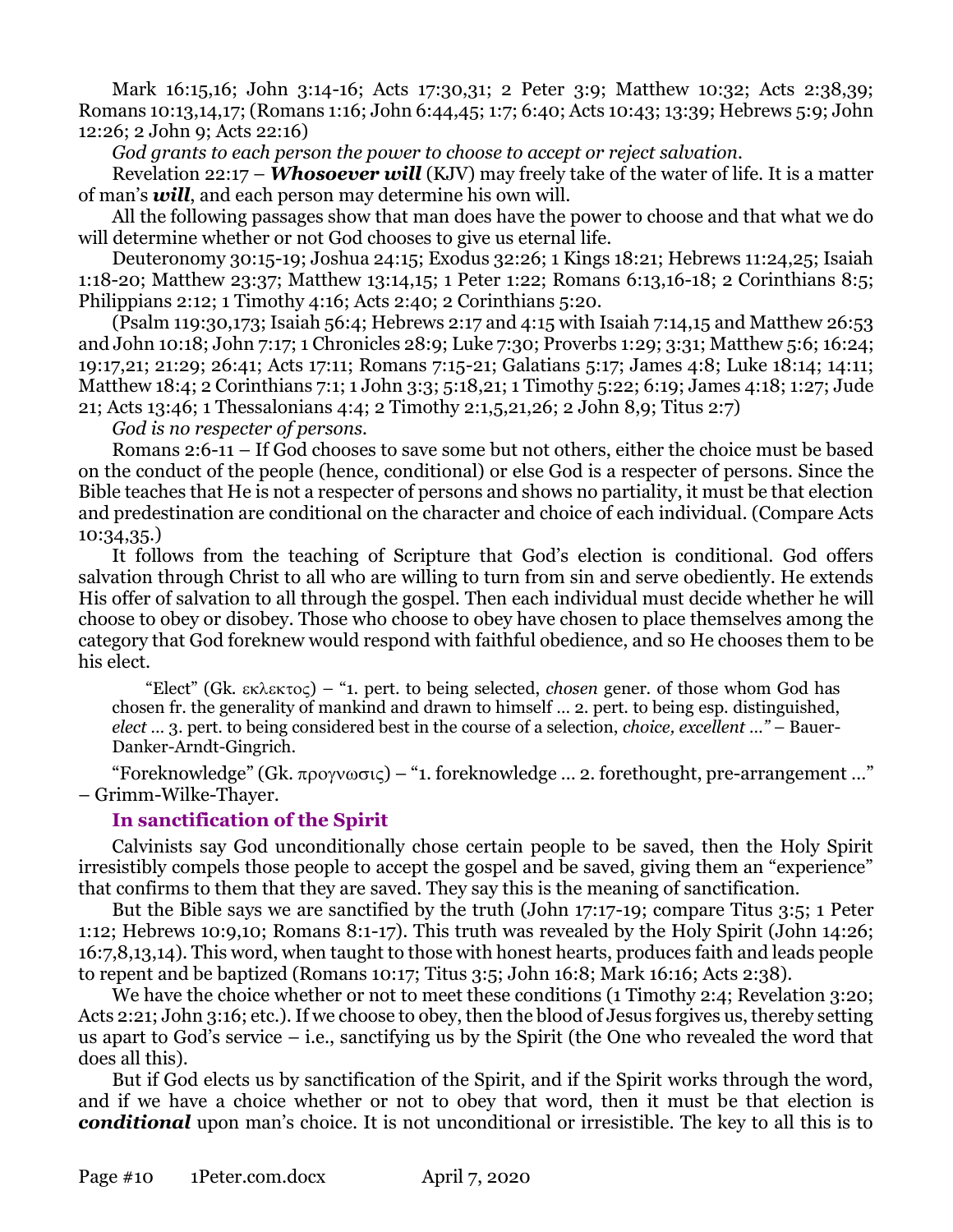realize that the Spirit works through the *word* which reveals the eternal purpose of God. New Testament examples of conversion show this is exactly how it worked.

# **Unto obedience and sprinkling of the blood of Christ**

The goal of God's plan and purpose for us is that we will obey the gospel and thereby receive the blood of Christ to cleanse us from our sins, as described in the passages we have already discussed. Obviously, Jesus' blood is not literally sprinkled on us, so the expression must be spiritual. The blood of Christ is applied to our souls to forgive us of our sins when we are obedient to God's conditions of forgiveness. This was symbolized by the sprinkling of blood in the Old Testament (Exodus 24:7). Jesus' blood is sprinkled on us to forgive us in baptism – Hebrews 10:22 (compare 9:13,14; 12:24. His blood also cleanses us as we confess sins we may commit as children of God – 1 John 1:7-9.

Grace and peace from God are to be multiplied to those who will respond and receive this forgiveness.

"Sanctification" (Gk. ' $\alpha\gamma\alpha\sigma\mu$  $\alpha\varsigma$ ) – "...1. consecration, purification ... 2. the effect of consecration, sanctification of heart and life …" – Grimm-Wilke-Thayer.

**To learn more about the New Testament teaching about election and predestination, we urge you to study our free articles on that subject on our Bible study web site at [www.gospelway.com/instruct.](http://www.gospelway.com/instruct)**

#### *1:3-5 – By His mercy God has begotten us through the resurrection of Christ to an incorruptible, undefiled inheritance reserved in heaven.*

Peter blesses (speaks well of) God for the great favor He has shown us. He has begotten us again to a living hope according to His great mercy.

#### **Begotten again**

To be begotten again is simply another expression for the new birth or being born again. This concept is expressed in a number of other passages.

One can only be born again by obeying the gospel – 1 Peter 1:22-25. Hearing and believing give one the *right to become* a child of God, but they do not automatically make one a child of God – John 1:12. To be born again, one must come into Christ where he is then a new creature and all things are made new – 2 Corinthians 5:17. As result of this new birth one becomes one of God's spiritual children, a part of God's family or household which is the church (Galatians 3:26; Romans 8:16,17; 1 Timothy 3:15).

In John 3:3,5, Jesus described this new birth as being born again of the water and the Spirit. Consider this teaching more closely.

*What is the "water"?* 

"Born of the water" must refer to water baptism because: (1) Baptism is the only command in the New Testament that requires the use of water (Acts 8:35-39; 10:47; John 3:23; Hebrews 10:22; etc.). (2) To come into Christ and thereby become a child of God, one who believes must be baptized – Romans 6:3,4; Galatians 3:26,27 (see also Mark 16:15,16; Acts 2:38; 22:16; 1 Peter 3:21). We will also notice later several verses that tie baptism to hearing the gospel like John 3:5 does.

## **For further discussion of the purpose of baptism and the need for obedience, see our articles on these subjects on our Bible Instruction web site at [www.gospelway.com/instruct/.](http://www.gospelway.com/instruct/)**

*What is the "Spirit"?* 

The Holy Spirit revealed the message of the gospel, which one must learn and believe in order to be forgiven. The word is the "seed" by which one is born again (1 Peter 1:23). The word is the "sword of the Spirit" (Ephesians 6:17). It is the tool or means used by the Spirit to accomplish His work in conversion (2 Peter 1:21; Ephesians 3:3-5; John 14:26; 16:13; 1 Corinthians 2:10-13).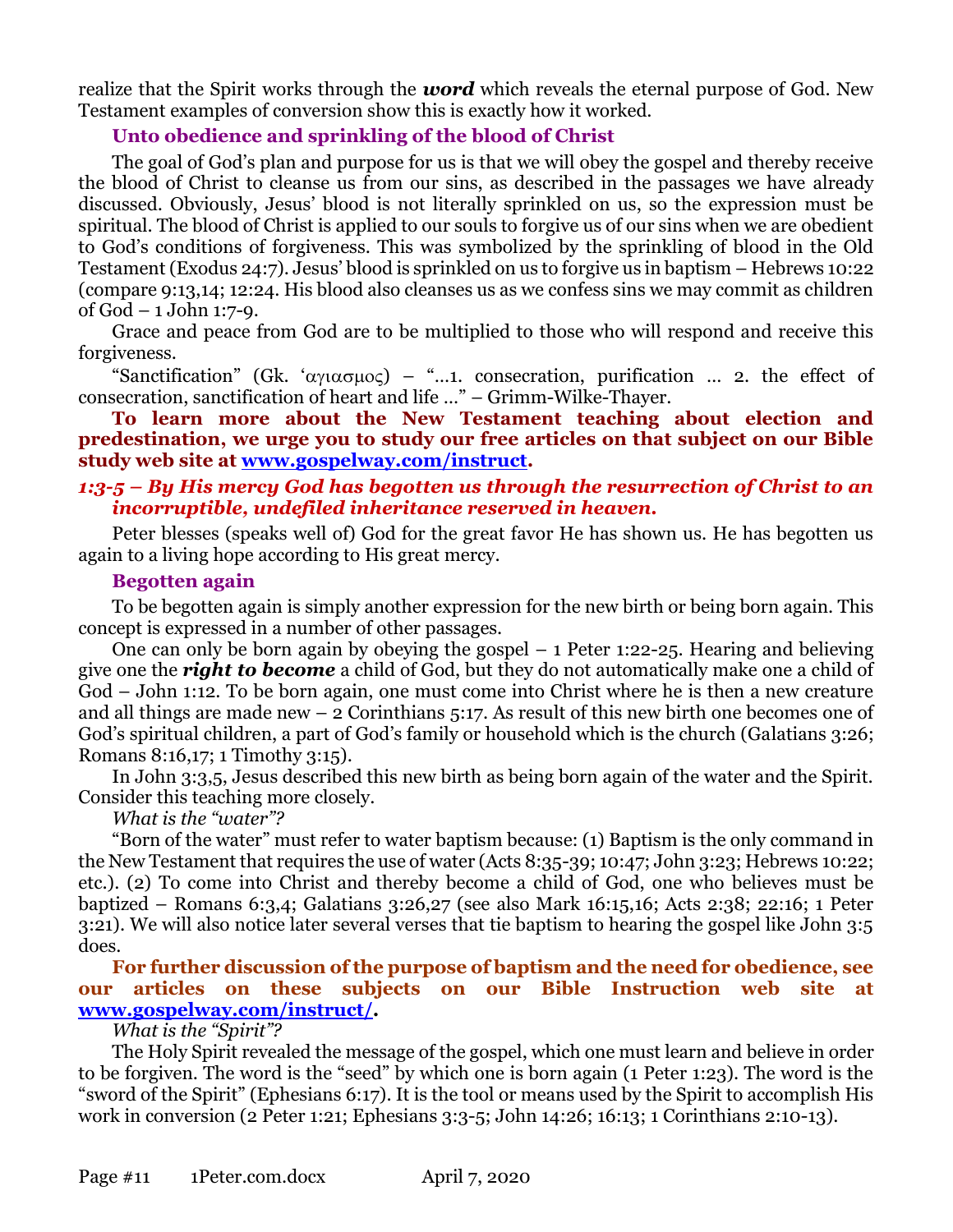So, to be born of water and the Spirit means to learn the gospel message revealed by the Spirit, believe it, and obey it in baptism. This same connection between the word of the Spirit and water baptism is made in several other passages about conversion. Compare John 3:5 to Mark 16:15,16; Acts 2:41; 8:12; 8:35-39; 16:32,33; 18:8; Ephesians 5:26.

# **Through the resurrection of Christ**

We have this living hope only through the resurrection of Jesus Christ. This means that the resurrection is inseparably connected to salvation. The Scriptures teach that, not just the crucifixion of Christ is essential to our salvation, but so also is His resurrection. Without it, we could not be saved. Had Jesus merely died on the cross, Satan would have triumphed. But by coming back to life, Jesus proved His power over Satan.

The resurrection is a fundamental part of the gospel of Christ  $-1$  Corinthians 15:1-8.

We must believe in the resurrection in order to have salvation – Romans 10:9,10.

Without the resurrection of Christ, we would be of all people most miserable  $-1$  Corinthians 15:12-19.

See John 14:19; 1 Peter 3:21.

Yet surprisingly, there are those who profess to be Christians, even those who profess to be preachers, New Testament scholars, or seminary professors who deny that Jesus was bodily raised from the dead. They have all kinds of excuses for claiming that the New Testament evidence does not necessarily prove the resurrection. The clear import of these passages is that such people do not share in the living hope that awaits faithful Christians.

For other passages about the resurrection of Christ, and see Romans 1:4; 10:9,10; 6:4-13; 1 Corinthians 6:14; 15:1-26; Luke 24:44-46; John 20:24-31; Acts 2:23-36; 17:30,31; 1 Thessalonians 4:13-18; 1 3:21; 2 Corinthians 5:15; Ephesians 1:19,20; Colossians 2:12,13.

# **An inheritance incorruptible and undefiled reserved in heaven**

Specifically, Peter is emphasizing here the *inheritance* we have as children of God (see verse 4). As a result of being born again, we become children of God and joint-heirs with Christ (Romans 8:17). An inheritance is a possession given one by right of his position as son (Hebrews 9:15; Titus 3:7). As God's children, we have an inheritance.

This inheritance is a *hope* (desire plus expectation). Here it refers to the object of hope: that inheritance for which we hope. This is a "living hope" because it is the hope of eternal *life*. The atheist has no hope after death, by his own admission. False religions claim to offer hope, but those are dead hopes because they lead to death, not life (Matthew 25:31ff; 7:20ff). Only the Christian has a living hope (1 Peter 1:13,21; 3:5,15; Hebrews 3:6; 2 Thessalonians 2:16; 1 John 3:3; etc.).

This hope is offered us by the mercy of God through Jesus' resurrection. It is made possible only for the because Jesus died and arose again. This is truly great mercy.

Peter then describes our inheritance as God's sons.

It is *incorruptible* or "imperishable" (NASB, ESV) ("not liable to corruption or decay, imperishable" – Grimm-Wilke-Thayer). Whereas all things on this earth are temporary and will corrupt, decay, or otherwise perish, that is not so of the eternal reward of the righteous. We can be sure at the judgment that we will enter into an eternal reward that not only cannot be corrupted, but is also assured to continue forever. See 1 Corinthians 15:52; 9:25.

It is *undefiled* ("free from that by which the nature of a thing is deformed and debased, or its force and vigor impaired" – Grimm-Wilke-Thayer). Nothing that defiles can enter that heavenly city – Revelation 21:27. See James 1:27.

It does *not fade away* ("to extinguish, … cause to wither … wilt, dry up; … to waste away, consume away, perish" – Grimm-Wilke-Thayer).

The point of these expressions is to show the *perpetual* or eternal nature of the inheritance. It never ceases. See 2 Corinthians 4:17,18; Matthew 6:19-21.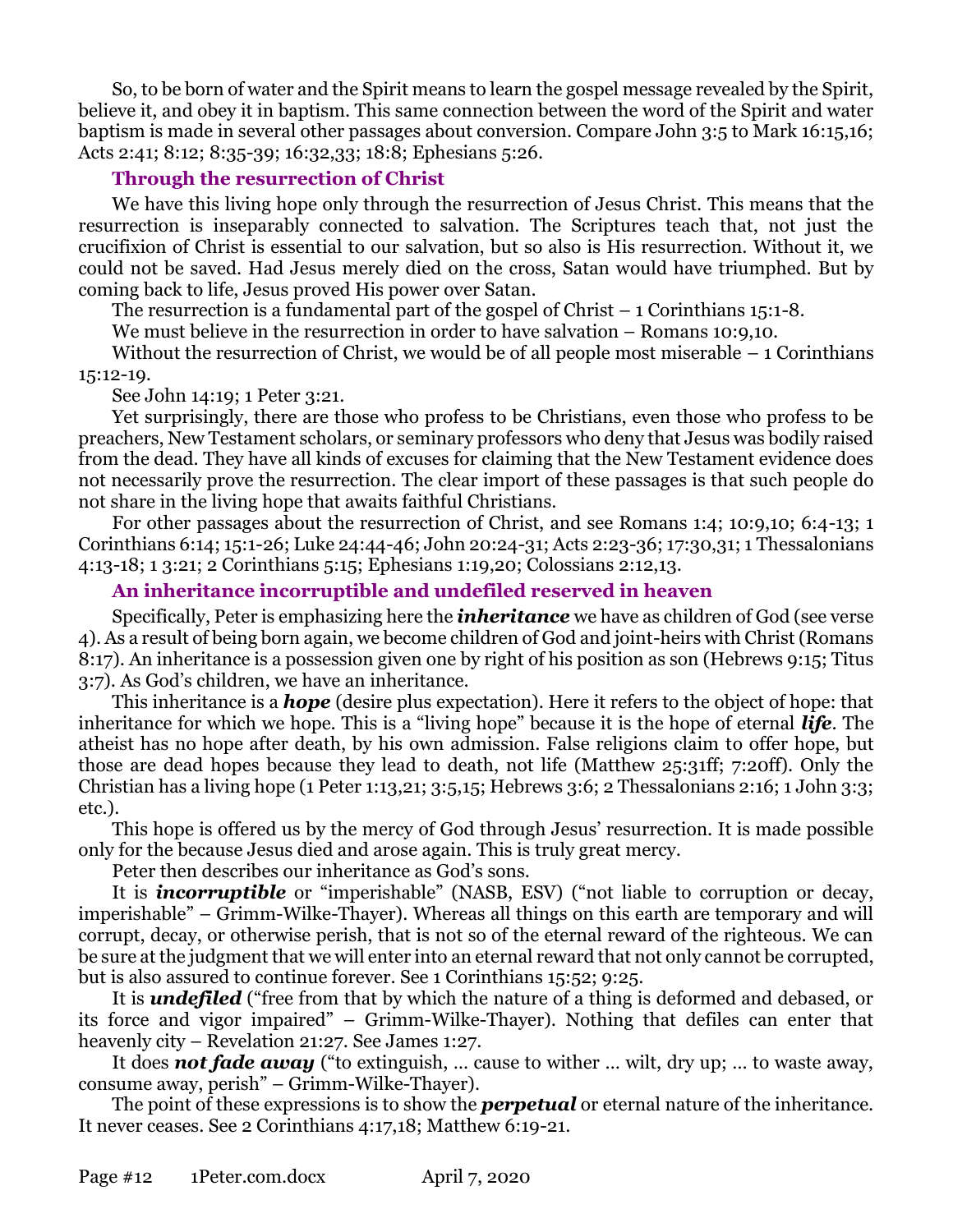The verses also show the *quality and character* of the reward. It does not just continue to exist, but its beauty will never be dimmed or diminished in any way. A flower may continue to exist, but if it has wilted, its beauty and value are gone. Such will never happen to heaven. It will be as glorious to us after ten billion years as it was on the very first moment. (Note that this incorruptible inheritance, verse 3-5, is the end result of the incorruptible seed, verse 22-25).

Woods points out that the last two of the three terms Peter uses here strongly rhyme with one another in the original Greek. In fact, it appears to me that all three terms have a similar sound. Our inheritance is aphtharton, amianton, amaranton ( $\alpha\varphi\theta\alpha\rho\tau\circ v$ ,  $\alpha\mu\alpha\varphi\tau\circ v$ ): incorruptible, undefiled, fading not away.

This inheritance is *reserved in Heaven* (compare Matthew 5:10-12; Colossians 1:5). This is the crown of righteousness reserved for all that love His appearing (2 Timothy 4:8). It is the city (Hebrews 11:16) that Jesus went away to prepare (John 14:1ff). It is the dwelling place of God and His angels (Matthew 5:34; 22:36; 6:20; 19:21; 1 Peter 1:12; John 3:13; Acts 2:34). There we will ever be with the Lord (1 Thessalonians 4:17; 5:9,10).

Just as one may have reserved seats at a theater, restaurant, or ball game, so we have a reserved place for us in heaven. No one can take it from us (though we may fail to receive the benefit of it through our own neglect). Those who are faithful have their names written in heaven – Luke 10:20. Is your name written there? See also Philippians 4:3; Hebrews 12:23; Revelation 3:5; 13:8; 20:12,15; 21:27.

Some have denied that heaven, as the dwelling place of God, is the eternal reward of the righteous. Some tell us that instead we will live forever on a renewed earth. Peter here clearly affirms that our inheritance as children of God is reserved in heaven. These and other Scriptures we have listed show clearly that those who are found faithful will be with God the Father and His Son Jesus Christ throughout eternity in the eternal dwelling place of God: Heaven. This earth, however, will be destroyed by fire and the elements will melt with fervent heat (2 Peter 3).

Notice that this inheritance is something to be actually received as a possession in the future. It is not a present possession but a promise of God's eternal reward to us (Titus 1:2; 1 John 2:25; Mark 10:30).

(For more regarding the fact that the resurrection of Jesus Christ is essential to our salvation, see notes on 3:21.)

## **Kept by the power of God**

"Kept" is translated "guarded" (ASV, ESV), or "protected" (NASB). Peter emphasizes the assurance of our reward by showing that we ourselves are guarded that we might obtain this salvation. Thayer says this word originally had a military connotation as something being guarded by a body of soldiers. So God's power protects us to give us strength to remain faithful.

This does not mean, as some teach, that we cannot be lost. The passage says that we are guarded "through *faith*." Just as we must have faith as a condition to become saved (Ephesians 2:8), so we must maintain faith as a condition to receive the inheritance. But one can lose his faith (2 Timothy 2:18; 1 Timothy 1:19; 4:1; 5:8,12).

The purpose of the promise, however, is to assure us that, so long as we have a true faith (which requires obedience), *nothing* can take our inheritance from us (John 10:28f; Romans 8:31; 2 Timothy 1:12). This should give strong assurance to each Christian that eternal life is within the reach of all who will truly dedicate themselves to the service of the Lord. The basis of the Christian's hope to receive the inheritance is the power of God to meet our needs to remain faithful.

Note that our salvation will be revealed at the last time. "Salvation" can have different specific applications. Salvation can refer to the forgiveness of our past sins. In that sense, Christians have already been saved in that our past sins are forgiven and we are saved from the condemnation they brought upon us (Mark 16:16).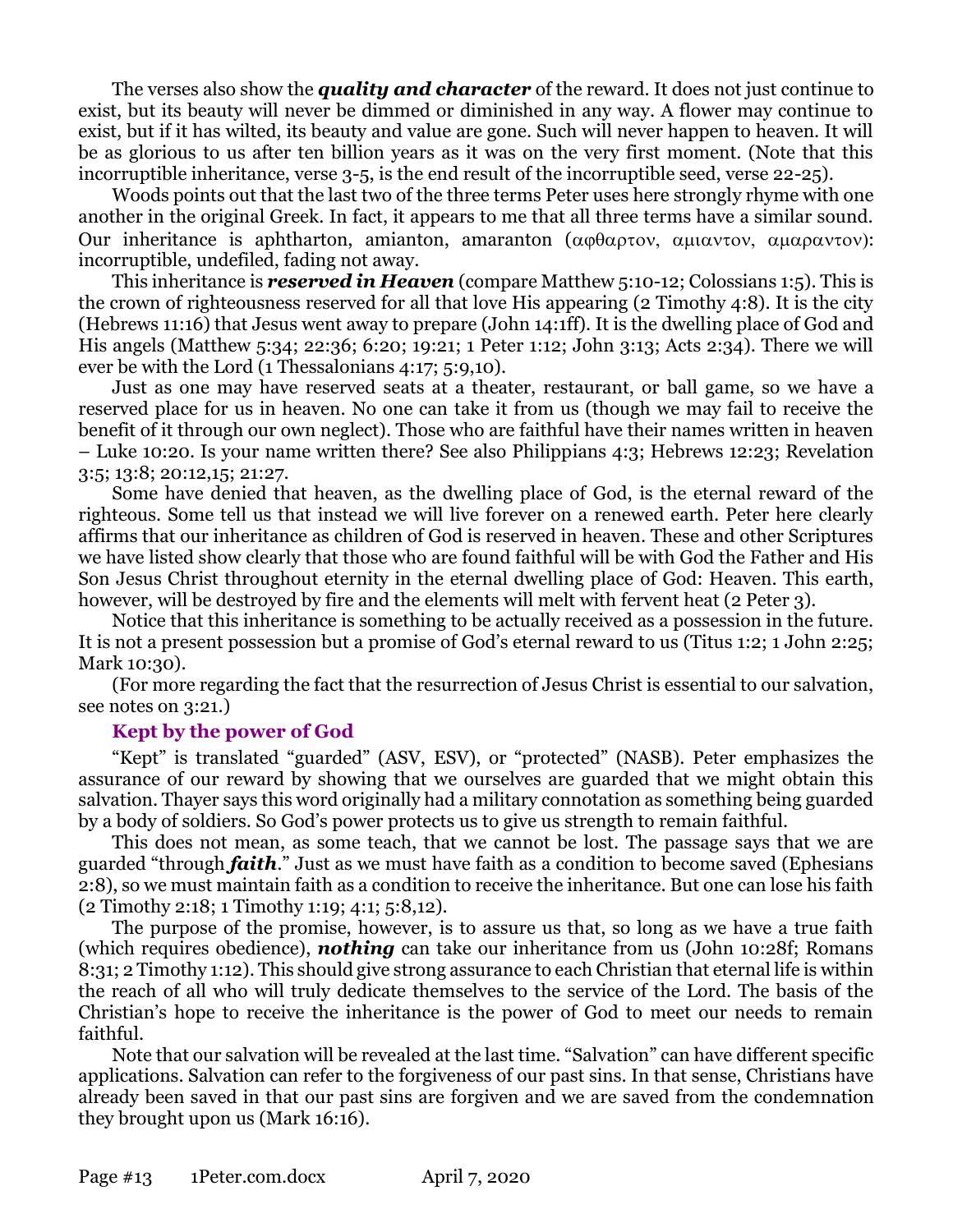However, salvation can also refer, as it does here, to the actual entrance into our eternal reward. We have not yet received final salvation as an actual present possession. We will enter into that reward when Jesus returns and judges us.

**To learn more about the possibility of apostasy, we urge you to study our free articles on that subject on our Bible study web site at [www.gospelway.com/instruct.](http://www.gospelway.com/instruct)** *1:6,7 – Our inheritance motivates us to endure suffering, thereby proving the genuineness of our faith.*

The recurring theme of the book is now introduced: the Christian's relationship to suffering. Peter says that:

(1) We have cause to rejoice because of our inheritance, even when we suffer. Hope sustains us through hardship. People have been known to endure severe affliction as long as they have hope. A great goal is needed to sustain us through great hardships. No one ever had a greater goal than does the Christian.

(2) Suffering involves grief. There are blessings in being a servant of Christ, yet the afflictions involved still do cause grief. The fact that one grieves as he suffers is not necessarily wrong. However, we should never lose sight of the rewards and blessings that sustain us. (John 11:35; Romans 12:15)

(3) Trials last only a "little while" compared to the bliss of the inheritance that does not fade away. When a child is being properly disciplined by a loving parent, he tends to think his punishment is unbearable. But when he grows up, he looks back on his childhood punishments, sees them as minor problems, and sees how he benefitted from them. So, our sufferings as Christians are relatively brief, and later we will look back and see them as far less threatening than they seemed at the time (compare Romans 8:16-18; Hebrews 12:11; 2 Corinthians 4:17,18).

(4) Suffering tests our faith, like gold being purified by fire. Heavy metals, such as gold, can be purified by melting them down (Proverbs 17:3; Psalm 66:10; 1 Peter 4:12). Impurities float and can be skimmed off, leaving the metal purified. This is what "manifold temptations" do to our faith. They determine whether or not our faith is "true gold." They remove our weaknesses and help us become stronger and more useful to God (compare James 1:2-4; Romans 5:2-4).

(5) All this leads us to receive praise and honor and glory at Jesus' appearing. This is again the ultimate goal for which we endure. But note that we receive these benefits only if we do endure. If we give in to temptation, we are proven to be impure, fit to be cast out. Note that, not only does our hope help us endure our suffering, but suffering helps us attain our hope!

(6) Valuable as gold is, faith is of far greater value. Gold will some day perish, no matter how pure it is. But faith leads to an eternal reward.

# *1:8,9 – We do not see Christ now, but we rejoice because we love Him and believe in Him, which leads to our salvation as the end of our faith.*

Peter continues his praise for salvation through Jesus, stating that though we do not see Jesus, yet we love Him and rejoice with inexpressible joy, because through Him we receive this salvation which is the goal toward which our faith is motivated.

Men say "seeing is believing." In particular, people require a personal relationship with someone in order to come to love him. They need to experience the finer points of that person before they develop the kind of appreciation that leads to love, in human ways of thinking. Yet in the Bible, believing is accepting a thing to be true even though we do *not* see. We believe on the basis of other kinds of evidence (Hebrews 11:1; John 20:29; 2 Corinthians 5:7).

Men say this is "unscientific," yet all of us accept many things to be true even though we have no personal physical observation of the kind required by the "scientific method." We accept the existence of many historical people and events even though we have never physically seen them and never could see them. In court trials, mathematics, history, and other realms, we use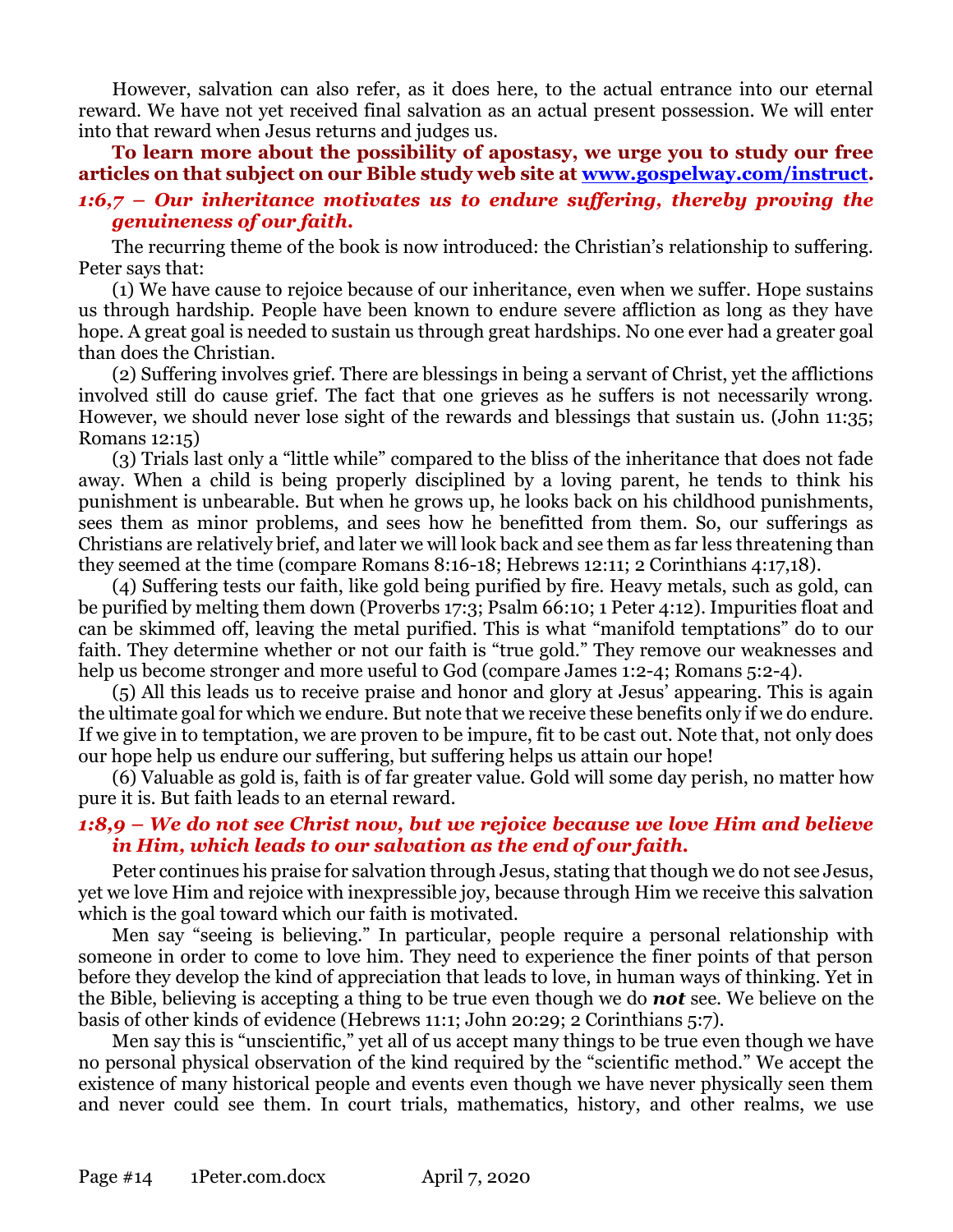"evidence" of many kinds other than physical experimentation. Faith is not based on sight, but this does not mean there is no evidence.

It is this faith that leads us to trust Jesus to save us from our sins and to love Him for the great sacrifice that He made for our sins. That hope of salvation is what gives us inexpressible joy despite our sufferings. So, when we find that our struggles with hardships are overwhelming us, we need to refocus our minds by studying the word of God which provides us abundant evidence for the existence of God, the truth of the Bible, and especially the life, death, and resurrection of Jesus Christ (John 20:30,31). This strengthens our faith and our love for Jesus, and gives us the joy and hope that we need to endure.

# *1:10-12 – Prophets who testified about Christ were told that their revelations would be fulfilled in later times. Angels also sought to know these truths.*

Old Testament prophets revealed many predictions about the suffering of Christ and the blessings that would come upon mankind as a result. The suffering and sacrifice of Jesus on the cross was not unknown to God before Jesus came, nor was it a change in God's plans as many premillennialists believe. Many other Scriptures refer to these prophecies. See Luke 24:25-27,44- 46; John 5:39,46; Acts 2:23-36; 3:18-24; 17:2,3; 10:43; 13:27-39; 26:22,23; 1 Corinthians 15:1-8; 2 Peter 1:19.

Peter tells us that the prophets who made these predictions diligently sought to understand what events and what time period the Holy Spirit referred in to these inspired messages (compare the language used to the question that the disciples asked of Jesus in Acts 1:6-8). It was revealed to them that these things would not be fulfilled in their lifetime, but pertained to things in the future. The fulfillment came in the suffering of Jesus and the blessings of the gospel that came on men as a result (Matthew 13:17). Even angels desired to know about these things, but could not know till the time of the fulfillment.

Peter states here the principle, also mentioned elsewhere in Scripture, that God's plan for the salvation of mankind was revealed gradually through the centuries. People in the past did not know about these things, but now it is known (Titus 2:11; Ephesians 3:3-5). Even angels and the men through whom God revealed His will were not given the fullness of understanding of God's plan.

This truth needs to be understood by people who think God's instructions for mankind have always been the same throughout the ages. That was never God's intent. Rather, He gradually developed a plan working through the nation of Israel and especially through various prophets, till the fullness of time came when He sent His Son to fulfill the prophecies. This involved giving various different laws and different instructions to different people at different times. Now we have the full and complete revelation of God's plan for our salvation in the gospel of Christ. See Acts 3:18-24; 1 Corinthians 15:1-8; Galatians 4:4; Matthew 5:17,18.

Note that salvation, grace, and glory have now been announced or reported. Many people today are still looking for the future fulfillment of many prophecies that have already been fulfilled. Let them not look to the second coming of Jesus as the fulfillment of these great promises to the prophets. They were fulfilled in Jesus' first coming. Let us rejoice in the fact these things have now come and let us make full use of them.

Here also is a passage plainly affirming that Old Testament prophets, like Jesus' apostles and New Testament prophets, were inspired by the Holy Spirit. However, these spokesmen for God sometimes themselves did not understand the meaning of the message they were delivering. They were clearly not speaking by human wisdom else they would say what they thought to be wise. They were directly given a message to deliver and they did so whether or not they understood it. See Daniel 7:16-28; 12:8,9; compare the example of Peter in Acts chapter 10.

And note that the Holy Spirit is here referred to as the Spirit of Christ. This proves beyond question the preexistence of Jesus before he came to earth, since the Holy Spirit who spoke to the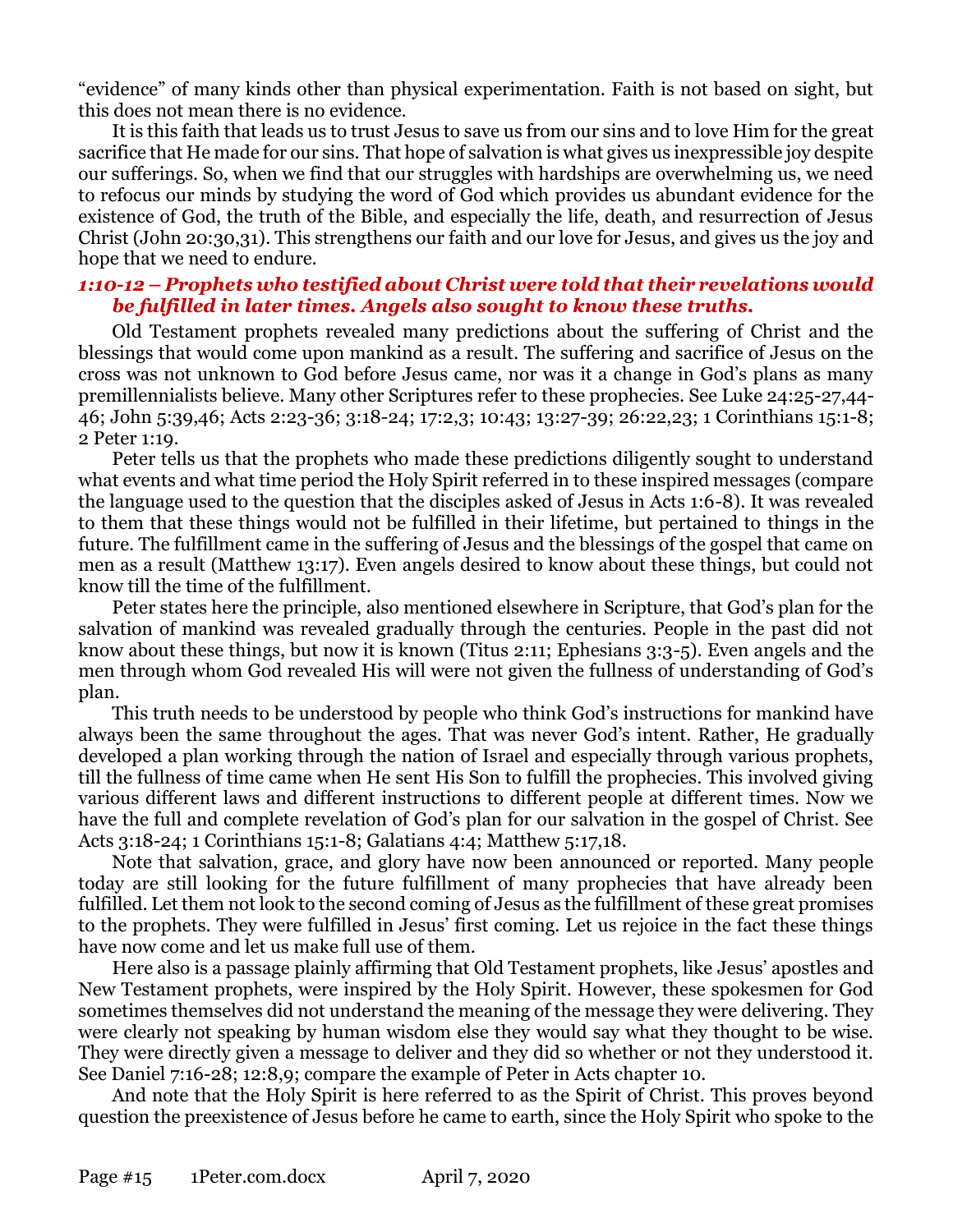Old Testament prophets is referred to as the Spirit of Christ. This also demonstrates the deity of Christ, for who but deity could send the Holy Spirit to inspire the prophets.

We ought to view ourselves as blessed people indeed to live in the time when the knowledge of salvation through Jesus has been fully revealed. His plan was hidden for ages from even God's greatest prophets and angels. Though He used them to bring about the fulfillment of the plan, yet they did not see the whole plan. We today have it revealed in the gospel. We ought to praise God, honor, and serve Him for His great mercies.

**To learn more about specific examples of prophecies about Christ we urge you to study our free articles Biblical evidences on our Bible study web site at [www.gospelway.com/instruct.](http://www.gospelway.com/instruct)**

#### **1:13-25 – Our Salvation Should Motivate Us to Faithful Living.**

*1:13 – Gird up the loins of your mind, be sober, and hope in the grace provided through Christ.*

Here Peter describes the condition of the Christian's *mind* as a result of the salvation we have received.

## **Gird up the loins of the mind.**

To "gird up the loins of the mind" is a:

"metaphor derived from the practice of the Orientals, who in order to be unimpeded in their movements were accustomed, when about to start on a journey or engage in any work, to bind their long and flowing garments closely around their bodies and fasten them with a leathern girdle" – Grimm-Wilke-Thayer.

(Compare Luke 12:35; Ephesians 6:14; Acts 12:8.)

So, the expression was an instruction to "prepare your minds for action" (NASB, see ESV). Peter is saying that, since God has prepared this wonderful salvation for us, we must not sit around relaxing in self-indulgence and laziness. We should get ready to go to work by serving according to His will.

Specifically, it is our *minds* that must have their loins girt or ready for action. Preparing to serve God must begin with an attitude of mind in which we are ready to work. Becoming a Christian requires a *change of mind* (repentance) in which we are ready to put God's will first. We must "get our hearts right."

Too many people wish to receive the forgiveness of their sins and have the hope of eternal life, but they are not willing to accept the commitment to serve God with zeal and diligence. We must realize when we become Christians that we must devote our lives to sacrifice and service for the Lord.

## **Be sober**

The second part of the right attitude Peter teaches is to be *sober.* This basically means to be free from the influence of intoxicants, but from that comes the importance of being "calm and collected in spirit" so that we can use good judgment and be clear-headed in making the right decisions regarding God's will for our lives.

This would clearly forbid the use of intoxicants or recreational drugs that dull the ability of the mind to think clearly and to exercise our inhibitions. But it also includes a positive exhortation to keep our attitude right so we are at all times ready to recognize our duty and do it. We should never let our thinking become muddled about our need to work diligently for the Lord.

(See also 1 Thessalonians 5:6,8; 1 Peter 4:7; 5:8.)

"Sober ( $\nu$ n $\phi$ ω) – "...to be calm and collected in spirit; to be temperate, dispassionate, circumspect…" – Grimm-Wilke-Thayer.

"…'to be free from the influence of intoxicants;' in the NT, metaphorically, it does not in itself imply watchfulness, but is used in association with it…" – Vine.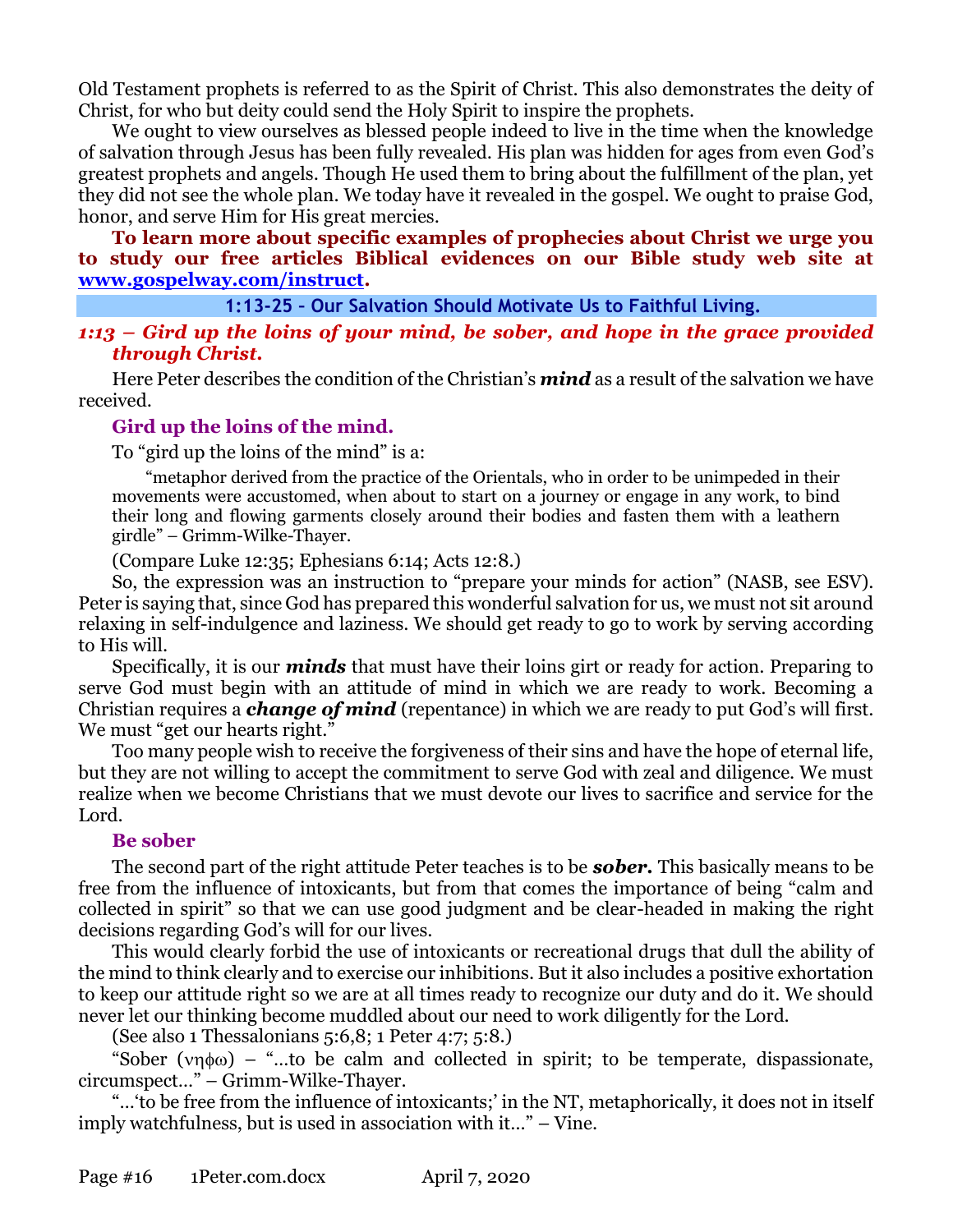#### **Set our minds on the hope given us through Christ.**

Then our minds should have their hope set perfectly on this grace that has been described. God's grace has offered us the hope of an inheritance reserved in heaven for us (verses 3-5). This inheritance will ultimately be the reward of those who persevere to the coming or revelation of Christ. This great blessing is offered us by the grace of God and has been described in the preceding verses.

Some people have been told that God has done these great things, but they have made no commitment to act accordingly. They have not set their hope on these things. They must make the commitment to set their hope *completely* (NASB) or perfectly on these blessings. There must be nothing else in all the world that is as important as this. God's effort to provide this great inheritance for us does us no good unless each of us devotes himself to faithful service to God.

#### *1:14-16 – We must be holy in all our conduct because God is holy. We must be obedient children, not living in the ignorance of our former lusts.* **Obedient children, not conformed to former lusts**

This condition of mind described in verse 13 must show itself in a proper *life or conduct*. We must be obedient children. All children are expected to obey their father – this is a characteristic of the father-child relationship (Ephesians 6:1). So we must not conform ourselves to our former lustful ways, in which we lived when we were ignorant (compare 2 Corinthians 5:17; Ephesians 4:17-24; Romans chapter 6; 12:1,2).

Before we became Christians, our former way of life was a way of disobedience (see 4:1ff). Instead of submitting to the Father, we were characterized by living in lust – fulfilling our own personal desires. Because we were ignorant of the will of God, we did not serve our Heavenly Father. If we have now become His children and seek to receive His inheritance, we must be obedient to our Father's will.

One of the serious problems the children of God face is the pressure to conform ourselves to people of the world around us – see Romans 12:1,2. In this case, it would include being conformed to our former way of life before we became Christians. We should know as Christians what God wants of us, but there is strong temptation and pressure to refuse to be different or holy as God requires. We often allow the world to set the standards for the way we dress, speak, act, and think. We must have the conviction and strength of character to conform to the will of Christ, not to the way we used to live when we were in the world.

Notice that this past conduct, from which they needed to repent and correct their lives, was done in ignorance. Ignorance is no excuse. Even though that had acted in ignorance, they still needed to repent and receive the redemption that is to Christ. See also acts 17:30.

The nature of this language is one indication that Peter was writing to an audience that included Gentiles in a predominantly Gentile region. He was not speaking primarily to Jewish Christians (see our introductory notes). The language used here, for those who lived in ignorance and so conformed themselves to the lusts of the flesh, is typical language used to refer to Gentiles before their conversion. See Acts 17:30; Ephesians 2:11-19; 4:17-19; Romans chapter 1; etc.

It is true that the Jews were in some ways ignorant, but their ignorance was primarily a lack of understanding that Jesus was their predicted Messiah. Having received the law, they had a better understanding of moral precepts. The Gentiles, however, engaged in the worship of their idols, were completely ignorant of God's law in general, including the moral teachings. As a result, they lived in gross immorality. The description used here fits the Gentiles better than the Jews, and is often used elsewhere to describe them.

#### **Holy as God is holy**

In particular, we must live a holy life in all our conduct because God our Father is holy (quoted from Leviticus 11:44f; 19:2; 20:7). To be holy is to be set apart from sin to serve the Lord, so that we live a pure and upright life. Children must obey and be like their Father. Since holiness is such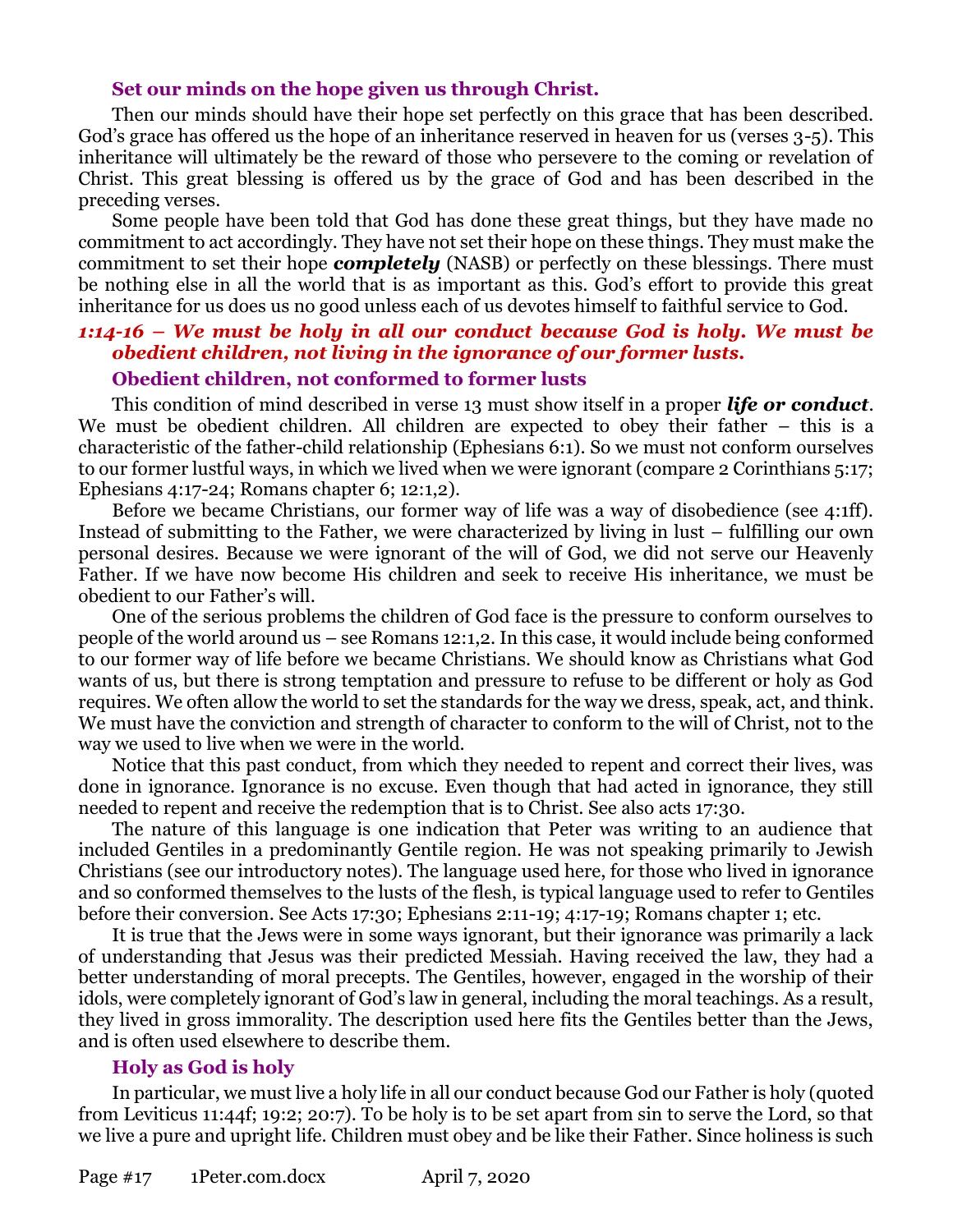an inherent part of our Father's character, it must also be an inherent part of our character. Our Father is so holy He cannot fellowship those who are in sin (Isaiah 59:1,2). If we want His fellowship, then, we must be determined to separate ourselves from sin (2 Corinthians 6:16-7:1; Hebrews 12:14).

The nature of God is fundamental to that character which He requires of us in our lives. His commands and expectations of us harmonize with His own character and will. Since the God that we worship and serve is a righteous, holy, and good God, it follows that obedience to Him will lead us to strive for those characteristics as well.

This contrasts to the idols and false heathen gods, who often practiced vices and immoralities of all kinds. Worship of such gods led to the wickedness and evil that pervaded the nations that surrounded Israel in Canaan. In fact, the gods that the heathen worshiped, being the figment of the people's imaginations anyway, were wicked and corrupt because that is the way the people imagined them to be. The result gave the people the excuse for themselves practicing wickedness and corruption of all kinds. And failure to exalt the true God is what leads to so much of the wickedness in the world today.

Notice that the holiness of God requires us to be holy in *all* our conduct: not just some of our conduct or part of our conduct, but all our conduct. We must not excuse ourselves in disobeying God in any area of life. This does not mean our case is hopeless if we ever do sin, since all of us do stray at times (1 John 1:8-10). But we must turn from those sins and return to serving God faithfully for Him to accept us.

Too many people want the blessings of salvation, but they do not want to live the *holy life*. They don't see the need for the changed mind and life. They need to realize that, without the change in life, their forgiveness means little or nothing to God. If we are begotten to the Father because we seek the inheritance of sons (verses 3,4), then we must accept the responsibility of children to obey the Father.

Note that when people are conformed to the lusts of this world or when they return to their past life of sin, it is ultimately the result of their own choice. They conform *themselves* to their former lusts. People sin because they make the wrong decisions or choices in life, and that is why God is just to hold us accountable for our sins. We cannot blame others, not even Satan and the forces of evil that tempt us, since we do not need to give in. God has provided all the means that we need to resist error and be faithful if we will make the proper choices.

"Holy" (' $\alpha$  $\gamma$ io $\varsigma$ ) – "1. properly reverend, worthy of veneration ... 2. set apart for God, to be, as it were, exclusively His … 3. of sacrifices and offerings; prepared for God with solemn rite, pure, clean … 4. in a moral sense, pure, sinless, upright, holy…" – Grimm-Wilke-Thayer.

# *1:17 – If we appeal to God as our Father, we must conduct ourselves throughout life in fear, knowing that He judges each one impartially.*

As children of God, we must remember that the Father will judge our work. So, we must spend the time of our sojourning (compare 1:1) in fear.

This is the fear a son has for his father. It is not that we dread ever being near him nor that we are constantly concerned that He will harm us, but it is a sense of respect and awe that leads us to do all we can to please Him, realizing we will be punished only if we disobey. The proper way to show fear for God is to live in obedience and faithfulness to Him, so that we need not have terror of punishment. See Psalm 111:10; Deuteronomy 6:2; Proverbs 1:7; 14:26,27.

God will judge "without respect of person" or without partiality (Romans 2:1-11; Acts 10:34,35; James 2:1-9; etc.). God will not show favoritism to us because of any physical advantages we have other than or apart from our character and service to Him according to His will. Our deeds will be judged, but we will have no advantage because of other circumstances unrelated to God's will. This flatly contradicts the Calvinist view of election (see notes on verse 2). No concept is more filled with partiality than Calvinism.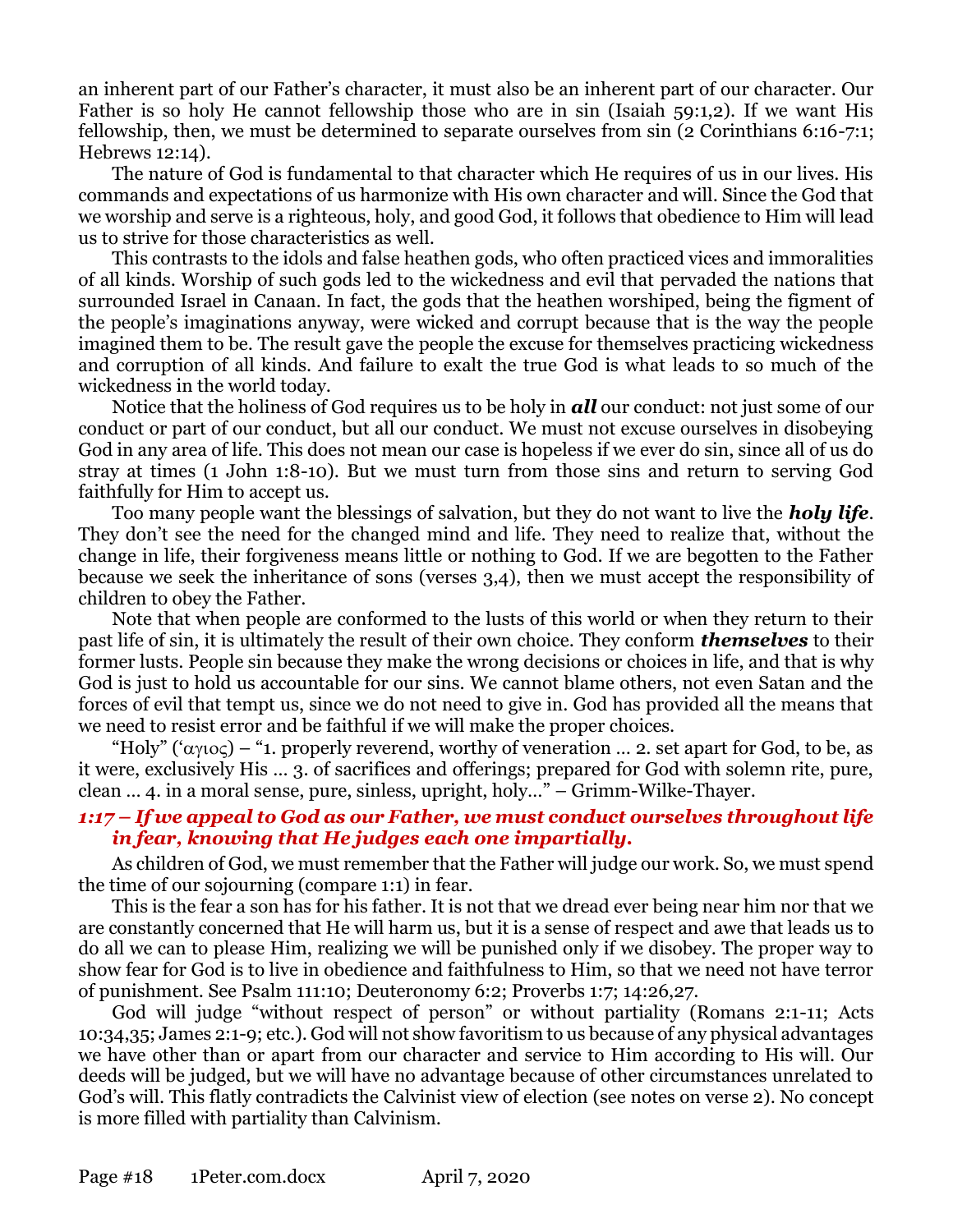Note further that we will be judged according to our work: what we do, not just what we believe. People who preach and practice salvation by "faith only" will be surprised at the judgment to see that their destiny will depend on what they *did* as well as what they believed.

Other verses about God's judgment of our lives include Matthew 25:31-46; John 12:48; Acts 1:9-11; 10:42; 17:30,31; Romans 2:4-11; 14:10-12; 2 Corinthians 5:10; 1 Thessalonians 4:13-18; 2 Thessalonians 1:5-9; 2 Timothy 4:1; Hebrews 9:27; 10:26-31; Revelation 20:11-15; Ecclesiastes 12:13,14.

"Fear" ( $\varphi \circ \beta$  o $\varsigma$ ) noun - "1) fear, dread, terror 1a) that which strikes terror 2) reverence, respect (for authority, rank, dignity)" – Grimm-Wilke-Thayer.

"…(b) 'reverential fear,' (1) of God, as a controlling motive of the life, in matters spiritual and moral, not a mere 'fear' of His power and righteous retribution, but a wholesome dread of displeasing Him, a 'fear' which banishes the terror that shrinks from His presence…." – Vine.

#### *1:18,19 – We were redeemed from sinful conduct, not with corruptible things like silver or gold, but with the blood of Christ, without blemish or spot.*

Peter again reminds us that our service to God should be based on and motivated by our salvation from sin and the hope of eternal life. He spoke of this in the first part of the chapter and now reminds us of it.

A purchase price was paid that we might be "redeemed" (compare Ephesians 1:7; Matthew 20:28; 1 Corinthians 1:30; Hebrews 9:12). The idea refers to releasing one from imprisonment or bondage by paying a required sum. Such a price is sometimes paid to free a kidnapped child or to obtain the release of prisoners captured in wartime.

That which held us in bondage and from which we needed to be freed was the aimless or vain conduct we received from our fathers. This may include the Jews' traditions which they had added to God's law – Jesus called these traditions vain in Matthew 15:1-9. However, the practices of Gentile idol worshipers are also referred to as vain in Acts 14:15. So the phrase probably refers in a broad sense to the fact that all of us are born into a world where the standard practices are *sin*. Doing human will instead of God's will is the tradition here, and this is handed to all of us just by being born as humans.

As a result of our participation in such a life, we become prisoners to sin (John 8:34; 2 Timothy 2:24ff). As prisoners, we are destined to die – we are all inmates on death row (Romans 6:23). The ultimate wage we earned is death. However, God has decreed that, rather than paying this price ourselves in hell, someone else can pay the price for us thereby redeeming us from the wages of our sins. We can be redeemed from our sinful life, and especially from the sinful consequences of it, by Jesus Christ.

The price of our ransom was not something corruptible like silver or gold, such as may be paid to redeem a child from a kidnapper or prisoners of war from an enemy. No amount of money or material possessions could attain our release from the power of sin and Satan. The world views wealth and riches as a source of power. Many seem to think that they can solve any problem if they have enough money. But money cannot redeem us from sin.

We are redeemed by an incorruptible ransom price (verses 18,19), just as we have been born again by incorruptible seed (verse 23), to receive an incorruptible inheritance (verses 3,4). The price paid to redeem us is the blood of Jesus.

Death was the penalty sin required, so death was required to redeem us from sin. But Jesus' perfect and sinless death is adequate to save us all who deserved to die for our own sins (1 Timothy 2:5,6; Acts 20:28; Ephesians 1:7; 5:23). In order to be able to die to save us, Jesus had to Himself live a sinless life. This was symbolized in the Old Testament by the fact that the animal sacrifices had to be perfect, without blemish. So Jesus is our lamb without blemish offered for us: He had to be without sin in order to be an adequate sacrifice.

Knowing that our salvation required Christ to shed His blood on the cross, which involved great suffering and humiliation, ought to lead us to view that ransom price as something truly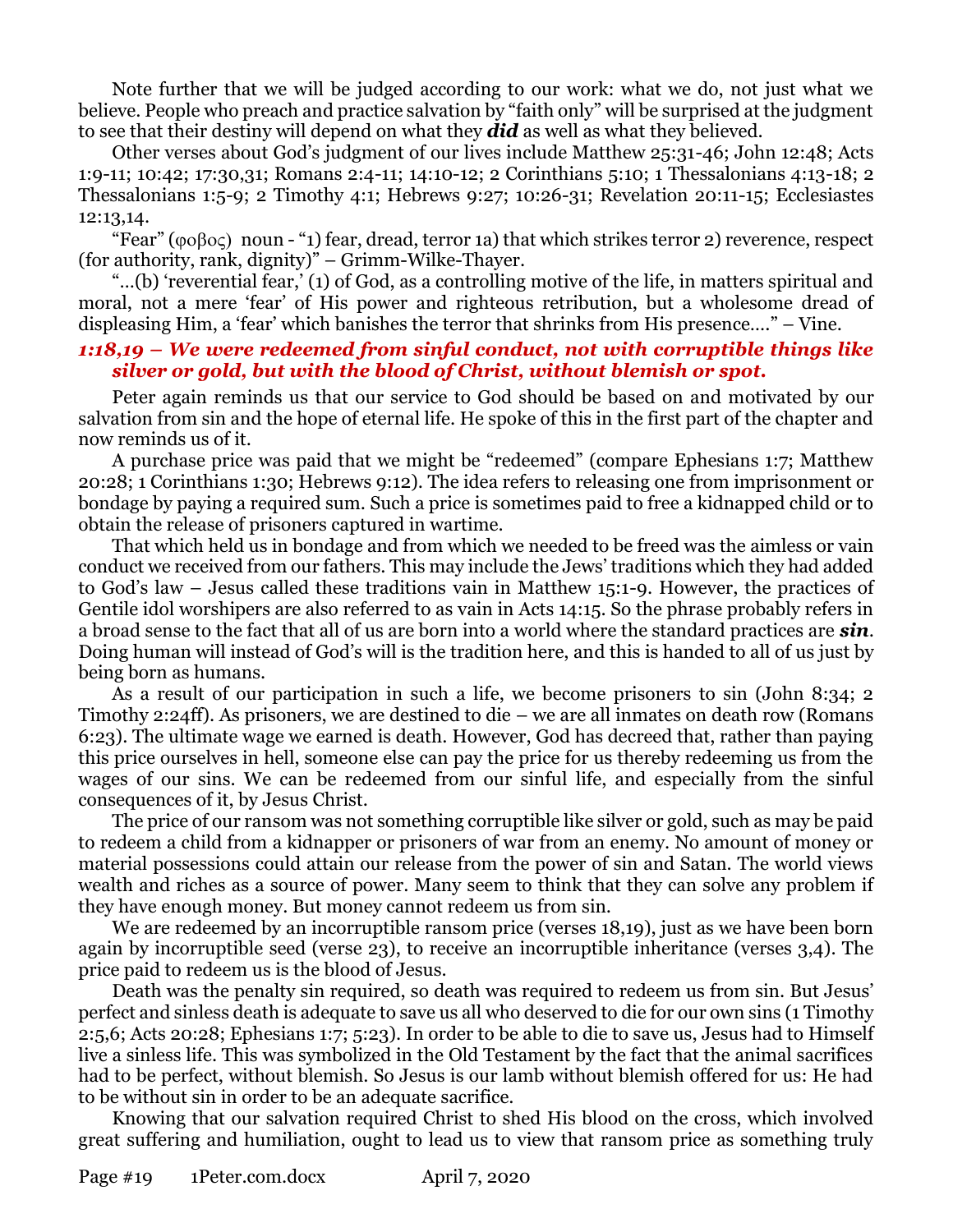precious. Under the Old Testament, when one sacrificed a lamb without blemish, he would give up something of great value– something precious. How much more valuable and precious to us should be the life of Christ, which was the price paid to redeem us from sin! No animal sacrifice could redeem us – see Hebrews 10:1-4. No amount of gold or silver or any precious material possession could redeem us from slavery to sin. Only the death of Christ would suffice. Surely this should make His death precious to us.

This is why Jesus, as our sacrifice for sin, is often called the lamb of God in the gospel – John 1:29,36; Isaiah 53:7; 1 Corinthians 5:7; Revelation 7:14.

Now note 1 Corinthians 6:20; 2 Corinthians 5:14f which show that, since Jesus died and bought us with this purchase price, we no longer belong to ourselves. So we must live to serve Him, not ourselves. This is exactly the point Peter is making here. If we were redeemed to God, and are now His children, then we should live our lives as obedient children, etc.

"Redeem" ( $\lambda v \tau \rho o \omega$ ) – "'to release on receipt of ransom' ..., is used in the Middle Voice, signifying 'to release by paying a ransom price, to redeem' … (b) in a spiritual sense, … of the work of Christ in 'redeeming' men 'from all iniquity' … 1 Pet. 1:18 (Passive Voice), 'ye were redeemed,' from a vain manner of life, i.e., from bondage to tradition. In both instances the Death of Christ is stated as the means of 'redemption.' …" – Vine.

#### *1:20,21 – Jesus was foreordained before the foundation of the world, but was manifest in the last times for the benefit of those who believe in God.*

Peter says further that the sacrifice of Jesus was known and foreordained (foreknown – ASV) by God from before the foundation of the world. It did not really take place, so was not manifested to men, till "these last times" when God's preparation was complete (see notes on verses 10-12). Acts 2:23 confirms that all this happened by the determined counsel and foreknowledge of God.

This does not mean that God compelled those who killed Jesus to become evil or even to commit this specific act. God respects the free will and power of all men to choose for themselves to do good or evil, and nothing here or elsewhere teaches otherwise. God did, however, know ahead of time how wicked these people would be, so He used them to accomplish His purpose. The result brought about the means of salvation for all people.

It is simply not true, as premillennialists claim, that God did not know the Jews would reject and kill Jesus. Nor was it an unplanned accident. Nor was Jesus powerless to prevent the act. Peter by inspiration plainly says God foreknew it. It happened according to His counsel or plan. It had been prophesied in the Old Testament, as many New Testament Scriptures confirm (Isaiah 53; Luke 24:25-27,44-46; 1 Peter 1:10,11; 1 Corinthians 15:1-4). Jesus' sacrifice was necessary for our salvation, so God used men who, by their own choice, were already wicked men.

"These last times," as used in this context, refers to the period of time in which the message of Jesus in the gospel prevails – compare Acts 2:16,17; Isaiah 2:2-4; Hebrews 1:1,2. Some believe this expression refers to the period of time immediately before Jesus' second coming. However, such a view cannot fit the passage here. Peter describes Jesus as having been manifest in "these last times." Others view the expression as referring to the last days of the Old Testament age. But the context of this and other references seem to include the whole gospel age: the age in which God's last will for man is revealed through Jesus Christ, in contrast to the Old Testament age when God spoke through prophets. See other uses of the expression in Genesis 49:1; Numbers 24:14; Deuteronomy 4:30; Jeremiah 23:20; Micah 4:1; Hosea 3:5; Daniel 10:14.

Jesus' death and resurrection, though offered to all, was actually of effect only for those who believe in God and therefore in the plan He revealed in the gospel for salvation through Jesus. It follows that our hope for salvation must be placed in God, not in our own human wisdom or ability.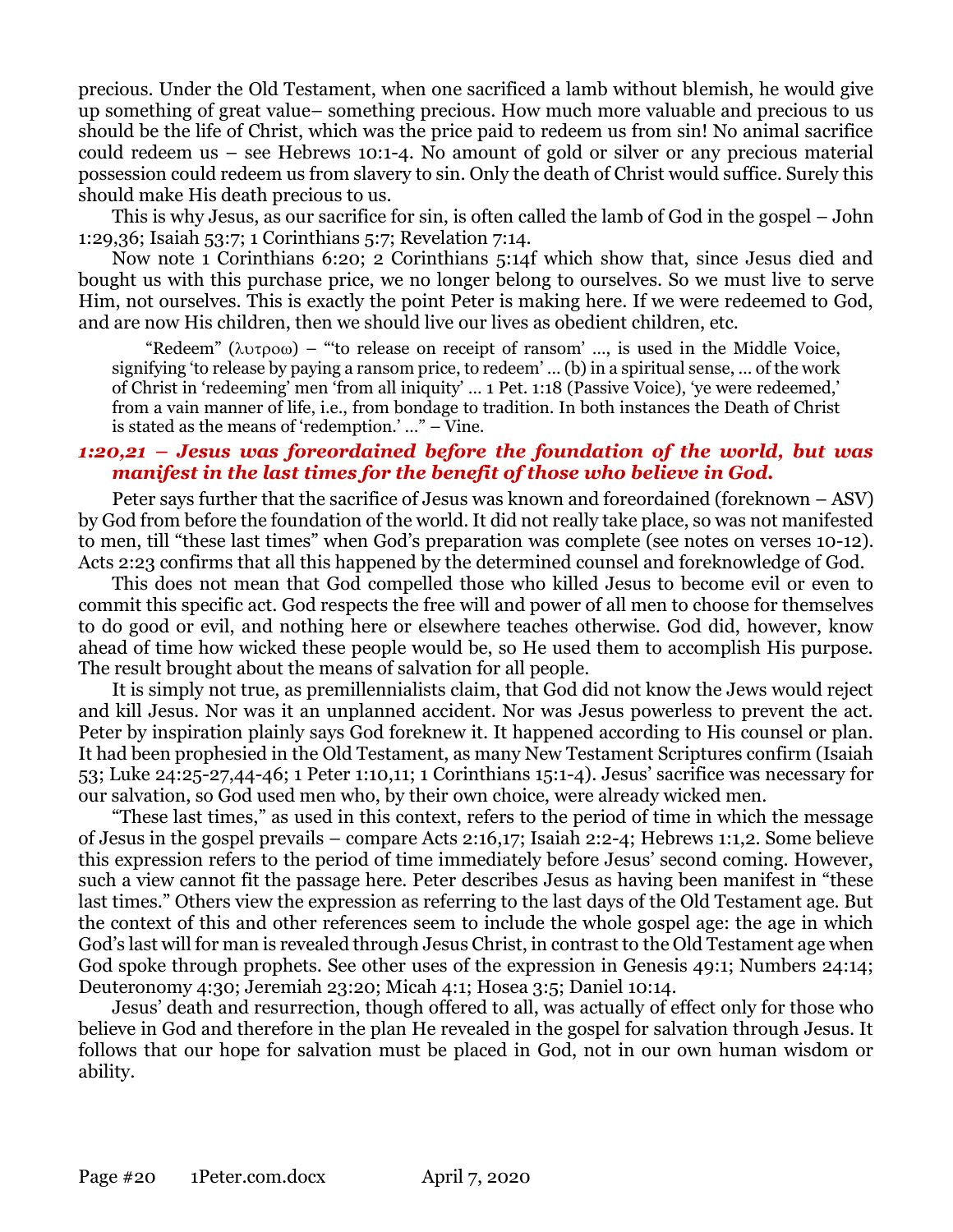# *1:22 – Those who have purified their souls in obedience to the truth should love one another fervently with a pure heart.*

These Christians to whom Peter wrote had been redeemed by the blood of the Lamb (verses 18,19). But to receive that purifying of their souls they had to obey the truth that has been revealed by the Spirit.

Notice that the verse plainly says that we must *obey* the truth in order for our souls to be purified. We do not receive forgiveness of our sins by "faith only" without the necessity of obedience, as many teach. Rather, we must have faith enough to *obey* God's word. Surely faith is essential, but the actual purification does not occur until we *do* what God has commanded.

#### **Obedience Necessary to Salvation**

Matthew 7:21 – Not everyone who says to Me, "Lord, Lord," shall enter the kingdom of heaven, but he who does the will of My Father in heaven. (See verses 24-27.)

John 14:15 – If you love Me, keep My commandments. (See verses 21-24)

Acts 10:35 – In every nation whoever fears Him and works righteousness is accepted by Him. Romans 2:6-10 – Who will render to each one according to his deeds: eternal life to those who by patient continuance in doing good seek for glory, honor, and immortality; but to those who are self-seeking and do not obey the truth, but obey unrighteousness--indignation and wrath, tribulation and anguish, on every soul of man who does evil, of the Jew first and also of the Greek; but glory, honor, and peace to everyone who works what is good, to the Jew first and also to the Greek.

Romans 6:17,18 – But God be thanked that though you were slaves of sin, yet you obeyed from the heart that form of doctrine to which you were delivered. And having been set free from sin, you became slaves of righteousness.

Hebrews 5:9 – And having been perfected, He became the author of eternal salvation to all who obey Him,

Galatians 5:6 – For in Christ Jesus neither circumcision nor uncircumcision avails anything, but faith working through love.

2 Thessalonians 1:8,9 – In flaming fire taking vengeance on those who do not know God, and on those who do not obey the gospel of our Lord Jesus Christ. These shall be punished with everlasting destruction from the presence of the Lord and from the glory of His power,

James 2:19-24 – You believe that there is one God. You do well. Even the demons believe- and tremble! But do you want to know, O foolish man, that faith without works is dead? Was not Abraham our father justified by works when he offered Isaac his son on the altar? Do you see that faith was working together with his works, and by works faith was made perfect? And the Scripture was fulfilled which says, "Abraham believed God, and it was accounted to him for righteousness." And he was called the friend of God. You see then that a man is justified by works, and not by faith only.

1 John 5:3 – For this is the love of God, that we keep His commandments. And His commandments are not burdensome.

1 John 2:3-6 – Now by this we know that we know Him, if we keep His commandments. He who says, "I know Him," and does not keep His commandments, is a liar, and the truth is not in him. But whoever keeps His word, truly the love of God is perfected in him. By this we know that we are in Him. He who says he abides in Him ought himself also to walk just as He walked.

This obedience includes baptism (Mark 16:15,16; Acts 2:38; 22:16; Romans 6:3,4; Galatians 3:27; 1 Peter 3:21).

This forgiveness of sins, however, must manifest itself in a changed life (as in verses 13-21). It is not enough to just be forgiven. Specifically, we must love our brethren fervently from a pure heart. Our love for our brethren indicates whether or not we have passed from death to life (1 John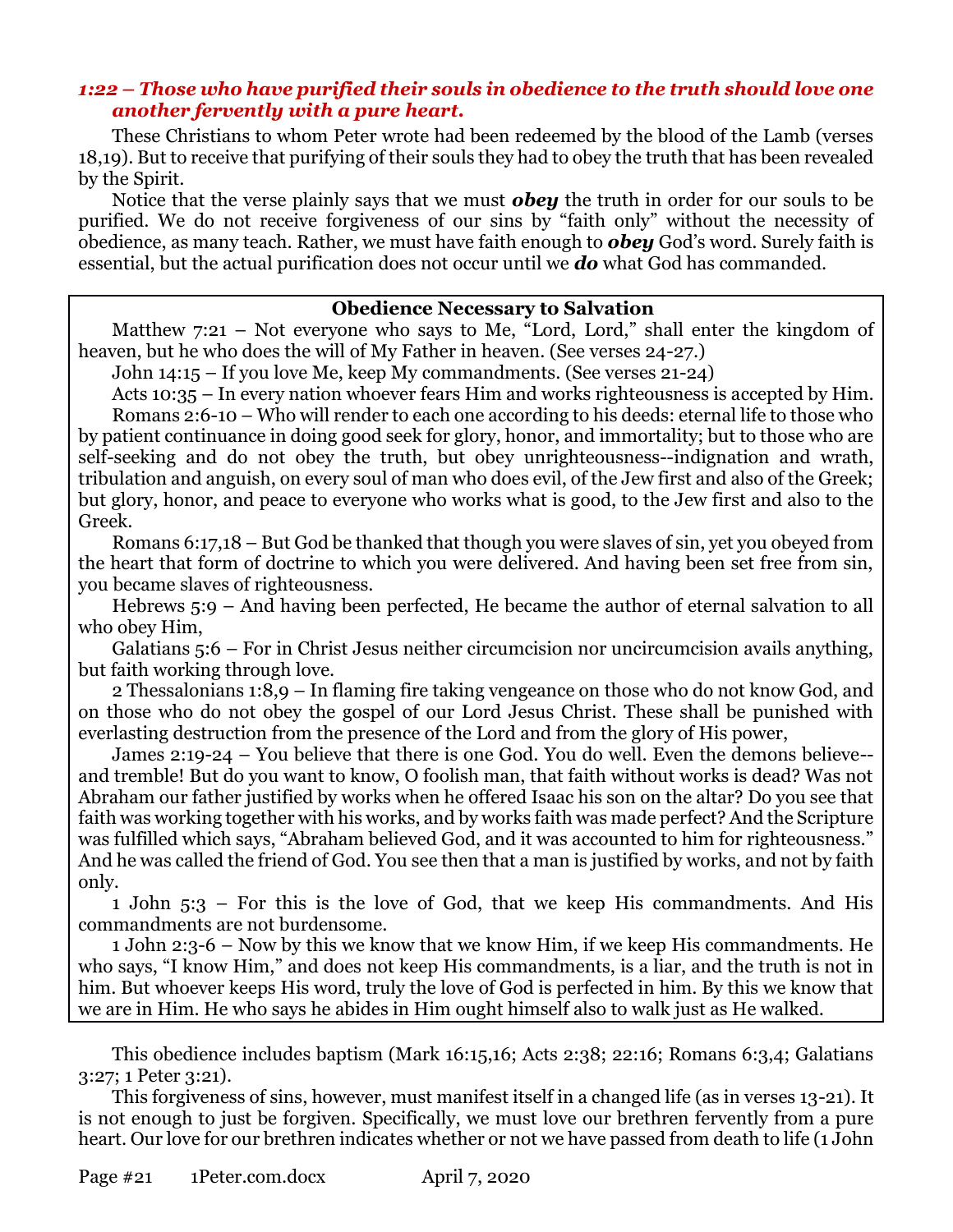3:10-24). If we have passed from death to life, then we must be determined to show it by our love. See also John 13:34,35; Romans 12:9,10; 1 John 3:10-24; 2:8-11; 4:7-21; Galatians 5:13-15; 2 Corinthians 6:6; 2 Peter 1:7; Hebrews 13:1.

This love must be "unfeigned" (ASV) or sincere (NKJV), or without hypocrisy. It must come from the heart – from within, not just a superficial front that we put on whenever we are around certain people. It must be a genuine, deep-seated attitude that leads to right conduct. See 2 Corinthians 6:6; Romans 12:9; 1 Timothy 1:5; 2 Timothy 1:5; James 3:17.

We must love "fervently," (Acts 12:5; 26:7; Luke 22:44) earnestly, not expecting it to just happen. We must be determined to make love happen as a matter of choice by faith in the power of God.

Far too many people view love as simply a superficial sweetness and outward expression with words of goodwill. But Biblical love shows itself in *action*. Such a love requires us to serve one another and be willing to care for one another in time of need (Galatians 5:13-15; 1 John 3:13-19; 1 Corinthians 13:4-7). Love is not just something we talk about, but something we do. If we really loved our brethren would we neglect their needs as we so often do?

# *1:23-25 – We are born again through the word of God which lives and abides forever. That word is like incorruptible seed that endures forever, not like plants or human glory that withers and dies.*

# **Begotten by the word of God**

As Peter again describes how conversion should change our lives, he here returns to a discussion of our begettal (as discussed in verses 3-5). Here he shows how it comes about. We are begotten by the word of God (Luke 8:11). This refers to the gospel which was preached to us (verse 25).

We may compare this as follows:

Corruptible seed  $\rightarrow$  Begettal  $\rightarrow$  Birth  $\rightarrow$  Maturity Incorruptible seed —> Begettal —> New birth —> Maturity

Other important passages regarding the new birth help us understand this one. One can be born again only by obeying the gospel (see verse 22). Hearing and believing give one the right to become a child of God, but they do not automatically make one a child of God – John 1:12. To be born again (a new creature), one must come into Christ – 2 Corinthians 5:17. To come into Christ and thereby become a child of God, one who believes must be baptized – John 3:3-5; Romans 6:3,4; Galatians 3:26,27 (see also Mark 16:15,16; Acts 2:38; 22:16; 1 Peter 3:21).

Notice that John 3:5 says specifically that we must be born of the water and the Spirit. So John 3 says we must be born of the Spirit, but 1 Peter 1:23 says we must be born by the word of God. This is just one of the many Bible examples showing that, in converting and instructing men, the Spirit works through the word, not apart from the word.

When a person hears the word of God with a receptive heart, he will believe and obey it like seed taking root in good soil. He is then a new plant, a new creature, a child of God born again by the power of the word. He should then produce the fruits of an obedient life as Peter has been describing in the context.

So, people can be saved from their sins only when they have heard, understood, and believed the gospel. This is why hearing and learning the word is so essential. All examples of conversion in the gospel demonstrate that people were saved from their sins and became followers of Jesus Christ only after and as a result of learning the message of the gospel. Even in the Bible examples in which a lost sinner received some direct contact with an angel or with a vision of Jesus Himself, nevertheless they were required to be taught the message of the gospel by an inspired messenger in order to receive the gospel and become a Christian. Consider some examples: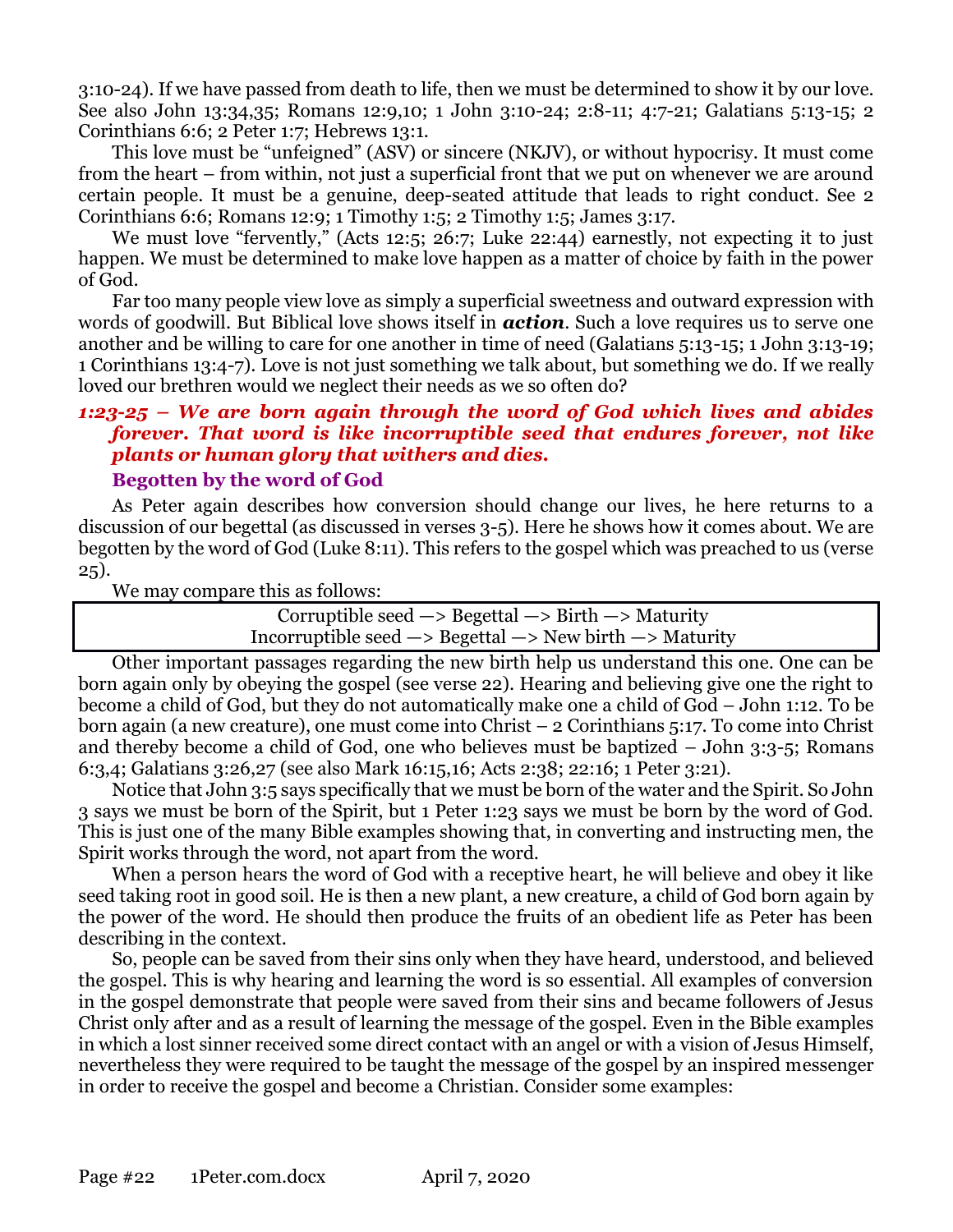In Acts 8, the Holy Spirit gave instructions to Philip the evangelist that put him in contact with the eunuch from Ethiopia. Nevertheless, the Holy Spirit did not directly teach the eunuch, but he had to learn the message of the gospel from the inspired preacher.

In Acts 9, Jesus Christ Himself appeared directly to Saul of Tarsus. But instead of teaching Saul what he should do to do to be saved, Jesus sent him into the city where he would be told what he must do. Then He sent an inspired man to reveal to him the steps to salvation.

In Acts 10, an angel revealed to Cornelius that he needed to send for Peter. But even so the angel did not tell Cornelius what he needed to do to be saved. Rather he said that Peter would give him words whereby he might be saved – Acts 11:14.

For other passages on the importance of learning the word in order to be saved, see John 6:44,45; 8:31,32; Matthew 13:23; Romans 1:16; 10:13,14,17; Mark 16:15,16; Acts 8:26,29,35; 9:6; 11:14; 18:8; Luke 6:46-49; 11:28; 2 Thessalonians 2:14; Revelation 3:20.

#### **Reproduction by means of seed can maintain and restore God's people.**

Note further that, since the power is in the seed, this result will occur any time and any place where the seed is planted in good hearts. If it produces anything at all, it will produce a child of God. It must do so because, like all of God's seed, it reproduces after its own kind (Galatians 6:7,8). This is how people can become Christians today by obeying the gospel.

Some have wondered and even argued that, in order to know that we have the truth or the true church today, we must historically trace a succession of churches or religious leaders back to the first century. Such an approach depends on the weakness of fallible human records of history which are often in error. In fact, the evidence presented by those who believe this approach is selfcontradictory and woefully inadequate.

But proper understanding of the word of God as the seed by which we are born again eliminates the need for attempting to trace records of historical succession. The power is in the seed and it will reproduce after its kind. From the very beginning, God created all of His seed, whether in the physical realm or the spiritual realm, to reproduce after its kind (Genesis 1:11,12,21). Since the seed that reproduces Christians is the word of God, it follows that any time and any place when a person obeys the true word of God, he will become a Christian just like Christians in the first century – nothing more, nothing less, and nothing else.

But man-made doctrines also reproduce according to their kind  $-$  Matthew 15:13,9. These teachings are also seed, having the power to produce plants. But they produce weeds, not the plants God wants, so He will destroy them. The reason why we have so many false churches and false practices today is that so many people have been teaching and believing man-made doctrines different from the word of God. These seeds reproduce after their own kind, producing differing, contradictory churches and practices.

But if we teach and believe simply the pure word of God, it will reproduce true Christians in any age and any place. This is the principle by which the Lord's church can be restored in any age, even if no Christians have been present in that area for many years.

#### **The word is incorruptible seed that lives and abides forever.**

Peter here quotes Isaiah 40:6-8. In order for this new birth to occur, we must have living seed. Dead seed cannot reproduce. So, Peter proceeds to tell us something else of vital importance about the seed, the word. It is incorruptible, like the incorruptible price paid for us (verses 18,19) and the incorruptible inheritance we receive (verses 3-5).

This means this seed will "live and abide forever." This is explained in contrast to grass or plants or the glory of man: these come forth, then wither and die. God's word will not do that. It was not sent here just to die and cease to exist. This is God's guarantee of the preservation and accuracy of His word throughout time. No power on earth can destroy it. He is protecting it by His providence, so it will always be here.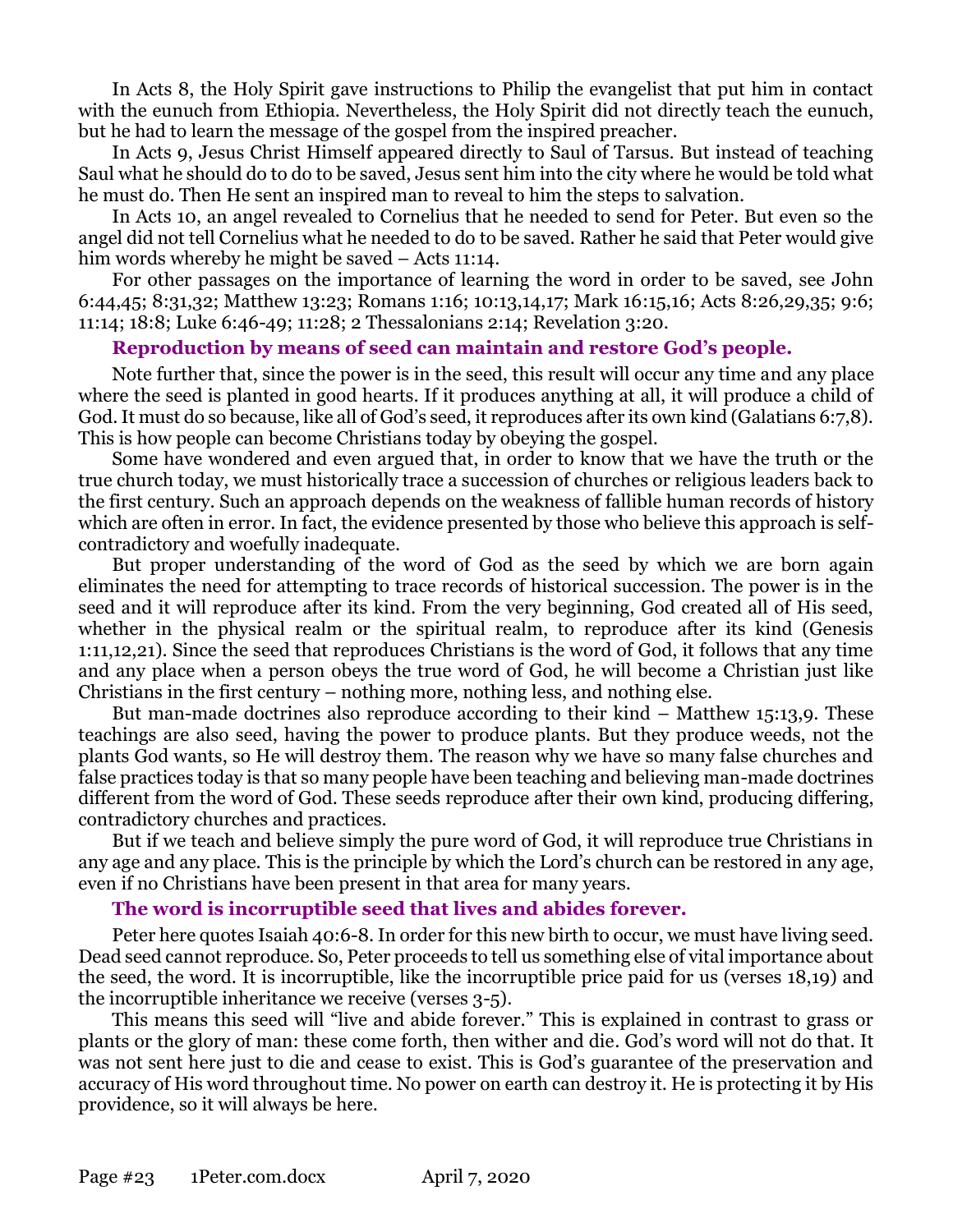The word was sent here to remain and always be present to produce this new birth in the lives of receptive men. So, as long as we plant the true word of God (not some human doctrine) in a man's heart, if that man has a receptive heart, he can obey and become a Christian any time because the power will always be there in the word.

Note the comparison of verses 3-5 to verses 22-25:

| <b>Inheritance (Heaven)</b> | <b>Word of God</b>         |
|-----------------------------|----------------------------|
| Living hope                 | Living                     |
| Incorruptible and undefiled | Incorruptible              |
| <b>Fades not away</b>       | Abides and endures forever |

The idea of these phrases is to emphasize permanence and continued purity. It refers to that which cannot be damaged or destroyed (though it may be ignored). This answers the theories of those who claim God's word was lost over the centuries so we need modern revelation today to restore it. God says He will not allow it to be lost, so such reasoning is fallacious.

This also answers those who claim we cannot trust the Bible because we do not know it has been accurately preserved. In fact, it has been preserved by the providence of God so that it abides and endures forever. We can be sure that we have the true and pure word of God today, because God cannot lie.

Other passages that assure us of God's preservation of the Scripture are Psalm 119:152,160; Isaiah 40:8; 30:8; John 12:48; 2 John 2; 2 Peter 1:12-15; 2 Timothy 3:16,17.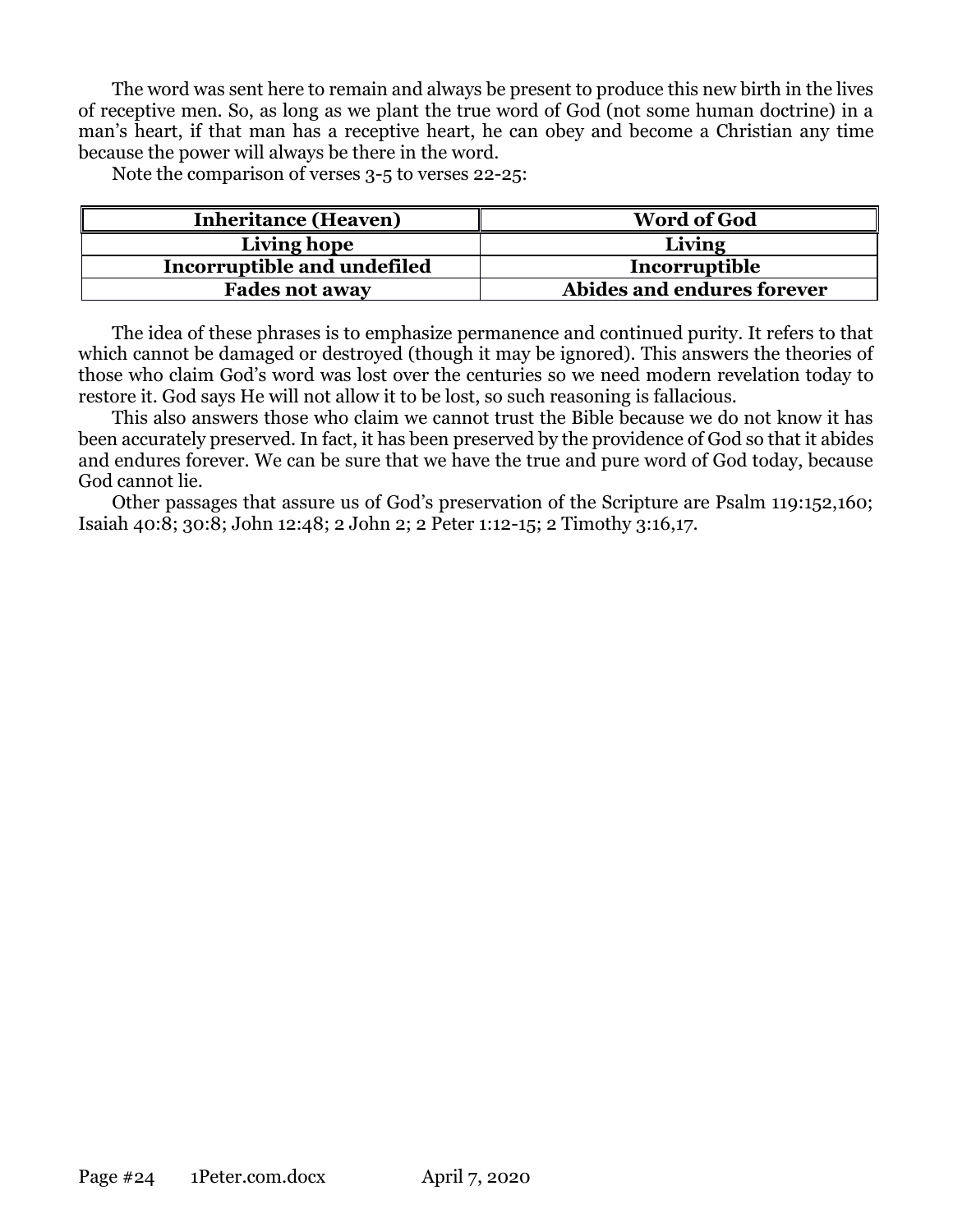# **1 Peter 2**

# **2:1-10 – Our Position as God's Chosen People Should Encourage Us to Faithfulness.**

<span id="page-24-0"></span>Peter continues to admonish Christians to be faithful despite the problems or suffering we face. In chapter 1 he exhorted this on the basis of our eternal reward and our redemption in Christ. Now he examines our status as God's people that results from our salvation and again encourages us to be faithful despite hardship.

## *2:1-3 – If we have experienced God's graciousness, we should lay aside malice, guile, envy, evil speaking, etc. and desire the pure milk of the word like newborn babes.*

"Therefore" refers us back to the teachings of chapter 1. We are exhorted to live godly lives if we have tasted that the Lord is gracious (this is essentially a quotation of Psalm 34:8). This would include all the blessings that have been described in the previous chapter, including being born again by the word of God, having that promise of the eternal inheritance in heaven, being children of God, etc. If we appreciate all God has done for us, we will surely live as He wants us to. Note the positive approach used. We should eliminate bad things, but it is done because of the good things God gives that motivates us to want to do good.

# **This godly life requires us to lay aside the following:**

*Malice*

"Malice" (NKJV, KJV, NASB, ESV) is also translated "wickedness" (ASV). The word emphasizes wickedness that leads to disobedience to the will of God but shows itself especially in ill will or desire to harm other people.

1 Corinthians 14:20 explains the idea well. Malice delights in evil simply because it *is* evil, because it does harm to others or angers others, or because it simply does not care what happens to others. Surely such conduct does not belong in the life of one who has been redeemed by the blood of Christ and seeks to receive the hope of eternal life.

"Malice" ( $\kappa \alpha \kappa \alpha$ ) – "1. malignity, malice, ill-will, desire to injure ... 2. wickedness, depravity … wickedness that is not ashamed to break laws … 3. Hellenistically, evil, trouble …" – Grimm-Wilke-Thayer.

"...'badness in quality' (the opposite of  $\alpha \rho \epsilon \tau \eta$ , 'excellence')..." – Vine.

*Deceit*

"Deceit" (NKJV, NASB, ESV) is translated "guile" (KJV, ASV).

Deceit is, in effect, the sin of lying perhaps without directly saying what is untrue. We may say what cannot be technically proved untrue, but we say it with the intent to mislead. Such is still deceitful, dishonest.

Many salesmen and politicians are experts at half-truths. Modern entertainment is often filled with it. Even Disney movies, "I Love Lucy," "Andy Griffith," and other supposedly good programs often justify deceit.

A popular song from my youth, entitled "Sad Movies Always Make Me Cry," tells of a girl who goes home crying because she saw her boyfriend at a movie with another girl. When her mother asks her what's wrong, she says, "To keep from telling her a lie, I just said, 'Sad movies always make me cry.'" It was technically true, but deceitful.

Most false teaching involves half-truths. What the teacher says may be technically true, but he leaves out essential facts or twists the truth to lead people to believe something different from what God intended.

I emphasize: we are *not* required to tell people everything we know. Some things are confidential or there may be no good reason why some particular person should be told what we know. Keeping a matter secret or confidential is not necessarily wrong. But if you are keeping a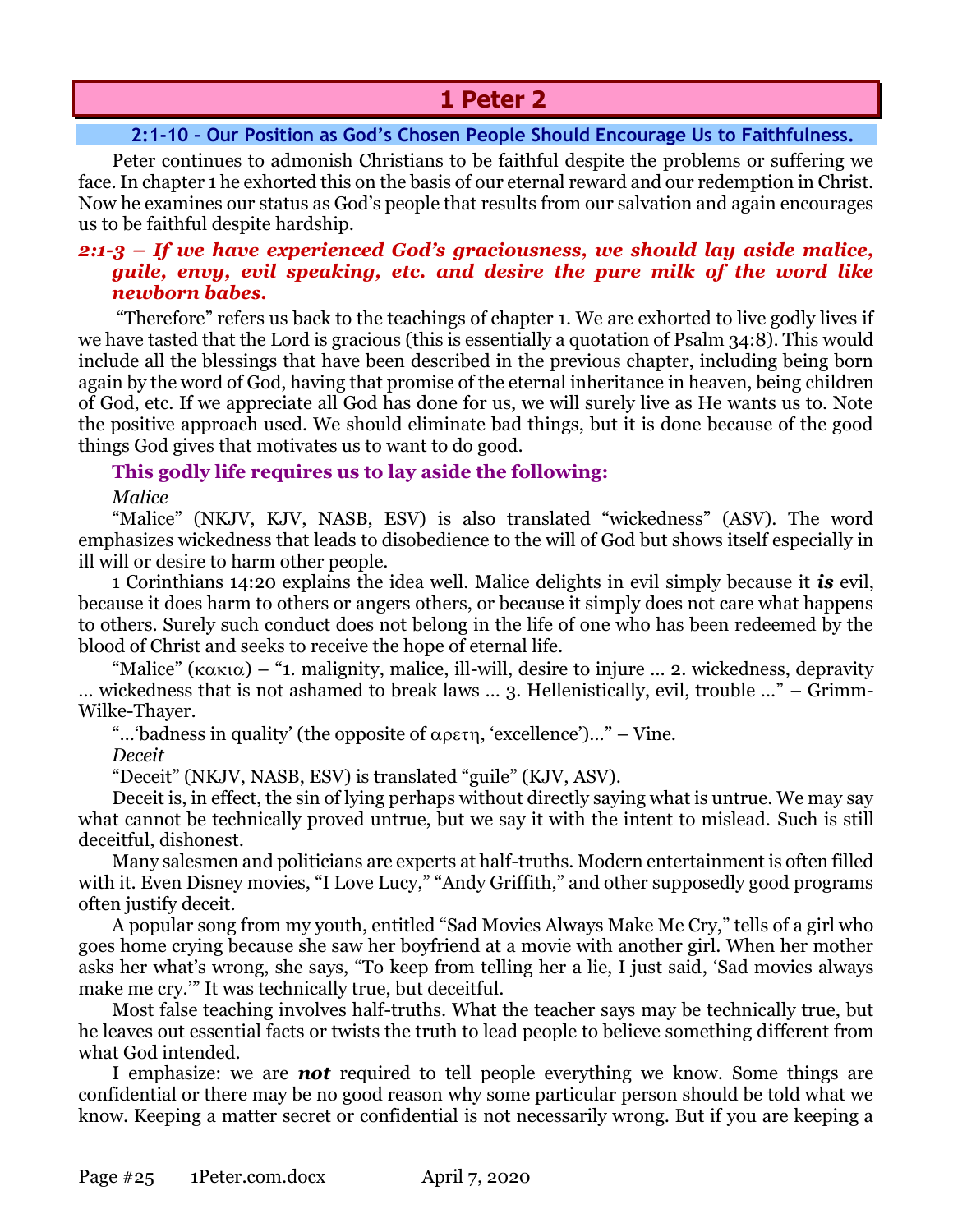matter to yourself, don't lead others to think things that are untrue or that you have told them the whole matter when you have not.

This is one of the hardest of sins to overcome. I suspect that every accountable person has violated these principles, most of us many times. But have we repented of it, or do we continue to justify such practices?

Scriptures on lying and deceit include the following: 1 Peter 2:22; 3:10; Matthew 15:18-20; Ephesians 4:25; Colossians 3:9; Revelation 21:8,27; 22:14,15; Proverbs 6:16-19; 19:22; Psalm 24:3-5; 40:4; Exodus 20:16; John 8:44; Acts 5:1-9.

"Guile" (Gk.  $\delta$ o $\lambda$ o $\varsigma$ ) – "bait ... a lure, snare; hence, craft, deceit, guile..." – Grimm-Wilke-Thayer.

*Hypocrisy*

"Hypocrisy" (so translated here in all major translations) is a particular kind of deceit in which we lead others to believe we are a kind of person which we really are not. The word relates to the idea of a play actor who pretends to be something he is not. A hypocrite is a deceiver because he tries to give other people the impression he is more righteous than he really is. The hypocrite puts on a false front.

1 Timothy 4:2 – Those who depart from the truth speak lies in hypocrisy. Note that their hypocrisy is associated with lying.

Malachi 1:14 – When one pretends to offer a sacrifice to God but refuses to give what He knows God wants, he is a deceiver accursed of God.

Hypocrisy would include people who do good acts, but from wrong motives (Matthew 6:1ff). Or people may talk as if they do good, but they fail to practice what they preach (Matthew 23:1-4). To avoid such sins, we must heed the continual Bible warnings that admonish us to have proper motives in our heart (1 Peter 1:13; Matthew 13; etc.).

Many people, even in the church, profess to serve God faithfully. But are we really doing what we know we should, or are we just deceiving others and maybe ourselves? Are we giving what we know God wants, or is it just a pretense?

(See also Psalms 78:35-37; Galatians 2:14; Acts 5:1-9; Jeremiah 7:4-11; 3:10.)

"Hypocrisy" (` $\nu\pi$ οκρισις) – "... 2. the acting of a stage-player ...3. dissimulation, hypocrisy." – Grimm-Wilke-Thayer.

*Envy*

"Envy" is again translated this way in all major translations. The word refers to a feeling of upset or anger because other people have advantages that we wish we had received instead of them.

Many situations may tempt us to envy. Here are some that the Bible specifically mentions:

 $*$  Wealth and possessions – Genesis 26:14; 31:1 (compare 1 Timothy 6:9)

\* Favor, honor, praise, or popularity with men – Genesis 37:3-5,11; 1 Samuel 18:6-9; Matthew 27:18; Acts 13:45; 17:5

\* Leadership or authority – Numbers 11:27-29; 12:1-10; chapter 16; Psalms 106:16; 1 Samuel 20:31,32; Daniel 6:4

\* Ability, privileges, or skill – 1 Samuel 18:8-11; Ecclesiastes 4:4

 $*$  Righteousness – Genesis 4:5-8; Psalms 106:16; Matthew 27:18

\* Family Relationships – Genesis 30:1,15; 37:4-11; Luke 15:28-30

Envy can lead to terrible consequences including anger, strife, alienation, division, mistreatment of others, hatred, violence, murder, deceit, lying, and slander. If those who are guilty do not repent, the ultimate consequences will be alienation and punishment by God.

For other related passages see Romans 1:29,32; Matthew 27:18; Titus 3:3; James 3:14-17; 1 Timothy 6:4; 1 Corinthians 13:4; Galatians 5:19-26; Romans 13:13.

"Envy" ( $\phi\theta$ ovo $\zeta$ ) – "...the feeling of displeasure produced by witnessing or hearing of the advantage or prosperity of others; this evil sense always attaches to this word … 'envy' desires to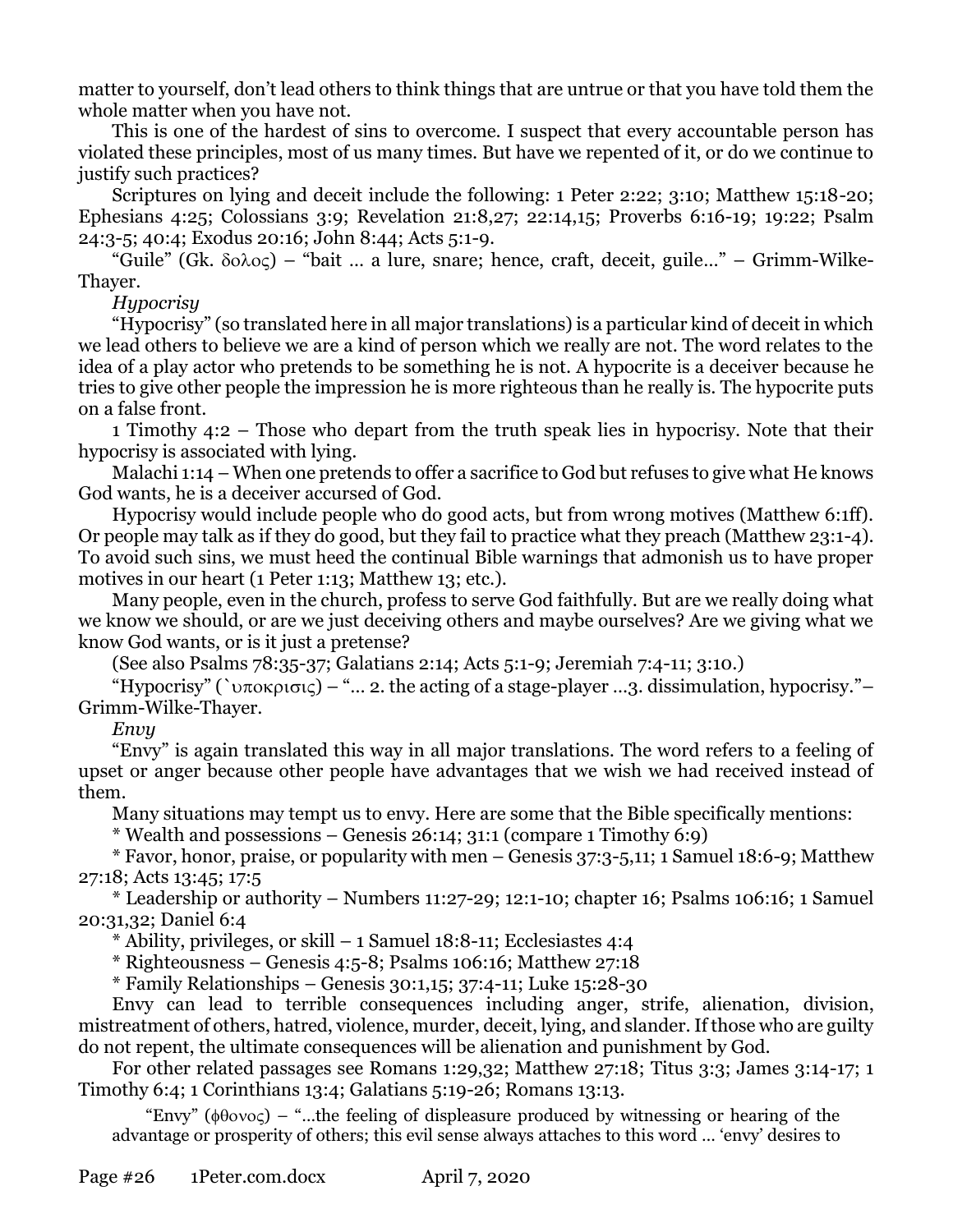deprive another of what he has, 'jealousy' desires to have the same or the same sort of thing for itself…" – Vine.

*Evil speaking*

"Evil speaking" is also translated "slander" (NASB, ESV). This refers to speaking evil of other people. What is condemned here is defamation of character that speaks what is untrue or what is spoken for the purpose of harming the person, not to help people.

Slander involves saying unfavorable things about a person in the following ways:

\* Some people accuse others of doing wrong when they do not know it to be true – Exodus 20:16; 2 Timothy 3:3; Titus 2:3; Exodus 23:1; 1 Timothy 6:4.

\* Some make derogatory statements from malicious motives – Psalm 41:5-7; Jeremiah 20:10; 1 Peter 3:9; 2:23; 1 Timothy 6:4; 3 John 9,10; Matthew 5:11.

\* Some simply enjoy meddling in the personal affairs of others, spreading dirt about others – 1 Timothy 5:13; 2 Thessalonians 3:11; Leviticus 19:16.

\* Some broadcast private sins instead of personally confronting the sinner – Matthew 18:15- 17; Luke 17:3.

Note that when we are sincerely concerned for the well-being of others, we still should tell other people when they are guilty of evil. Under certain circumstances we may even speak to third parties for the purpose of warning them about the sins of other people who are not present. (See Galatians 6:1; Matthew 18:15ff; 1 Timothy 5:20; 2 Timothy 2:17; 4:10,14; 3 John 9). Again, what is condemned here is defamation of character that speaks what is untrue or what is spoken for the purpose of harming the person, not to help people.

For other passages see Psalm 101:5; 1 Corinthians 6:9,10; 5:11; Proverbs 16:28; 26:20; 11:9; Romans 1:30,32; Titus 3:2; 2:3; 1 Peter 2:1,23; 3:9; 2 Timothy 3:3; Exodus 23:1; Psalm 41:5-7; 3 John 9,10; 1 Timothy 6:3,4; 5:13; 2 Thessalonians 3:11; Leviticus 19:16.

"Evil speaking" ( $\kappa \alpha \tau \alpha \lambda \alpha \lambda \alpha$ ) – "...the act of speaking ill of another, *evil speech, slander, defamation, detraction* …" – Bauer-Danker-Arndt-Gingrich.

**Christians should desire God's word like newborn babies desire milk, so they can grow.**

If we are born again by God's word (1:22-25), then we must surely appreciate that word when we become God's children. Having been born again, we need to grow. Like newborn babes want to feed on the milk that can strengthen them and make them grow, so we must seek to feed on God's word. Christians are commanded to grow (2 Peter 3:18). We should go on to perfection (Hebrews 6:1). We seek to grow up in all things to Him who is the Head: Christ (Ephesians 4:13,15).

Hebrews 5:12-6:2 shows that we need milk as babies but should then grow to the point we are able to handle meat. But the point here seems to be that all of us need God's word just as surely as little babies need milk. No one reaches the point of maturity in which he does not need to feed on God's word.

Occasionally we meet a child who physically does not grow. We recognize it as a tragedy. But far too often Christians become stunted in their spiritual growth. This leads to even more serious consequences. Growing up as a Christian is not just optional.

Consider some areas where growth is needed:

\* Knowledge and wisdom – 2 Peter 3:18; Colossians 1:9,10;1 Corinthians 14:20

 $*$  Faith – Luke 17:5; 2 Thessalonians 1:3

 $*$  Love – Philippians 1:9; 1 Thessalonians 3:12; 4:9,10

\* Strength and work (fruitfulness) – John 15:2; Colossians 1:9-11; 2:19; 4:12

Note that a true child of God will *want* to study and learn if he has tasted that God is gracious, etc. It is our lack of appreciation for what God has done for us that keeps us from living for God and studying His word as we should.

See notes on 2 Peter 3:18 to learn more about the importance of growing as Christians.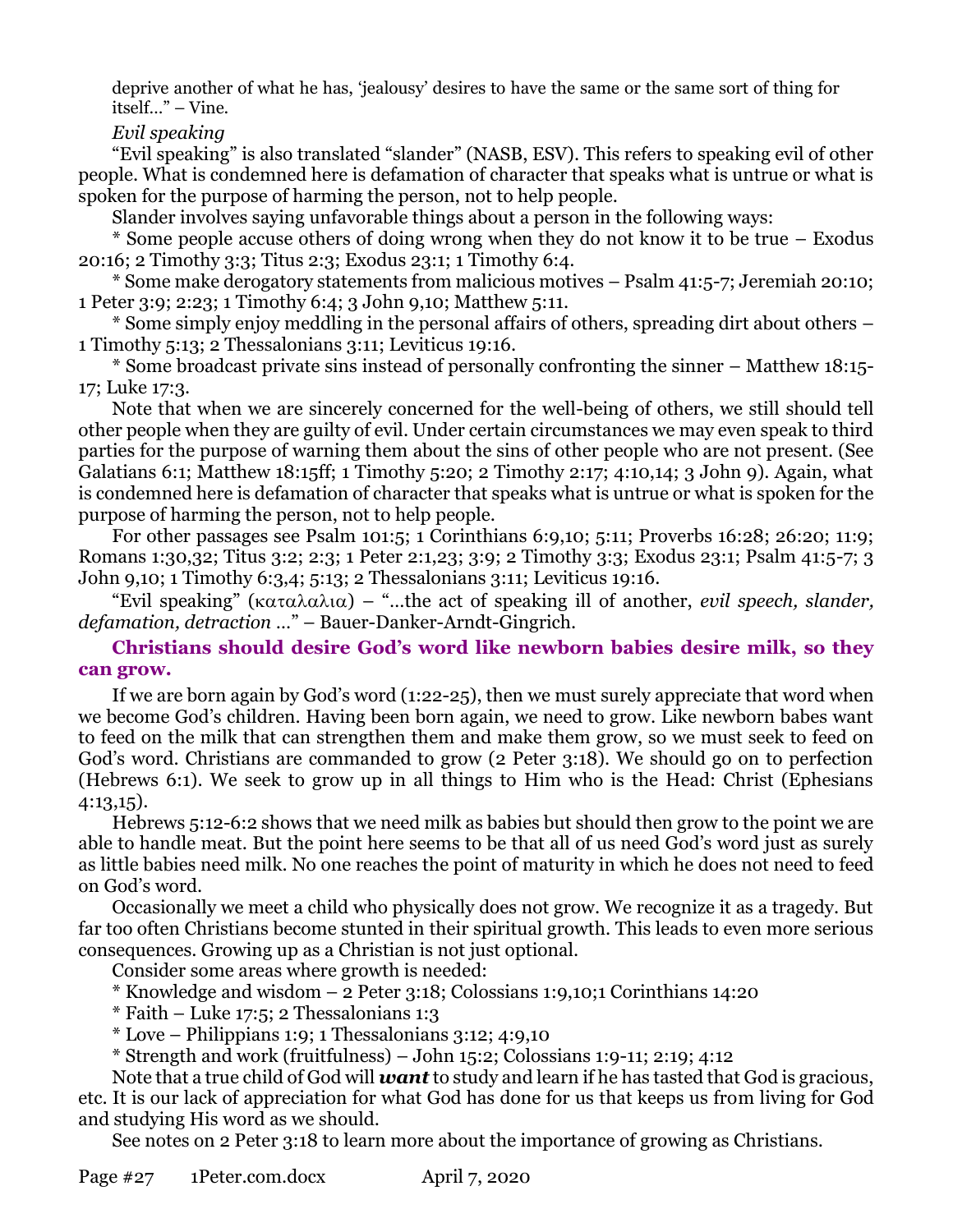Consider other passages regarding the importance of Bible study and knowledge: John 8:32; Acts 17:11; Joshua 1:8; Hosea 4:6; Hebrews 5:12; Deuteronomy 6:6-9; 1 Peter 2:2; 2 Timothy 2:15; Proverbs 2:1-20; Psalms 1:2; 119:47,48,97-99; 19:7-11; Matthew 5:6.

# *2:4,5 – Christ is a living stone, rejected by men, but chosen and precious to God. Christians are stones built up as a spiritual house and a holy priesthood to offer spiritual sacrifices to God through Christ.*

Peter now describes the blessings God has graciously given by comparing us to a house that belongs to God (compare 1 Timothy 3:15; Galatians 6:10; Ephesians 2:19-22; 1 Corinthians 3:16). "House" (Gk.  $\alpha$ <sub>ko</sub>) can refer either to a physical building or to the members of a household or family. Both these ideas fit our relationship to God. The passages above refer primarily to the household as a family relationship, but the current passage refers primarily to a physical building. Of course, the church is really people, but they are here *illustrated* by a physical building made of stones, etc.

# **Christ is the living stone rejected by men but precious to God.**

In this house, Jesus is a living stone, not a lifeless stone such as would be found in physical houses. Stone is a building material used especially in homes in Israel. But certain kinds of stone would be unsuitable for purposes of construction. So, Jesus was considered by some to be unsuitable to fit into a house made by God – that is why they killed Him. But to God, this same stone was elect and precious. He found the stone to be of great value.

Christ is a living stone in at least two senses. First, Christ Himself possesses life. He has been alive from eternity in the past and will be alive in eternity in the future. Perhaps the emphasis especially is upon the fact that He has been raised from the dead, so that He is no longer in the tomb. He is alive forevermore – Revelation 1:18. Second, He is the source of life for all others who need to receive spiritual resurrection from spiritual death and thereby become living stones in the spiritual house built upon the foundation of Jesus Christ.

Verses later will show more specifics about Jesus as the precious stone. This would include a discussion of Old Testament Scriptures that are fulfilled by the Jewish rejection of Christ.

## **Christians are living stones built up into a spiritual house.**

Likewise, Peter says that Christians are living stones in this same house. This is not just any house. This is the house God dwells in (spiritually, as taught in the illustration  $-1$  Corinthians 3:16; 6:18-20 1 John 4:15; 3:24). If we receive God into our hearts by obedience to the gospel, then we have fellowship with God, so He dwells in us (compare 2 Corinthians 6:14-18).

As shown in these passages, this building is a spiritual temple (Ephesians 2:20-22). It is the church. It is not a physical building, but is that body or group of people who offer spiritual worship to God and serve Him as His people.

# **And Christians are a holy priesthood that offer spiritual sacrifices.**

Then Peter immediately switches the illustration and shows that we are not only the house (temple) in which God dwells, but we are also the priests who offer sacrifice in that temple. As priests we offer sacrifices to God in this house.

In the Old Testament, the temple and the priesthood stood as symbols or shadows of the coming spiritual temple in which Christians serve as priests. One of the primary purposes of the priests in the Old Testament was to offer the sacrifices of worship to God. So, other passages show that Christians under the New Testament offer sacrifices that include praise to God (Hebrews 13:15). We also offer our bodies as a living sacrifice (Romans 12:1).

Notice that the sacrifices offered are clearly stated to be *spiritual* sacrifices. This is because the temple is spiritual, not a physical temple: it is the church. As with many other passages in the New Testament, the emphasis in Jesus' church is on that which is spiritual, in contrast to the relatively outward, physical emphasis of many Old Testament rituals.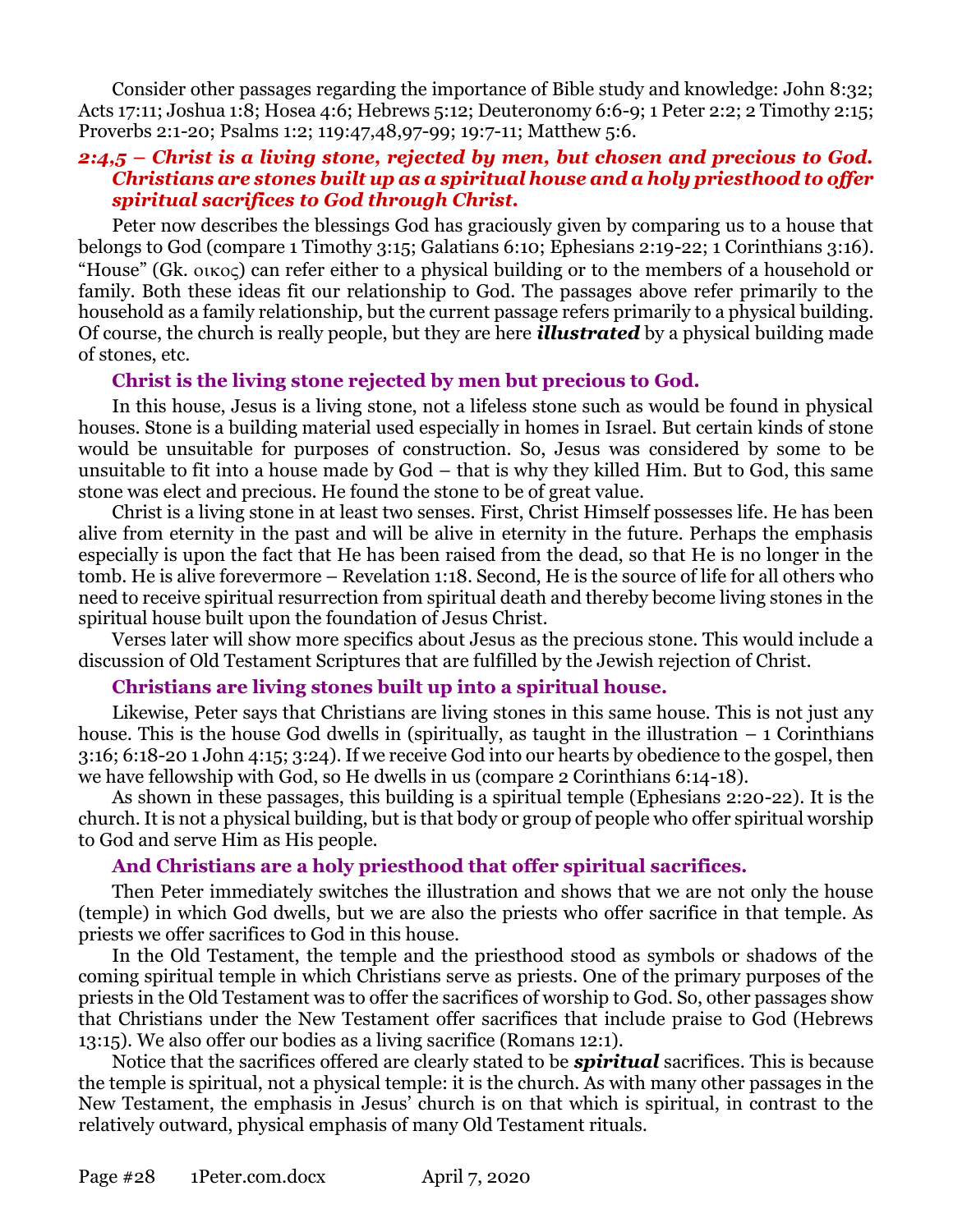Notice how the spiritual nature of the church is emphasized in all the following ways in the gospel:

# **The Church: A Spiritual House**

\* The Founder, Owner, and Head of the church came to earth to meet man's spiritual needs – Ephesians 1:7; Luke 19:10; 5:32; Matthew 20:28; 26:28.

\* The church was purchased with a spiritual price – Acts 20:28; Ephesians 5:23-25.

\* The membership of the church consists of people who have been spiritually saved and who seek eternal life – Acts 2:47 (Acts 20:28; Ephesians 5:23,25; Colossians 1:12-14).

\* The church is entered at the point of baptism by a spiritual birth in which people receive forgiveness of sins – John 3:3,5 (Romans 6:3,4; 1 Corinthians 12:13; Acts 2:38,47; 2 Corinthians 5:17).

\* The primary work of the highest leaders in the church (apostles and elders) is spiritual – Acts 6:2-4; 20:28-30; Hebrews 13:7,17.

\* The church is a spiritual house, a spiritual temple, a kingdom not of this world  $-1$  Peter 2:5; Ephesians 2:20-22; John 18:36 (compare Romans 14:17; 2 Corinthians 10:3-5; Luke 17:20,21).

**The church is fundamentally spiritual in nature. It is the only institution God established to meet man's spiritual needs.** Everything we can now do to help people physically, we could have done had Jesus never died and established the church. But none of man's spiritual needs can be met without Jesus' death or outside the church He purchased.

This explains why the work of local churches is primarily spiritual. It is true that local churches should help certain physically needy members. But that work is limited, and the emphasis in the work of the church should be on man's salvation and eternal life.

Too many religious groups, including denominations and even some churches of Christ, have diverted the church from its spiritual work to involve it in activities of a material or physical emphasis. They often appeal to people to attend church meetings or even become members of the church by using carnal attractions such as entertainment, recreation, social activities, banquets, parties, common meals, kitchens, and fellowship halls, etc. Too often they become involved in a Social Gospel approach emphasizing the physical needs of people by building or financing hospitals, camps, schools and colleges and kindergartens, day care centers, etc. This tendency to emphasize that which is outwardly, carnally attractive to people is just one of many reasons for objecting to the use of mechanical instruments of music, quartets, choirs, and special singing groups in worship.

Spiritual-minded people, who offer spiritual sacrifices in the spiritual house of God, will not allow the spiritual worship of God to be turned into *carnal, fleshly* emphasis.

How diligent are you in offering the spiritual sacrifices of praise and worship to God in God's spiritual house, the church? Are you diligent and regular in attendance whenever the church meets? And do you sincerely worship God from the heart?

See notes on verse 9 for further details regarding this priesthood.

# *2:6-8 – As prophesied, Jesus is an elect, precious cornerstone to those who believe, but a stone of stumbling rejected by those who are disobedient.* **A precious cornerstone to those who believe**

These verses consider the different ways in which this stone (Jesus) is viewed. Some people believe in Him and view Him as elect and precious, the chief cornerstone (compare Isaiah 28:16). This is how God views Him (verse 4), so all true believers view Him this way also. He is the cornerstone in that all the rest of the spiritual house is built upon Him. Our salvation depends so entirely on what He did that we could never have been saved without Him. The house would be a worthless disaster without Him.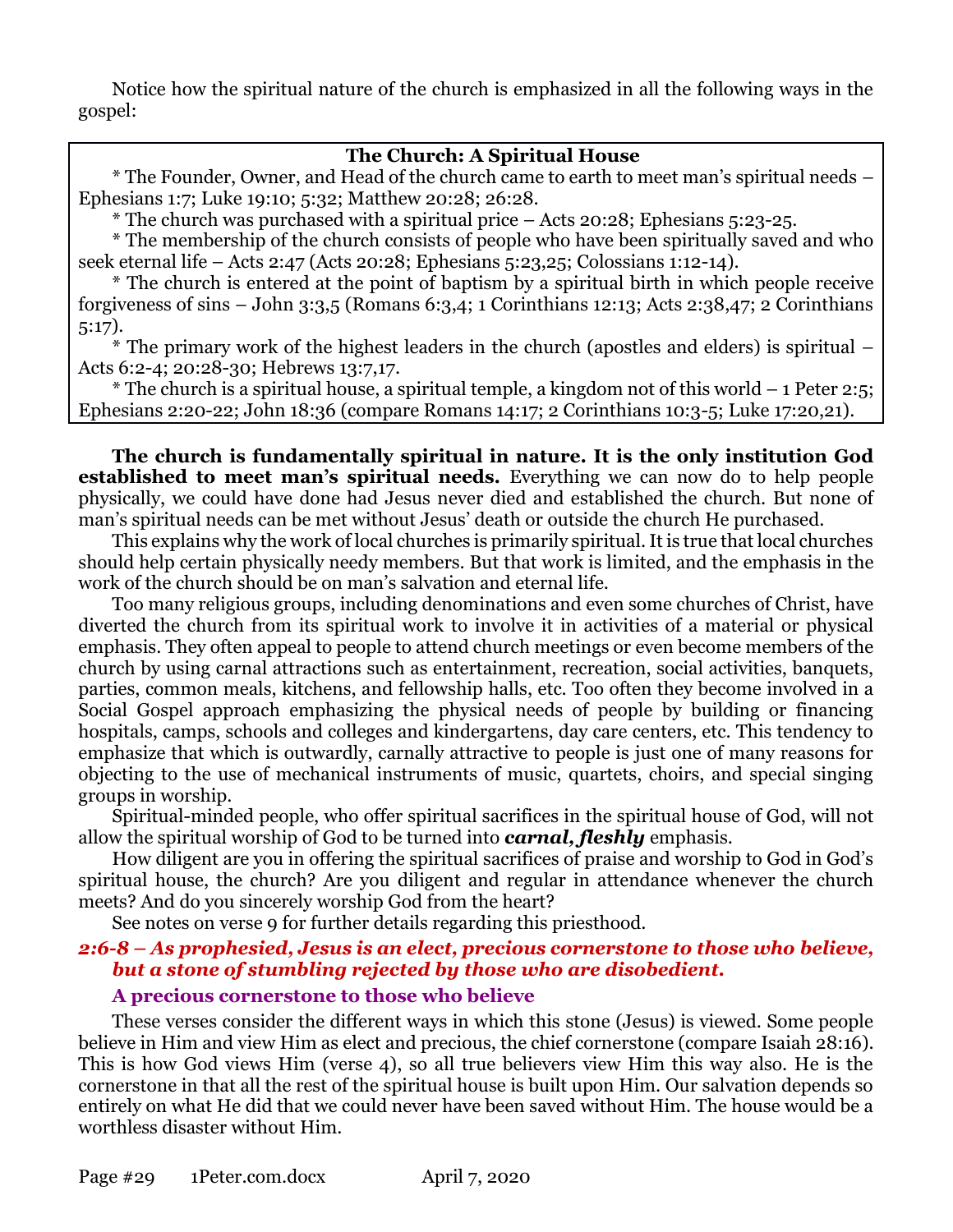"Preciousness" is a recurring theme in 1 Peter. Jesus is here said to be precious to God and to those who believe in Him. We ought to truly value Him for the blessings we have through Him, even as God values Him for the great sacrifice that He made for our salvation.

This passage and its parallels are among the many passages that refer to Jesus as the cornerstone or foundation upon which His church is built. The Bible clearly teaches that He is the foundation and there is no other foundation – Ephesians 2:20; 1 Corinthians 3:11.

It is especially interesting that Peter himself by inspiration explains the significance here of Christ as the cornerstone upon which the church as a spiritual house is built. Christ had renamed Peter with a name that refers to a stone. Jesus then referred to this in Matthew 16:18 and then proceeded to say that the church would be built "upon this rock." But Peter's explanation here helps us understand the teaching of Matthew 16:18.

Some have claimed that Matthew 16:18 means that Christ intended for Peter to be the foundation or the stone upon which the church would be built. But Peter corrects that idea showing that the stone upon which the church is built is Jesus Christ Himself. The idea that any man or any office can be the foundation on which the church is built would completely contradict the Scriptures. Jesus is the divine Son of God who alone deserves to be the head and foundation of the church. To claim that anyone else occupies such a position would be to demean the Son of God.

#### **A stone of stumbling and rock of offense to those who are disobedient**

Other people, however, do not view Jesus as being valuable. This refers primarily to the Jewish leaders who killed Him (Psalm 118:26; compare Luke 20:17-19; Acts 4:10-12). These men ought to have taken the lead in building up the nation of Israel to worship God according to His word. Instead, they rejected the very Son of God and killed Him. They did not believe He fit the pattern they thought He should. However, it was not God's plan that Jesus failed to fit, but rather the human plan of the Jewish leaders.

Yet in spite of this rejection, God made Jesus the chief cornerstone. The rejection of Jesus did not keep God from accomplishing His plans – in fact, He anticipated their rejection and developed His plans accordingly. This flatly contradicts the views of premillennial folks who say that Jesus' rejection was unexpected by God, and Jesus failed to do what He came to do. God says He knew what would happen and succeeded despite the people.

To the people who so reject Him, Jesus is a stumbling block and rock of offense (Isaiah 8:14). People stumble at Him and fall. This means that the same stone that is so precious to us as the means of salvation, is at the very same time a source of offense and rejection to those who disbelieve! Note especially Acts 4:10-12 for an inspired explanation of this.

Here is an excellent example of God's foreknowledge and predestination at work (compare 1:2). He knew certain kinds of people would reject His Son, but other kinds would accept Him. So He designed His plan to distinguish the two kinds. As with those rulers, so it is today with all others who do not have the kind of attitude God is looking for. If their hearts are such that they are not willing to repent, God has appointed that they will be destroyed (John 8:24). The same plan that leads to our salvation, also leads to the condemnation of others; this depends entirely on people's attitude and response toward it.

Note that the gospel itself does not cause people to be lost. It is the attitude of people that leads them to reject the gospel and this in turn leads to their condemnation. The passage does not teach Calvinistic predestination: that God predetermined that certain people would be saved regardless of their choice or will, but other people would be lost. Rather, people have a choice whether they will believe and obey or not. That is the point here. No one is appointed unconditionally to be disobedient and stumble at the word. They choose for themselves how they will react to the message of Christ. What is appointed is that those who choose to be disobedient will stumble at the word and so be lost (see notes on 1:2).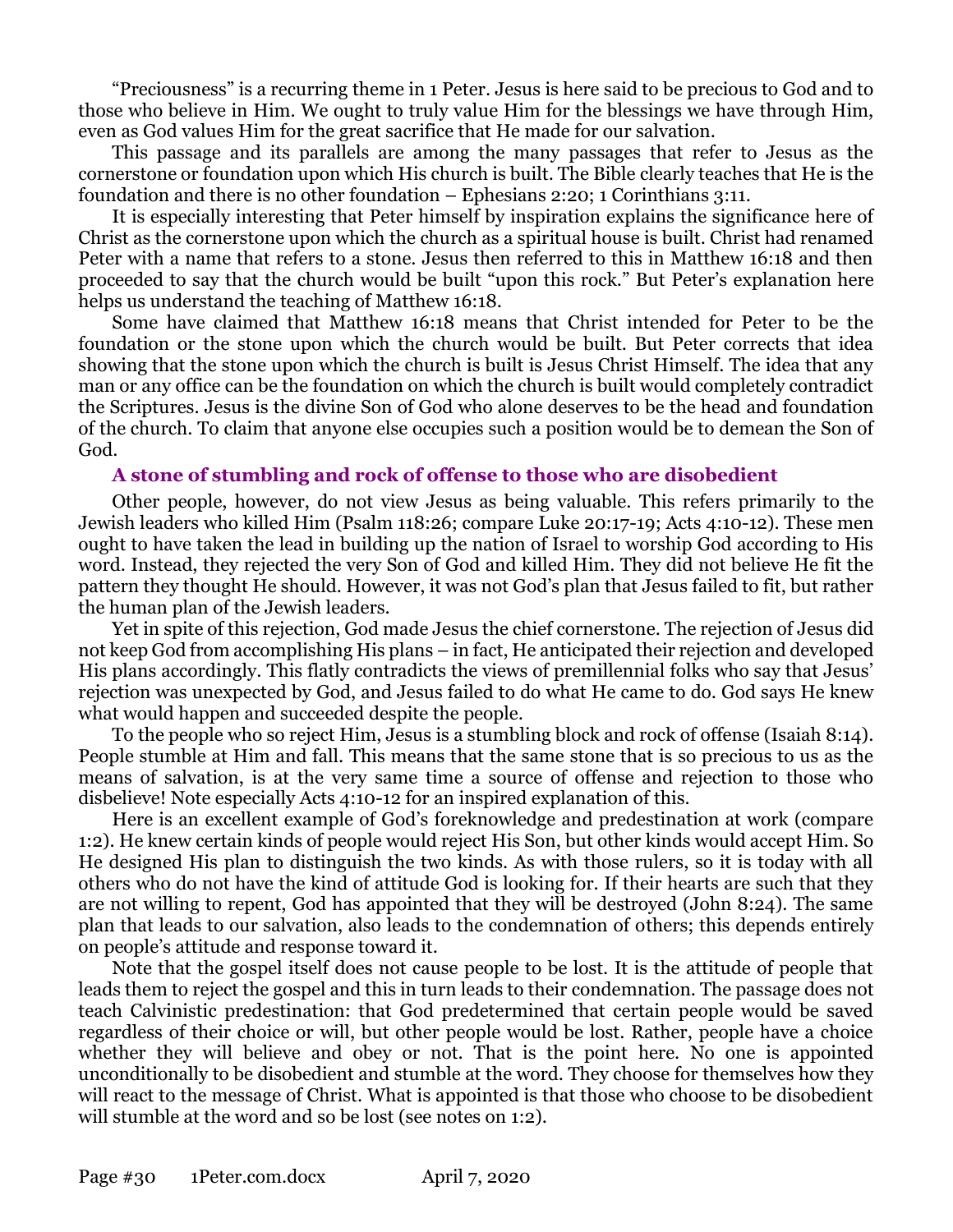The parallel passages upon which Peter based his teaching here make this clearer. Isaiah 8:14,15, as explained by Jesus in Matthew 21:42-44, show that those who stumble at the word would fall and be broken. God knew that some people would be willing to believe in His Son, as described by Peter here. He predetermined that those people would receive the blessings Christ has to offer. But He also knew that some would choose to be disobedient and reject Christ, so God determined to reveal the message of the gospel in such a way that those people would reject the message and be punished.

## *2:9,10 – You are a chosen generation, a royal priesthood, a holy nation, God's own special people having obtained mercy. So, you should proclaim the praises of Him who called you out of darkness.*

Others have rejected the Christ, but those who believe in Him recognize Him as precious. As a result, they are living stones in the spiritual house which is also a holy priesthood (verse 5). In verses 9,10, Peter goes further to describe the blessings of those who are in this spiritual house, which is the church.

#### **"A chosen generation"**

"Chosen" ( $\epsilon \kappa \lambda \epsilon \kappa \tau$ o $\varsigma$ ) is the same word as translated "elect" in 1:2. It refers to those who have been specially chosen and set apart to be given a special place in God's plan on the basis of their faithful obedience to God's will.

Thayer says that, in this passage, "generation" means "stock, race." Other translations say an elect or chosen race (see NASB, ESV, ASV).

In the Old Testament, the nation of Israel was God's chosen people (1 Chronicles 16:13; Isaiah 43:20,21). But under the New Testament Christians are God's elect. We are God's people, members of His spiritual family, sharing a common nature with one another and with Him, because He chose us to be His. Christians are God's children by the new birth, destined to receive His inheritance (1:3,4,23).

"Generation" (Gk.  $\gamma$ ενος) – "...race; a. offspring: ... b. family ... c. stock, race ...; nation (i.e., nationality or descent from a particular people) … d. concr. the aggregate of many individuals of the same nature, kind, sort, species …" – Grimm-Wilke-Thayer.

## **"A royal priesthood"**

This expression is fairly consistently translated "royal priesthood" in all standard translations. See also verse 5.

Under the Old Testament the people of Israel were called a kingdom of priests and a holy nation (Exodus 19:6). However, the people worshiped God through the descendants of Aaron, of the tribe of Levi, who served as special priests (Numbers 3:10; 16:10,39,40; 18:7; etc.). Their duties included: (1) offering sacrifices thereby making forgiveness available to the people (Hebrews 5:1,3; 8:3; 10:11; 13:11); and (2) revealing and teaching God's word to the people (Deuteronomy 31:9-12; 24:8; 17:9-12; Nehemiah 8:2-8; etc.). So, the priests stood between the people and God in both directions, both in communicating God's will to the people and in communicating the people's worship to God.

In the New Testament Jesus is our only High Priest, the one Mediator between God and men (1 Timothy 2:5; Hebrews 5:4-10; 2:17; 3:1; 4:14,15; 7:26-28; etc.). The Levitical priesthood has been abolished (Hebrews 7:11-18), along with the rest of the Old Law (Hebrews 8:6-13; 10:9,10; Galatians 3:24,25; Colossians 2:14-17; Ephesians 2:14-16).

As our High Priest, Jesus offered the one sacrifice for sins under the gospel (Hebrews 9:11- 14,24-26; 2:17; 8:3; 10:9-18; etc.). He is the One through whom we receive forgiveness (Hebrews 7:25; 10:10-18; 9:11-14,24-26; Titus 2:14; 1 John 1:7). He is the giver of the New Testament by which we can be saved (Hebrews 1:1,2; 10:9,10; Ephesians 2:12-16; Matthew 28:18-20).

The point of 1 Peter 2:5,9 is that all Christians today are priests, subject only to the High Priesthood of Jesus. Unlike the Old Testament, there is no special body of men ordained according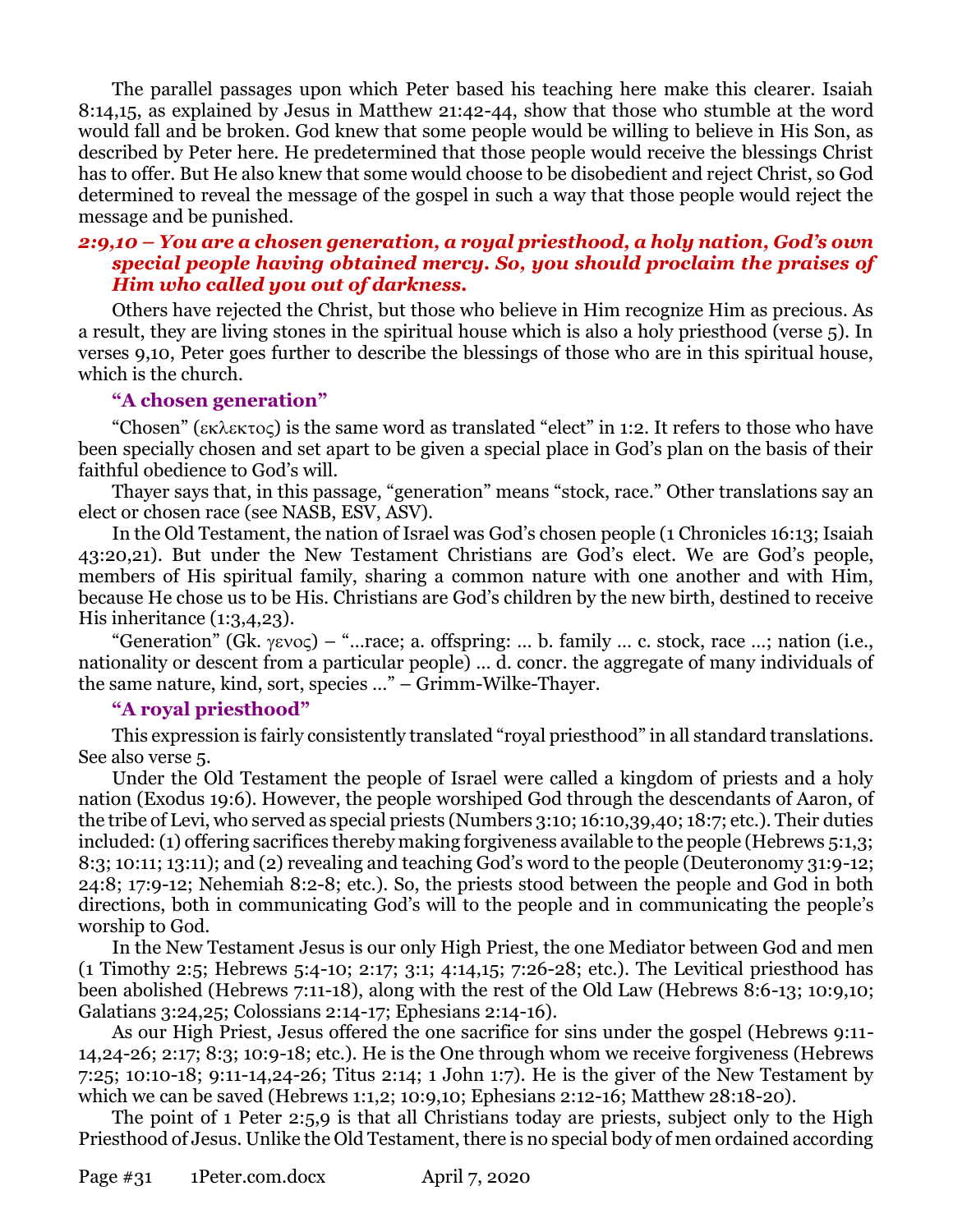to God's word to stand between us and God. Jesus is the only Mediator between us and God (1 Timothy 2:5).

That this passage is addressed to all Christians saying all are priests is clear from the context.

# **This "royal priesthood" ("you") is addressed as:**

1:1,2 – The elect and forgiven 1:3-9 – Those destined for heaven 1:17 – Those who call on God as Father 1:18-21 – Those redeemed by Jesus' blood 1:22-25 – Those purified by obedience and born again by the gospel. 2:5 – Those who are living stones in God's spiritual house (the church – 1 Timothy 3:15). 2:7; 1:21 – Those who believe in Jesus 2:9,10 – Those who belong to God, His people, who received His mercy

Other passages make a similar point. Revelation 1:6 says all who were washed from sin in Jesus' blood (verse 5) are priests to God. Hebrews 10:19 says we can enter the holy place (which only priests could enter – 9:2-7). As priests, Christians can perform through Christ all the necessary duties of priests, without the need of any other human agency. We can:

\* Offer spiritual sacrifices of worship to God  $-1$  Peter 2:5; Romans 12:1; Hebrews 13:15; Philippians 4:8.

\* Go to God through Jesus in prayer for forgiveness – Acts 8:22-24; James 5:16; 1 Timothy 2:5,6. We must confess to humans whom we have wronged and we can pray for one another, but this is something all Christians can do for one another. There is no select body of church leaders chosen to do this for us.

\* Study and teach God's word – Acts 17:11; 8:1-4; 2 Timothy 2:2: Jude 3; Hebrews 5:12. While some may be supported as teachers or appointed as elders to lead, these do not study for us. We are responsible to study for ourselves to check them out and refuse to follow if they teach other than what God's word says (Acts 20:28-30; Matthew 15:14; Galatians 1:6-9; 2 John 9-11).

It follows that all Christians are priests to God, and there is no human or earthly priesthood of men who stand between Christians and God. Catholicism and Mormonism both err here, as does any other group that has a special body of earthly priests ordained and set apart from among the membership to offer special worship on their behalf.

The idea that we are royal priests appears to emphasize that we rule victoriously with Christ over sin and wickedness. In eternity we shall reign with Christ along with all the faithful of all ages as victors who by the grace of God receive the eternal reward.

Do you truly appreciate the great privilege God has given you to be a priest in his house? Do you recognize the importance of being diligent in offering the sacrifice of worship and praise to God, especially whenever the church meets? Do you use your opportunities to teach the word of God to others? And do you realize the importance of living the holy, godly life that God would expect of those who are His royal priests?

"Royal" (Gk.  $\beta \alpha \sigma \lambda \epsilon \omega \varsigma$ ) – "...royal, kingly, regal..." – Grimm-Wilke-Thayer. (This word is related to many other words referring to king and kingdom.)

"Priesthood" (Gk. ' $i\epsilon \rho \alpha \tau \epsilon \nu \mu \alpha$ ) – "...a. the office of priest. b. the order or body of priests ...; so Christians are called, because they have access to God and offer not external but 'spiritual' … sacrifices … priests of kingly rank, i.e. exalted to a moral rank and freedom which exempts them from the control of every one but God and Christ…" – Grimm-Wilke-Thayer.

# **"A holy nation"**

Again, this expression is consistently translated "holy nation." The emphasis here appears to be on "holy." We are a nation in that we all possess a similar relationship to our King. We are the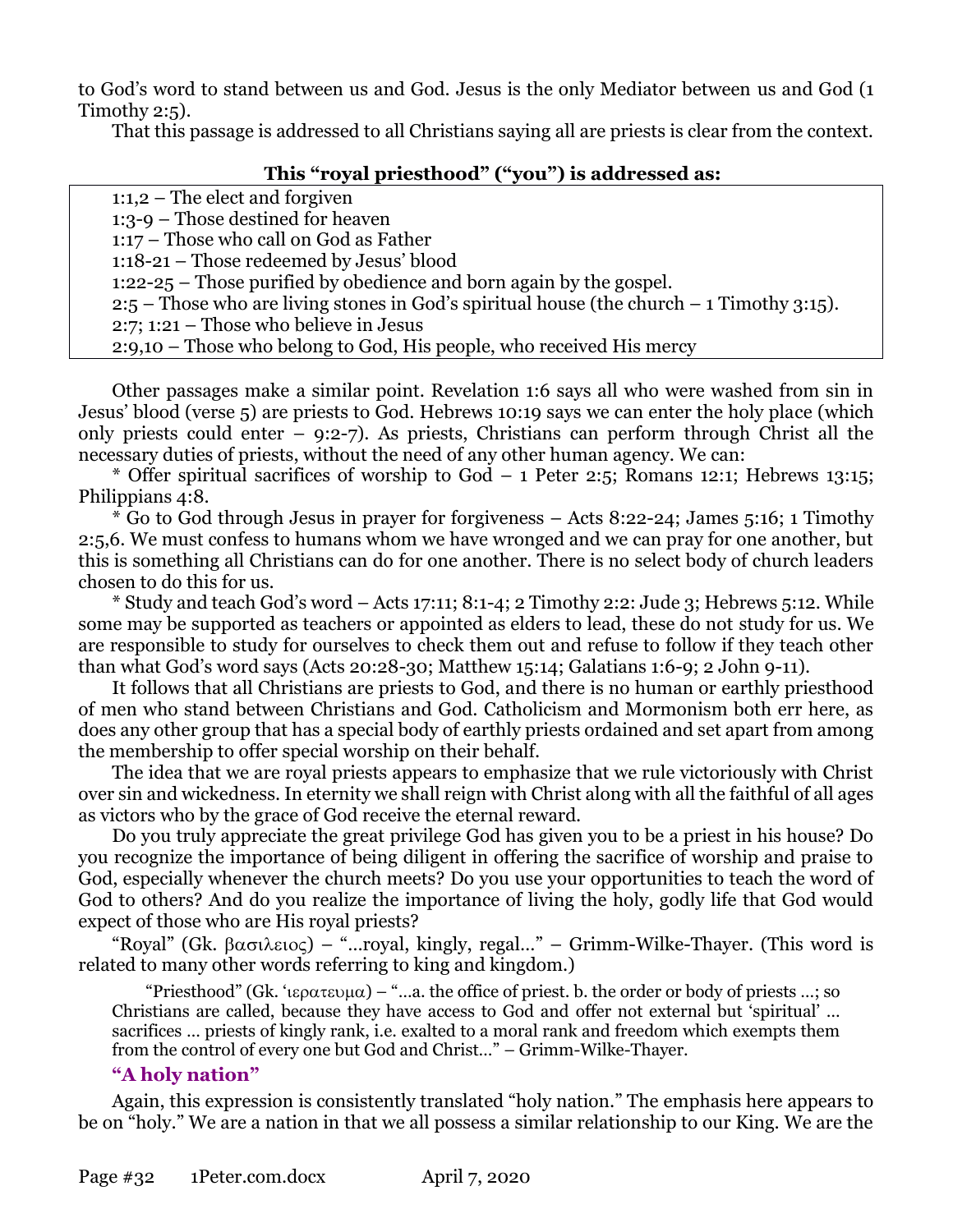citizens subject to our great King who rules over us in this life and whom we will serve as citizens, subject to Him throughout eternity.

So, Christians have been made a holy group of people. This is the nature we should all partake of, thus uniting us as a group. See 1:14-17 regarding our need to be holy.

"Holy" (' $\alpha y_1 \circ c$ ) – "1. properly reverend, worthy of veneration ... 2. set apart for God, to be, as it were, exclusively His … 3. of sacrifices and offerings; prepared for God with solemn rite, pure, clean … 4. in a moral sense, pure, sinless, upright, holy…" – Grimm-Wilke-Thayer (compare related verb and noun "sanctification").

"Nation" (Gk.  $\epsilon \theta v \circ \zeta$ ) – "1. a multitude (whether or men or of beasts) associated or living together; a company, troop, swarm … 2. a multitude of individuals of the same nature or genus … 3. race, nation … 4. [as] … in the O.T., foreign nations not worshipping the true God, pagans, Gentiles … 5. … even of Gentile Christians …" – Thayer.

#### **"His own special people"**

The emphasis here is on "special." The KJV has "peculiar," but that is an Old English use meaning peculiarly belonging to someone. We are God's special possession, His "own possession" (ASV) or "a people for his own possession" (NASB, ESV, etc.).

Deuteronomy 7:6 said that the Israelites were "a holy people to the Lord your God; the Lord your God has chosen you to be a people for Himself, a special treasure above all the peoples on the face of the earth." But as we have seen, in the New Testament Christians are God's special people.

The point is that, while dwelling in sin, we did not belong to God. We could not be His people because He cannot have fellowship with sin (Isaiah 59:1,2). Having been cleansed by Jesus' blood (1:18-22), we now belong to Him as his special or peculiar possession.

Verse 10 returns to this same word for "people" ( $\lambda \alpha o \varsigma$ ) saying that we were not a people but now are His people. He explains this to mean that we had not obtained mercy, but now have obtained mercy: the mercy of forgiveness through Jesus as explained above. He called us out of darkness into His marvelous light (verse 9).

This may sound like it is referring to Gentiles who were not part of the nation of Israel (Ephesians 2:11-18). But actually it appears to be a reference to Hosea 1:9-11; 2:23 in which God spoke to the people of Israel and Judah saying they were not His people because of their sins. The Jews were His as a nation, but not His spiritually because their sins had alienated them from Him. But by repentance and forgiveness they could again become His people. Romans 9:25,26 quotes this showing that the "people" who would be God's in fulfillment of that prophecy included both Jew and Gentile. So again Peter here refers to all saved people as in the context of 1 Peter 2:9,10.

## **Proclaiming His praises**

The end result of our being chosen to serve God is that we ought to show forth His praises or excellencies to the world. We were not chosen and blessed simply for our sake that we might enjoy these great blessings. We were chosen that we might honor God and lead other people also to praise Him. We do this by obeying Him and especially by worshiping Him. This fits especially with the concept of priests. Those are not faithful as His priests who do not want to worship but prefer to do other things of their own choosing.

Truly the Lord has given His people a great and exalted position, as Peter has been describing in these verses. Surely we ought to honor Him and forever strive to show Him the glory He deserves for His blessings to us. Let us show forth His excellencies. To fail to do so is to fail to accomplish the purpose for which we were chosen.

What does the world see when it sees us? Are we acting as the special people showing forth His praises, or does the world point with justification to "the hypocrites in the church"?

"Special" ( $\pi \epsilon \rho \pi o(\eta \sigma \zeta)$  – "1. a preserving, preservation ... 2. possession, one's own property … 3. an obtaining" – Grimm-Wilke-Thayer.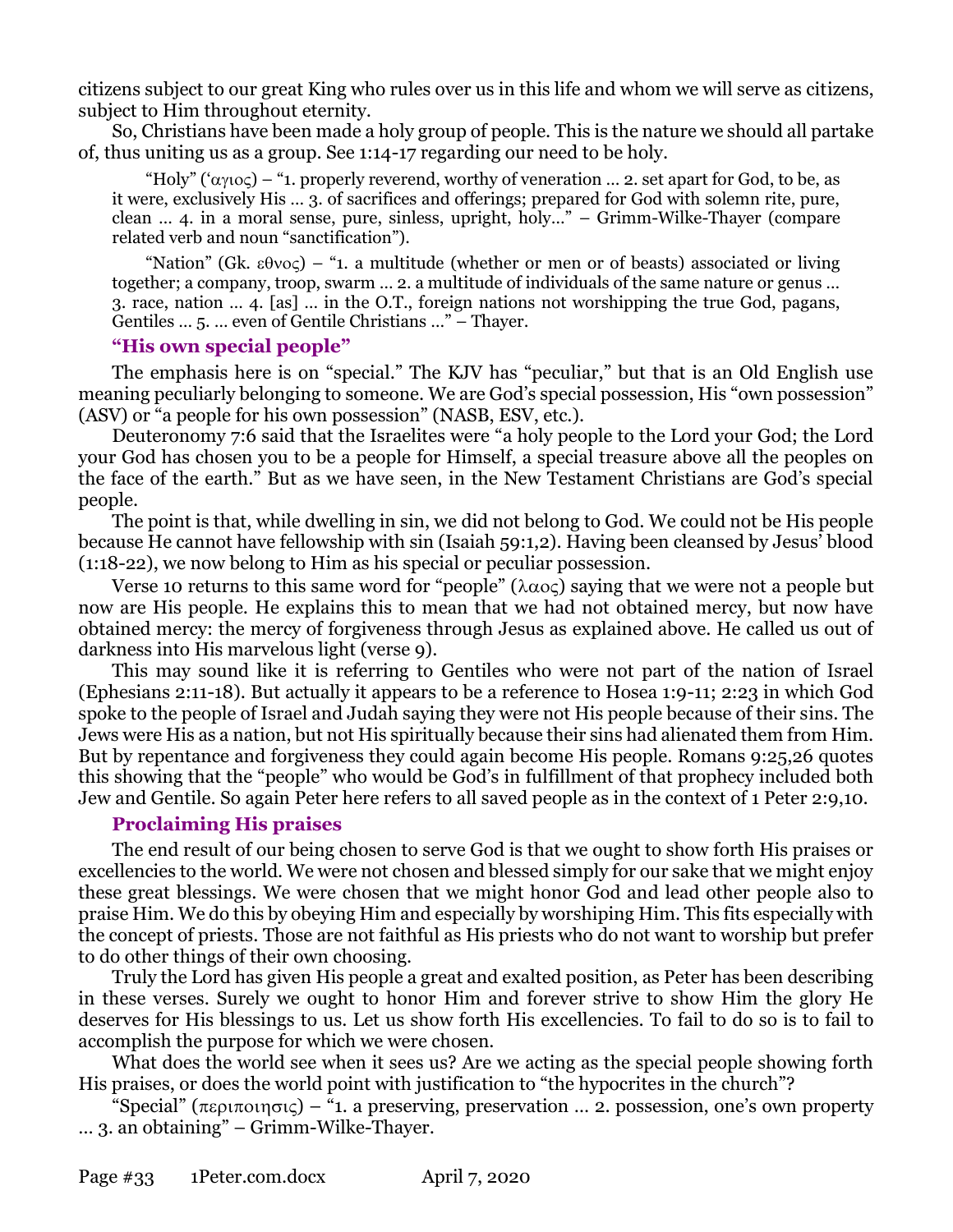"People"  $(\lambda \alpha o\varsigma)$  – "...people; 1. a people, tribe, nation, all those who are of the same stock and language … the people whom God has chosen for himself, selected as peculiarly his own … 2. indefinitely, of a great part of the population gathered together anywhere …" – Grimm-Wilke-Thayer.

# **2:11-3:22 – We Should Act Honorably in Relationships and Endure Patiently.**

The inspired instruction of Peter, especially in the following verses, combines the discussion of several concepts. He talks about the importance of living faithful godly lives. He shows throughout that we should obey those who have authority over us. And he also shows that we should be willing to suffer for serving God faithfully.

These concepts are deliberately connected in Peter's teaching. He explains that godly people will suffer even at the hands of those who have authority over them, but they should not use the suffering as an excuse to disobey God or to rebel against those in authority. Rather, they should remain faithful to God and respectful to the authorities despite the suffering. A proper example of upright living, combined with respectful submission towards those in authority, would set a good example to their enemies and would help demonstrate that the persecution was unwarranted and the Christians were not a liability in the community.

Notice how Peter repeatedly makes these points and ties them together throughout the discussion.

#### **2:11-18 – Submit Honorably to Rulers and Masters.**

## *2:11,12 – Abstain from fleshly lusts and act honorably so our good works will lead others to glorify God instead of speaking against us as evildoers.*

Peter addresses them again as sojourners and pilgrims (compare 1:1) and reminds them of the importance of living upright lives. We must remember that we are not citizens of this earth. We are citizens of the heavenly kingdom. That should reflect itself in the way we live. We do not live by the standards of this world because we have obligations to a higher kingdom. See Philippians 3:20; Hebrews 11:9,10,13; Colossians 3:1,2.

## **Abstain from fleshly lusts that war against the soul.**

Lusts are desires, but lusts in particular are desires that are based on the physical appetites of the body. The fact that the body desires to participate in an act does not make that act either right or wrong in and of itself. However, if we allow those appetites to control us, they will eventually lead us into wrong because they have no standard in themselves of good or evil.

So, Peter refers to those desires that would lead us into evil as being fleshly lusts. These desires war against the soul and should therefore be avoided: we should abstain from them. They war against the soul in the sense that they have eternal consequences for the soul – they lead us to be lost eternally instead of receiving eternal life. (Compare Romans 6:12; 13:14; Galatians 5:16-24; 1 John 2:15-17.)

"Lust" ( $\epsilon \pi i \theta \nu \mu \alpha$ ) – "...denotes 'strong desire' of any kind, the various kinds being frequently specified by some adjective … The word is used of a good desire only in Luke 22:15; Phil. 1:23; 1 Thess. 2:17. Everywhere else it has a bad sense. In Rom. 6:12 the injunction against letting sin reign in our mortal body to obey the 'lust' thereof, refers to those evil desires which are ready to express themselves in bodily activity. They are equally the 'lusts' of the flesh, Rom. 13:14; Gal. 5:16, 24; Eph. 2:3; 2 Pet. 2:18; 1 John 2:16… Such 'lusts' are not necessarily base and immoral, they may be refined in character, but are evil if inconsistent with the will of God." – Vine.

"1. a great desire for someth., *desire, longing, craving … 2.* a desire for someth. forbidden or simply inordinate, *craving, lust*…" – Bauer-Danker-Arndt-Gingrich.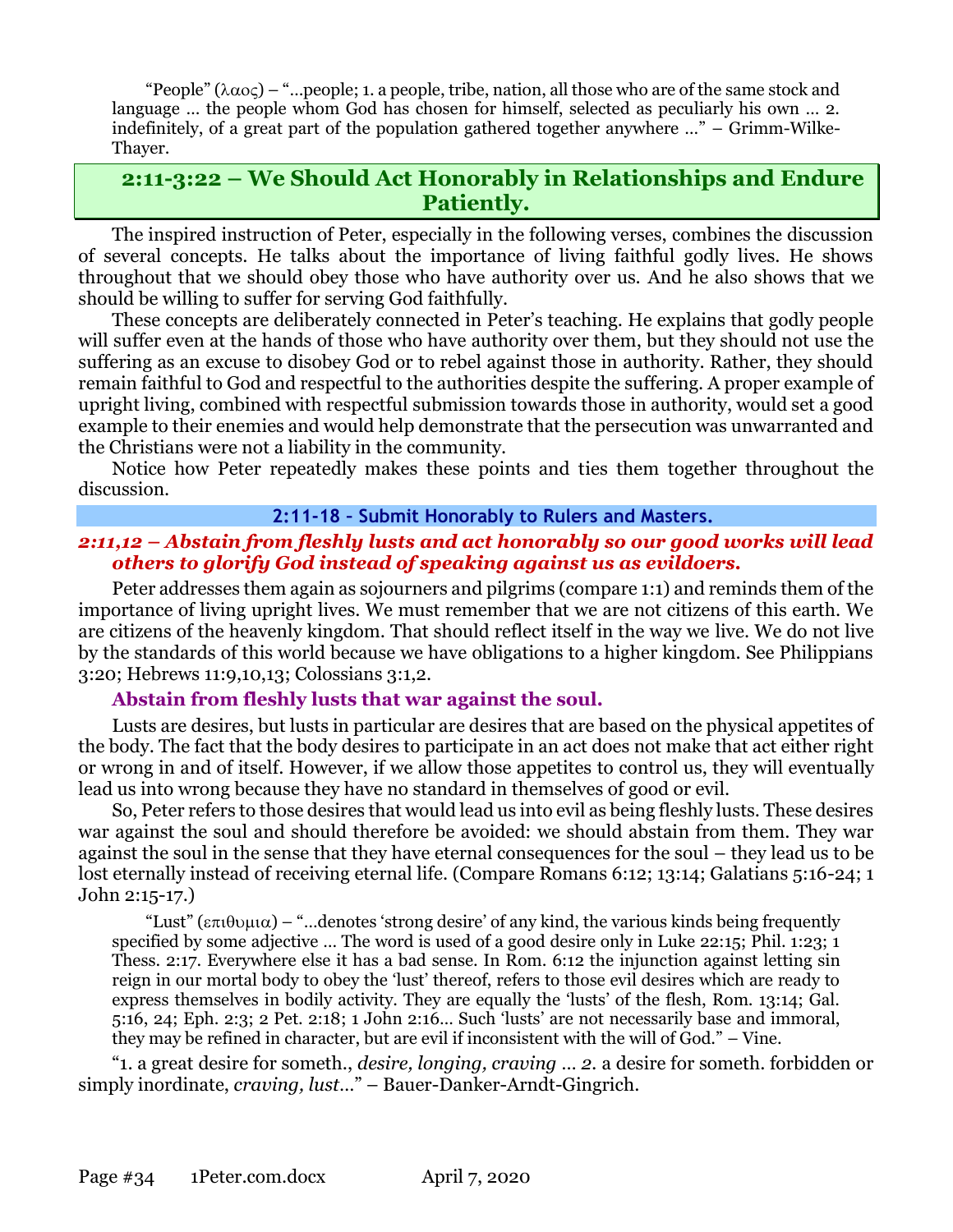#### **Have honorable conduct among those outside Christ.**

We should avoid such lusts for the sake of our own relationship to God. But we must also be aware of the *influence* our conduct has on people in the world around us. People naturally tend to reject those who live and believe differently from most other people, especially when this is caused by religious beliefs that differ from the majority.

Peter here says the people of the world speak against us as evildoers. This is surely the case in our day, as people who stand for right are often criticized, whereas those who are practicing evil are justified and defended. But this is nothing new. God's people have always been ridiculed for such reasons. Christ was criticized and even crucified. The early Christians were accused of disrupting society, promoting rebellion against the government, harming the financial affairs of those who profited by evil, and opposing the prominent religions of their day.

Likewise, when we try to live a good life, people want to prove we are really no better than they are, so they find fault any way they can. In this case, Peter says, it is even more important to live a good life with which they cannot find fault, but will instead see good works that motivate them to give glory to God. Often people will be persuaded by seeing our lives even when they are unconvinced by the things we try to teach them.

We will see that these words were written regarding Christians in a time of persecution. It is easy for us to think our influence is important only toward other Christians, or maybe toward people who are at least in sympathy with our service to God. We do not want to set a bad example for them. But it really doesn't matter, we may think, what people of the world think about us. They are going to think evil of us no matter what we do, so why worry about what they think?

But Peter is here saying that we should be concerned for our influence even with people who oppose our service to God. These people need our good example in order to urge them to see their own error and their need to change. The idea that "some people are just evil and are going to think evil no matter how we act," may be true, but it does not excuse us in being indifferent toward the things we may do to help overcome and discourage their evil thoughts and deeds.

A Christian needs to maintain a reputation such that there is absolutely no excuse for people who may criticize and condemn us. They may criticize and condemn no matter how we act, but we should never act so their criticisms are justified.

"The day of visitation" here refers to a time of affliction and suffering. See Luke 19:44; (Isaiah 10:3; Jeremiah 6:15). Usually it is a time of judgment or punishment by God on wicked men, but it can refer to a time of blessing or reward from God (see Grimm-Wilke-Thayer). The reference here could be to the final judgment. MacKnight thinks that in this case it refers to the persecution Christians would suffer, but their good conduct would cause the Gentiles to give glory to God when they saw the patience demonstrated by the Christians.

For other verse regarding godly influence see 1 Peter 2:15; 3:15,16; Matthew 5:16; 18:6,7; 2 Corinthians 6:3; 8:20,21; Philippians 2:15; Romans 16:17.

"Visitation" ( $\epsilon \pi i \sigma \kappa$ ) – "inspection, visitation ... b. In biblical Greek, ... that act by which God looks into and searches out the ways, deeds, character, of men, in order to adjudge them their lot accordingly, whether joyous or sad; inspection, investigation, visitation … c. … oversight i.e. overseership, office, charge … specifically, the office of a bishop (the overseer or presiding officer of a Christian church)…" – Grimm-Wilke-Thayer.

# *2:13,14 – Submit to every ordinance of man, including the king or governors, whose job it is to punish evil doers and praise those who do good.*  **Submit to every ordinance of man.**

Peter now names specific authority relationships in which it is essential for us to set a good example and be in subjection. He begins with civil rulers, whether the highest ruler (a "king") or a lower ruler ("governor") who works as a servant for the king. We should submit to those who have such authority, in every ordinance they give.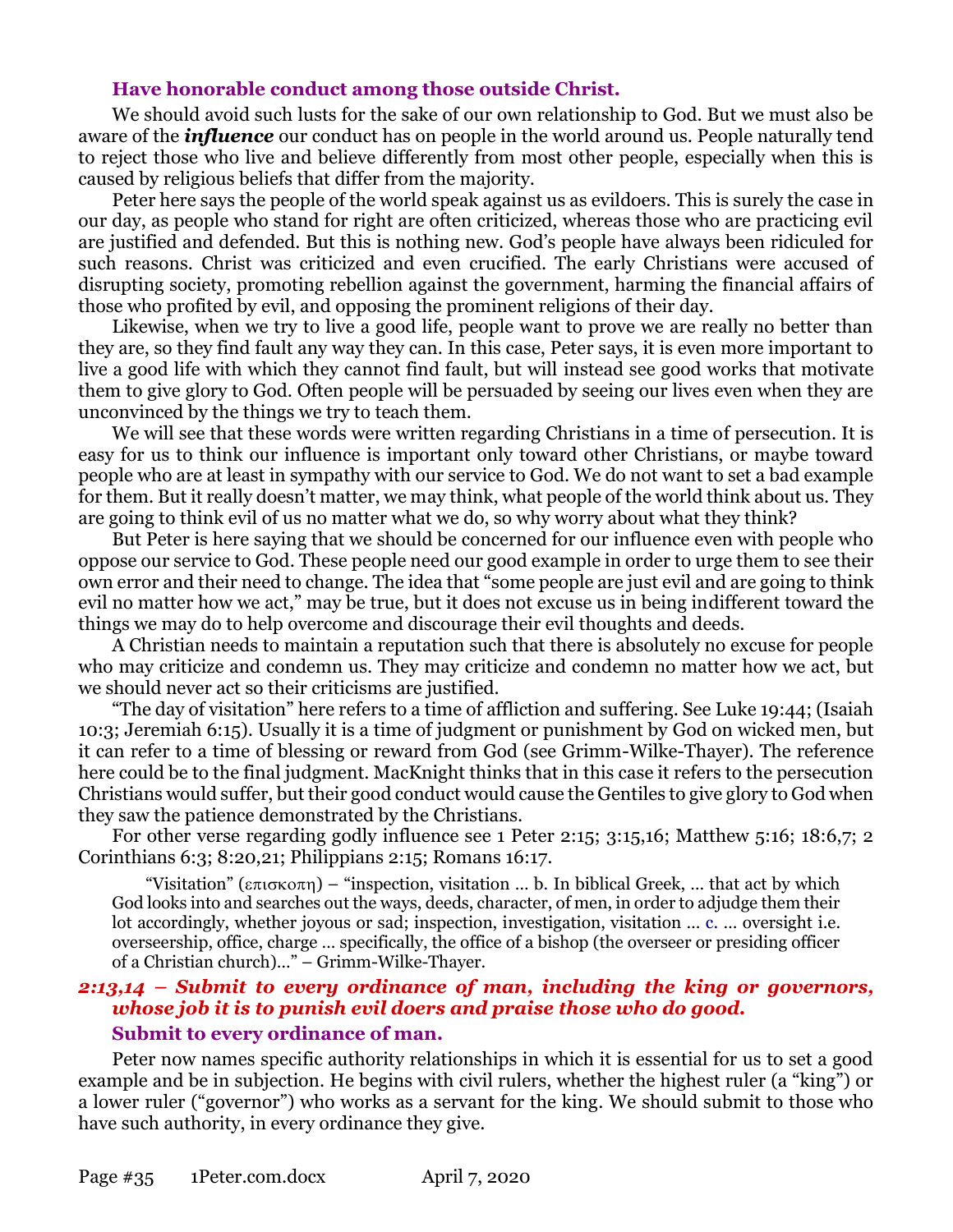Notice that the passage expressly says to submit to *every* ordinance. We have no right to pick and choose which laws we want to obey or which we think are "reasonable" or "unreasonable." The only exception is that we must disobey those laws that, if we obeyed them, would cause us to disobey God (Acts 5:29).

Far too often citizens – even members of the church – decide that they do not really need to obey some civil laws which they have somehow decided can be overlooked. This may include traffic laws, tax laws, or other rules that they find especially irritating. But the Scriptures command us to obey civil rulers "for the Lord's sake." It follows that to disobey the rulers is to disobey the command of God. In other words, knowingly disobeying civil rulers is a sin just like disobeying any other command of God.

We may think such obedience is difficult in our society, but Peter is emphasizing this especially because these people were facing persecution at the hands of rulers. The Roman government was exceedingly corrupt and rulers then were often wicked. Our Master was crucified by Roman authorities, and the apostle Paul was imprisoned and eventually martyred by them. Obedience in such cases would be especially difficult, but God required it then. Would it be even less required now? The fact the rulers are not doing their work properly does not justify us in disobeying them. Two wrongs do not make a right. If they misuse their position, we must still obey the law.

For other passages that teach the duties of civil government and our responsibility to rulers, see Romans 13:1-7; Matthew 22:17-21; Titus 3:1; 1 Timothy 2:1,2; Acts 5:29; 22:25-29; 25:10-12.

## **Rulers should punish evil doers and praise those who do good.**

Far too often, civil rulers overlook or deliberately violate the very reason for their existence as rulers. They may think that they are in office for their own gain, power, wealth, or popularity. But they need to realize that they are not in power to please themselves or even to please the people. They exist by the specific ordinance and command of God. It follows that they must accomplish the purpose for which God put them in office, and if they fail to do so they will be held accountable.

Peter here identifies the purpose of government. It is to punish the evildoer and praise those who do good (Romans 13:3,4). Too often rulers do the opposite. They punish those who do good (as in persecuting Christians) or ignore and overlook those who do evil. Such is a miscarriage of justice.

All across this land people are arrested for crimes for which they are clearly guilty, yet they escape punishment because of some technicality found by a smooth-talking lawyer (or perhaps a bribe?). Yet other people are punished for far lesser evils, perhaps no evil at all. And increasingly the laws of this country defend and even reward wickedness while punishing those who oppose the evil. In our society, this includes such matters as homosexuality, abortion, gambling, divorce, alcoholic drinking, and other evils.

Men in high places need to know that God put them in office for a reason, and they themselves are subject to God's final judgment. Their responsibility is to punish evil doers and praise those who do good. The effect of this, if they do it properly would be to protect good citizens from evildoers. If instead they praise or reward those who do evil or punish those who do good, they have perverted the very purpose for which they exist. They need to accomplish the purpose for which God put them in office because, when they stand before that Judge, there will be no miscarriage of justice before His seat of judgment!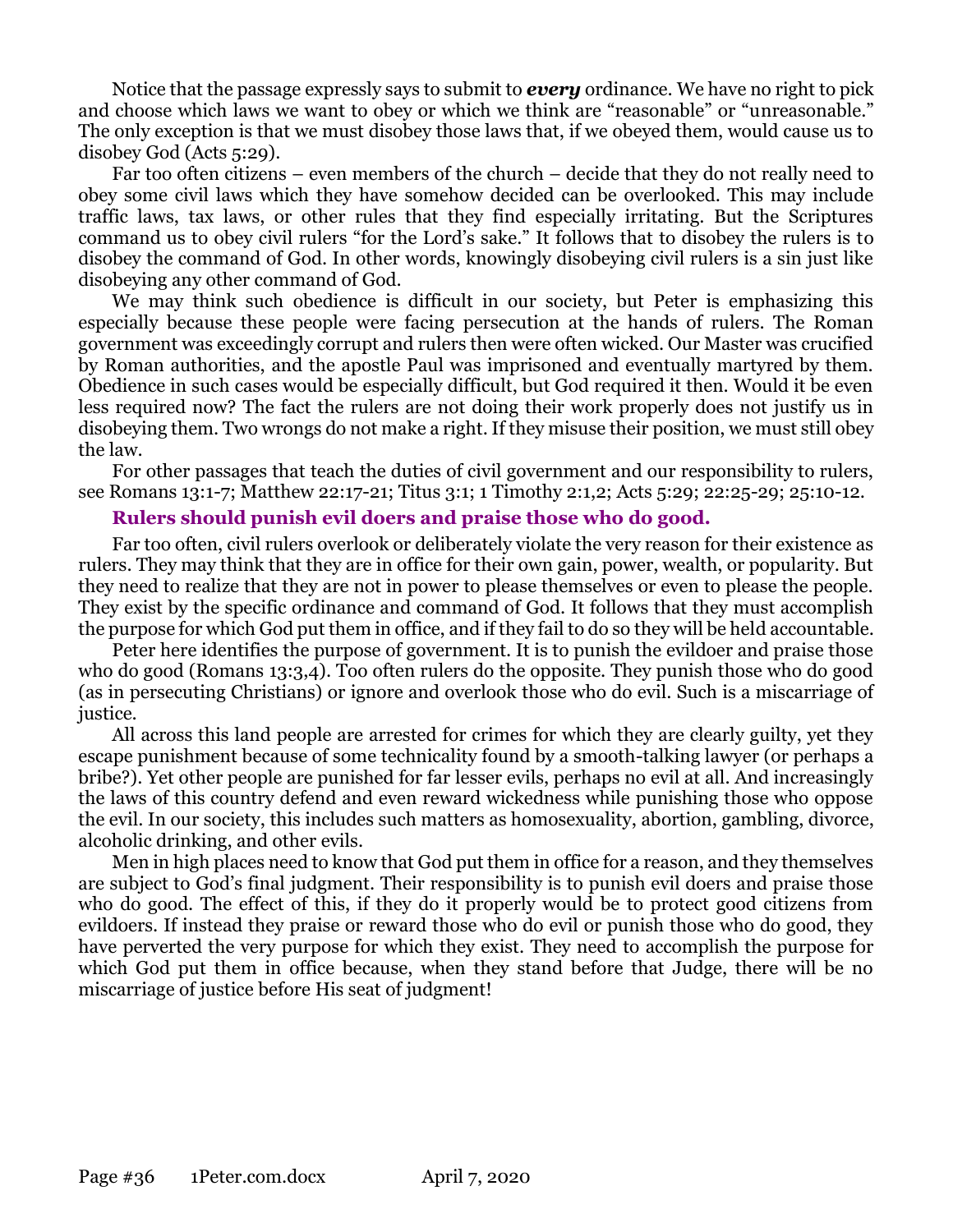## *2:15-17 – Doing good will silence foolish men, so we should use our liberty as servants of God. Honor all people. Love the brotherhood. Fear God. Honor the king.*

## **Silence the ignorance of foolish men by doing good and not using our liberty as a cloak for vice.**

If Christians work diligently at being the kind of citizens they should be, obeying civil law, and generally setting the good example described in verses 11,12, they will put to silence the arguments of men who speak against Christians. Specifically, some may argue that Christians rebel against the law and try to overthrow it (as Jesus was accused of doing). We can silence such statements (or at least show there is no grounds for them) if we will live as good citizens despite persecution.

Incredibly, those who follow the word of God today are often accused of being the troublemakers who cause problems in society. Some have even compared us to terrorists or have claimed that we are more dangerous to society than foreign enemies. They even say that we may cause the downfall of the nation. Such claims, foolish as they may be, have been repeated against the people of God throughout history, so why should we be surprised to hear them now? Our responsibility is to live such God-fearing, decent, respectable lives that those who make such claims should clearly be seen to be the ones who are in error.

We are free men in Christ in that we are now free from sin and from the bondage of the Old Testament law (John 8:32; James 1:25). Nevertheless, we are not justified in thinking we are free from civil law as though we do not have to obey rulers, nor are we free to just do as we please. We are still subject to God's law; we are His servants (Romans chapter 6). So, do not use our freedom as a cloak of wickedness – i.e., do not use the fact we are free in Christ as excuse to sin (Galatians 5:13; 1 Corinthians 8:9).

Yet many do exactly what Peter here forbids. They argue that we are free in Christ so they don't have to submit to the commands God gave in such matters as the worship or organization of the church. Others use similar reasoning to conclude they do not even need to obey the conditions of salvation.

It is true in a sense that everyone is free, but it is also true that everyone is a servant. The only question is whom we serve and from what we are free (see again Romans chapter 6). Christians are free from sin, but not free from subjection to God, to His law, or to civil rulers. Sinners are free from the gospel in that God allows them to choose to disobey; but if they do, they become servants of sin and condemnation.

## **Honor all people. Love the brotherhood. Fear God. Honor the king.**

So Peter tells us to treat other people right in all our relationships. In particular: *Have respect for all men* 

Christians should show respect for all, honoring those to whom honor is due (Romans 13:7). Various people deserve respect in specific ways. Civil rulers should be honored for their position as leaders, as has already been discussed. Other people in positions of leadership as ordained by the Scriptures should be honored. And those who practice what is good and right should be honored for their uprightness. But Christians should also love all people, even their enemies. So, in a sense we should show respect for all.

Honor ( $\tau$ μαω) – "1. to estimate, to fix the value... 2. to honor ... to have in honor, to revere, venerate…" – Grimm-Wilke-Thayer.

*Love the brethren* 

We also should learn to have proper love in particular for our brethren as already discussed in 1:22 (see notes there).

*Fear God* 

Note some passages that show the importance and proper role of fear of God: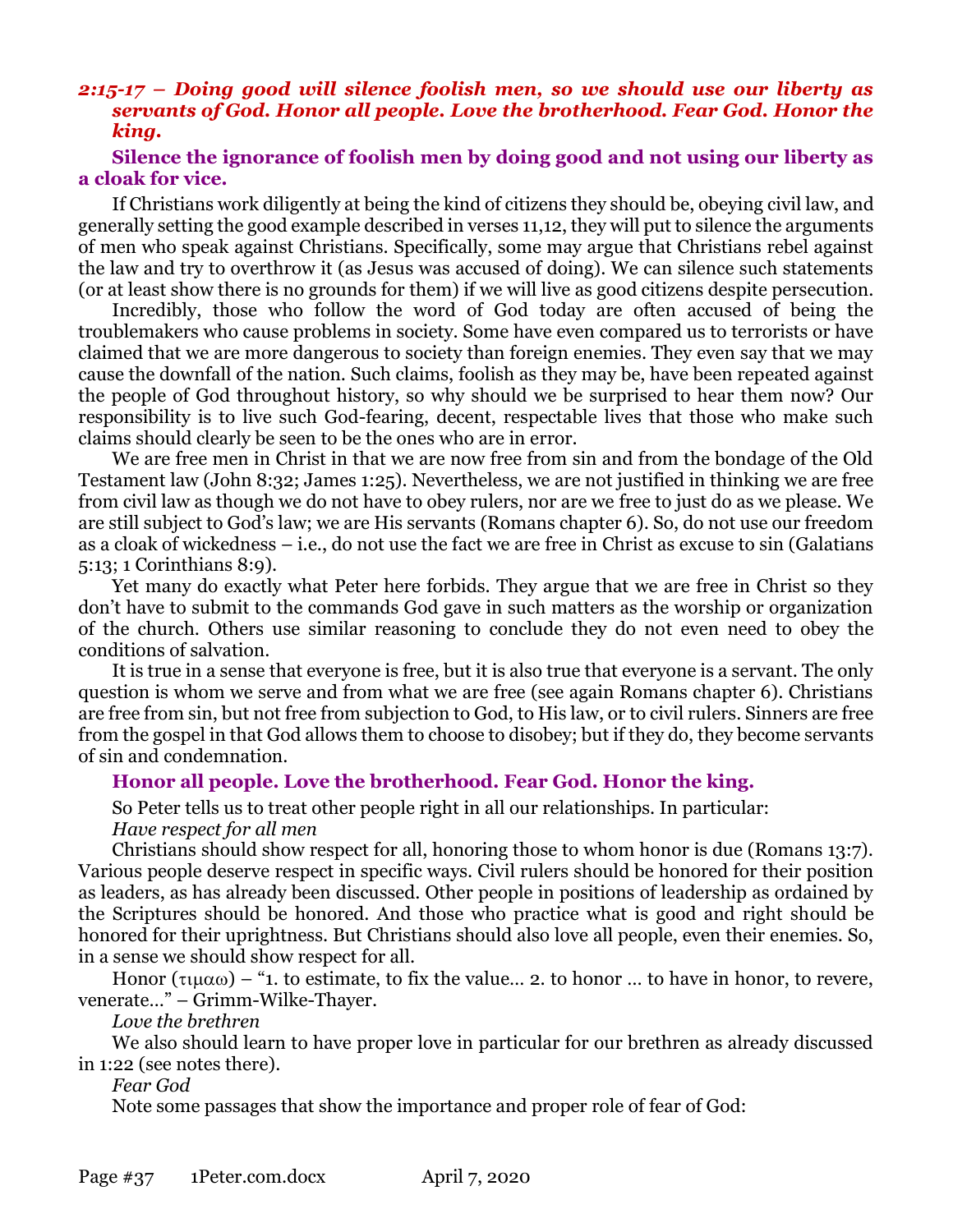Psalms 33:8,9 – God's power of creation should cause all the earth to fear the Lord and stand in *awe* of Him.

Psalms 89:6-9 – God is so great that no one can be compared to Him. He is greatly to be feared by His saints and held in *reverence* by those around Him.

Revelation 15:3,4 [19:5] – God's works are great and marvelous. His judgments are manifest. Who should not fear Him and glorify His name?

Ecclesiastes 12:13 – Fear God and keep His commands, for this is the whole duty of man.

Acts 10:34,35 – In every nation whoever fears God and works righteousness will be accepted by Him.

2 Corinthians 7:1 – We should perfect holiness in the fear of God.

Hebrews 12:28 – Serve God with reverence and godly fear.

1 Peter 1:17 – Conduct yourselves throughout the time of your sojourning here in fear.

This fear does not cause God's people to want to run and hide. We want to be around God. Yet we stand in awe and reverence of His incredible greatness.

No one can serve God properly without godly fear. Do you stand in awe and serve God with reverence for His great wisdom, power, and judgments? But godly fear means we must do His will without changing it and must speak out against sin wherever it is found, in our lives, in the church, or in society. Then we must actively live the life that God commands. Do your life and mine show proper fear of God?

"Fear" ( $\phi$  $\phi$  $\beta$  $\infty$ ) – "1) to put to flight by terrifying (to scare away) 1a) to be put to flight, to flee 1b) to fear, be afraid 1b1) to be struck with fear, to be seized with alarm 1b1a) of those startled by strange sights or occurrences 1b1b) of those struck with amazement 1b2) to fear, be afraid of one 1b3) to fear (i.e. hesitate) to do something (for fear of harm) 1c) to reverence, venerate, to treat with deference or reverential obedience" – Grimm-Wilke-Thayer.

*Honor the king* See notes on 2:13,14.

## *2:18 – Servants should submit to their masters with fear, not just to good masters, but also to those who are harsh.*

## **Submission to masters**

Here Peter discusses another subjection relationship: that of servants to masters. He tells servants to be subject to their masters with proper respect. This and many other New Testament passages require servants to be obedient to their masters, not to rebel against them. They must serve diligently, truly seeking to please those in authority. Other passages show that they must serve masters like they should serve the Lord and remember that their ultimate reward will come from the Lord.

These principles would apply likewise to employees who work for an employer. A freeman may have the advantage that he is able to resign from a job if he chooses; but as long as he continues to accept pay from an employer, he is obligated to obey when he is on the job just the same as a servant.

Compare Ephesians 6:5-9; Colossians 3:22; 1 Timothy 6:1,2; Titus 2:9,10.

## **Application to cruel authorities as well as to those who are kind**

Further, Peter tells servants to be subject, not just to good and gentle masters, but to those who are harsh. "Harsh" (NKJV) is translated "froward" (KJV, ASV), "unreasonable" (NASB), "unjust" (ESV), or "crooked" (MLV).

Christians often suffer unjustly at the hands of those who have authority over them, yet they must remain faithful to God and submissive to the authorities despite the hardships. As already mentioned, this appears to me to be one of the main points Peter is trying to make in the context.

The principle is especially difficult, yet it applies in all authority relationships, not just masters and servants. We will see in chapter 3 that Peter makes the same application with regard to wives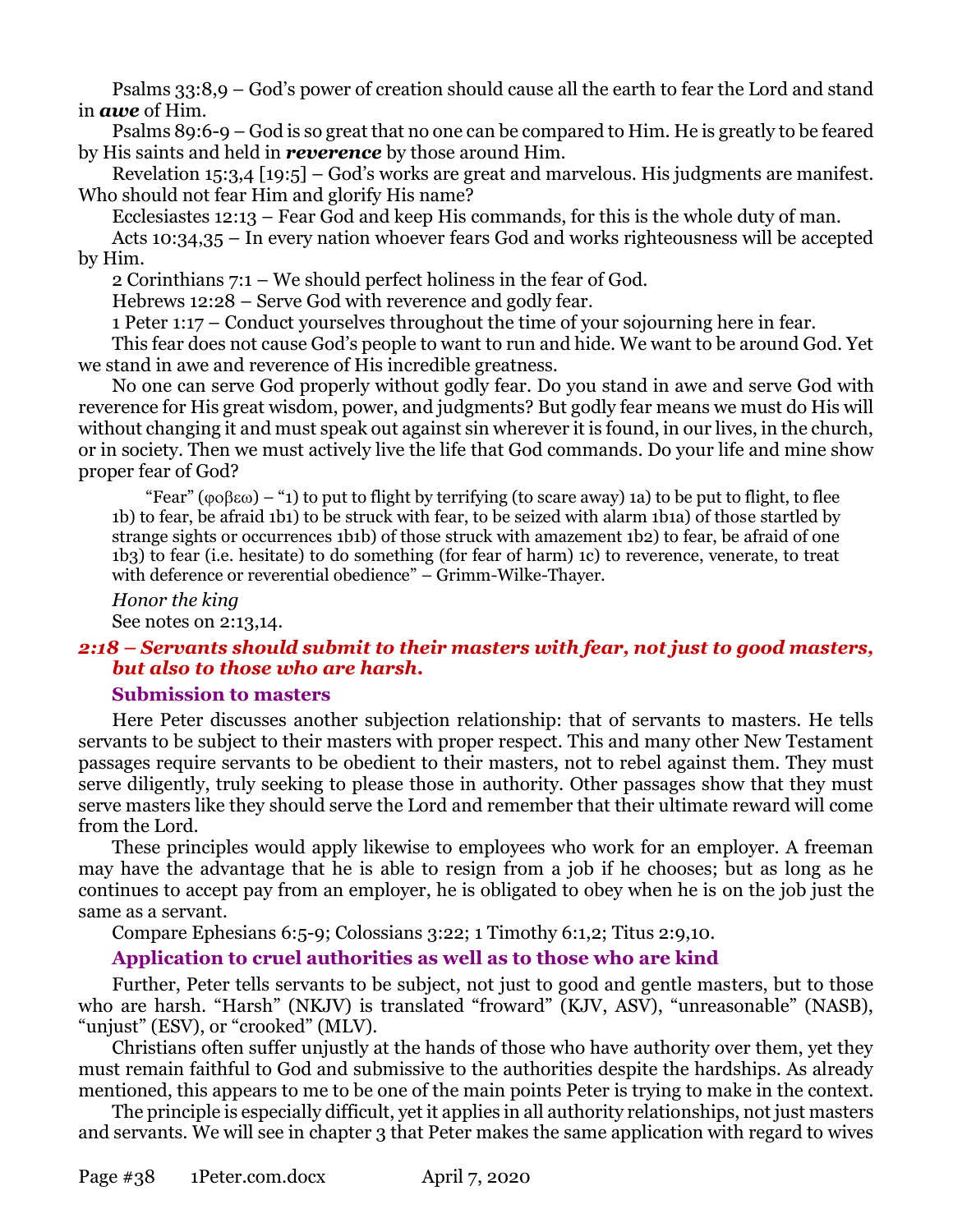when submitting to husbands who are not obeying the word of God. Likewise, Christians must obey civil rulers even when the rulers are wicked.

Some people are much easier to submit to than others. Some treat those who are subject to them with respect and genuine concern for their well-being, making decisions for the good of the group. Such authorities are generally much easier to obey. However, some authorities are harsh, even cruel, and show little or no concern for the well-being of those who are subject to them. They make decisions simply for their own desires, profit, or exaltation. Some are simply naturally selfish.

While this is true, it is also true that people in positions of subjection often tend to be critical and find fault with those in authority over them. No matter how hard those in authority attempt to sincerely care for those who are subject to them, some people will criticize. If we justify people in disobeying authority simply because they claim those who are over them are being unreasonable, then all people will find a way to justify their disobedience! Consider for example how the people of Israel treated Moses, continually complaining about him and accusing him of poor leadership.

Peter here clearly shows that we sin when we try to excuse ourselves in disobeying authorities because we claim they are cruel or unreasonable. When people in authority appear to be unreasonable, or even if they clearly are mistreating us, that does not justify us in disobeying them. We must disobey only when they require us to commit something sinful (Acts 5:29). This instruction is especially needed in the case of persecution and suffering at the hands of those who are in authority, as is discussed in context here.

Consider as a specific example the respect that David showed for King Saul even as Saul was persecuting David and attempting to slay him. Yet when given the opportunity to take vengeance on Saul or even take his life, David refused on the grounds that he should not harm the anointed ruler of God's people.

When those in authority persecute us, and especially if they seek to harm us and take our lives, Bible examples show that we may flee for our own safety. And we may respectfully admonish the authorities on the basis of the word of God and tell them that they are wrong (2 Samuel 12:1-15; Matthew 14:1-4; Acts 24:25; 1 Kings 13:1-9; Acts 22:24-29; Esther 7; Daniel 4).

We may also appeal to others who have higher authority over those who are mistreating us, or use our rights that have been granted us to protect ourselves or our loved ones from mistreatment, harm, or evil (Esther 4:8-16; Acts 22:24-29; 23:12-33; 25:10-12).

But as long as we are still subject to authorities, we must do the best that we can to obey them. We must not seek to harm them or to rebel against them.

#### **2:19-25 – Imitate Jesus in Suffering Persecution.**

# *2:19,20 – There is no credit in being punished for wrongdoing. But God commends those who suffer wrongfully for serving Him.*

## **Suffering wrongfully for doing good**

God is pleased when we suffer wrongfully  $-$  i.e., when we do not deserve it. Often God's people are afflicted even though we have done nothing wrong. Yet people may punish or mistreat us because they resent our stand for truth. Notice how Peter again returns to this theme.

Good lives often make people feel guilty, so they resent the example and teaching of Christians. When no one else around them is doing right, people feel justified for their own wickedness. But when they are compared to those who defend truth and live by it, sinful people are shown to have no excuse. They may show their resentment for this by persecuting godly people, perhaps hoping at least subconsciously that this will cause the good people to cease living godly lives or at least discredit them in the eyes of other people.

Specifically, we should be willing to obey those who have authority even if they mistreat us. Peter shows throughout the context that, not only should we obey those who have authority over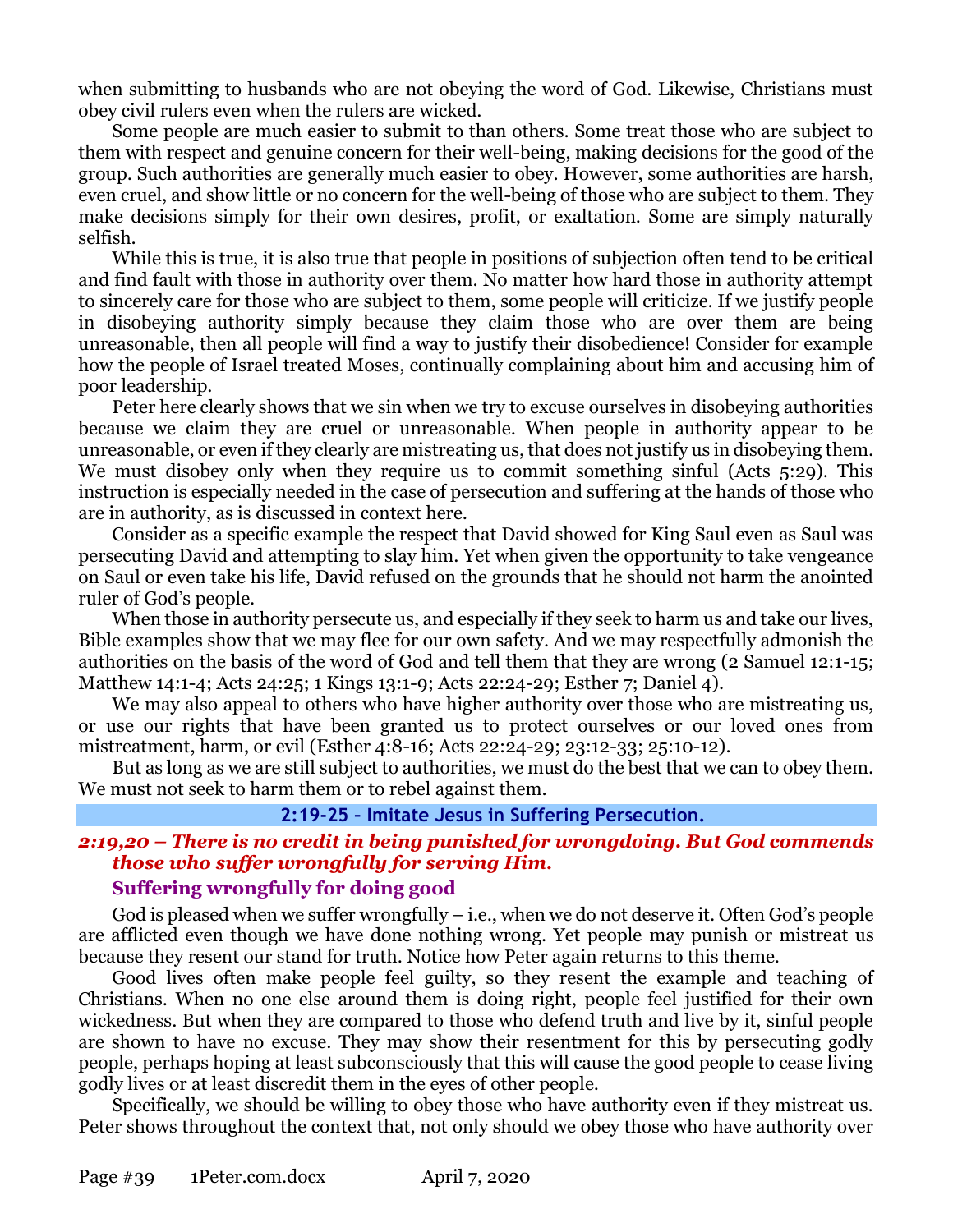us, but we should obey even when they mistreat us. See again the notes on verse 18. This appears to be the connection between the discussion of submission to authorities and suffering for Christ. Citizens must submit to civil authorities, servants to masters, and wives to husbands even when we suffer because they misuse their authority. This may cause suffering even as Christ suffered. Yet we must endure even as He did.

Notice that the passage expressly says that suffering for having done good is commendable before God. That is, God appreciates it and will reward us for it. We may think that the suffering we endure is unnoticed or unappreciated. At the time, we may see little benefit from the hardship. But we must realize that God recognizes all that happens and will reward us for our faithfulness, if not in this life, then in eternity.

Such suffering often has come to Christians and will continue to come to us.

See Matthew 5:10-12; 13:21; Mark 10:30; John 15:19,20; 16:1-4,33; 2 Timothy 3:12; Acts 9:16; 14:22; Romans 5:3; 8:17-39; 1 Corinthians 4:9; 2 Corinthians 1:4-10; 4:17; 7:4; 2 Timothy 3:12; Hebrews 10:32-36; 1 Peter 2:19-23; 3:14-18; 4:1,15-19; 5:10.

#### **Suffering for one's faults**

However, if we have rebelled against those in authority or have otherwise sinned and are punished for it, wherein can we claim to have done anything worthy of commendation? There is nothing commendable in this. We are simply suffering because we did wrong.

Consider, for example, a person who commits a crime against the government. He is caught, convicted in a court of law by clear evidence, and punished for his crime. What right does he have to claim that he is being mistreated or that his suffering is in some way commendable? The fact is that he is receiving the due retribution for his evil. There is no credit or commendation, especially not before God.

Some people today like to think of themselves as being persecuted when they are just suffering the consequences of their evil. Homosexuals play on sympathy in this way. They claim that they are somehow victims of unfair discrimination, that those who oppose their practice are guilty of hate, and that the whole problem has been caused by those who speak out for the truth of God's word. Of course, we should not justify people in taking personal vengeance or violence against them. The fact is, however, that receiving godly rebukes is simply the consequences of their evil. There is nothing commendable in their conduct or their suffering as a result of it.

Likewise, members of some false religions claim they are being persecuted when their errors or immorality are exposed. Some members of the church claim they are being persecuted when they are disciplined by the church for their sins.

Peter here clearly shows there is no commendation for such sins. We please God only when we do right and yet suffer.

## *2:21-23 – We are called to follow the example of Jesus who suffered for us without committing sin. Rather than returning harm on those who reviled or caused Him to suffer, He committed Himself to the righteous judge.*

#### **Jesus gave an example of suffering that we should follow.**

Jesus called us to do right, and to do it even when it is not easy and when we are mistreated. He gave us an example of this, for He suffered for our sakes even though He did not deserve to suffer. He did not do harm to those who caused Him to suffer, though He surely could have done so. Yet He bore this mistreatment patiently. This is the example He set for us. So, the example of Jesus illustrates the point that Peter has been making throughout the context that we should be faithful and submissive even when mistreated.

We tend to want to find ways to justify wrong doing. We claim we are justified in rebelling against those in authority because they did wrong or mistreated us. We claim circumstances were too hard, or some other extenuating circumstance excuses us. But how many of us have continued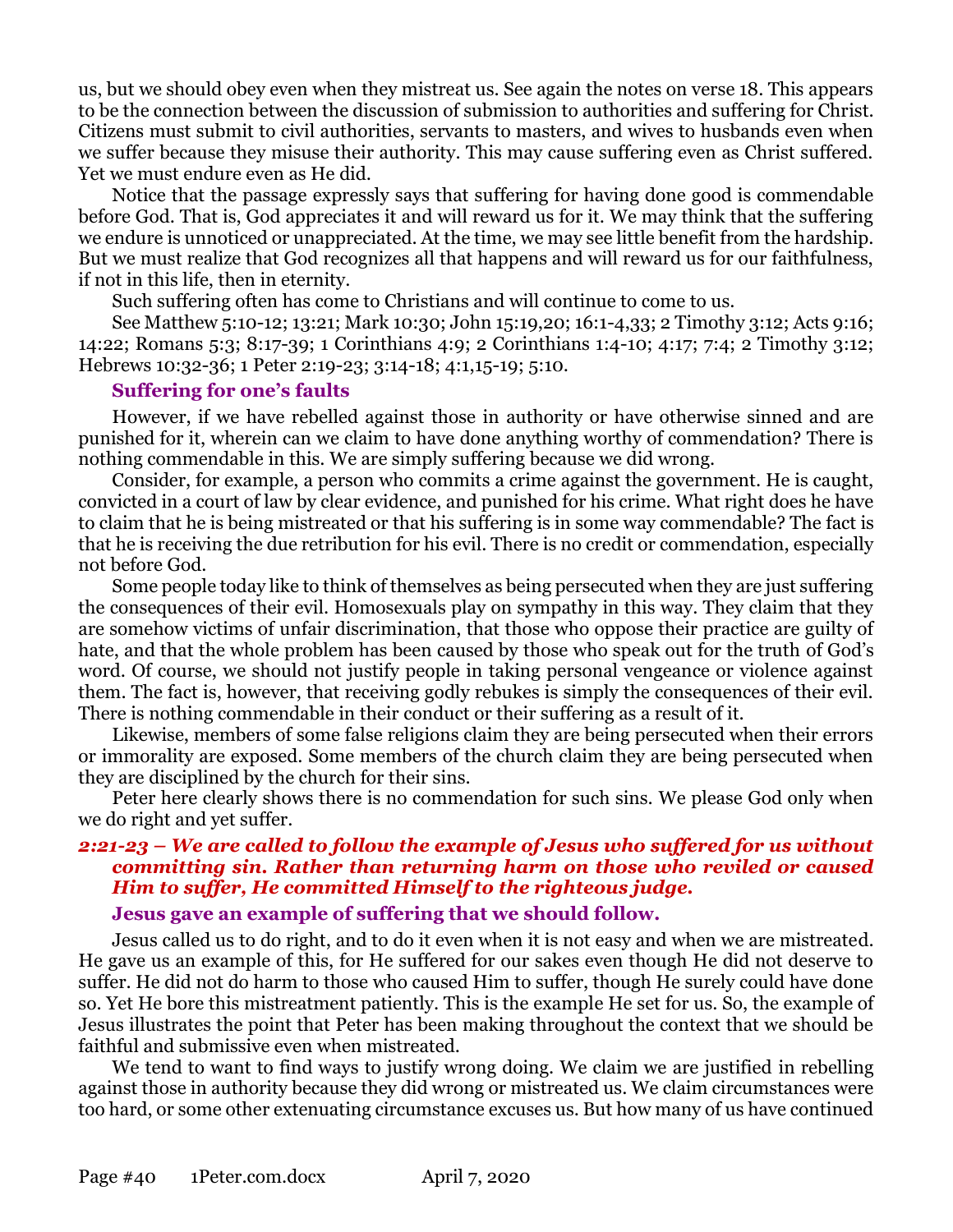to do right under such hardships as Christ faced? If He could do right under such difficulties, what excuse is there for us?

Jesus is our example, not just in suffering, but in all things. The original word used here refers to the method used to teach beginners how to write the letters of the alphabet. A teacher would write each letter, then the student would trace the letter in order to learn how to write it for himself. So Jesus gave us an example by living a life that we should imitate.

His life exemplifies in every way the principles we should follow in life (Matthew 10:24,25; 16:24; 1 Corinthians 11:1; Ephesians 4:32-5:2; etc.). We ought to carefully study His life and determine to live as He did, following in His footsteps. In all decisions of right and wrong we ought always to ask, "What would Jesus do?" He is the Master, we are the disciples. We should learn from Him and not press our own desires.

"Example" ( $\upsilon\pi\upsilon\gamma\varrho\alpha\mu\mu\upsilon\varsigma$ ) – "1. a writing-copy, including all the letters of the alphabet, given to beginners as an aid in learning to draw them … Hence, 2. an example set before one…" – Grimm-Wilke-Thayer.

## **Jesus committed no sin and did not return evil for evil upon those who caused Him to suffer. Rather, He trusted in the righteous judge.**

Jesus deserves to be our example because He never sinned. Not once did He do anything in violation of God's will for His life (Hebrews 4:15; 7:26; 2 Corinthians 5:21; Isaiah 53:9; 1 John 3:5). Not once did He even speak deceitfully. We tend to justify at least lying or deceiving people who are mistreating us. Not Jesus.

Surely such a sinless life is worthy of our complete imitation. If we imitate other people, sooner or later their example will fail to live up to God's perfect standard. By imitating Jesus, we know we will always be right.

Specifically, when He was mistreated, Jesus did not try to harm those who harmed Him. Nor did He even speak with hate or a desire to hurt those who hurt Him. Jesus was often reviled both during His lifetime and at His crucifixion. He was accused of blasphemy, rebellion against the law, casting out demons by the power of Beelzebub, violating the Sabbath, being a glutton and winebibber, and even Himself possessing a demon. He was mocked and ridiculed mercilessly during His trials before the Jews, by the Roman soldiers, and by those who observed His death on the cross.

And the physical and mental suffering that He endured, because of those who opposed Him and eventually killed Him, is well documented in Scripture and generally well known. Yet in all this, He made no effort to speak hatefully or to seek the harm of those who so mistreated Him. He had the power to do so, for He could have called down twelve legions of angels. But instead He set an example for us of suffering without retaliation.

His example included the fact that He trusted God to bring the vengeance that was needed. This is an important lesson to be learned by all people who are suffering. We tend to want to get even with those who cause us to suffer. We plan ways to hurt them, or at least we want them to be hurt and we rejoice when they fall. Rather, we should hope and seek for them to learn the truth, repent, and be saved. We may tell them they are wrong, but we must do so for their good, not to hurt them.

Notice that the passage does not say that those who sinfully mistreat us should be allowed to escape punishment. We should hope for their repentance; but if they refuse to repent, it is still not our place to personally bring suffering upon them. We should leave this in God's hands. We can be sure that He will bring the proper consequences in the proper way and at the proper time. This is a difficult lesson to learn, yet the example of Jesus shows us how to treat those who persecute or mistreat us.

For other passages on taking personal vengeance, see Luke 6:27,28,31-33; Matthew 5:21,22,38ff; Romans 12:17-21; 1 Corinthians 4:12; 1 Thessalonians 5:15; Leviticus 19:17,18; 1 Peter 3:8,9; Luke 23:34; Acts 7:60; Proverbs 24:29.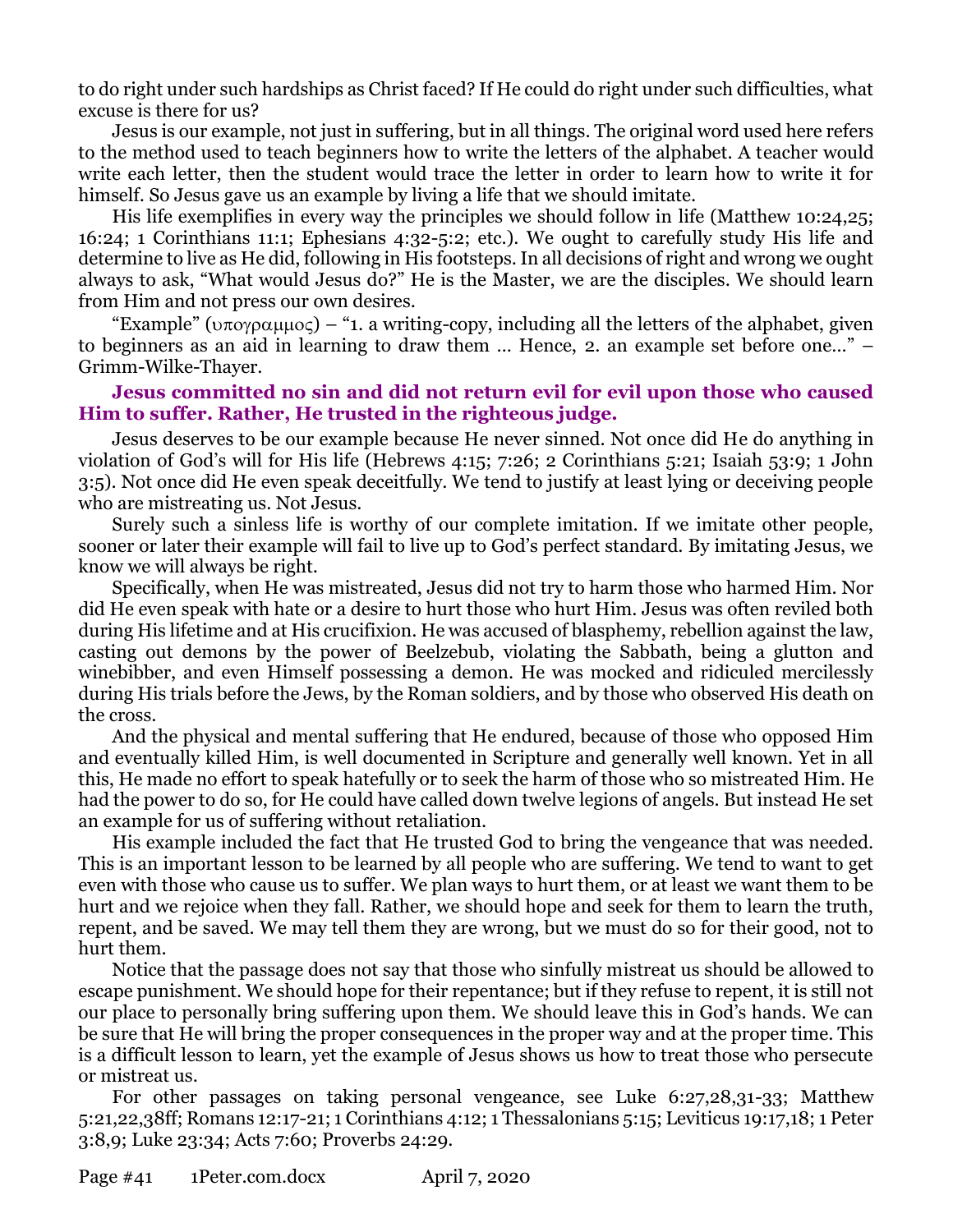"Revile" ( $\lambda$  $\alpha$  $\delta$  $\alpha$  $\beta$ ) -- "to reproach, rail at, revile, heap abuse upon..." – Grimm-Wilke-Thayer.

### *2:24,25 – In His suffering, Jesus bore our sins so that we might die to sin and live to righteousness. We were like sheep that were straying but have now returned to the Shepherd and Overseer of our souls.*

#### **Through Jesus' suffering on the cross, we are healed so that we might die to sin and live to righteousness.**

Jesus suffered wrongfully, yet in this He bore our sins so that we could be forgiven. We are healed by His stripes – i.e., His suffering was a suffering we deserved to endure, but He endured it so we could go free. (Isaiah 53:4-12; 1 Corinthians 15:3; Hebrews 9:28; Romans 4:25; 5:6-9; John 1:29; Galatians 1:4; 2:20; Matthew 20:28)

Jesus was the perfect, sinless sacrifice who died for the sins of others. This is the ultimate example of suffering unjustly. We deserve to be punished, at least by God if not by men. Jesus deserved no suffering at all, yet He paid the supreme price in order that we could avoid the suffering we deserve! This is described as our being healed by His stripes. That is, His suffering brought us healing. (Similar language for the Old Testament is found in Leviticus 10:17; 16:22; Ezekiel 18:20.)

Having been forgiven, however, we have no right then to live as we please. If He died as the supreme sacrifice for us, we must be willing to make sacrifices for Him and live our lives to please Him, not to please ourselves. This is called dying to sin or being separated and cut off from it, so that we can live a righteous life (Romans chapter 6; 12:1,2; Galatians 2:20; 2 Corinthians 5:14,15). The incredible thing is that so many of us want to be saved by Jesus' sacrifice, but then we want to make little or no sacrifice for Him!

As described above, the healing that Jesus promises to those who follow Him is spiritual healing by forgiving us of our sins and thereby offering us the solution to the problems created by sin. Some seem to think that Jesus offers physical healing from physical diseases for those who are His children. However, the context here clearly shows that the reference is to spiritual healing, not physical. As the passage says, He bore our *sins* so we might live to righteousness, and He is the Shepherd and Overseer of our *souls*. Other passages confirm this, and some even show faithful Christians who nevertheless did have health problems. See 2 Corinthians 12 7-10; Philippians 2:25-27; 1 Timothy 5:23; 2 Timothy 4:20.

### **We were like sheep going astray, but have now returned to the Shepherd and Overseer of our souls.**

All of us need the salvation that Jesus offers because we were like sheep straying from our Shepherd and from the safety He provides. Yet by His grace we can return to Him who provides all that we need as a shepherd provides for his flock.

The Bible often uses the illustration of a shepherd with his sheep to help us understand the blessings we receive through God and also our responsibilities toward God (Psalm 23; John 10:1- 16; Luke 15:4; Matthew 9:36). God is so good and so concerned for our wellbeing that He offers provision for all of our needs even as a shepherd provides for his sheep.

But sadly, far too often we stray from the shepherd. A sheep that wanders from its shepherd no longer has the blessings that it needs. It cannot find the food and protection that it needs. It is defenseless against enemies, such as wolves and bears. And it often cannot find its way back even to the flock from which it wandered. Its only hope then is if the shepherd will find it and bring it back (Luke 15).

This is what the Lord did for us even as He suffered on the cross. He provided the means whereby we could return to God even though we been separated from Him by our own sins. We did not deserve any longer to benefit from the shelter and protection that the Lord provides. But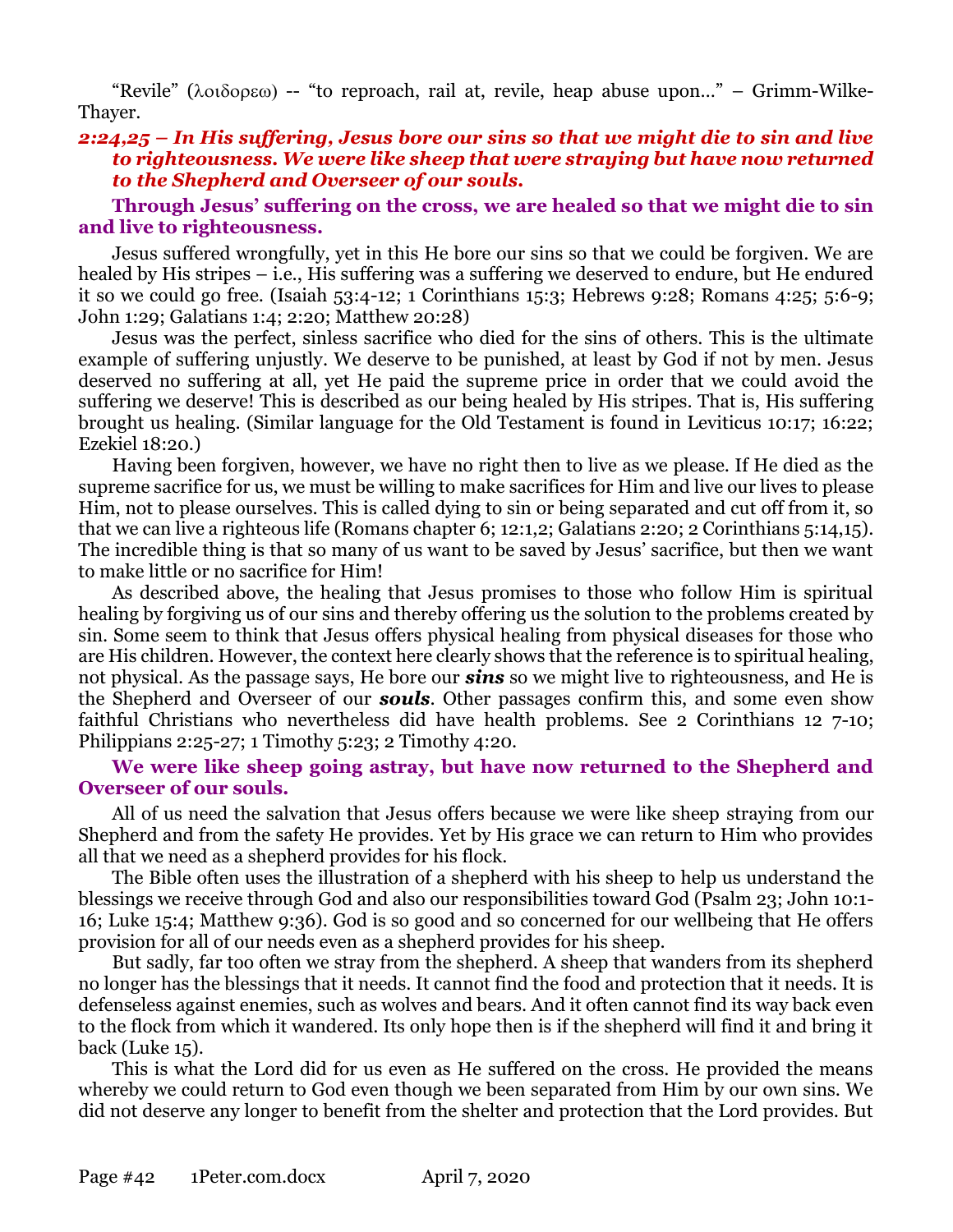a shepherd would often give his own life for the sheep in order to save them from danger and harm. Jesus gave His life on the cross that we might return to the fold.

So Jesus is here called the Shepherd and Overseer or bishop of our souls. Just as Jesus is the shepherd who offers us spiritual guidance, protection, and provision for our needs, so He is also our spiritual guide, supervisor, and overseer. Both of these terms, we will see, are used in 1 Peter 5:1-4 to refer to elders in the local church. However, they simply serve under Jesus Christ as the Chief Shepherd. He is the ultimate supervisor to whom all must be subject.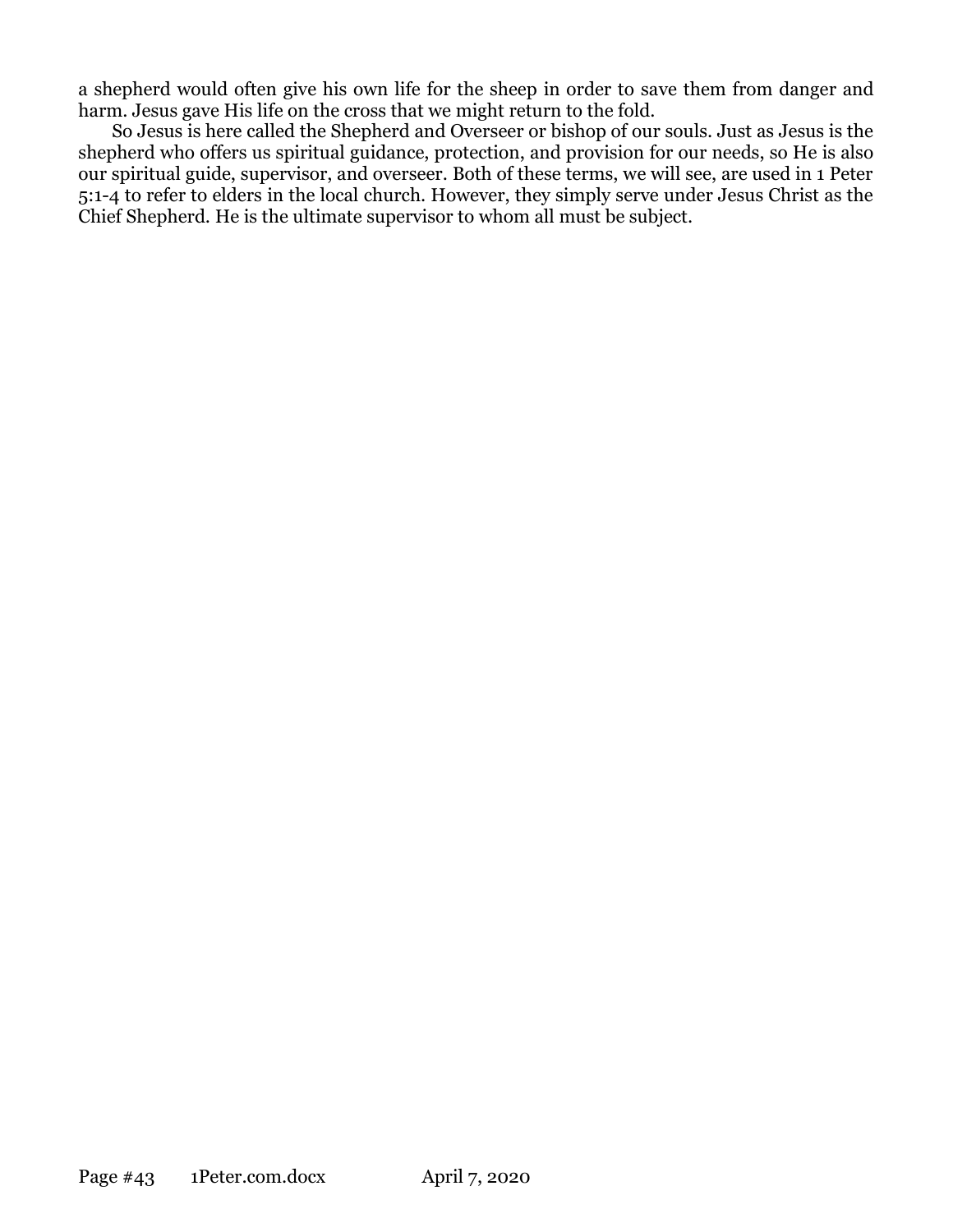# **1 Peter 3**

## **3:1-7 – Husbands and Wives Treat One Another Properly.**

## *3:1,2 – Wives should submit to their husbands so, even if they do not obey the word, they will be won by the conduct of their wives.*

## **Wives be submissive to your own husbands.**

These verses introduce another relationship in which people have authority over other people: wives should be subject to their husbands. The discussion begins with "likewise" because it is similar to what has already been said regarding citizens submitting to rulers and servants to masters. The point in all three cases is that subjection is demanded by God, even if the one in authority is misusing the authority (though this in no way justifies the one who misuses the authority).

The idea of women submitting to their husbands is anathema to feminists and others in our society. Men are viewed as bumblers incapable of leading, so women should have the right to equal leadership (at least). However, both Old Testament and New Testament teach that women should be subject to their husbands.

## **The Role of Male Leadership**

Genesis 2:18 – And the LORD God said, "It is not good that man should be alone; I will make him a helper comparable to him."

Genesis 3:16 – To the woman He said: "I will greatly multiply your sorrow and your conception; In pain you shall bring forth children; Your desire shall be for your husband, And he shall rule over you."

Ephesians 5:22-25 – Wives, submit to your own husbands, as to the Lord. For the husband is head of the wife, as also Christ is head of the church; and He is the Savior of the body. – Therefore, just as the church is subject to Christ, so let the wives be to their own husbands in everything.

Colossians 3:18 – Wives, submit to your own husbands, as is fitting in the Lord.

1 Corinthians 11:3 – But I want you to know that the head of every man is Christ, the head of woman is man, and the head of Christ is God.

1 Timothy 2:12-14 – And I do not permit a woman to teach or to have authority over a man, but to be in silence. For Adam was formed first, then Eve. And Adam was not deceived, but the woman being deceived, fell into transgression.

Titus 2:4,5 – that they admonish the young women to love their husbands, to love their children, to be discreet, chaste, homemakers, good, obedient to their own husbands, that the word of God may not be blasphemed.

1 Peter 3:1 – Wives, likewise, be submissive to your own husbands, that even if some do not obey the word, they, without a word, may be won by the conduct of their wives,

1 Peter 3:5,6 – For in this manner, in former times, the holy women who trusted in God also adorned themselves, being submissive to their own husbands, as Sarah obeyed Abraham, calling him lord, whose daughters you are if you do good and are not afraid with any terror.

1 Corinthians 14:34 – Let your women keep silent in the churches, for they are not permitted to speak; but they are to be submissive, as the law also says.

Some dismiss this teaching as the personal opinion of Paul, who was an unmarried man. Yet Paul was an inspired apostle guided by the Holy Spirit, as is even emphasized in the context of women's submission to men (1 Corinthians 14:34-37). Further, 1 Peter 3 is written by Peter who, to the disappointment of the Catholic church, was a married man (Matthew 8:14; 1 Corinthians 9:5). Likewise, Genesis 3:16 was written by Moses, also a married man.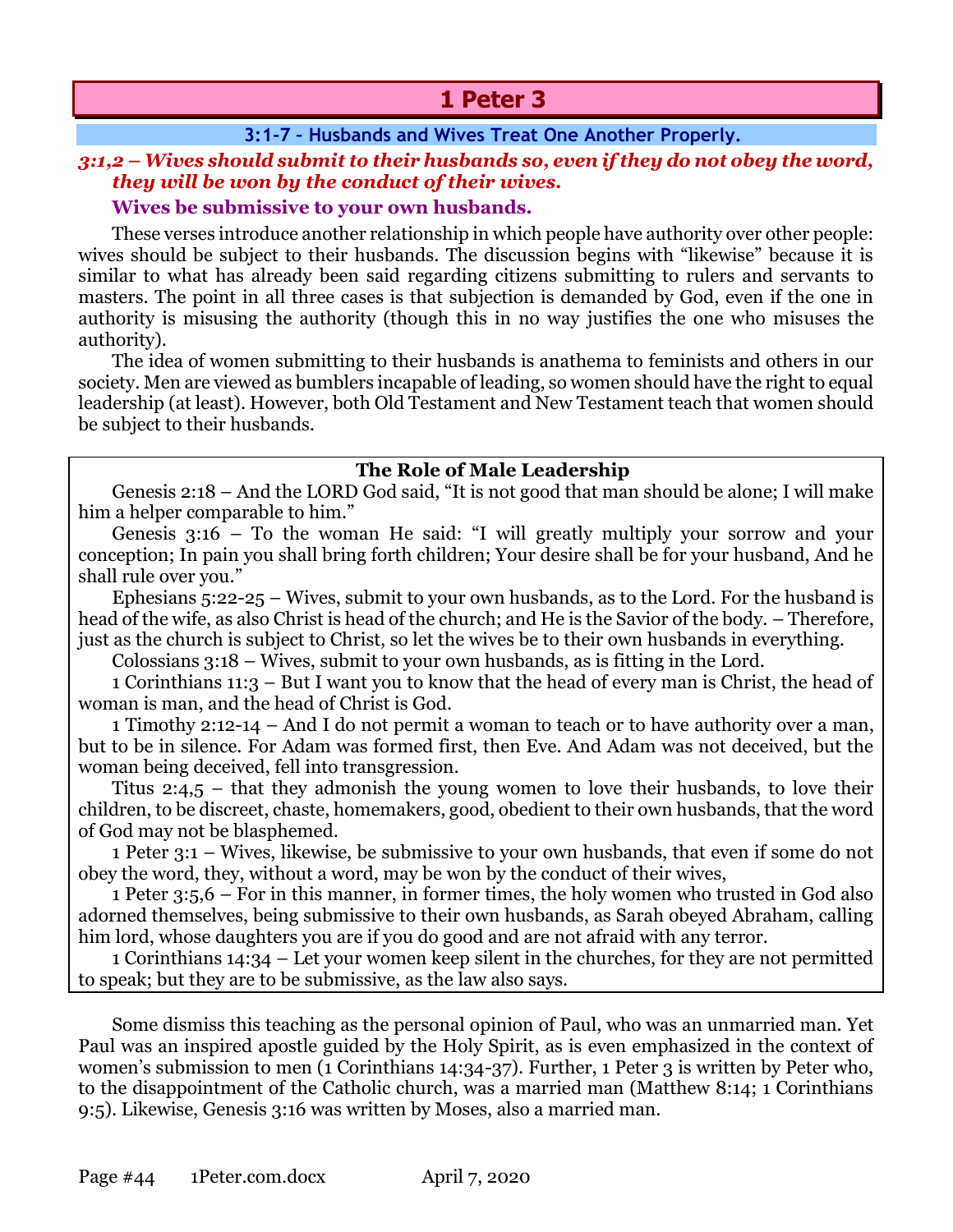But above all, these men were all inspired by God. So, the teaching is the inspired requirement of the Creator and Ruler of the universe, regardless of the opinions and desires of human beings.

## **Even if some do not obey the word**

Specifically, women are told, as were servants (2:18), that they are not justified in disobeying the one in authority even if he is disobeying God. Many wives think that they do not have to submit if their husbands have mistreated them or misused their authority. This passage clearly contradicts such an idea. Instead, the husband's disobedience to God is just more reason why the wife should obey him, so she can set a good example for him and may thereby even convert him.

This is exactly what Peter has said about citizens and servants. Even if those in authority over you are persecuting you, your submission to them will silence any possible basis for claiming you are not the Christian you should be. This may lead them to glorify God (2:11,12,15,18-20).

## **The importance of influence and example**

There is a lesson here that is important for all of us to learn, especially in this context for wives. We need to speak the truth to those around us. Peter is not denying or contradicting that. However, when it is obvious that people are not listening and will not accept teaching, we must instead emphasize teaching by our example. This is especially important when others around us vigorously oppose our efforts to do right.

In such cases, many people – especially wives in their marriages – become extremely frustrated and angry with other people whom they are convinced, rightly or wrongly, need to change. So they react with nagging, anger, or venting their frustrations with insults and ridicule. Such approaches are completely wrong, first because they are ungodly, and second because they almost never work.

God's instruction, through the inspired apostle Peter, is that such cases should instead be approached with a good example. If we persist in doing right despite their opposition and hindrance, yet we do so with respect and calm patience, the impact of our example will have more effect on them than anything we could say.

As time passes, their hearts may be softened to the truth and then they may be willing to listen to teaching. Then we may be able to speak to them or even to encourage them to speak to others who may be more able to instruct them than we are. But it is the example that may bring this about.

Nothing here is an excuse, as some people seem to think, for not standing up for the truth in our teaching. Jesus and his apostles and faithful Christians in the New Testament obviously and repeatedly spoke the truth to those around them. But when we must continue to be around people who have shown resistance to truth, then we must emphasize our example. But if it is to be a good example, then it is especially important that we not compromise in any way with error, no matter how much they may want to pressure us to do so.

For other passages about the importance of proper influence and example see 1 Timothy 4:12; Matthew 5:13-16; 18:6,7; Titus 2:7,8; 1 Peter 2:11,12; 2 Corinthians 6:3; 8:20,21; 1 Corinthians 8:9-13; 10:23-33; Romans 16:17.

## **Chaste conduct accompanied by fear**

The conduct of the wife should be chaste, accompanied by fear. The passage does not say exactly whom she should fear. Doubtless there should be respect for her husband as taught in Ephesians 5:33. But even more important, she should have fear in the sense of respect and awe for God, which would lead her to submit to her husband in order to be obedient to God. See notes on 2:17.

But notice that the conduct required of her includes that she be chaste. A godly woman should practice chastity. This is described further in the following verses, and is also required of women in Titus 2:5; 2 Corinthians 11:2. Like subjection to the husband as the leader of the family, chastity is largely lost as a virtue of women in our society.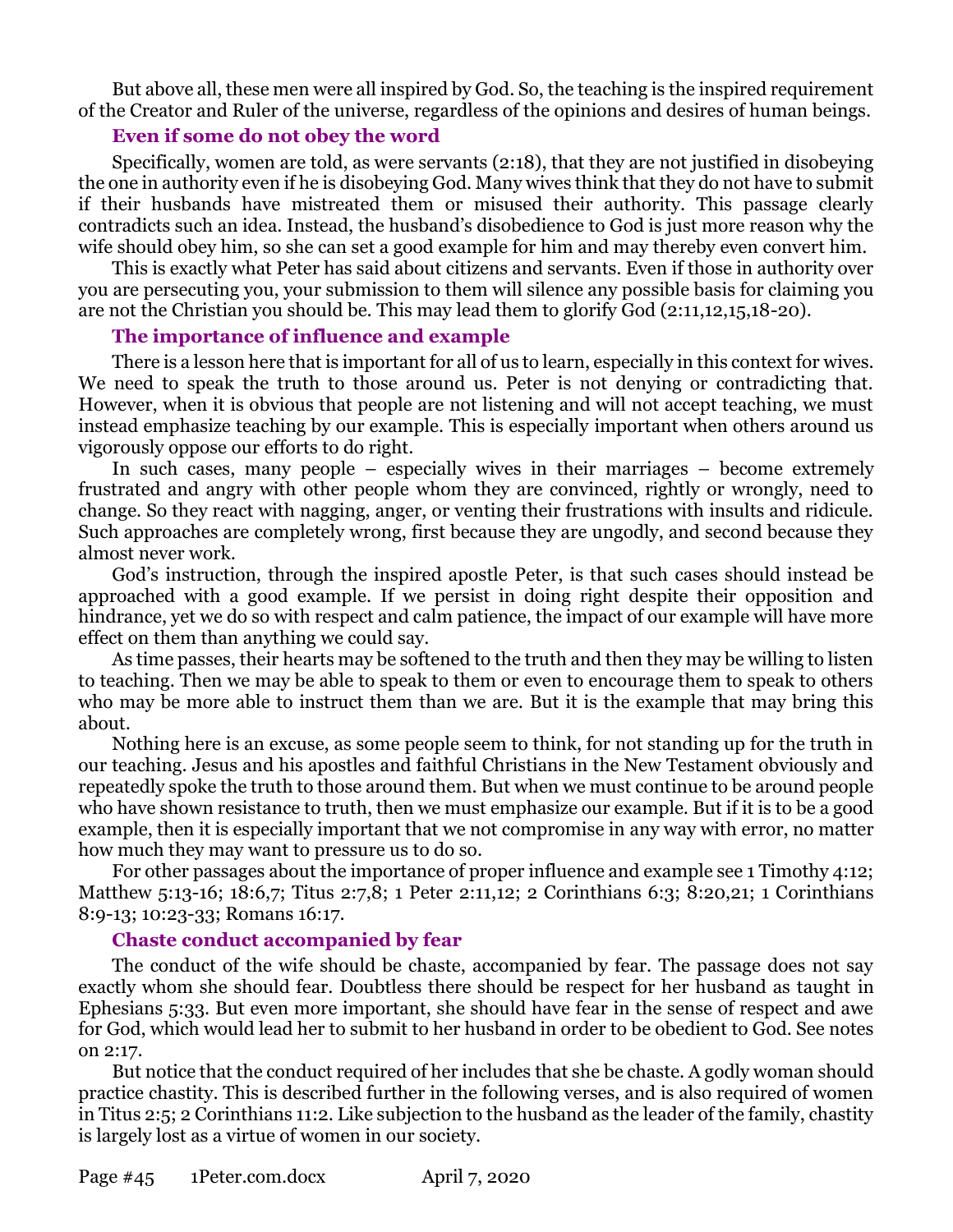This word is quite similar in meaning to our modern word "modest." It is translated "chaste" (NKJV, KJV, ASV, NASB) or "pure" (ESV). It refers to the idea of purity and decency such that one avoids the impropriety of being sexually suggestive. Women should learn to practice chastity before marriage and then be true to their vows after marriage. This includes not being sexually suggestive in word, dress, or conduct. Of course, the same applies to men, but the instruction here is addressed to women.

Our society continually views chastity as old-fashioned and no longer needed in our modern society. As a virtue it is continually violated and even ridiculed in TV, movies, music, etc. Yet God requires it of women, as well as men. We must learn to practice it regardless of society around us if we seek to please God, have a good marriage, and receive eternal life.

"Chaste"  $(\alpha y \circ \alpha)$  – "... pure ... a. pure from carnality, chaste, modest ... – b. pure from every fault, immaculate…" – Grimm-Wilke-Thayer.

#### **Application to clothing**

We will note in the following verses that Peter is especially emphasizing chastity as regards clothing and manner of dress. The way we dress matters. The gospel addresses the subject of clothing. We need to understand the teaching and the proper application in our own lives.

The Bible shows that, not only is it wrong to commit the physical act of fornication, it is also wrong to dwell on that act in our mind, desiring to do it with someone we are not married to. This harmonizes with the Bible principle that the *inner attitudes*, not just the outer actions, must be right. To control our conduct, we are required to first control our thinking.

Mark 7:20-23; Matthew 5:27,28; Proverbs  $6:25 - A$  person should not only avoid physical sexual union with someone other than his Scriptural spouse, he should also avoid "fantasizing" about improper sexual activities with someone other than his spouse. If it would be wrong to do the act, then it would be wrong to take pleasure in thoughts of doing the act.

Since the Bible teaches us not to tempt other people but to set a good example for them (Matthew 18:6-9; 1 Timothy 4:12; Titus 2:7,8; etc.), then it follows that clothing is sinful if it is sexually suggestive. It puts before people of the opposite sex, whom we are not married to, the temptation to think evil and improper thoughts. Such conduct is not "chaste."

Consider again 2 Corinthians 11:2. Women should be chaste like the bride of Christ. If you were literally engaged to Christ, would He be pleased with the way you dress? If you were to sit beside Him in worship or walk the streets beside Him or go to a place of recreation with Him, would the clothes you normally wear cover you adequately, or would you feel the need to change your way of dressing?

Chastity is opposed to lasciviousness or licentiousness (Mark 7:21-23; Romans 13:13,14; Galatians 5:19-21; 1 Peter 4:1-4). This word is translated: lascivious, licentious, lewd, sensual, wanton, indecent, lustful, filthy, impure, shameful. Here are some definitions of these English words: "inclined to lustfulness," "arousing or exciting sexual desire," "inclined to, characterized by, or inciting to lust," "obscene or indecent," "[sexually] suggestive," "causing or intended to cause sexual excitement or lust."

A definition of the Greek word is: "wanton (acts or) manners, as filthy words, indecent bodily movements, unchaste handling of males and females" (Fritzsche via Grimm-Wilke-Thayer).

As applied to clothing, we should not wear anything that has the *effect* of arousing or exciting the sexual desires of others. Our dress should not be sexually suggestive. But it should be chaste or pure.

# *3:3,4 – Beauty should emphasize, not hair, gold, or apparel, but the inner person of the heart with a meek and quiet spirit that is precious to God.*

## **Emphasis should be on character, not on outward appearance.**

Peter further admonishes wives, as in 1 Timothy 2:9,10, that the inner person – the spiritual character – is far more important than outward appearance. This is a matter of emphasis or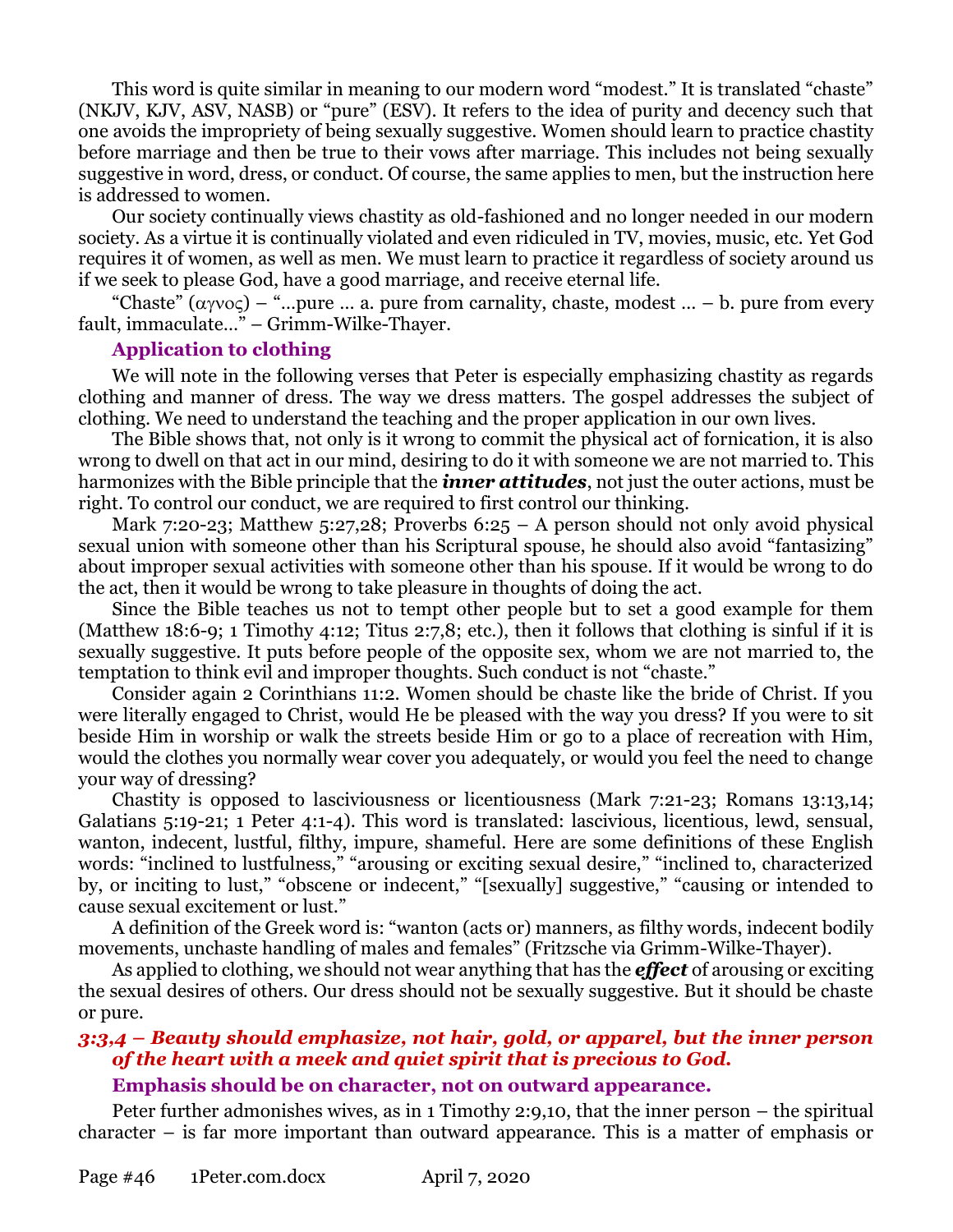priority. For many women, outward beauty is of prime importance. One must follow the latest fashions, wear the latest styles, have beautiful make-up, hairdo, and jewelry. God is saying these things are not what is most important.

This does not mean it is inherently wrong to arrange the hair or wear gold, any more than it is wrong to wear apparel (the word "fine" is added in the NKJV). Godly women of the Old Testament are specifically cited as examples for women today (see verse 5). If they offer more gold, ornaments, or good clothes. The worthy woman in Proverbs 31 clothed herself and her family with fine linen and purple. Abraham's servant gave a gold nose ring and gold bracelets to Rebekah when he sought her to be Isaac's wife. See Genesis 24:22,53; Job 42:11; Proverbs 25:11,12; 31:21,22; Ezekiel 16:8-14; Luke 15:22; Jeremiah 2:32.

The point is the proper emphasis must be on the heart. This is an example of a "not ... but" phrase in the Bible in which the activity labeled "not" is not intended to be absolutely forbidden. Rather the point is to emphasize the activity labeled "but," so that the first is of far lesser importance by comparison. Other examples are John 6:27; 12:44; 1 Cor. 1:17; 15:10; 1 Peter 3:3,4; Mark 9:37; Matt. 10:20; Acts 5:4; 1 Thess. 4:8; Genesis 45:8.

## **Meek**

"Meek" (KJV, ASV) is translated "gentle" (NKJV, NASB, ESV).

"Meekness" is the opposite of pride, but especially. of self-will. A meek person is willing to submit to the will of others, first to the will of God and then to the will of other people. In this context, the emphasis is especially on the woman's responsibility to submit to her husband.

Meekness does not mean a woman should allow her husband to lead her into sin. But first she must be meek toward God, then she is meek toward others. This leads to subjection to God's will, even when men object (Acts 5:29).

So, meekness is a sign, not of weakness, but of strength of character. In fact, the strength to control one's own desires so as to submit rather than cause strife, is a fundamental form of strength that many people lack. It is much easier to selfishly insist on our own way. The meek person gives in for the good of the group. And a meek wife will submit to the will of her husband.

This instruction is a further abomination to the modern feminists. Instead of a submissive, unassuming attitude, the modern idea is that women should be self-assertive. Yet selfassertiveness is the express opposite of the definition of meekness. The loud, boisterous, domineering spirit is clearly forbidden.

See Numbers 12:3; Matthew 5:5; 11:28-30; Galatians 5:22,23; 6:1; Ephesians 4:2,3; Colossians 3:12,13; 2 Timothy 2:24-26; Titus 3:2; James 3:13-18; 1:21-25.

"Meek" (Gk.  $\pi \rho \alpha \nu \zeta$ ) – On the related noun ( $\pi \rho \alpha \nu \tau \gamma \zeta$ ) Vine says: "...'It is that temper of spirit in which we accept His dealings with us as good, and therefore without disputing or resisting; it is closely linked with … [humility] … This meekness, however, being first of all a meekness before God, is also such in the face of men, even of evil men, out of a sense that these, with the insults and injuries which they may inflict, are permitted and employed by Him for the chastening and purifying of His elect' (Trench) …"

"…'It must be clearly understood, therefore, that the meekness manifested by the Lord and commended to the believer is the fruit of power. The common assumption is that when a man is meek it is because he cannot help himself; but the Lord was "meek" because he had the infinite resources of God at His command. Described negatively, meekness is the opposite to selfassertiveness and self-interest; it is equanimity of spirit that is neither elated nor cast down, simply because it is not occupied with self at all'" – Vine.

## **Quiet**

Quietness does not mean a wife never has anything to say. All Christians are commanded to be quiet in manner of life (1 Thessalonians 4:11; 2 Thessalonians 3:12), but this does not mean we never speak. Nor does it mean we can never express our viewpoints, for we have been granted the right to express ourselves even to God in prayer.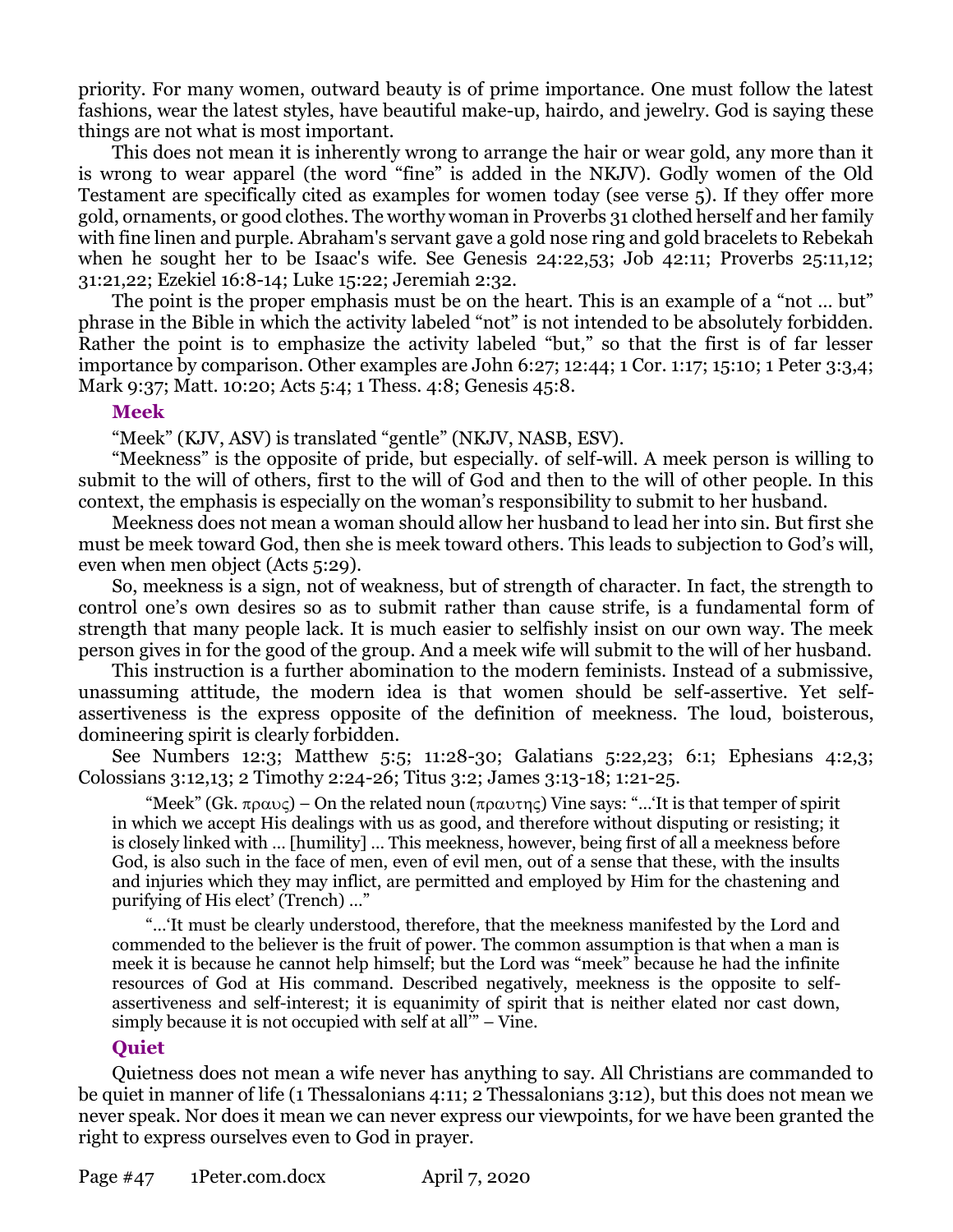Likewise, a godly wife should be meek and quiet, yet she may often give helpful advice to her husband. And she has the right to express her views provided she does so in a proper attitude. She must especially speak out against sin. However, she must speak respectfully and patiently without repeated nagging. She must speak for the good of others, not from stubborn self-will. And having made her point, she must remember that her primary influence will be through her example, as Peter has already described.

A meek and quiet woman is "precious" to God. She should likewise be precious to Christians, especially to her husband.

"Quiet" (Gk. ' $\eta \sigma \nu \chi \nu o \varsigma$ ) – "...quiet, tranquil" – Thayer. "...indicates tranquillity arising from within, causing no disturbance to others…" – Vine.

# *3:5,6 – Sarah illustrates Old Testament women who properly adorned themselves while she obeyed Abraham and called him a Lord.*

## **Holy women in former times**

Peter further says that godly women in former times also were modest in adornment, and submitted to their husbands. This teaching is not something new. The Old Testament often has served as useful examples (compare 1 Corinthians 10:1-12; Hebrews chapter 11) for us today. The teaching about women's modesty and subjection, as stated above, is an Old Testament teaching as well as a New Testament teaching. In these areas, the teaching of Scripture is the same in the old as in the new law, so there is much for women to learn from Old Testament women.

Notice what Peter says about these women:

Godly women should be *holy*. That is, they should be dedicated and set apart to the service of God. They should be spiritually minded, not overemphasizing material things such as possessions and physical beauty, but emphasizing instead the godly spirit that Peter has described. This will lead to good conduct as described in the next verse.

They should also *trust in God*. Their lives should be characterized by faith, and that faith should demonstrate itself in trusting God to care for them and meet their needs whatever circumstances in life they may face. This would be especially difficult and important in the situation in which a woman's husband was not serving God as he should.

Nevertheless, rather than allowing hardship and suffering to lead her to fail to serve God, she should be determined to continue on to do right and set a godly example. This will lead her to act correctly, not allowing herself to be overly intimidated by fears of the hardships she faces. She will continue to do right despite the hardships. See the notes below on verse 6.

She should also *adorn herself with a meek and quiet spirit* that Peter is described in the previous verses.

And she should be *submissive to her own husband* as Peter is also described. Again we have here an application of the principle of suffering even when one who has authority is not acting properly, perhaps even mistreating the one who was subject to the authority.

## **The example of Sarah**

A specific example is Sarah, wife of Abraham. Sarah was by no means a "wall flower." She demonstrates that, when Scripture teaches godly women to be modest, meek, and quiet, this is not intended to say that women must be plain or shallow. Nor does it mean that women who are homemakers will have nothing to contribute to their families or to society.

Sarah was beautiful and influential. Yet she was modest and submissive, even to the point of calling Abraham "lord" (Genesis 18:12). Notice that the passage specifically uses the word "obey" in referring to the submission of women to their husbands. Proper submission includes obedience.

Furthermore, godly women not only obey their husbands, but they do so with respectful speech. Proper submission does not involve outwardly following the husband's decisions while pouting, nagging, and generally making the husband's life miserable.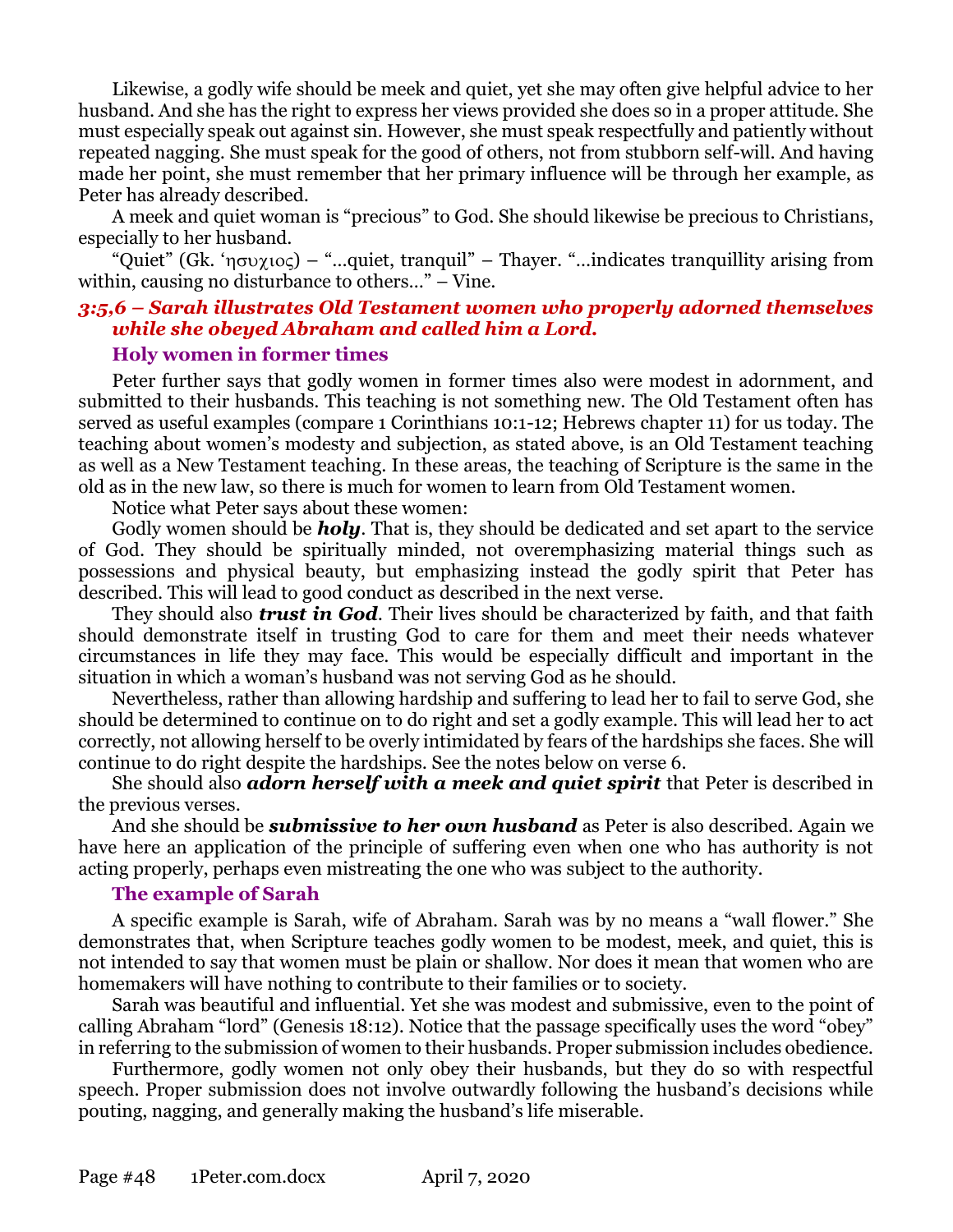Modern women, who imitate Sarah's example and learn to follow the Bible principles that we have been describing, will be good yet strong, not timid and fearful. They are not characterized by weakness and constant fear of their husbands. Nor are they afraid of life and its hardships (compare 2:14). The worthy woman of Proverbs 31 possessed courage because she was well prepared to meet the needs of her family.

Women who imitate the example of Sarah are referred to as her "daughters." The words "sons" or "children" are often used to indicate those who have a character similar to the one spoken of as their parents. In particular, those who serve God faithfully are spoken of as children of Abraham – Galatians 3:29; Romans 4:12-16. The Jews thought they should be accepted by God simply because they were physical descendants of Abraham. But the New Testament teaches that those who live by obedient faith are those whom God will bless as the spiritual children or descendants of Abraham. In the same way, women who imitate the example of Sarah are viewed as her spiritual daughters.

"Obey" ( $\nu$  $\pi$  $\alpha$ к $\infty$  $\omega$ ) – "...to hearken to a command, *i.e.* to obey, be obedient unto, submit to ..." – Grimm-Wilke-Thayer.

"Lord" ( $k$ <sub>D</sub> $\alpha$ ) – "...he to whom a person or thing belongs, about which he has the power of deciding; master, lord; used a. universally, of the possessor and disposer of a thing, the owner …b. κυριος is a title of honor, expressive of respect and reverence, with which servants salute their master … by citizens toward magistrates…; by anyone who wishes to honor a man of distinction …" – Grimm-Wilke-Thayer.

## *3:7 – The husband should exercise understanding, honoring the wife as the weaker vessel, heirs together of the grace of life.*

Peter, however, does not leave the men without instruction. God does not just tell women to be in subjection, He also repeatedly warns the husband to have the right attitude toward his wife (Ephesians 5:25-33; Colossians 3:19). Feminists love to assail the Biblical teaching of women's subjection to man, but they overlook the teaching to men to use their authority for the good of all. Do we husbands also overlook this teaching?

## **Dwell with wives with understanding.**

Man should love his wife to the point of striving to understand her needs. In my view, this is one of the most challenging responsibilities that we have as husbands.

Too many husbands think they are the boss, so they get to do what they want without regard for the wife's needs or interests. Such is not love. Is this the way Jesus loved the church? Hardly! He loved the church so much that He considered carefully what our real needs are, then He sacrificed Himself to the point of giving His life to meet those needs (Ephesians 5:25ff). That is the example of love the husband should have for the wife.

Love leads one to sincerely want to understand and meet the needs of the other person. Women are not like men. They are made differently for a purpose. Often the man expects his wife to think and feel like he does, so he acts accordingly. But when she does not think as he does, he is offensive and upsetting toward her.

Let me give just one simple example. When men interact with other men, they often use harmless physical aggression as a means of expressing companionship and even affection. They slap one another on the back, hit one another on the arm, push one another around, etc. When done among friends, such acts are accepted as simply friendliness among men. But if a man assumes his wife is like his men friends, he may slap and hit and push her as an expression of companionship and even affection. But most likely the wife will not understand at all and will be highly offended. The relationship will be seriously damaged. This is just one of many examples of how men must learn to understand their wives and treat them differently than men treat one another.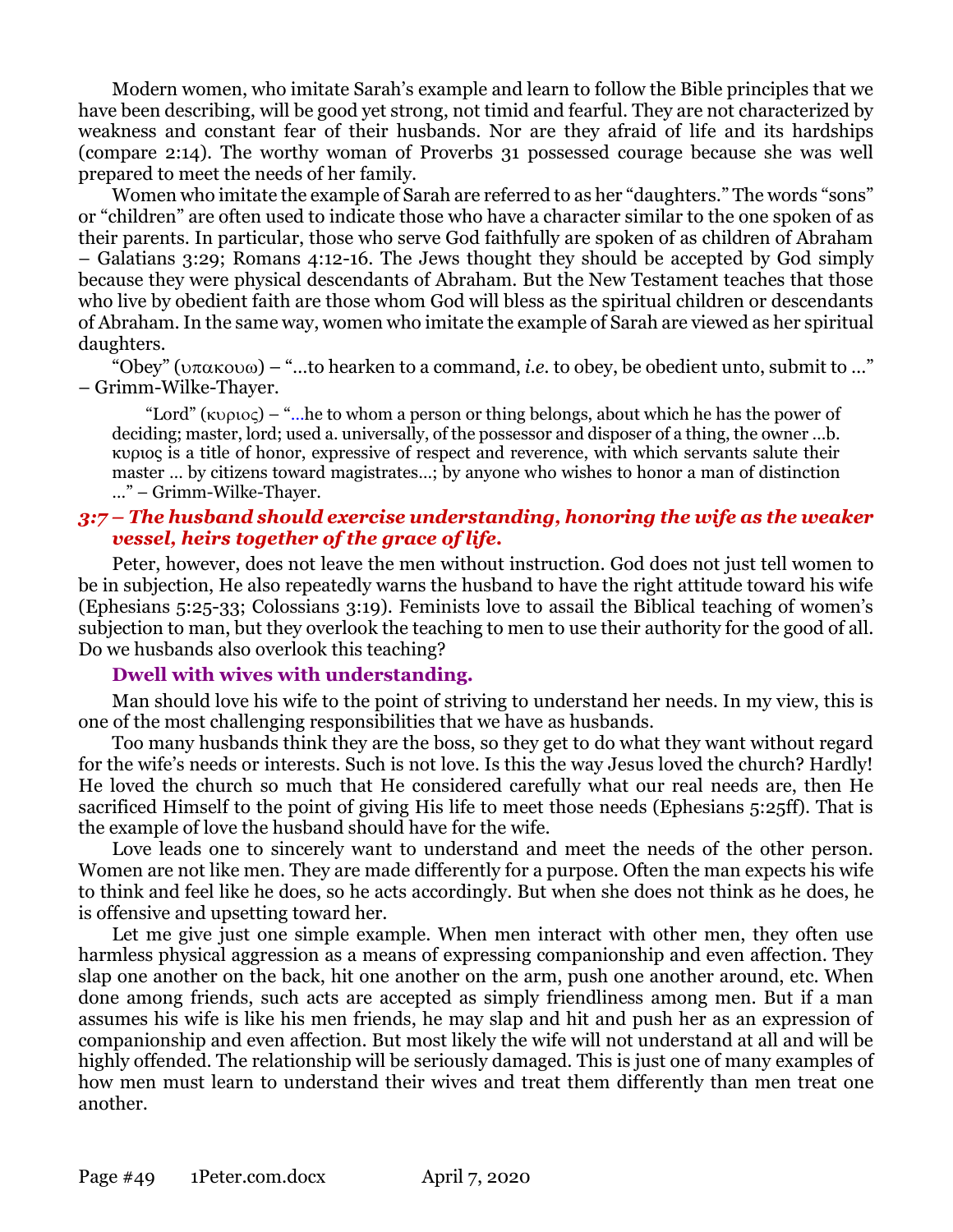How does a man learn to properly understand his wife? This is the challenge of a lifetime of marriage. One thing is sure: he must learn to listen to her express her needs. You cannot understand a person if you are not willing to listen. This does not grant the wife the right to nag and harass her husband if she thinks he is not being properly respectful. Such an approach most likely will simply anger the husband. But he must be willing to ask and listen to her concerns.

If he would learn to consider her views and try to understand her real needs, he would find he could meet them as this passage demands. But the husband who does not care, or who thinks he does not have to give in to her needs, is a man who will have a very unhappy wife. He will also have an unhappy eternity unless he repents. God will not even hear his prayers, the passage teaches.

(Caton takes a different view of this passage. He thinks the emphasis on understanding here refers, not to a man's understanding of the needs of his wife, but to his understanding of Scripture and of the application of God's word in order to be the proper head of his family. In the end, the applications would appear to be similar since no one can properly apply Scripture in his treatment of his wife without a proper understanding of the needs of the wife.)

#### **Honor the wife as the weaker vessel.**

The "vessel" here refers to the human body. It can be compared to a vessel in that it is a physical container for the soul of man. See 1 Thessalonians 4:4; Acts 9:15; Romans 9:21,22; 2 Corinthians 4:7; 2 Timothy 2:21.

To my knowledge, the only sense that the wife is weaker than the man refers to physical strength. She is not weaker in intellect, devotion to God, or ability to be of useful service to others. But generally the average wife would be less strong physically than the husband. He should not expect her to do labors that require great physical strength, but should do these works for her.

To "honor" the wife is not just to help her by doing "man's work," but to respect, praise, appreciate, and value her. God views her as "precious" ("of great price" – ASV, verse 4). A husband must cherish his wife as his own body and as the Lord does the church (Ephesians 5:28-30). A husband should praise a worthy wife for her goodness (Proverbs 31:28-31). One who finds a wife finds a good thing and obtains favor of the Lord (Proverbs 18:22; 19:14).

The husband must continually remind himself of the value of the wife's work. It is easy to become critical and think everything could be done in a better way. But do we look for the good that is done? And do we express to the wife the value that we place on her? Do we tell her and show her that we appreciate and value her?

MacKnight points out that "honor" and the related verb are used to refer to supporting or providing for a person's material needs (1 Timothy 5:17,3; Matthew 15:4,5; Ephesians 6:2; etc.). So he concludes that, for the husband to honor the wife, includes the responsibility to provide for her. This would fit with the other passages that show that the husband should be the provider for the family (1 Timothy 5:8; etc.). Peter explains that this should be the case because she is the weaker vessel. That is, he is more fit and able to do the difficult physical and mental labors required to work outside the home and provide income for the family.

"Honor" (Gk.  $\tau(\mu)$  – "...1. a valuing by which the price is fixed; hence the price itself ... 2. honor which belongs or is shown to one: the honor of one who outranks others, pre-eminence … veneration … deference, reverence … praise of which one is judged worthy…" – Grimm-Wilke-Thayer.

## **Joint heirs of the grace of life**

Finally, the husband should realize the wife is a joint-heir with him of the grace of God (compare Galatians 3:28). She will be saved by the same Savior, according to the same gospel, and have the same eternal reward as man. While the difference in authority does affect the roles of man and woman in the church, this does not in any way mean the man will be more favored in receiving eternal life. He should not treat his wife as being spiritually inferior or less important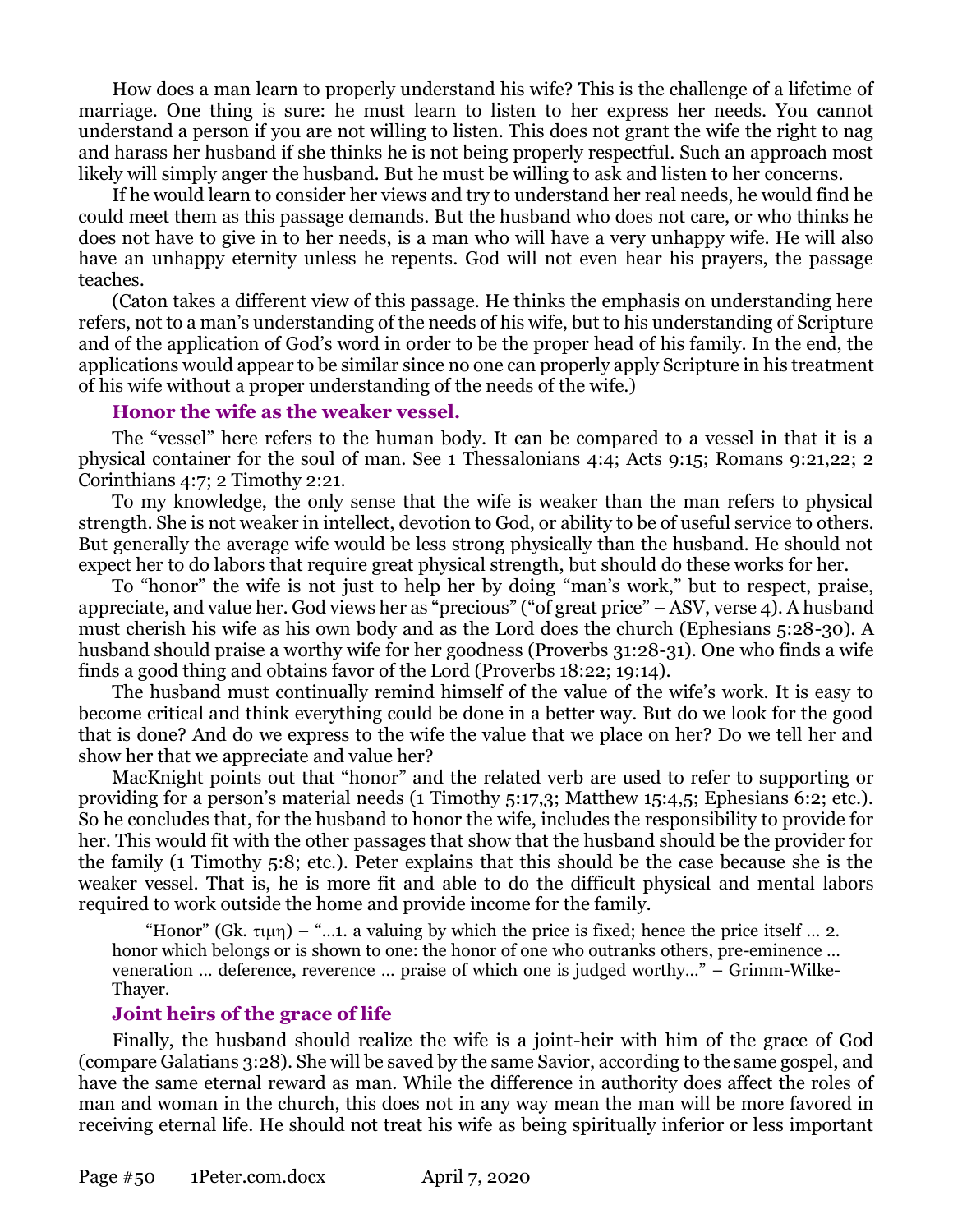than him in any way. He should realize she was given by God as his helper. Husband and wife should help one another serve God and receive eternal life.

## **3:8-22 – Conduct Oneself in Holiness toward All.**

## *3:8,9 – All disciples should be like-minded, having compassion and love for one another, tenderhearted and courteous. We should not return evil for evil or reviling for reviling, but should bless knowing that we were called to this so we may inherit a blessing.*

Instructions now follow to encourage us in general to be like-minded (compare Romans 12:16; 1 Corinthians 1:10-13; 12:12-27; Philippians 2:2-5; Ephesians 4:3-6,16), and to love one another as brethren (see notes on 1:22; 2:17). Consider the following terms that Peter uses:

## **Compassion**

This is also translated "sympathetic" and related words (NASB). Compassion is the ability to see and feel things as others do. "Walk a mile in his moccasins." This is a vital part of being likeminded.

See also Luke 10:27-37; Romans 12:15; Hebrews 4:15; 10:34.

"Compassion" (Gk.  $\sigma$  $\alpha$  $\theta$ n $\varsigma$ ) – "suffering or feeling the like with another, sympathetic..." – Grimm-Wilke-Thayer.

## **Tender-hearted**

This is also translated "kind-hearted" (NASB). Our hearts should not be hardened to others, especially to our brethren, but we should be able to feel for them and with them. See also Romans 12:15; compare Ephesians 4:32.)

"Tender-hearted" (Gk.  $\epsilon \nu \sigma \pi \lambda \alpha \gamma \chi \nu o \varsigma$ ) – "compassionate, tender-hearted" – Grimm-Wilke-Thayer.

## **Courteous**

This is also translated "humble-minded" (ASV) or "humble in spirit" (NASB). We should not seek our own self-exaltation, but be concerned for others to the point we show an interest in them and subject our will to theirs as we can according to God's will for their good (Philippians 2:3; Ephesians 4:2).

"Courteous" (Gk. φιλοφρων) – "friendly, kind..." – Grimm-Wilke-Thayer.

## **Not returning evil for evil but blessing**

Further, these attitudes will lead us not to take personal vengeance, or to return evil for evil, but to bless when others revile us (see notes on 2:23). Jesus set the example in these things, but we must imitate His example. We were called to this kind of life, even though we suffer for it. In this way we inherit the eternal blessing.

## *3:10-12 – Control speech, avoid evil and do good, and pursue peace. God hears the prayers of the righteous, but His face is against evildoers.*

These verses quote Psalm 34:12ff. They teach us, if we would have a truly good life, not just here but in eternity, we must live by the rules God has revealed. Some people think God has made rules to make us miserable or just for His own good regardless of any impact on us. Here we are told that the laws are really for our good that we may have a good life (and eternal life afterward).

These rules include:

# **Refrain the tongue from evil, and the lips from speaking guile.**

James 3:2-8 likewise discusses at length control of the tongue. We are warned how hard it is to control the tongue, and therefore how important it is to work at controlling it.

We all sin at times, as other passages teach (Romans 3:23; 1 John 1:8,10). But sins of speech are so common that, if you can control your speech to avoid sin, you can control your whole life! This is another way of saying that nothing is more difficult to control than speech. So, we need to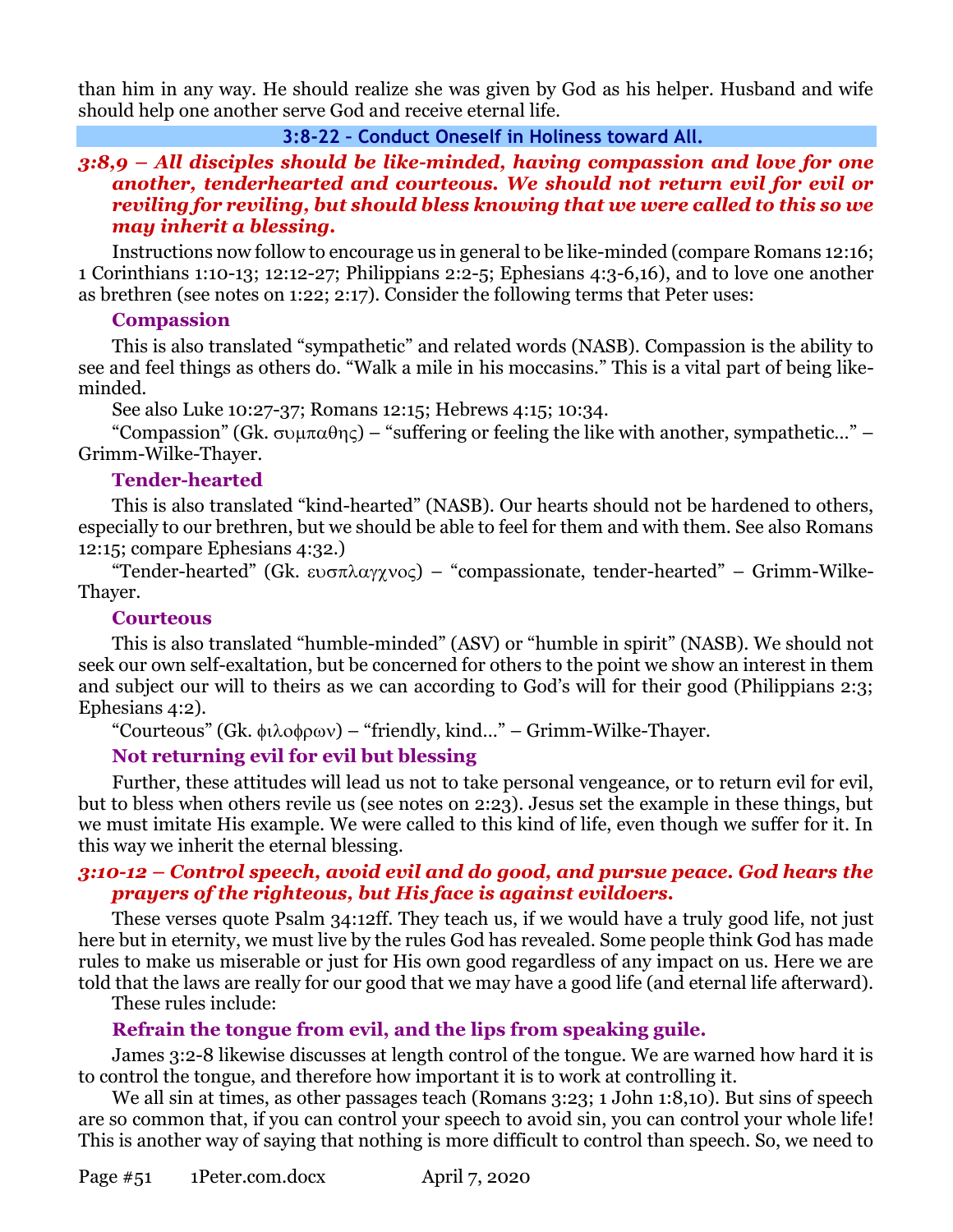guard our speech carefully (James 1:19). We will be judged for our speech as well as our conduct (Matthew 12:35-37).

James uses various illustrations to show how a small thing, like the tongue, can have a great impact and power. A bridle controls only the horse's mouth, but the result is that his whole body is turned. Likewise, a rudder of a ship is small, and when the pilot turns it, only a small part of the ship has been turned, yet the result is that the whole ship turns. This illustrates how small things can be very powerful and influential.

The same is true of our speech. Though it may seem relatively insignificant, yet it can have a powerful impact on our lives and those around us. It can change lives, the course of nations, and the destiny of souls. God chose to lead the world to salvation by the message He gave us to teach. This is a powerful message (Romans 1:16). Surely there is power in words, for good or evil.

Again, the tongue is like a fire. A small fire kindles much wood. A little spark can destroy a whole forest. So our tongue, though small, can produce sin leading to the defilement or condemnation of the whole body.

Many kinds of sin can occur by speech: lying, slander, cursing and profanity, filthy jokes, false doctrine, blasphemy against God, mockery of what is good, encouraging people to sin, etc. Such speech of itself can cause us to be condemned. Or speech can cause us or others to practice evil and be condemned. Speech can arouse passions, anger, sinful desires, and evil of all kinds.

Men have tamed all kinds of animals, birds, and fish. Huge animals such as elephants and whales, powerful animals such as lions and tigers have been tamed. But James said the little tongue can never be tamed. It is an unruly evil, full of deadly poison (Psalm 140:3; Romans 3:13).

The tongue can be controlled to some extent, of course, else there is no point in this instruction. But no one reaches the point at which he need not be concerned about the tongue. Even if you can control it most of the time, yet at unexpected times it will break out with evil and harm.

Specifically, we must not speak guile. Guile is deceit. We must not speak deceitfully whether by overt lies or any other speech intended to mislead people to believe other than what we know to be the truth.

Other passages regarding deceit or lying are: 1 Peter 2:1,22; Matthew 15:18-20; Ephesians 4:25; Colossians 3:9; Revelation 21:8,27; 22:14,15; Proverbs 6:16-19; 19:22; Psalm 24:3-5; 40:4; Exodus 20:16; John 8:44; Acts 5:1-9.

Other passages regarding speech in general are: 1 Peter 2:1; Matthew 12:34-37; Ephesians 4:29; James 1:26; Colossians 4:6; Psalm 141:3; Proverbs 18:21.

"Guile" (Gk.  $\delta$ o $\lambda$ o $\varsigma$ ) – "...prop. bait, ...; a lure, snare; hence craft, deceit, guile..." – Grimm-Wilke-Thayer.

## **Turn away from evil and do good.**

The Bible repeatedly teaches us we must be willing to work to do good for the Lord.

Acts 10:35 – In every nation whoever fears Him and *works righteousness* is accepted by Him.

Ephesians 2:10 – We are created in Christ Jesus for *good* works, which God prepared beforehand that we should walk in them.

Ephesians 4:28 – Instead of stealing, man should work with his hands that which is *good*.

Hebrews 10:24 – Let us consider one another in order to stir up love and *good* works.

Hebrews 13:21 – The author prays that God may make you complete in every *good* work to do His will, working in you what is well pleasing in His sight.

Titus 3:8,14 – God's people should be careful to maintain *good* works.

2 Timothy 3:16,17 – The Scriptures provide us to *all good works*.

Romans 2:6-10 – God will reward men according to works. To have eternal life we must continue is doing *good*. All who work what is *good* will have glory, honor, and peace, but wrath and indignation will be on those who do not obey truth.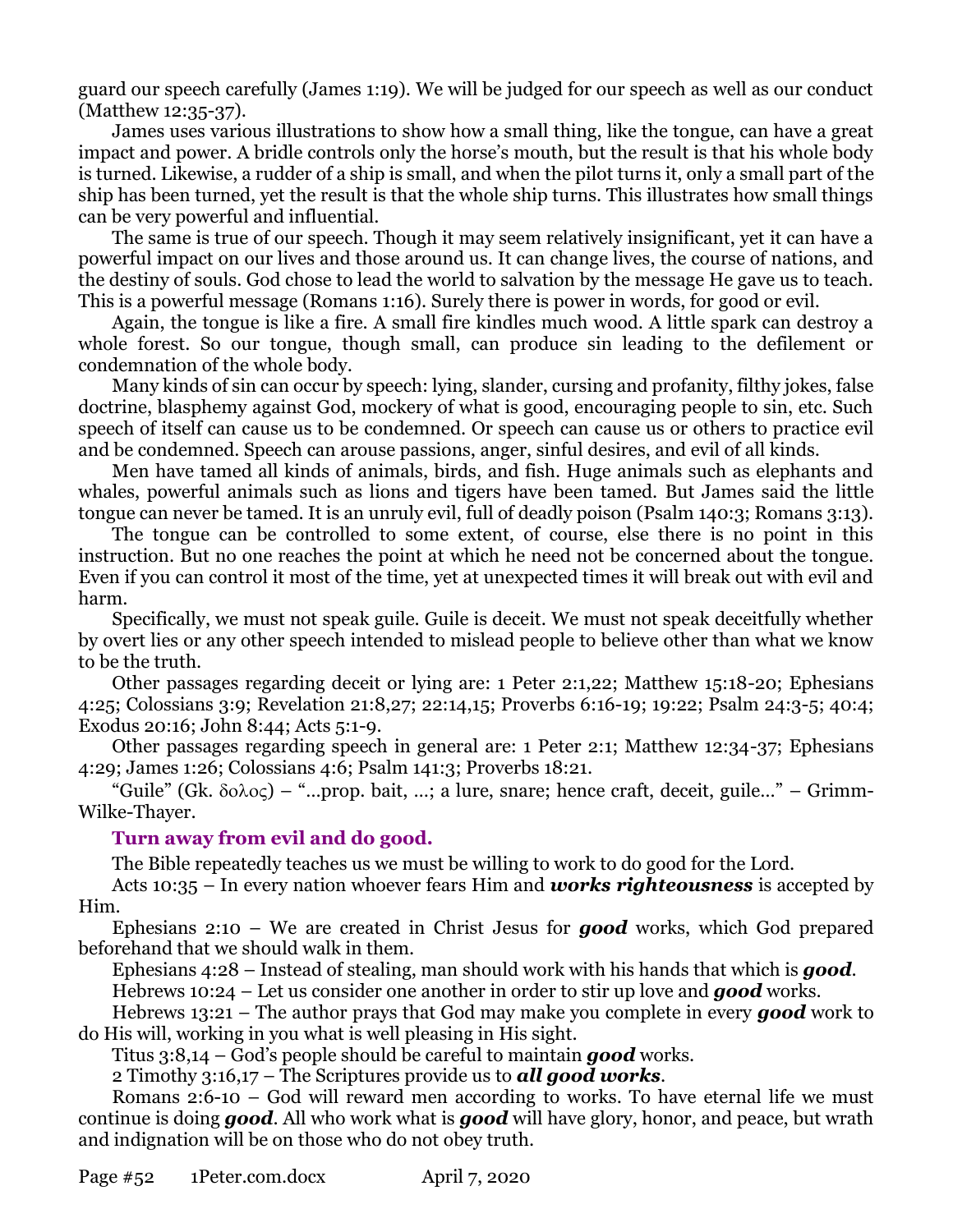Some people seem to think God will be pleased with almost anything we do as long as we are doing it for religious purposes or because we want to please God. But working for the Lord is doing *good* works, and all good works are revealed in the Bible.

Living a good life for the Lord requires us to be both positive and negative. It is not enough just to resist error, but we must actively practice what is good. On the other hand, it is not enough just to practice good works but we must also oppose and resist that which is sinful.

Other passages about good works are: Titus 2:7,14; 3:1; 2 Timothy 2:21; James 4:17; Galatians 6:10; Colossians 1:10.

Other passages about evil include: Luke 10:16; 7:30; 1 Samuel 15:22,23; John 12:48; 1 Thessalonians 4:8; Mark 7:7-13; 2 Samuel 12:7-10; Numbers 15:27-31; Ezekiel 2:3-7; 3:9; 12:1,2; Daniel 9:5,6; Isaiah 65:2; Deuteronomy 9:23,24.

#### **Seek peace and pursue it.**

Christians by nature should be peace-loving people. This is essential in order to treat others right. The context of 1 Peter would require us to seek peace with those who have authority over us and even those who mistreat us. If we avoid vengeance and retaliation, peace may eventually result.

However, it is not always possible to have peace with all men, no matter how hard we try. In fact, Christians are not likely to have peace for long at a time with people who are not serving God. Neither Jesus nor His apostles had it for long. We should surely never compromise truth to achieve peace: Matthew 10:34-39; Luke 12:51-53; James 3:17; etc.

The lesson is that we should *seek* peace and *pursue* it. That is, we should diligently work to obtain peace. The idea of pursuing implies that it may not easily come to us, but we must go actively hunting it to obtain it. There should be peace "if it is possible, as much as depends on us" – Romans 12:18. *We* must not be the cause of strife. If we teach truth and others oppose it, they are fighting against God. This is not our fault.

Many passages show that Christians should desire to have peace with others: Matthew 5:9; James 3:13-18; Romans 12:18; 14:19; Genesis 13:8; Proverbs 20:3; Psalm 133:1; 1 Thessalonians 5:13; Ephesians 4:2-6; Galatians 5:19-21; 2 Corinthians 13:11; Mark 9:50; Hebrews 12:11. 14:19.

## **The eyes of the Lord are on the righteous, and His ears are open to their prayers; but the face of the Lord is against those who do evil.**

If we practice the principles Peter has described here, the Lord will be pleased with us so that He willingly hears our prayers, though He will not hear those who do evil. God will bless us, even though we suffer in this life, if we will live the godly lives He teaches. If we boldly come to Him, we have assurance that we will receive what we ask if we keep His commands doing what pleases Him. Again, we see the emphasis on the need for obedience.

Note also that God does want to answer His children's prayers and has repeatedly promised to do so (1 John 5:14,15; 3:21,22; James 5:16; Matthew 7:7-11; 21:22; 18:19; 1 Peter 5:7; John 14:13,14; cf. 1 Samuel 1:10-28; 7:5-11; 2 Kings 20:1-7; 2 Chronicles 7:11-14).

However, there are conditions we must meet. He has never promised to answer prayer for just anybody and everybody. Many verses teach that God will hear the prayers of those who serve Him, but not the prayers of those who reject His words and refuse to serve Him: James 5:16; 1 John 3:22; Proverbs 28:9; 15:8,29; Psalm 66:18; Isaiah 1:15-17; 59:1,2; John 9:31.

## *3:13,14 – Who would harm those who do what is good? But if we suffer for righteousness sake, we are blessed and should not be afraid or troubled.*

Peter asks the logical question, "Who would harm people who are practicing what is good?" Generally, it is people who practice violence who receive violence. If a person is guilty of burglary, mugging, murder, drug dealing, rebellion against the government, etc., he is likely to receive violence at the hand of the people he has mistreated or at the hands of the government. But if one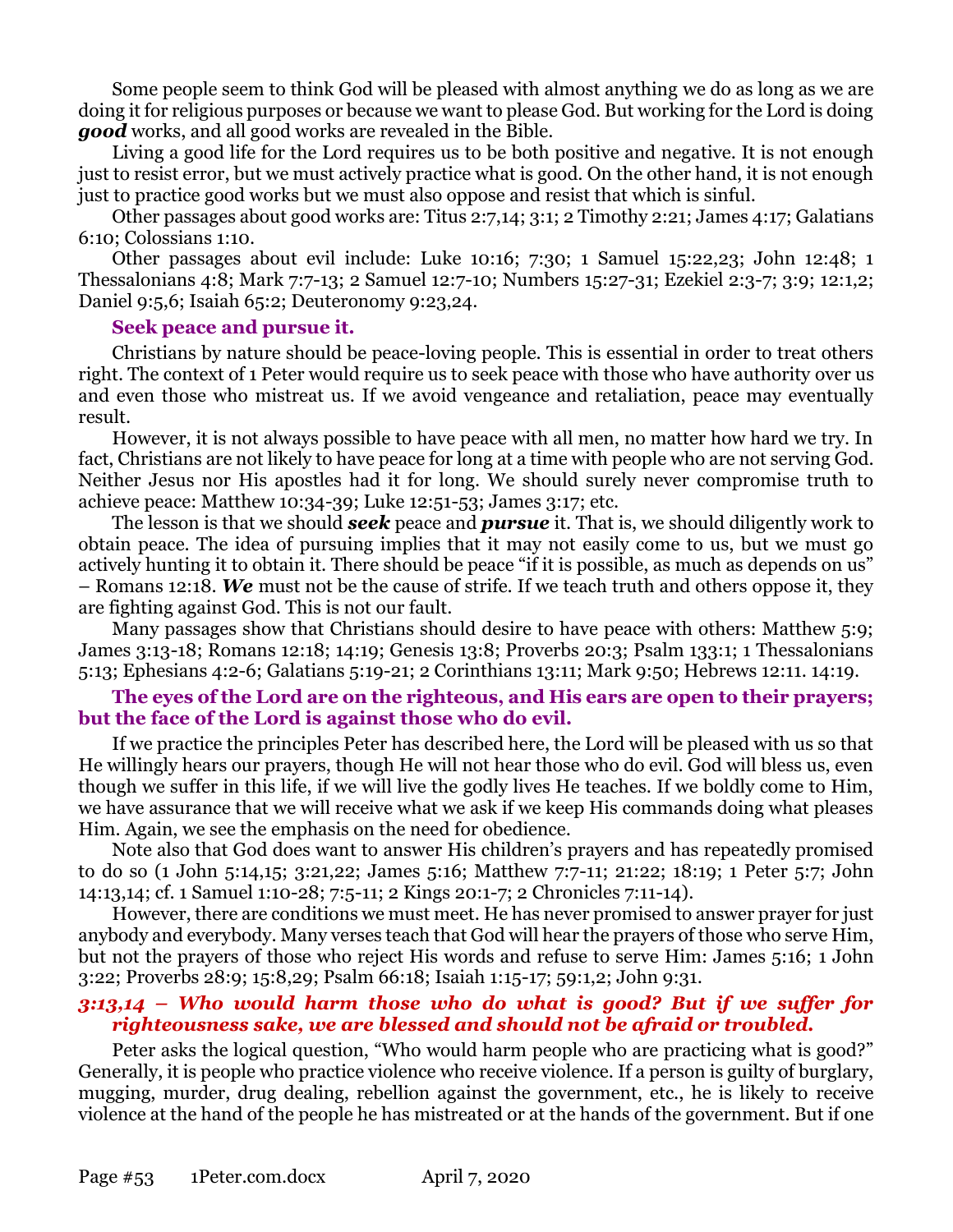is peaceable and refuses to do violence even to those who try to hurt him, people are less likely to do violence to him.

However, the emphasis of verse 13 may tie back to verse 12 and God's promises that He will hear the prayers of the righteous. So the point would be that God protects His people in answer to their prayers, not primarily that people around us will be unlikely to harm us. If so, then the point would be that, whatever harm the people in this world can do to us, that harm is only temporary and cannot affect our eternal destiny if we are faithful. See Matthew 10:28; Luke 12:4,5; Romans 8:31-39; Isaiah 8:12ff.

Nevertheless, Peter warns that righteous people will sometimes suffer at the hands of evildoers. If this happens, we should view it as a blessing and not be afraid of their threats. The blessing comes, not simply because we suffer, but because we know we are pleasing to God. God will honor and reward those who are persecuted for righteousness sake. (The last part of verse 14 is a reference to Isaiah 8:12.)

This does not mean we should feel no fear at all. But we should not have such fear that we compromise the truth or fail to do God's will. We should realize that God is with us and that we have an eternal reward in a much better home when this life is over. We should always put our lives in the hands of the God who created us and trust Him to protect us, to meet our needs, and to provide our eternal reward. Such faith is not easy to achieve, but we should grow as Christians to develop this attitude.

Compare 2:19-23; 4:15,16; Acts 5:40-42 Matthew 5:10-12; 10:28; 2 Timothy 3:12; John 16:1- 3; 15:18-22.

#### *3:15 – Sanctify God in your hearts, and always be ready to give a defense to those who ask about the reason for our hope, with meekness and fear.*

Not only should Christians be sanctified by God to His service, but we should also sanctify Jesus in our hearts. To sanctify means to set apart or make holy (see notes on 1 Peter 1:2,15). It is a form of the word for "holy." So, we should be set apart to God's service, but we should also set Him apart in our hearts as our Lord and Master. We should truly honor Him and respect Him as the one true God. We should realize the authority He has. Notice again how important proper attitude of heart is, especially our attitude toward God.

Even though we may be persecuted for our faith, we should not refuse to stand up for this Lord to whom we have dedicated our service. He spoke out for truth even though He knew He would die for it. So, we should always be ready to give a defense to those who ask about the reason for our hope.

Many people have the idea we should not "argue about religion," meaning they will not discuss religion with you if you disagree with their views and try to tell them they are wrong. This view simply becomes an excuse to refuse to listen to any views which differ with their past beliefs. But God here demands that we be willing to defend our views to others. (See also Revelation 3:19; Galatians 6:1,2; James 5:19,20; 1 Thessalonians 5:14; Ephesians 5:11; 2 Timothy 4:2-4.)

It follows from this passage and others that members of the church who go into error must be willing to defend their practice and their views to other members who sincerely seek to help them be faithful to God (Galatians 6:1; Matthew 5:23,24). Those who refuse are wrong for refusing to defend their practice regardless of whether or not the practice itself is proper.

Such a passage demands that we be willing to "debate" religious views with others. Many today claim that such is "un-Christ-like," yet Jesus and His apostles and other early Christians often did this in their discussions with others (Matthew 22; John 8; Acts 6 and 7; 17:1-3; etc. Colossians 4:6; Jude 3; Hebrews 5:12-14).

Note that this requires us to give a "defense" and a "reason." We should not offer as evidence our feelings or experiences, nor what our parents believed or some well-known preacher teaches. We are required to provide reasonable proof for our views (compare Acts 17:2,3; John 20:30,31). This is not to say that we do only that which makes reasonable good sense to us personally. The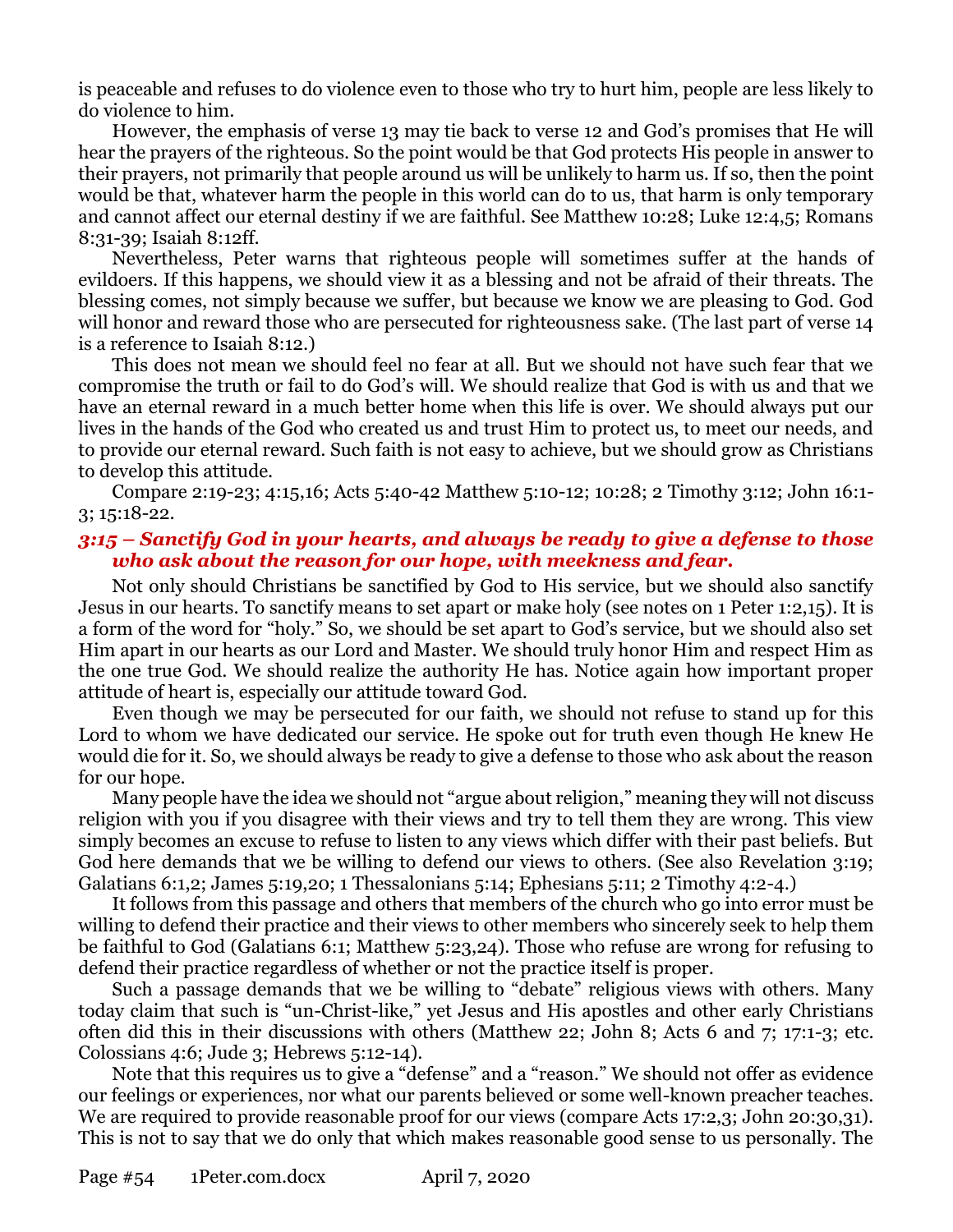point is that we must teach or instruct by giving Scriptural proof, for the Scriptures provide to all good works (2 Timothy 3:16,17). We should reason from the Scriptures. If we cannot show such evidence, then we should either find it in Scripture or cease the practice.

Yet this should be done with meekness and fear (see notes on 1 Peter 3:2-4; James 3:13-18; compare 2 Timothy 2:25; Galatians 6:1). This does not mean weakness and timidity, for such is clearly the opposite of the example of Jesus and His apostles who were often said to be "bold." The point is that we are not motivated by stubborn self-will, to win our own advantage or appear to be smarter or more worthy of the praises of men. We should speak out of genuine submission to the Lord, to honor and praise Him, and from a sincere desire to help other souls be saved and serve God faithfully.

Note that the instruction here does not mean that we are required to discuss and answer the questions of anyone who asks us, no matter what ulterior motives they may have nor how stubbornly persistent they are in rejecting the truth. Jesus often did not answer questions that were asked Him. He said we should not cast our pearls before swine – Matthew 7:6. So the teaching here must refer to answering those who sincerely seek truth or have not been given the answer of truth and so have not had the opportunity to know what is right. When one has been given an answer yet is obviously just being argumentative or worse yet seeking ways to harm us and the truth, we need to move on and teach others.

See Nehemiah 6:1-4; Matthew 21:23-32; 26:59-63; 27:12-14; John 19:9; Luke 23:7-10; Isaiah 53:7; 1 Timothy 1:3-7; 6:3-5; 2 Timothy 2:14-18; Titus 3:9-11; Acts 13:45,46; 18:4-7.

"Defense" (Gk.  $\alpha \pi \circ \lambda \circ \gamma \circ \alpha$ ) – "verbal defence, speech in defence" – Grimm-Wilke-Thayer.

"Reason" (Gk.  $\lambda$ o $\gamma$ o $\varsigma$ ) – This word has many meanings, but here it means: "...account, i.e. answer or explanation in reference to judgment…" – Grimm-Wilke-Thayer.

### *3:16,17 – We should always have a good conscience so that those who defame us as evildoers should be ashamed. If we suffer, it should be for doing good, not evil.*

Again Peter warns us to have a good conscience. We should live such that, if people accuse us of wrong, we can rest assured in our hearts that we are not really guilty and need not feel guilty. It should be evident there are no grounds for the accusation others may make against us. Our conduct should be so obviously good that those who accuse us should be the ones who are ashamed, rather than us. See our notes where Peter previously discussed this point in 2:11,12,15.

Notice that this is a continuation of verse 15. This shows that the good conduct in Christ mentioned here must be associated with the answer that we give to those who question our hope in verse 15. Instruction by word of mouth, to be convincing, must be accompanied by proper example. The two go together, and neither will ultimately be effective unless associated by the other.

People often accuse those who are righteous of doing wrong, hoping that their accusations will take us feel so guilty that we will cease rebuking the accusers for their wrongs. It is a trick that has been used from time immemorial. See, for example, the accusations that Satan made against Job in Job chapters 1 and 2. Wicked people dearly love to accuse good people of evil.

Those who frequently tell lies will often accuse other people of lying. Thieves will call, "Stop, thief!" Hypocrites will accuse others of hypocrisy. And those who have left the faith to go into error will often blame those who remain faithful as being in the wrong; especially they will criticize those who have done the most to help them. It is a well-worn path.

Again we are reminded, as in 2:19-23, 3:14; etc., that the suffering that pleases God is not suffering because we did wrong but because we do right and others oppose us for it. There is no blessing in doing wrong and suffering for it. Peter will continue to emphasize this point in other places in the book.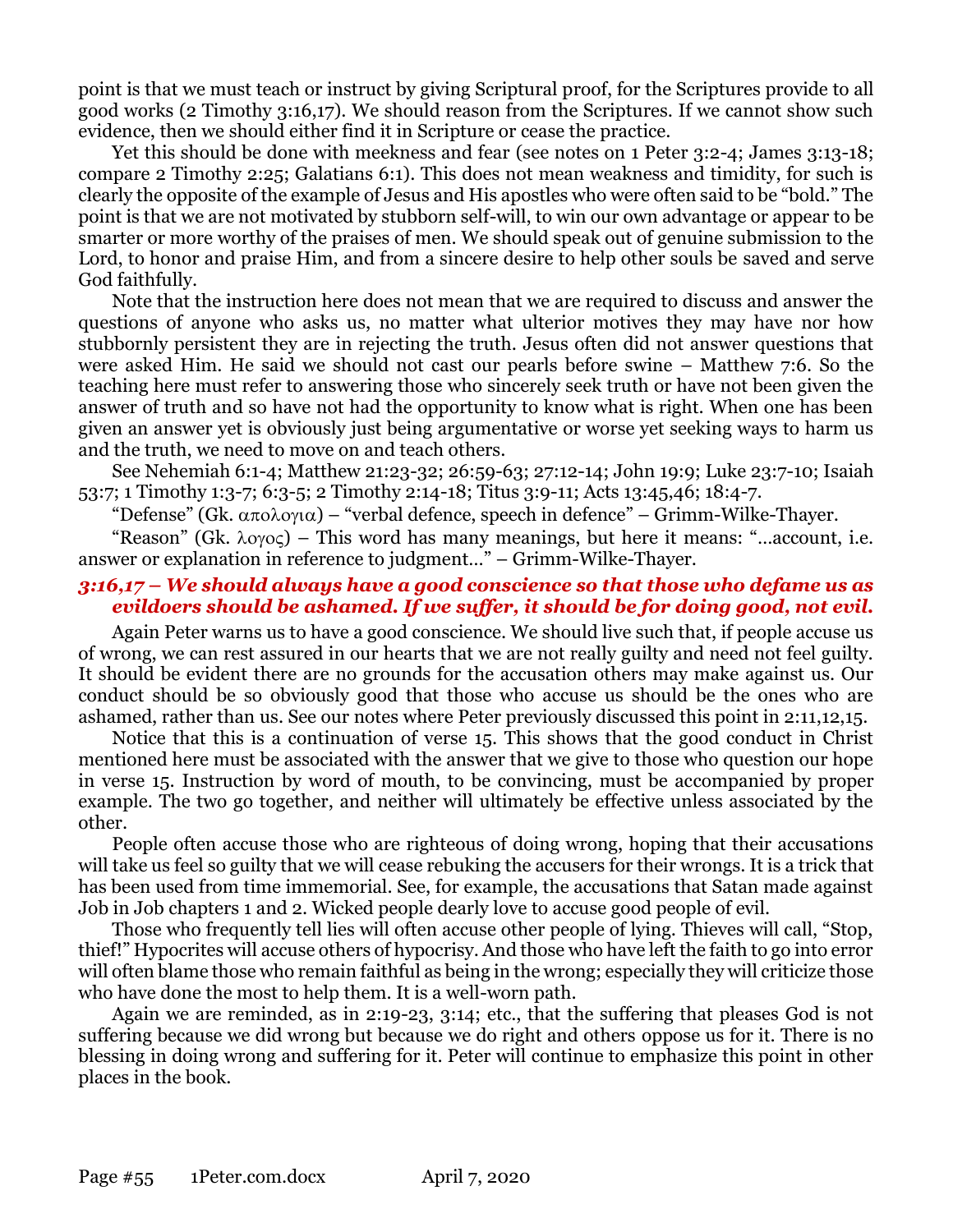## *3:18-20 – Christ himself suffered, though He was innocent, that he might bring us to God. He even preached to those who were disobedient in the days of Noah.* **Christ suffered, the just for the unjust, to bring us to God.**

Verse 18 reminds us again that Jesus suffered for us. The context is showing that, if He so suffered for us, we should be willing to suffer for Him. He was just, not unjust, but He was suffering for the sake of those of us who are unjust, that He might bring us to God (see notes on 1:18,19; 2:24).

His suffering involved His crucifixion in which He was physically killed (put to death in the flesh). But by the power of the Spirit, He was brought back to life. (Woods believes that "spirit" here refers, not to the power of the Holy Spirit as the means that brought Jesus back to life, but rather to the spiritual life that Jesus Himself possessed despite the fact He died physically. Although he died physically, He was raised and then changed to a spiritual form in which He now exists in heaven for eternity. Both views harmonize with other Scriptures.)

#### **Christ suffered for sins once.**

This is one of many passages that say quite clearly that Jesus suffered this death only once. He gave Himself "*once for all*," unlike Old Testament priests. The Old Testament priests offered yearly sacrifices, monthly sacrifices, weekly sacrifices, daily sacrifices, and other sacrifices anytime someone sinned. This had to be done again and again because none of those sacrifices could take care of all sins for all people for all time. In truth, no Old Testament sacrifice ever forgave any sin to the point it would never be held against the sinner again (Hebrews 10:1-4). Jesus' sacrifice met this need fully so it was offered "once for all."

The emphasis on "once" shows that the sacrifice of Jesus was so perfect as to not need to be repeated. Because He was the sinless Son of God, His sacrifice was done one time for all people for all time. It will never be repeated.

This contradicts the view of Catholicism which teaches that, in the Mass, Jesus is sacrificed repeatedly throughout history at the hands of the priests. So, it is claimed that those who participate in the Mass are eating the actual blood and body of Jesus Christ. This is erroneous in many ways. One way is that the Bible clearly teaches that Jesus was sacrificed only one time. That sacrifice cannot be repeated. (Catholicism claims that the sacrifice is repeated in an unbloody way; but if it is unbloody, then again they must be wrong when they claim that it is the same sacrifice. Either way, the doctrine of transubstantiation contradicts Scripture.)

See also Hebrews 7:27; 9:12,26-28; 10:10.

## **Christ preached to the spirits in prison.**

Some folks (such as the Church of Jesus Christ of Latter Data Saints) claim this means that, after people die, they can have another chance to hear and submit to the gospel. Mormons even argue that people living on earth must be baptized so these dead people, when they hear the gospel, can be forgiven by the baptism of someone else on their behalf. Response:

1. This cannot be the meaning here since it would contradict other clear passages. People must obey the gospel while they live on earth, and their eternal destiny will be determined on the basis of what they do in the body. When a person dies, his eternal destiny cannot be changed. See 2 Corinthians 5:10; Luke 16:26; Hebrews 9:27.

2. Further, no one can obey the gospel in the place of someone else. Everyone who is saved, will be saved because they themselves obeyed, not because someone else obeyed in their place – Ezekiel 18:20; Philippians 2:12; Romans 2:6-11; Hebrews 5:9; Revelation 22:12; Matthew 16:27; James 1:22-25; 2:14-26; Acts 2:40; Romans 14:10-12; 2 Corinthians 5:10.

3. In particular, one who wishes to receive the forgiveness of sins in baptism must himself obey by being baptized. The only one who receives the saving benefits of baptism is the one who *is* baptized – Acts 2:38,39; Mark 16:15,16; Acts 22:16; Galatians 3:26,27; Acts 8:12; Romans 6:3,4.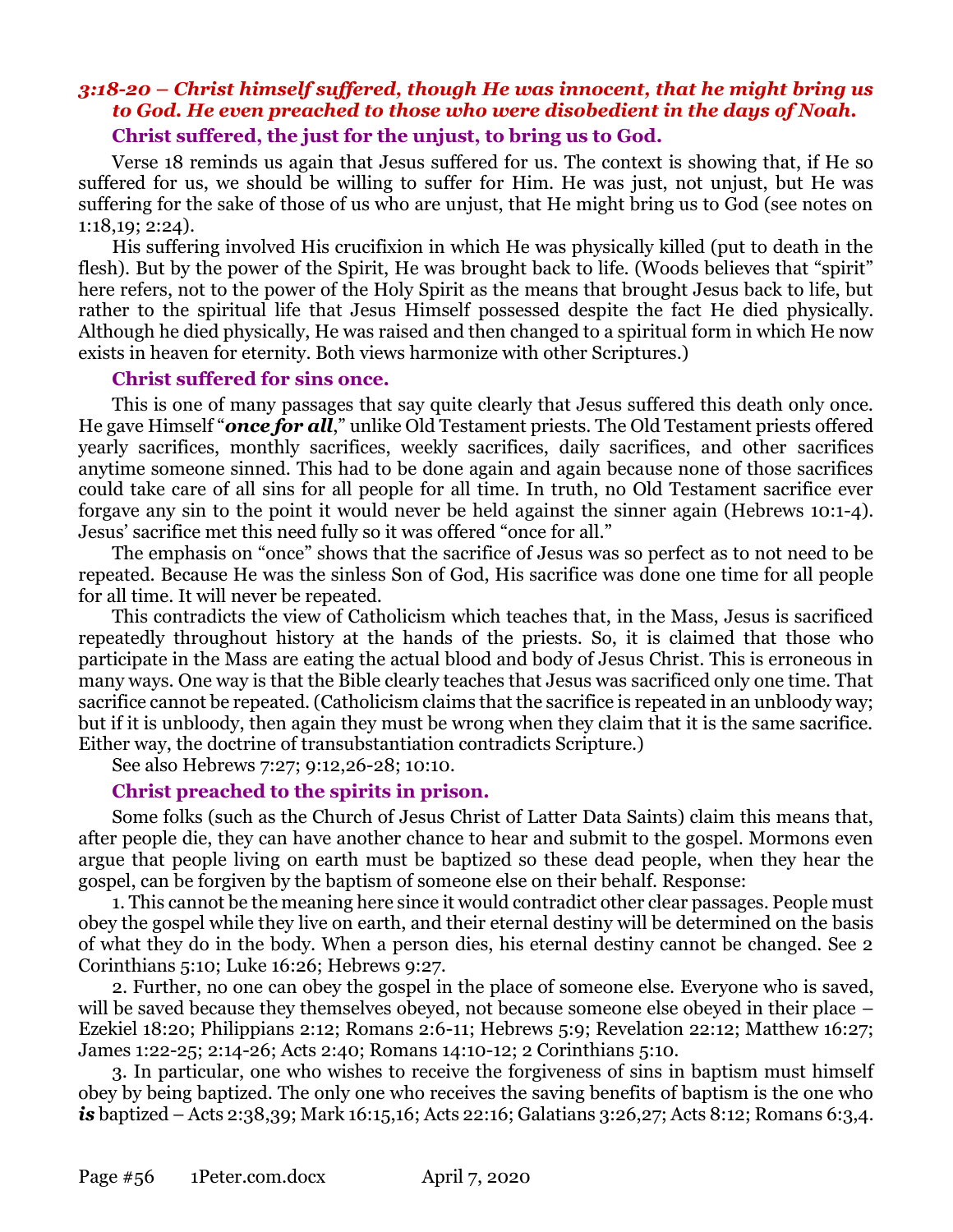4. Now, in 1 Peter 3, *how* did Christ preach to the spirits in prison? "*By the Spirit*" (note: "…by the *Spirit; by whom* also He went and preached…" – verses 18,19). So, Christ preached to the people in Noah's day by the Spirit. But the Spirit of Christ was in the Old Testament prophets (see 1:10,11). And one of those prophets was Noah, a "preacher of righteousness" (2 Peter 2:5). So, when Noah preached to people, the Spirit of Christ was in him, and was preaching to people through him. So, Christ, by the Spirit, went and preached to the people through the preaching of Noah. It's just that simple!

Compare Ephesians 2:17,18 which says Christ preached peace to Jews and Gentiles who were in Ephesus. But Christ Himself was never personally in Ephesus during His lifetime. Yet He preached to them through the Holy Spirit who guided the apostles and prophets who preached to them (compare Nehemiah 9:30). Note also Genesis 6:3 in which, shortly before the flood, God said His Spirit had been striving with those evil men. So, in this way and at this time, Christ was preaching to these people by the Spirit.

5. Now *when* did this preaching in these verses occur? "*When* once the longsuffering of God waited *in the days of Noah*, *while the ark was being prepared*" – verse 20. So, when Noah preached to these people while the ark was being prepared, that is *when* and *how* Christ, by the spirit, preached to them. The preaching referred to here was done, not after these people died, but while they and Noah were alive before the flood actually occurred.

6. In what sense were these people "spirits in prison"? Every person who is guilty of sin, is spiritually a bondservant of Satan, even while he is alive on earth – John 8:34; Romans 6:16; 2 Peter 2:19; 2 Timothy 2:26. So the people, who were disobedient in Noah's day, were at that time spiritually in prison to Satan. When Noah preached to them, Christ, by the spirit, was preaching to spirits who were at that time prisoners of Satan.

Nothing here says the people were taught the gospel after they died. And to hold such a view contradicts many other clear Scriptures. (Note that it could be that Peter is saying these spirits had been preached to – past tense – referring to Noah's day. But that they were in prison in Peter's day, present tense. Either this explanation or the one given above would fit the truth.)

7. When Jesus died, He did not go to the place of torment (as affirmed by the doctrine we are examining), but instead went to *paradise* – Luke 24:43 (same as Abraham's bosom – Luke 16:19-31). And since there was a great gulf between the two, He was not in the place where the wicked were. The passage could not mean that Christ personally taught wicked people after He and they had died, simply because He was never in the place where they were. (Even the book of Mormon agrees that paradise is a place for *righteous* people – Alma 40:12.)

So, as the passage says, Jesus taught them by the Spirit (through Noah), and He taught them in the days of Noah while the ark was being prepared.

8. The passage also does not say that anyone will now or in the future preach to dead men to give them a chance to be forgiven.

9. If these spirits of people who have died *could* hear and believe the gospel, and repent of sins, why could they not also be *baptized* (either in spirit form or at the resurrection of the dead)? Why make their salvation dependent on whether or not someone else performs an act of obedience on their behalf? The passage surely says nothing about anyone being baptized for them – only that they were preached to.

Nothing here supports the Mormon view of baptism for the dead nor the Catholic view of purgatory.

## **Eight souls saved by water in the days of Noah**

Peter then tells how, at the time of the flood and as a result of the preaching done then, just a few people (eight of them) were saved by water. This then leads to the discussion of baptism in the following verse.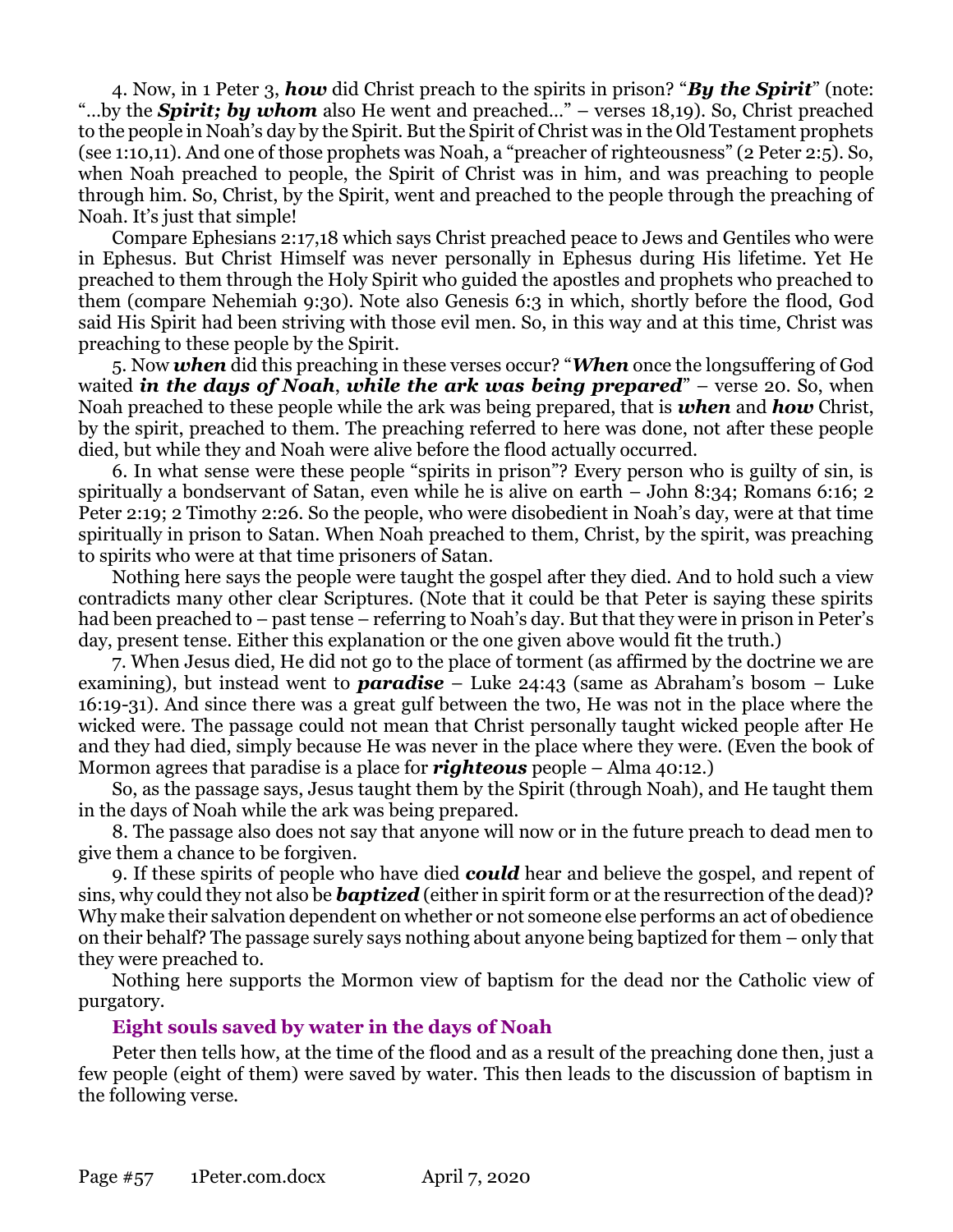Note that those who receive the word of God and truly obey it are almost always in the minority – a "few" compared to the "many" who disobey (Matthew  $7:13,14$ ). Noah's day was an extreme example of that, yet there has almost never been a time when most people served God.

Yet God cared for His faithful servants, even during times of extreme wickedness and spiritual indifference.

#### *3:21 – In likeness to the salvation of Noah, baptism now saves us, the answer of a good conscience toward God through the resurrection of Jesus.*

### **Noah's salvation (verse 20) is used as a figure or illustration of the fact that "baptism doth also now save us" (KJV).**

Hebrews 11:7 also says that Noah's salvation illustrates our salvation. Noah was rewarded "by faith," but that faith required obedience: he had to build the ark or he would have perished along with all the others. So we are saved by baptism just as he was saved "by water" (verse 20).

We are not saved without faith any more than he could have been, but faith must express itself in *obedience*. His obedience involved building the ark, which was then borne up by the water and thus saved him. Our faith must lead us to be baptized, thereby leading to our salvation.

#### **Baptism: Necessary to Salvation**

Mark 16:15,16 – And He said to them, "Go into all the world and preach the gospel to every creature. He who believes and is baptized will be saved; but he who does not believe will be condemned…"

Acts 2:38 – Repent, and let every one of you be baptized in the name of Jesus Christ for the remission of sins; and you shall receive the gift of the Holy Spirit.

Acts 22:16 – And now why are you waiting? Arise and be baptized, and wash away your sins, calling on the name of the Lord.

Romans  $6:3,4$  – Or do you not know that as many of us as were baptized into Christ Jesus were baptized into His death? Therefore we were buried with Him through baptism into death, that just as Christ was raised from the dead by the glory of the Father, even so we also should walk in newness of life.

Colossians 2:12 – Buried with Him in baptism, in which you also were raised with Him through faith in the working of God, who raised Him from the dead.

Galatians 3:27 – For as many of you as were baptized into Christ have put on Christ.

1 Peter 3:21 – There is also an antitype which now saves us – baptism (not the removal of the filth of the flesh, but the answer of a good conscience toward God), through the resurrection of Jesus Christ

Surely all people should realize that water, of itself, has no power to remove sin like physical washing removes dirt. So, as the verse says, the purpose of baptism is not the washing of filth from the body. The point is that, in baptism, we are relying on Jesus' resurrection to save us so we can have a good conscience. Salvation by faith includes baptism, it does not exclude it as some folks claim. The power to forgive is in Jesus' death and resurrection, but we reach that power in baptism, if we really trust Jesus. So, baptism saves us (i.e., it is an essential condition to our salvation), and this is similar to Noah's salvation by water.

We may also compare this to the cleansing of Naaman from his leprosy in 2 Kings 5:1-14. Surely no one would believe that dipping in the Jordan River has, of itself, the power to cure leprosy. The power was not in the physical act of dipping. The power was in God, who chose to heal Naaman if he would obey. The dipping in the river was the test of his faith, yet it was necessary in order to receive the healing. So likewise with baptism, dipping in the water is necessary to receive forgiveness of sins, but the power is in the death and resurrection of Jesus Christ.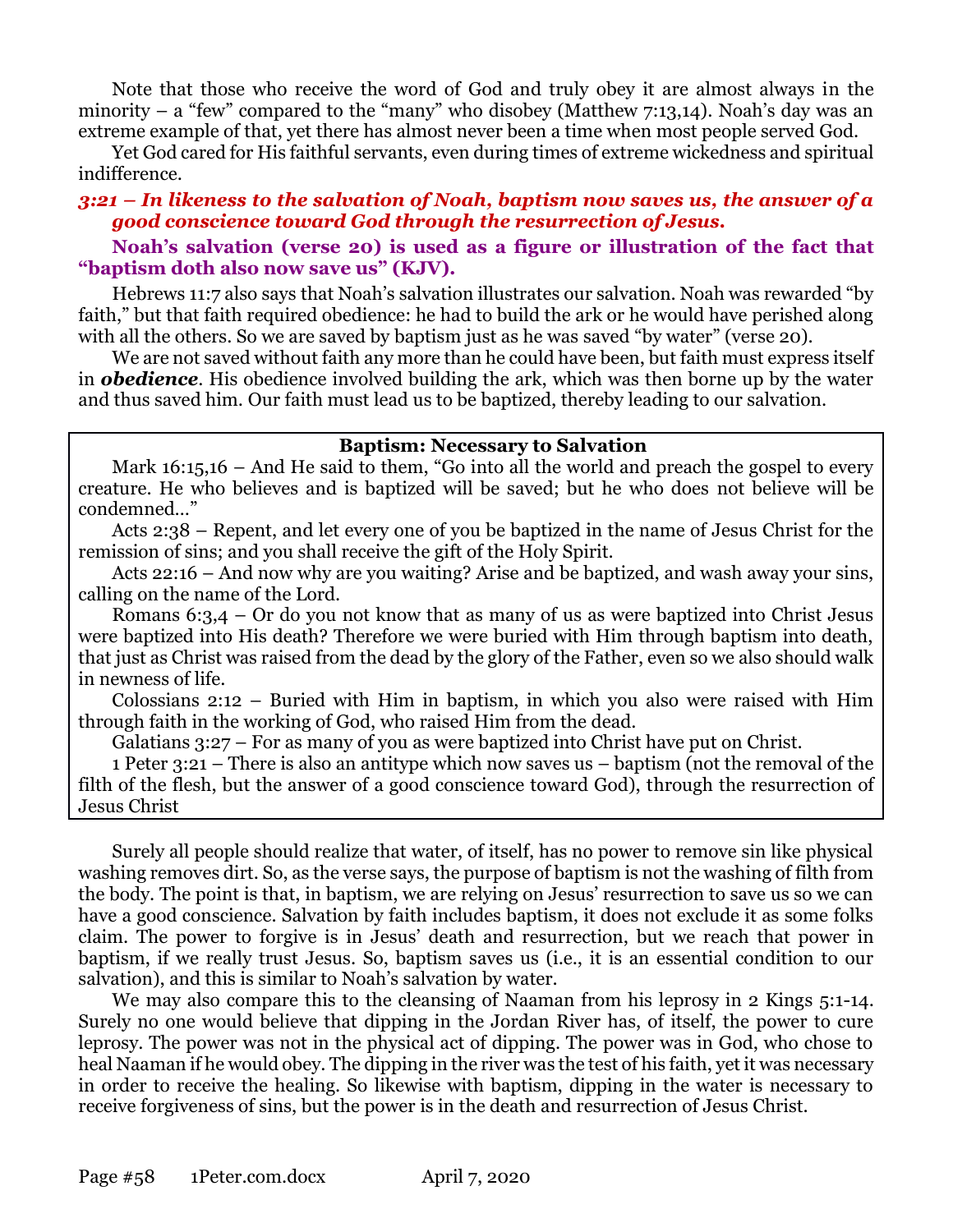But in the case of Noah, some point out that Noah was never in the water, so they claim water did not save him. But it cannot be denied that the Bible expressly says he *was* saved by water (verse 20 – KJV). As in all illustrations, the two things compared are not identical in every respect, else it would not be an illustration but the same thing. Noah was saved by water in that the water destroyed the evil that surrounded him in the world, yet at the same time it raised up Noah in the ark and so separated him from the evil. Likewise, baptism saves us from evil, separating us from evil, and leaving in condemnation those who refuse to obey.

Remember, God's own explanation of the illustration expressly says that baptism saves us. No one would ever deny that were it not for the fact that their church doctrine and practice teaches that baptism is not essential to salvation.

Someone else says that "baptism is just a *figure* of salvation – it pictures our salvation, but it is not necessary to receive it." This flatly contradicts the passage. The passage says baptism does save us. Such an argument makes baptism the illustration and something else the thing being illustrated, thereby leaving Noah's salvation completely out of the illustration. But the passage says Noah's salvation is the figure and the thing that it illustrates is the fact that "baptism doth also now save us."

Specifically, the NKJV and other translations make clear that baptism is the "antitype" – not the figure but the thing being illustrated. "Antitype" means "something that is foreshadowed by a type or figure." The type is the symbol, illustration, or shadow that is used to represent or illustrate something else. The thing being illustrated is the antitype. The book of Hebrews often refers to shadows or symbols in the Old Testament that serve as types, and the activities or events in the New Testament that were foreshadowed or symbolized by those Old Testament types are referred to as the antitype.

An example may help. In the Lord's Supper, we eat the bread and drink the fruit of the vine. These are symbols that memorialize or remind us of something else. They are the types. That for which they remind us is the body and blood of Christ. These are the antitypes.

So 1 Peter 3:20,21 says baptism is not the figure or type, but is the thing *being illustrated* – the antitype. "In it [the ark] only a few people, eight in all, were saved through water, and this water symbolizes baptism that now saves you also" (NIV). Salvation by faith includes baptism, it does not exclude it. (Other examples of the use of the word "type," as compared to an antitype, include: Acts 7:44; Hebrews 8:5; 9:24; 1 Corinthians 10:6,11; Romans 5:14; Philippians 3:17; 1 Timothy 4:12; Titus 2:7; 1 Peter 5:3.)

"Antitype" ( $\alpha$ ντιτυπος) – "...In the N.T. language αντιτυπον as a substantive means: 1. a thing formed after some pattern … 2. a thing resembling another, its counterpart; something in the Messianic times which answers to the type … prefiguring it in the O.T … as baptism corresponds to the deluge: 1 Peter 3:21" – Grimm-Wilke-Thayer.

## **So, baptism is "an appeal to God for a good conscience" (NASB).**

One who is guilty of sin cannot have a truly clean conscience until he has been cleansed of sin. If he is not aware of the condition of the soul, his conscience will not bother him. But he is still guilty before God. When he learns the truth, he will realize his guilt. Then, in order to have his conscience cleansed before God, he must learn the truth and meet the gospel conditions of forgiveness.

The point in context here is that the conditions he must meet to receive forgiveness include baptism. So, when one is baptized, he is appealing to God for a good conscience. It is the answer that one gives who seeks a good conscience before God. Having received the forgiveness of his sins, then he has a good conscience toward God.

## **By the resurrection of Jesus Christ**

Compare Romans 6:3-7 and Colossians 2:12. In baptism the Christian reenacts three aspects of Christ's crucifixion: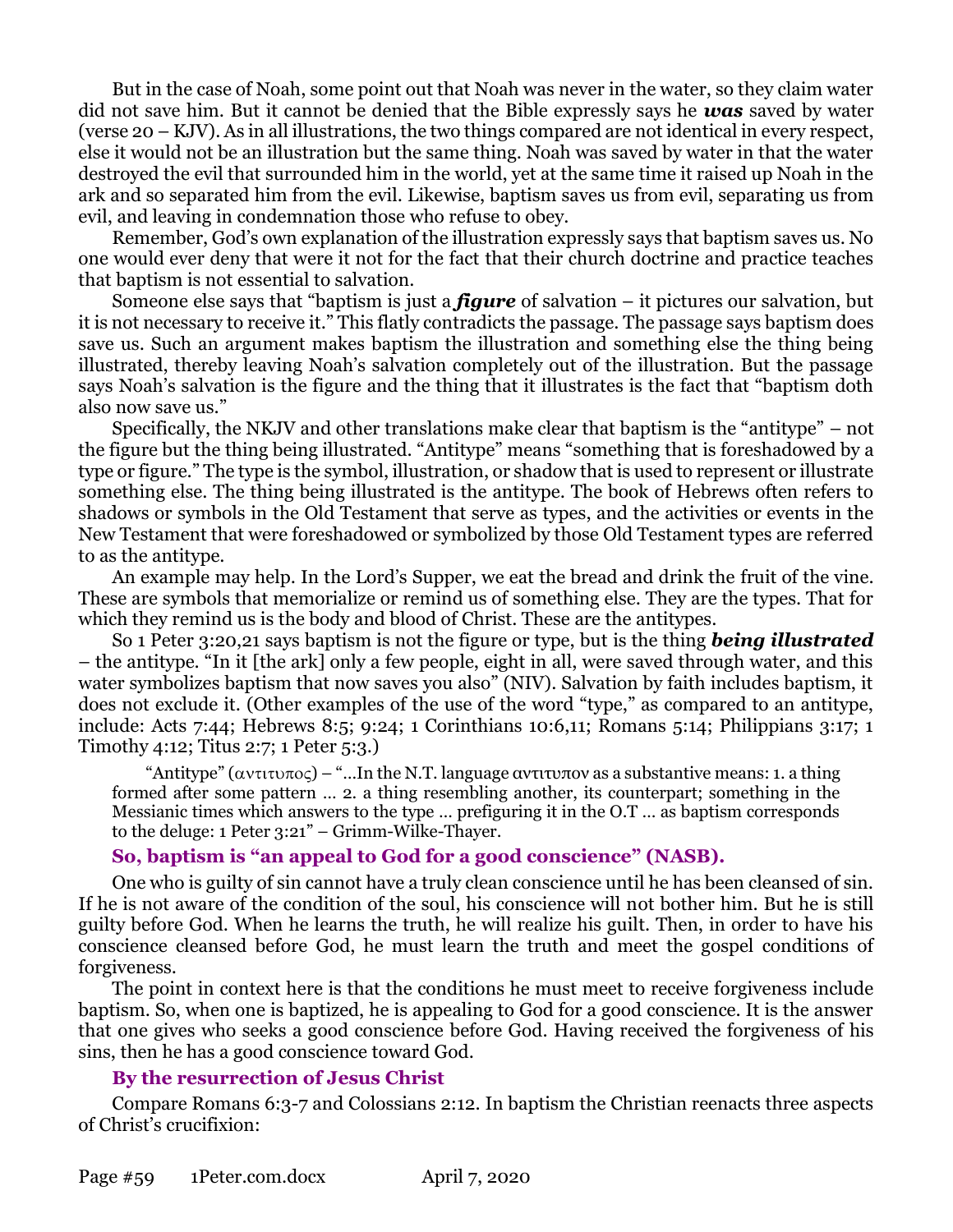We **die** to sin like He died to the world on the cross (Galatians 2:20; Romans 6:3,5).

We are **buried** in baptism as He was buried in the tomb (Romans 6:4; Colossians 2:12).

And we are *raised* from the water to walk in a new life, like He was raised from the tomb (Romans 6:4ff; Colossians 2:12).

The gospel ties every condition of forgiveness to Jesus' resurrection.

1 Corinthians 15:1-4 – To be saved, we must *hear and believe* the gospel. But the gospel includes the message of the resurrection.

Acts 17:30,31 – All are commanded to *repent* because we will be judged. The assurance of this is the fact Jesus was raised. Just as surely as Jesus was raised from the dead, just that surely all men must repent of their sins in order to be ready for judgment.

Romans 10:9,10 – We must believe in the resurrection and *confess* Christ as Lord to be saved. It is not enough to believe that Jesus is the Son of God who *died* for your sins. You must also believe that He arose from the dead! Then you must confess Christ as your Lord.

1 Peter 3:21 – In likeness to Noah's salvation, baptism saves us *by the resurrection* of Jesus. If you believe that Jesus' resurrection is essential to our salvation, that you should also understand that you must be baptized in order to be saved by the resurrection. (Colossians 2:12,13; Romans 6:3-5)

This clearly shows that baptism is an essential condition in order to receive forgiveness of sins.

## *3:22 – Christ has gone into heaven at the right hand of God, angels and the powers being made subject to Him.*

Having died and been raised to make salvation possible, Jesus then was raised to God's right hand (Hebrews 1:3). There angels, etc., are subject to Him (compare Ephesians 1:19-23; Matthew 28:18).

What is the connection between verses 18-22 and the context? Peter had said we must be willing to suffer for the cause of Christ. He said that Jesus suffered for us to make our salvation possible, so we should be willing to suffer for Him. This means we must stand up for Him in times when people oppose God's will.

In Noah's day, people were wicked, yet Jesus through Noah defended the truth to them (compare verse 15 to verses 19f). In the end, God spared Noah, and so will spare us if we have obeyed the gospel in baptism. After suffering, Jesus became victorious despite the opposition and so will we (verse 22).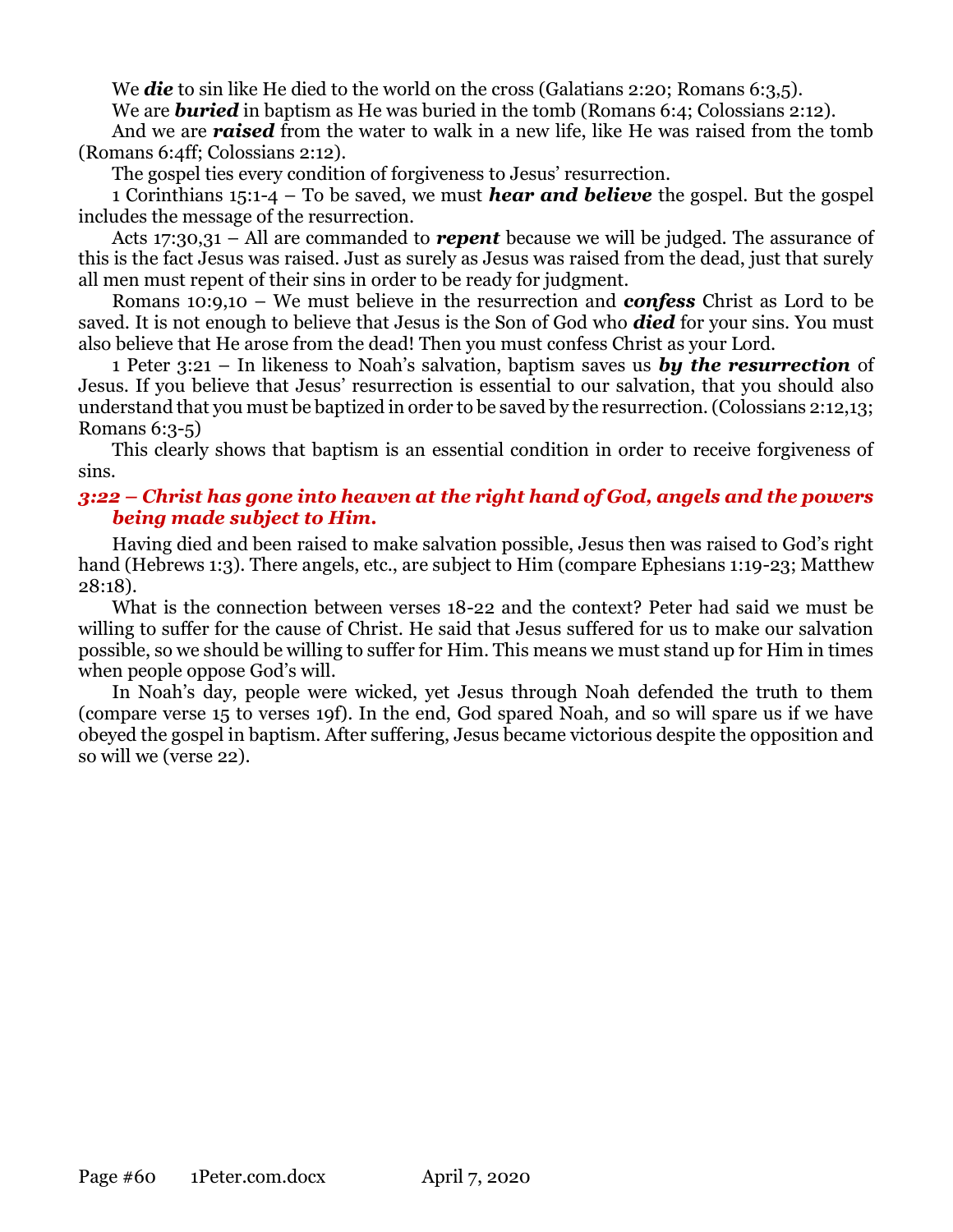# **1 Peter 4**

# **4:1-19 – Live a Holy Life Despite Sufferings and Hardship.**

## **4:1-6 –Expect to Be Ridiculed by Those Who Know Our Past.**

## *4:1,2 – We should have the same mind toward suffering that Christ did. We should cease from sin and live for God, not for the lusts of men.*

As Peter ended chapter 3 he showed that Jesus suffered for us so we should be willing to suffer for Him (verses 13-22). He continues now by showing that Christ suffered for us in the flesh (3:18), so we should also be willing to live for Him (4:1). Since He suffered for us, if His sacrifice atones for our sins, then we too die spiritually in His death, since His death was a sacrifice for us (2:24; Romans 6:12,13,3,4; Colossians 3:3).

Notice once again the importance of a proper pattern of thinking in order to properly sacrifice for Christ. We must arm ourselves with the mind that Christ had. The attitude that Christ possessed led Him to willingly give Himself for the sins of others. He was willing to suffer wrongfully rather than rebel against the will of the Father. The same is true of us. Peter is teaching us in context that we too should be willing to suffer for the cause of Christ, and possessing the attitude that Christ possessed is essential to do so properly. See also Philippians 2:5-8.

If we have suffered in the flesh (imitating His example of suffering), then we must cease sin. We owe it to Him to live our lives for Him since He gave His life for us. We have lived long enough in the past in the sins of the flesh, and now we should live the rest of our time on earth doing God's will, not serving man's desires (compare 2 Corinthians 5:14,15; 1 Corinthians 6:19,20; Romans 6:2; Colossians 3:3). But the passage also says there is a sense in which we have ceased from sin. Perhaps the meaning here is that those who have reached the point of being willing to suffer persecution, even death, have matured in their dedication to Christ so that they can be expected to live upright lives in other areas as well.

## *4:3 – We have spent enough time doing the will of the Gentiles in lewdness, lusts, drunkenness, revelries, drinking parties, and idolatries.*

Peter then names some sins, typical of Gentiles, in which we have participated enough in the past.

## **Lewdness**

"Lewdness" or "licentious" (NKJV) is also translated "lasciviousness" (KJV, ASV), "sensuality" (NASB, ESV), "carnal indulgences" (MLV).

English definitions of these words are:

"Lewd – characterized by or intended to excite crude sexual desire; obscene" – www.collinsdictionary.com.

"Lascivious – lustful; lecherous; exciting sexual desire" – www.collinsdictionary.com.

"Licentious – sexually unrestrained or promiscuous" – www.collinsdictionary.com.

These terms by definition refer to anything that causes or tends to arouse sexual excitement, desire, or lust between people not married to one another. This would include indecent clothing, mixed dancing, mixed swimming (in modern swimwear), suggestive jokes and speech, petting, and other forms of sexual suggestiveness.

Even if no actual sexual intercourse occurs, it is still sinful to fantasize and entertain thoughts about doing it with someone not your lawful spouse, or to want to see or touch that which is intimate or private. Anything that encourages the desire to do these is forbidden by this term.

Compare Mark 7:22; Jude 4; 2 Peter 2:2,7,18; 2 Corinthians 12:21; Galatians 5:19; Ephesians 4:19; Romans 13:13.

"Lasciviousness"  $(\alpha \sigma \epsilon \lambda \gamma \epsilon \iota \alpha)$  – "...unbridled lust, excess, licentiousness, lasciviousness, wantonness, outrageousness, shamelessness, insolence … 'wanton (acts or) manners, as filthy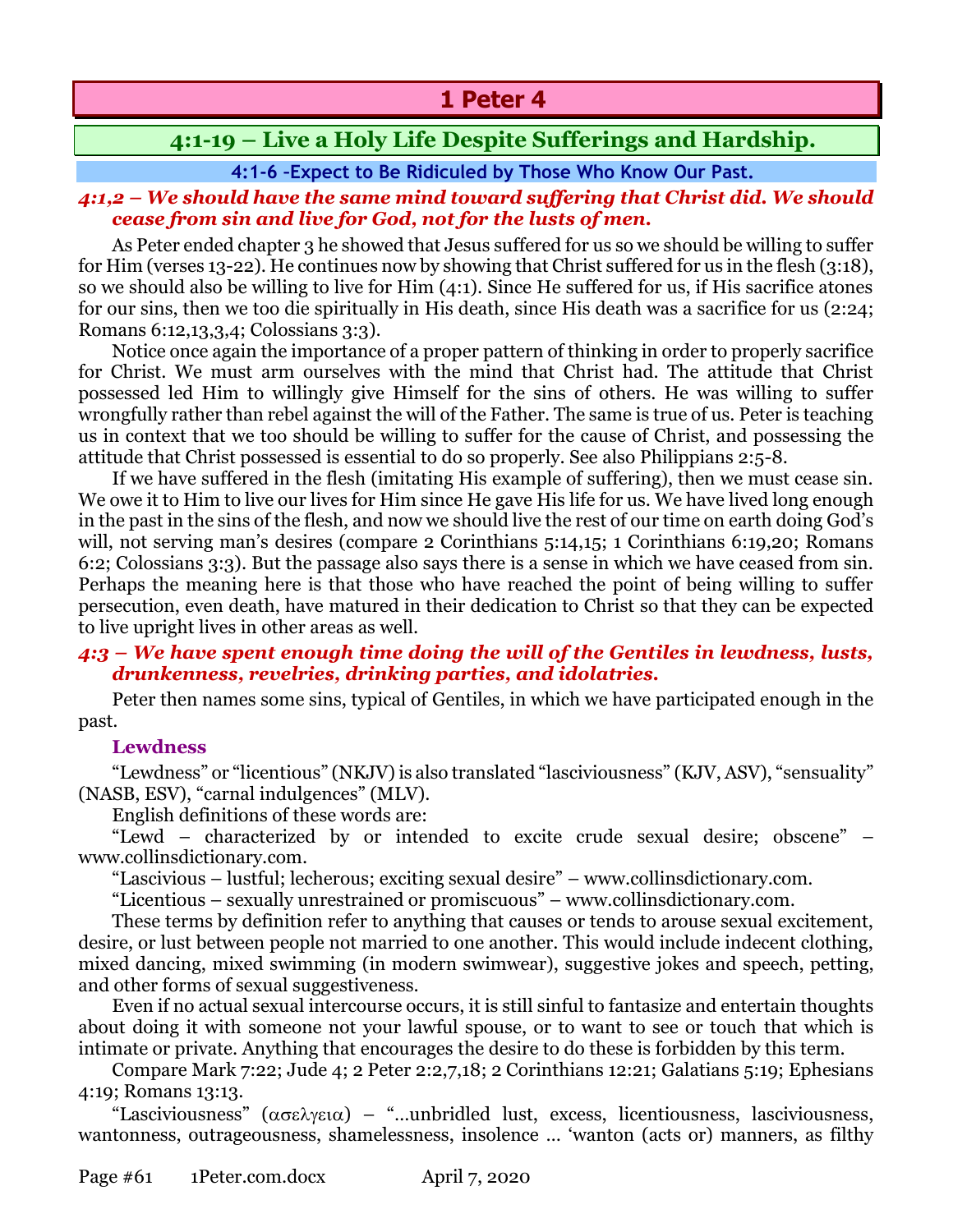words, indecent bodily movements, unchaste handling of males and females, etc.' (Fritzsche) …" – Grimm-Wilke-Thayer.

"excess, licentiousness, absence of restraint, indecency, wantonness" – Vine.

## **Lusts**

"Lusts" (NKJV, KJV, ASV, NASB, MLV) is also translated "passions" (ESV).

Lusts refer to those passions or strong desires which in Scripture generally refer to desires that would lead us to violate the will of God. Gentiles, who worship idols, were generally known for indulging their desires in wickedness and evil of all kinds, including those listed by Peter in these verses. The word is somewhat general rather than identifying specific kinds of evil.

The point is that Christians should not allow their desires to control their conduct. All of us have desires which are somewhat natural. Our physical appetites would lead us to participate in activities that please ourselves in food, drink, sexual activities, etc. All these desires have proper outlets when properly controlled, but they have no inherent sense of right or wrong. So, people who are controlled by their appetites are quickly and easily and often led into wickedness that violates Scripture.

The lesson is that, however much time we have spent in such activities in the past, it is too much. We need to learn to control our desires to do what is right, not allow them to dominate our choices regarding how we live.

"Lust" ( $\epsilon \pi i \theta \nu \mu i \alpha$ ) – "...denotes 'strong desire' of any kind, the various kinds being frequently specified by some adjective … The word is used of a good desire only in Luke 22:15; Phil. 1:23; 1 Thess. 2:17. Everywhere else it has a bad sense. In Rom. 6:12 the injunction against letting sin reign in our mortal body to obey the 'lust' thereof, refers to those evil desires which are ready to express themselves in bodily activity. They are equally the 'lusts' of the flesh, Rom. 13:14; Gal. 5:16, 24; Eph. 2:3; 2 Pet. 2:18; 1 John 2:16… Such 'lusts' are not necessarily base and immoral, they may be refined in character, but are evil if inconsistent with the will of God." – Vine.

## **Drunkenness, revelries, drinking parties**

These three terms describe, in decreasing order, various degrees of drinking alcoholic drinks. *"Drunkenness"*

"Drunkenness" (NKJV, NASB, ESV, MLV) is also translated "winebibbings" (ASV) or "excess of wine" (KJV). The term ( $\alpha$  $\alpha$  $\beta$ ) refers to "extravagant indulgence in potations long drawn out" (Trench). The meaning refers to obvious and extreme forms of drunkenness.

*"Revelries"*

"Revelries" (NKJV) is also translated "revellings" (KJV, ASV), "carousing" (NASB), "orgies" (ESV), and "acts of reveling" (MLV).

It refers to what we would call wild parties, with feasting, drinking, and sexual looseness (immodesty, dancing, etc.). Notice that this refers to drinking, but not necessarily as extreme as drunkenness.

"Revel"  $(\kappa \omega \mu o \varsigma)$  – "... excessive feasting, ... carousing, revelry..." – Arndt & Gingrich.

"Revel" ( $\kappa \omega \mu o \varsigma$ ) – "a revel, carousel, i.e., in the Grk. writ. prop. a nocturnal and riotous procession of half-drunken and frolicsome fellows who after supper parade through the streets with torches and music in honor of Bacchus or some other deity, and sing and play before the houses of … friends; hence, used generally of feasts and drinking parties that are protracted till late at night and indulge in revelry ... Rom. 13:13; Gal. 5:21; I Pet. 4:3...\*" – Grimm-Wilke-Thayer.

## *"Drinking parties"*

"Drinking parties" (NKJV, NASB, ESV) is also translated "banquetings" (KJV), "carousings" (ASV), "tippling" (NEB), and "drinking-bouts" (MLV). It is less excessive than "drunkenness" or "revelries" listed previously in the verse. "Potos [drinking parties] does not necessarily imply excessiveness, though it does provide an opportunity for excess" (Trench). "…a social gathering at which wine was served…" (Bauer-Danker-Arndt-Gingrich).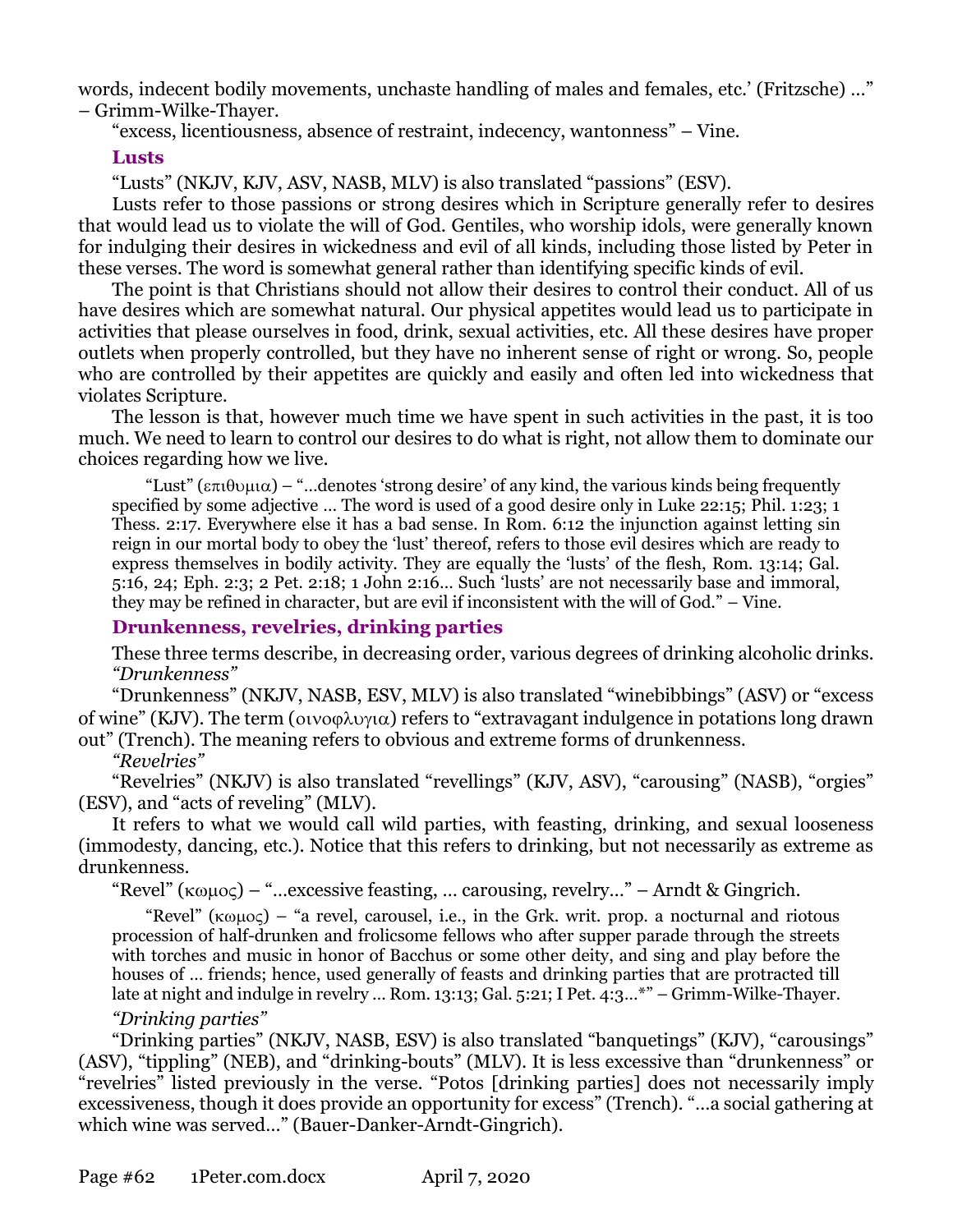This is what we would call "social drinking." Even if one does not drink to excess as society views it, he is nevertheless tempting himself and those around him by participating in a practice that hinders his inhibitions and moral judgment.

So, Christians should avoid any kind of drinking that could even possibly lead to intoxication, even if some who are involved in it do not become obviously intoxicated. This is so because God wants our minds to be sober so we can distinguish temptation and have the will to resist it. One of the main reasons that the Lord has condemned the use of drinking and drugs is that their very first effect is to weaken inhibitions and moral judgment. Even before speech or motor skills are noticeably impaired, moral judgment and self-control are diminished.

What concerns God about the use of alcoholic beverages, including the use of recreational drugs, is the effect it has on the brain. In order to avoid temptation and control oneself to practice what is right, one needs his full mental capacity to recognize right from wrong and the strength of will power to do the right. All of this is hindered by alcoholic beverages, and that problem begins long before any outwardly noticeable evidence of physical effects. See 1 Peter 5:8; 1:13-17; 1 Corinthians 9:25-27; 1 Thessalonians 5:6-8; Proverbs 4:23.

Proverbs 23:29-35 describes specific aspects of the dissipation that comes from drinking alcoholic beverages. The solution that the wise man Solomon gives by inspiration is to treat wine like one would a serpent or adder that seeks to bite him. He should avoid the wine from the very beginning.

"Wine is a mocker" (Proverbs 20:1).

"Drinking parties"  $(\pi \circ \tau) -$ "...a social gathering at which wine was served, *drinking party*..." – Bauer-Danker-Arndt-Gingrich.

#### **Idolatries**

"Idolatry" is the worship of images or heathen deities other than the true God of the Bible. The Gentiles, to whom Peter expressly refers, were deeply involved in worship of all kinds of false gods. These practices were associated with drunkenness, sexual immorality, and wickedness of all sorts, even in their forms of worship. This included their banquets in which they served their idols by all these forms of wickedness. Peter shows that any past participation in such practices is too much, and those who seek to be Christians must turn from them all.

See also Deuteronomy 4:19; 5:7-9; 17:2-5; 2 Kings 21:1-6; 23:4,5; 1 Corinthians 6:9-11; 10:7,14; 2 Corinthians 6:16-18; Galatians 5:19-21; 1 John 5:21.

"Idolatry" ( $\epsilon \delta \omega \lambda \alpha \alpha \tau \rho \epsilon \alpha$ ) – "...the worship of false gods, idolatry: ... in plural, the vices springing from idolatry and peculiar to it,  $1$  Peter 4:3. ..." – Grimm-Wilke-Thayer.

### *4:4,5 – People speak evil of Christians because they no longer live in dissipation as before. They will give account to the judge of the living and the dead.*

When we refuse to participate in these sins (spoken of here is a flood of dissipation), as we once participated, people will think this is strange. They will not understand why we do not practice these sins with them as we once did. As a result, they will speak evil of us (compare 2:11,12; 3:16; Matthew 5:10-12). This kind of thing is what leads to much of the persecution Peter is discussing in context.

Notice the expression "run with them." This is similar to our common expression today of running with a bad crowd. The idea involves, not just the fact that we are acquainted with the people, but that we are actively involved with them in close association and participation in their activities. The people with whom we have close companionship will become a significant influence on us. We will soon find ourselves participating in the things they enjoy. This is why our choice of friends is so important. See 1 Corinthians 15:33. When we become Christians, we must take care that we do not run with those who lead us into sin.

When Christians refuse to sin, especially if we have been guilty in the past, people become upset. Our conduct rebukes them for their sin and shows there is no excuse for them. They don't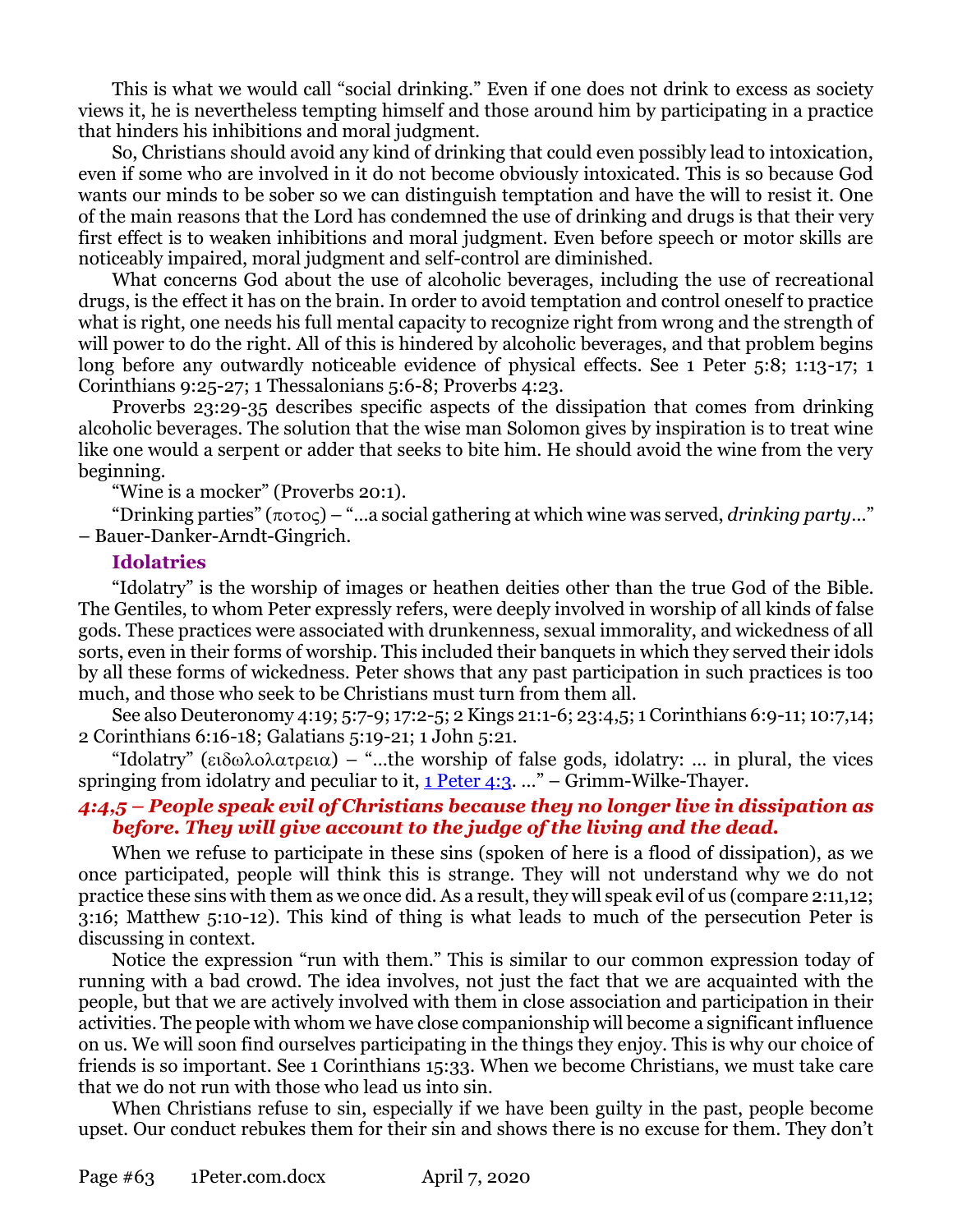want to be around us because it makes them feel guilty. But if they can pressure us to participate, then they feel justified: They think we are no better than they are, so they see no reason to change.

Consider, for example, how the Jews hated Paul after he left Judaism to become a Christian. The same kind of thing often happens today to people who leave the religion in which they grew up, such as Islam, to become Christians. Even those who leave so-called Christian denominations to accept the truth of God's word are often pressured and even shunned by their family and former companions. See Matthew 10:21,22,34-37; John 15:18-23; 16:1-3; 1 Thessalonians 2:14-16; compare the book of Hebrews.

Those who so treat us, however, will give account to God in the judgment for their conduct. We need not seek personal vengeance. They will be punished if they do not repent. Notice that the passage here refers to the judgment of the living and the dead. This is an expression showing, as often stated elsewhere, that all people will be judged. This includes both those who are still alive at the time when Jesus returns and those who have previously died. All will be judged, none will escape. (Compare 2 Thessalonians 1:5-10; Matthew 25:31-46; 2 Corinthians 5:10; Revelation 20:11-15; Hebrews 9:27.)

## *4:6 – So the gospel was preached to those who are dead, so they may be judged according to men in the flesh but live according to God in the spirit.*

Mormons tie this verse to 3:19, saying this means that Jesus preached to the people of Noah's day, but He preached to them after they were dead. So, He gave them a chance to repent after death (provided someone here on earth had been baptized for them – see notes on 3:19). However:

(1) Peter is no longer talking about people who sinned in Noah's day. He is talking about people who suffer because they do God's will, and their former companions in sin speak evil of them (verses 1-5). This has nothing whatever to do with the people in Noah's day.

(2) In order to encourage these sufferers, Peter talks about people who "*are* dead" (present tense) – i.e., they "are dead" at the time Peter wrote. But the gospel "*was preached*" to them (past tense) – i.e., the gospel had been preached to them *prior* to the time Peter wrote. They "are dead" when Peter wrote, but the gospel "was preached" to them prior to the time Peter wrote.

Nothing says these people were dead at the time the preaching was done. The distinction in tenses shows these things happened at two different times. They heard the gospel when they were alive and then later they died. To claim that the passage teaches that people had the gospel preached to them after they died is to totally misunderstand the language of the passage and misuse the point Peter is making.

The conduct of these people "in the flesh" was judged according to man's judgment, just like the Christians Peter is comforting were judged by evil men (verse 4). But according to God they live in the spirit. There is a difference between God's judgment of these people and man's. Men condemn them, but God approves them – they live to Him.

(3) So, Peter is pointing out people in the past who also suffered like the people to whom he speaks. At the time Peter wrote, the people about whom he speaks were dead and had gone on to their reward. But while alive they had the gospel preached to them (gospel preaching can benefit people only while they are alive – see notes on 3:19). When they obeyed the gospel, people condemned them just as was being done to the people to whom Peter is talking. Nevertheless, despite the opposition of people, God approved of them.

This passage, like Hebrews chapter 11, is intended to encourage people who are suffering by reminding them of faithful people of the past who suffered and yet endured.

(4) Finally, observe that the passage nowhere says anything about living people being baptized for dead people. Such a concept not only is not taught here, but it flatly contradicts the teaching of Scripture elsewhere. See again the notes on 3:19.

So, this passage has no reference to anyone who lived in the past before the gospel age began, let alone to people in Noah's day. The point is that, before the time when Peter wrote this letter, there were people who, while they were living, had heard the gospel and had become Christians.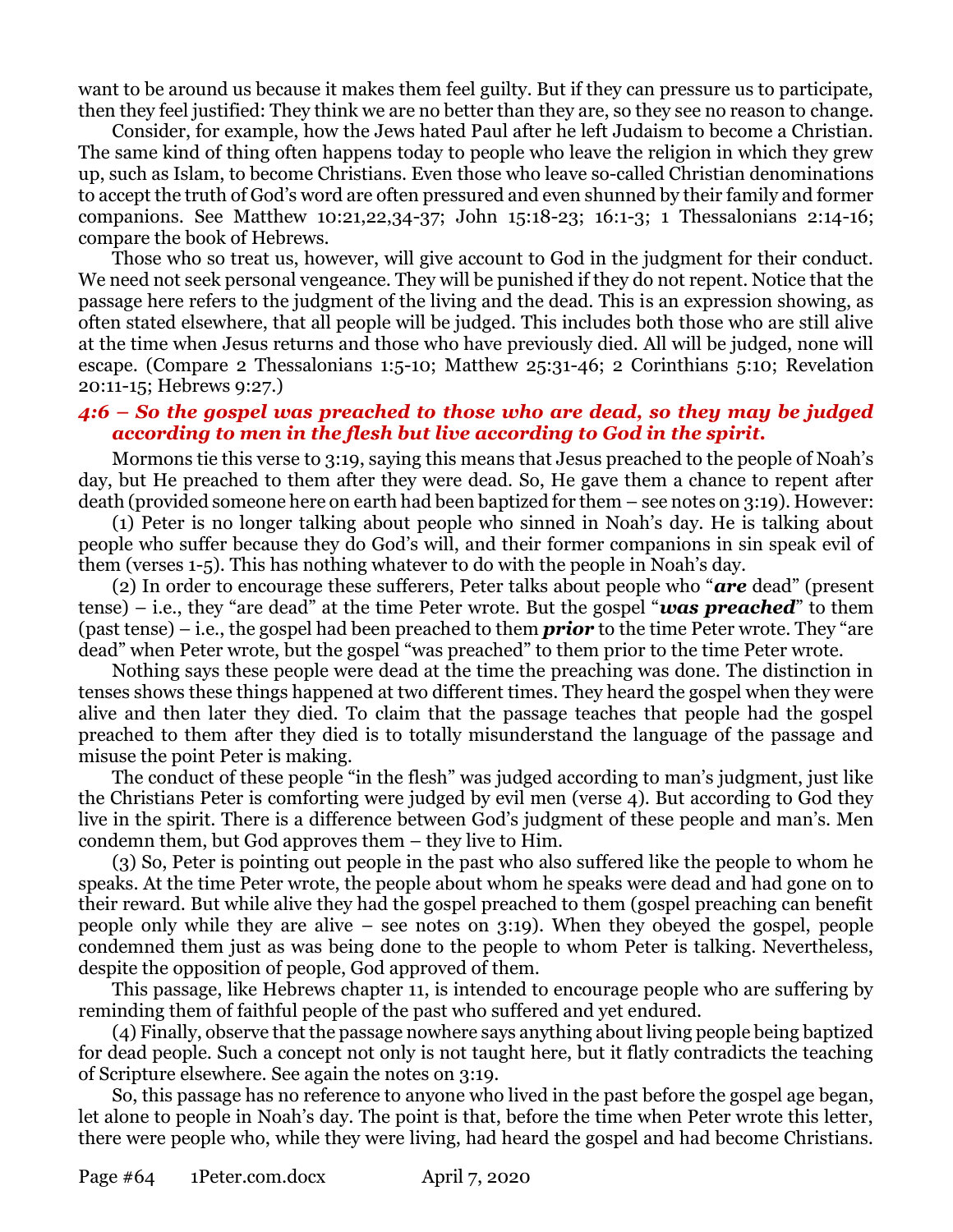Since then, they had died and gone on to their reward. But while they were alive they had heard and obeyed the gospel and were persecuted even as the people to whom Peter wrote were being persecuted.

Understanding that others have also suffered for the cause of Christ should help the people to whom Peter wrote – and us – to understand what to expect as Christians.

(MacKnight suggests an alternative view. He suggests that those who are dead were not physically dead but spiritually dead – Ephesians 2:1ff; etc. So the gospel was preached to them, and when they were converted men would condemn them as in verses 1-5. However, they would live before God spiritually. This view does not contradict any other Scriptures.)

## **4:7-11 - Serve God and One Another As Faithful Stewards.**

## *4:7-9 – Since the end is at hand, we should be watchful in prayer, fervent in love for one another, showing hospitality without grumbling.*

#### **The end of all things is at hand; so be serious and watchful in prayer.**

Peter now encourages them to realize that the end of their sufferings is close. No matter how old you are or how long you may live, life is temporary and short so the end of all things for you is at hand. So, Peter warns them to be diligent in many ways and not let the problems they were suffering to lead them to disobey God.

It should be clear that the word "all" cannot possibly be used in an unlimited way here. Would the end of heaven be at hand? What about love, the Scriptures, angels, etc.? Yet, it is not clear to me what else Peter may be referring to when he says the end of all things is at hand.

One possibility is that he refers to the fall of Jerusalem and therefore the end of the power of Judaism. This explanation would certainly fit the language, and it would help explain why their times of persecution might be coming to a close. Much of the persecution that Christians suffered in the first century came at the hands of Jews, as described in the book of Acts. When Judaism fell, this would relieve a significant portion of the suffering to which Peter refers. However, the fall of Jerusalem and the end of the Jewish system would of itself constitute a time of great suffering, especially for those who were Jewish in nationality, even if they had become Christians. So it is possible that Peter is referring especially to the days of suffering ahead.

On the other hand, the language may sound like a reference to the second coming of Jesus and the destruction of the earth. However, it seems highly unlikely to me that Peter would refer to this as at hand in any sense that would be of comfort to the suffering Christians. In 2 Thessalonians chapter 2, Paul went to great lengths to admonish the Christians to not think that the second coming of Jesus and the destruction of the earth was so close that they should expect it immediately. Surely Peter's teaching should not be taken to in any way contradict that.

The most likely meaning seems to me, as I have described above, to be that the time of their suffering would soon be over. No matter by what means it would end, whether by the end of this earthly life or by the fall of Jerusalem, in any case it was at hand. The suffering of this life is short compared to our eternal reward. So for all of us it can be said that the end of suffering is at hand. See 2 Corinthians 4:17,18; Romans 8:18.

He says to be sober and watchful in prayer. Since the suffering was continuing but would be over in a relatively short time, they should continue to take their responsibilities of serving the Lord seriously and be carefully on guard to avoid temptation. In this way they could be faithful and receive God's eternal reward when the time of trial on earth is over. In 5:8 Paul discusses in greater detail the importance of being watchful and sober because of Satan's temptations– see our notes there. And also see notes on 1:13 regarding sobriety.

## **And above all things have fervent love for one another, for "love will cover a multitude of sins."**

Peter then urges them above all else to have fervent love for one another (see notes on 1:22 regarding brotherly love). Christians always need to love one another, but it is especially needed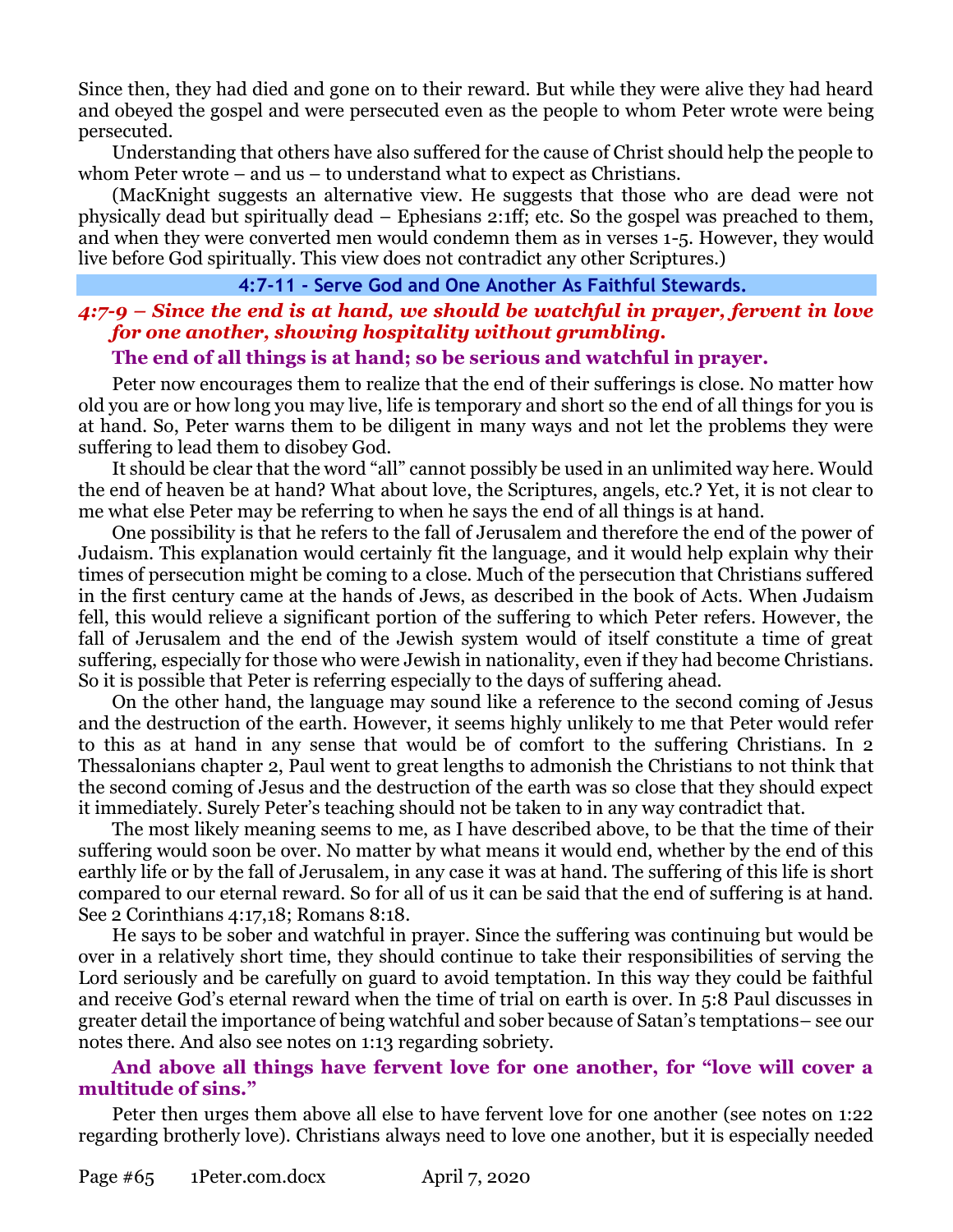when we are suffering. We need to support and encourage one another since we will surely not be supported by those who are not Christians. See Hebrews 10:32-34; 2 Corinthians 1:3-10.

Love covers a multitude of sins (compare Proverbs 10:12 see also Proverbs 17:9; 1 Corinthians 13:4-7; James 5:19,20). This does not mean that godly people just overlook the sins of others and do nothing about them.

Other passages teach our need to oppose sin. James 5:19,20 expressly says sins are covered when we help a brother to see his sin and repent of it. Love does not lead us to keep quiet about sin, but rather leads us to warn others so they can turn from it. (See Revelation 3:19; Galatians 6:1,2; James 5:19,20; 1 Thessalonians 5:14; Ephesians 5:11; 2 Timothy 4:2-4.)

The proper lessons to learn are: (1) We should not react by seeking vengeance, but should return good for evil (Romans 12:14,17-21). In this sense we "cover" their sin with love. (2) We speak to them out of real concern for them so they will repent and be forgiven (James 5:19,20). (3) When they repent, we forgive them and cease to treat them as wrongdoers (Luke 17:1-4, etc.).

Love covers sin in the sense that love leads sin to be corrected so that it can be forgiven.

## **Be hospitable to one another without grumbling.**

"Hospitable" (Gk.  $\varphi\lambda_0 \leq \varphi\alpha_0$ ) literally refers to love of strangers. From that it came to mean generosity to guests. It involves an interest and concern for helping even people we don't know well.

Hebrews 13:1,2 and various Old Testament passages show that, in Bible times, travelers had relatively few options where they would stay to spend the night. Inns were not common like motels are today in most areas. And some sources I have read indicate that even the inns that existed were often dangerous, immoral, and otherwise unpleasant places to stay, especially for those who were moral and upright. Likewise, staying in the homes of people who were not Christians – especially if one did not know them – might be dangerous in times of persecution. So, it was especially important for Christians to practice hospitality to one another as they traveled.

While circumstances may not be quite the same today, nevertheless hospitality is still important. It would include helping Christians who are fleeing or suffering from persecution (taking them into our homes), Christians who are traveling (such as preachers), helping new converts, people who are new in the community, etc. We should try to get to know them, invite them for a meal, etc.

The emphasis in hospitality is in helping *needs*, not just doing what people want done or what we enjoy for our own pleasure (having friends over for parties, etc.). It also emphasizes using one's home to help the needs of people.

Peter emphasizes that this should be done willingly, not with complaint and grumbling. As with some other good works, it is easy for people who practice hospitality to begin to resent the inconvenience and trouble caused. Some think they must keep the preacher for the gospel meeting since no one else will do it. Or they think, "We had them last time, so it is their turn to have us over."

Or they may resent the hard work of preparing a meal or cleaning up afterwards. Or perhaps the family they invite has small children who are perhaps irritating or leave the house disorganized. Or they may be concerned about possible harm done to their furnishings. Such attitudes, if we are not careful may lead us to avoid practicing hospitality altogether. Or if we are hospitable, we complain and grumble. Peter admonishes us to improve our attitudes. Compare the teaching on giving in 2 Corinthians 9:6,7. See also Philippians 2:14.

Others passages about hospitality are Hebrews 13:1,2; Matthew 25:34-36,40; Genesis 18:1-8; 19:1-3; 1 Timothy 3:2; 5:9,10; Romans 12:13; Acts 16:15; Luke 14:12-14; 2 Kings 4:8-11; 3 John 5ff.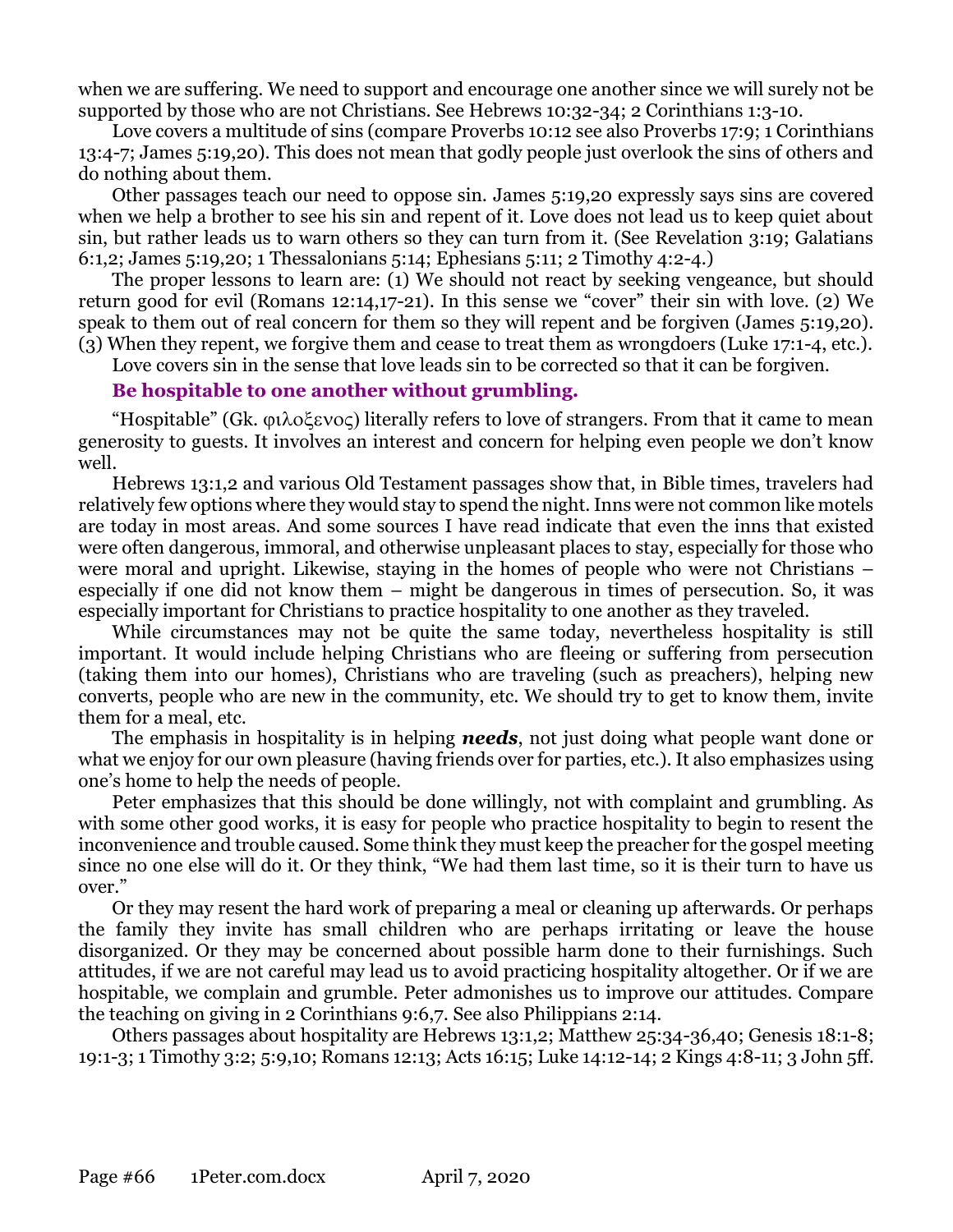## *4:10,11 – As good stewards, use the gifts given us by the grace of God. Speak as the oracles of God, minister with the ability God gives, and in all things give God the glory.*

Peter continues to admonish Christians how to live, even when we are suffering.

#### **Good stewards of the manifold grace of God**

Peter says we are all stewards of the various gifts God has given us by His grace. A steward is a servant who has been entrusted by his master to use the master's possessions to accomplish work that the master has assigned to the steward. The possessions are put under the care of the servant, but he is not free to use them to please himself or serve his own ends. He must use them to accomplish the intentions of the owner.

So, all Christians are stewards because God has given us gifts to use in accordance with His instructions to please Him and do His will (compare 1 Corinthians 4:1; Titus 1:7; 1 Corinthians 9:17; Luke 12:41-46; Matthew 24:45). The owner or master accomplishes His will through us. But we must be sure that we use those gifts properly, and God will judge us for our use of them.

Peter says these gifts are manifold – that is, there are many different kinds and varieties of gifts (compare Romans 12:6ff; 1 Corinthians 12:12ff). Each of us has more than one gift from God to use. And different people may have different gifts.

This does not mean we should neglect any of the various kinds of good works that God has instructed. But some have greater abilities in certain areas, so God expects them to use those gifts more productively in those areas compared to others who may have greater abilities in other areas. We should not resent the fact that other people have abilities we may not have, nor should we neglect to use the abilities that we do have. Rather we should all work together, appreciating one another and the work that others do, so together we can accomplish God's purpose for the gifts that He has given us.

Notice the parable of the talents in Matthew 25:14-30.

Some commentators think that the gift referred to here means the supernatural miraculous gifts granted by the Holy Spirit. While it is true that the word for "gift" used here is used in 1 Corinthians 12 to refer to such miraculous gifts, it is also true that the same word is used elsewhere to refer to other blessings from God which are not miraculous gifts of the Holy Spirit (1 Corinthians 7:7; 2 Corinthians 1:11; Romans 6:23; 11:29; etc.).

In this context, verse 11 describes specific examples of gifts that Peter refers to: speaking the word of God, and ministering to others. These gifts do not require or necessarily refer to miraculous powers of the Spirit. Then the verse says that it refers to giving glory to God in *all* things. So, while the use of miraculous spiritual gifts by those who possessed them might have been included, there is no reason to think that is the exclusive or even the primary meaning here.

"Gift" ( $\chi \alpha \rho \sigma \mu \alpha$ ) – "...a gift of grace; a favor which one receives without any merit of his own; in the N.T. … the gift of divine grace … used of the natural gift of continence, due to the grace of God as creator, … the gift of faith, knowledge, holiness, virtue …; the economy of divine grace, by which the pardon of sin and eternal salvation is appointed to sinners in consideration of the merits of Christ laid hold of by faith, … extraordinary powers, distinguishing certain Christians and enabling them to serve the church of Christ, the reception of which is due to the power of divine grace operating in their souls by the Holy Spirit…" – Grimm-Wilke-Thayer.

"Steward" ( $\alpha$ κονομος) – "...the manager of a household or of household affairs; esp. a steward, manager, superintendent … to whom the head of the house or proprietor has intrusted the management of his affairs, the care of receipts and expenditures, and the duty of dealing out the proper portion to every servant and even to the children not yet of age …; the manager of a farm or landed estate, an overseer …; any and every Christian who rightly uses the gifts intrusted to him by God for the good of his brethren … 1 Peter 5:10…" – Grimm-Wilke-Thayer.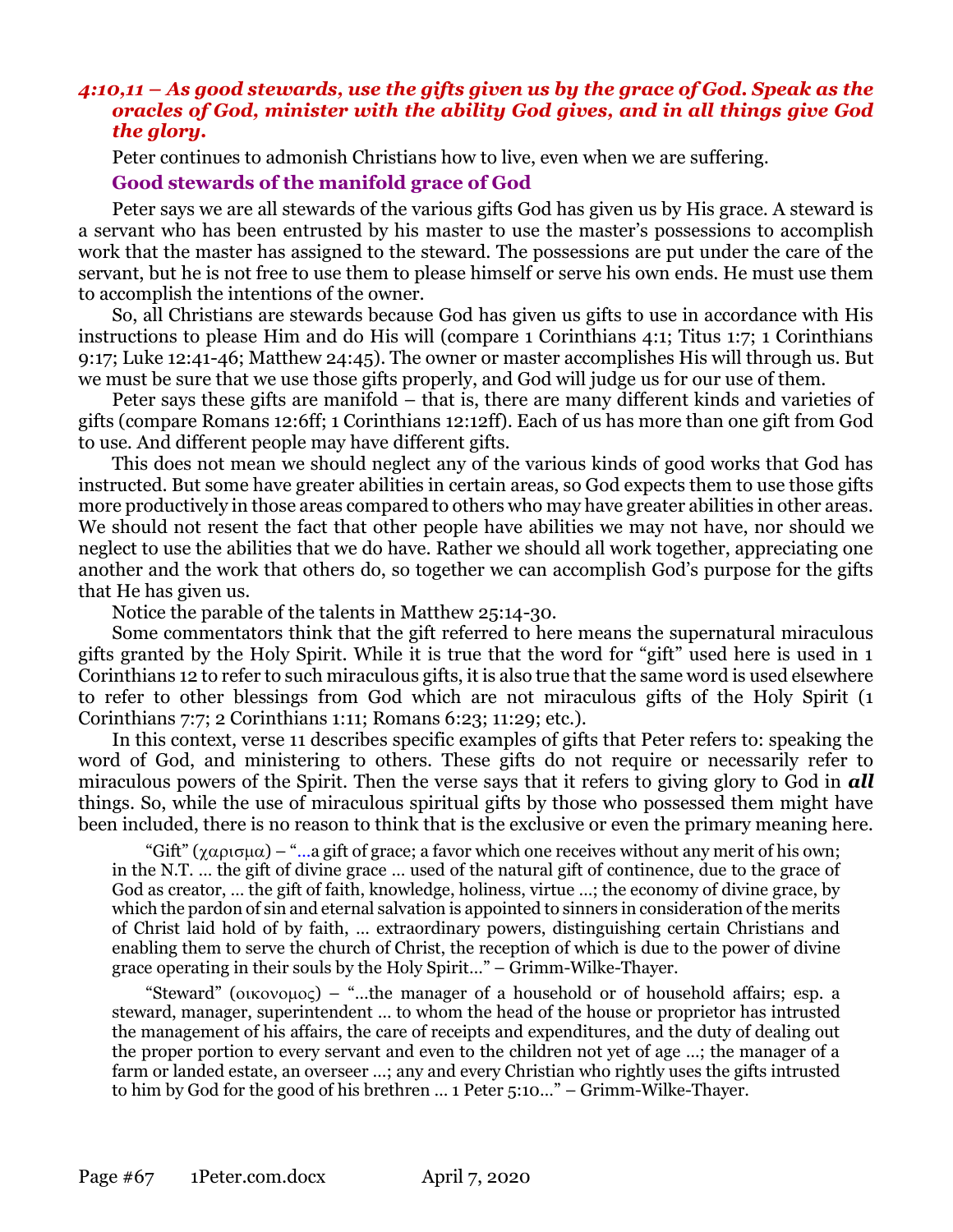#### **Speaking as the oracles of God**

Peter then lists some specific examples of the gifts God has given of which we are stewards and for which He will hold us accountable to use properly. As Peter has stated, there are many such gifts, but we will notice more closely the ones that he specifically mentions.

One such gift is the message or oracles God has revealed to us (Acts 7:38; Romans 3:2; Hebrews 5:12). "Oracles" refers to "the words or utterances of God" (Thayer). So, one of the blessings or gifts that God has given us which we must use properly is the message that He has revealed in His word. This is a great gift or blessing, and we should truly appreciate God for having revealed His will to us.

In order to use the oracles of God properly, we must take care that our speech or teaching is always in accord with this message. To do otherwise is to fail to be good stewards. Yet far too many are negligent in how they handle the word of God; some even deliberately pervert the teachings for their own purposes. The Scriptures repeatedly warn us about the danger of false teaching.

In particular, many people teach things they cannot find in God's oracles. They advocate practices nowhere advocated in God's word, saying God will accept practices He never said He wanted. Such is a clear failure to speak as God's oracles (see Matthew 15:9,13; Galatians 1:8,9; 2 John 9-11; Colossians 3:17; Jeremiah 10:23; Proverbs 14:12; 3:5,6; Revelation 22:18,19).

On the other hand, there are those even in the church who will sometimes criticize teachers who faithfully speak what God's word says. Sometimes they object to certain topics being discussed at all, even though they are topics taught or discussed in Scripture. Other times they object to the manner or language used to discuss a subject, even though the Scriptures themselves use that manner or language. Those who teach God's word should allow the Scriptures to serve as their guide regarding what they teach and how they teach it. When they do so, others should appreciate and not object when teachers speak as the oracles of God.

How careful are we being as stewards of the oracles of God?

#### **Ministering with the strength that God supplies**

We also receive from God our strength and ability to live and work. We should use this strength to minister or serve according to His will. This too is a stewardship.

Far too many fail to realize the great blessing God has given them with their health and the many gifts necessary to sustain life and health. All these are gifts from God which we must use properly. He did not put us here to use our lives and strength for our own ends and desires; rather, we should minister or serve to care for others and accomplish God's work. As the passage says, we must use our ability to give glory to God.

Yet many people neglect the work of God and instead live their lives in pleasure, seeking to obtain wealth and the enjoyments of this life. Many live in the kind of riotous living that Peter mentioned earlier in verses 3,4. Others may not be involved in wickedness as such, but they neglect or waste opportunities that God gives them to use their abilities to accomplish His work. They do not use their time or abilities to worship God, study his word, raise their children to know the will of God, or teach the gospel to others. They live for themselves rather than for God.

Still others destroy their own strength and ability by practicing selfish indulgence in habits that ruin their health but have no value in God's service. This includes drinking, smoking, drug abuse, etc. The end result has the definite tendency to destroy the health and life that God has given us.

All such conduct is a failure to realize that we are stewards who will give an account for the abilities that God gave us to serve Him.

So, Peter concludes by emphasizing that all our gifts should be used to give glory to God through Christ, the one who deserves glory and dominion forever.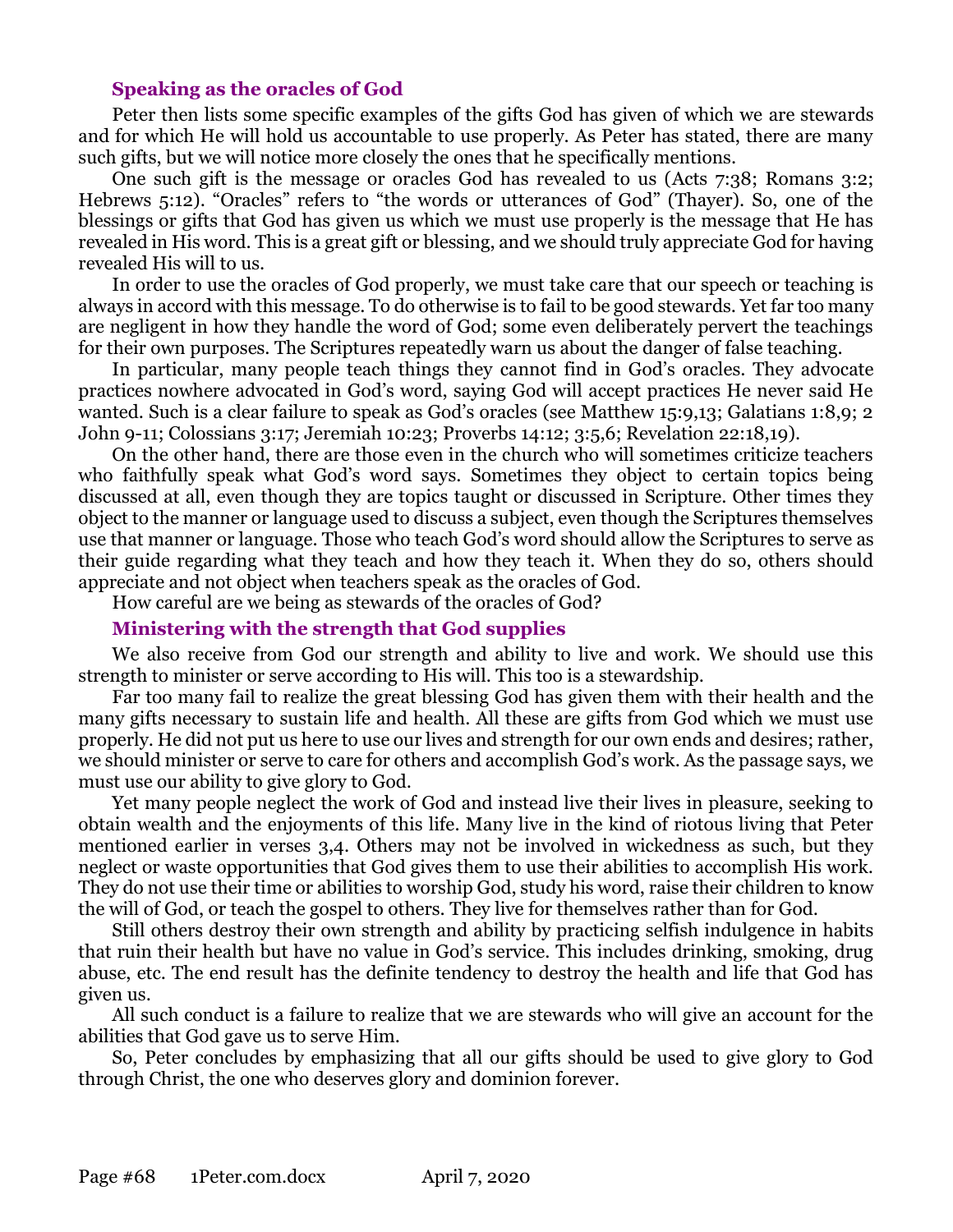## *4:12-14 – Trials are not something strange, but are partaking of Christ's sufferings and a blessing because God's Spirit rests on us.*

Peter now admonishes further a right attitude in our suffering.

## **We should not think it strange that we undergo such fiery trials.**

We have been told several times that we ought to expect such problems (compare 1:6,7). For other Scriptures showing that Christians will suffer for Christ, see notes on 2:19,20.

When Christians suffer because they have been serving the Lord, it is easy for us to feel sorry for ourselves and think we should not have to undergo such hardships. We tend to think that living good lives should lead to blessings in this life, so good people should not have to suffer. This, in effect, is saying that suffering should be strange to a Christian. Peter says this simply is not so but is a misconception we should avoid.

He then shows that, on the contrary we should realize that there is good that can come even from suffering.

## **We ought to rejoice realizing that we are partakers of Jesus' suffering.**

To partake is to have fellowship or to share in something. In this case, we share in the suffering of Jesus. Christ suffered for us; now He requires us to live for Him. When we do, we will suffer, and should be willing to suffer for His cause. A disciple who lives like his Master will surely suffer as did his Master. If people persecuted Christ, they will persecute us. So, we share in His sufferings.

Consider how ungrateful it is of us to be unwilling to suffer for Him who suffered so for us.

(See also Matthew 5:10-12; 13:21; Mark 10:30; John 15:19,20; 16:1-4,33; 2 Timothy 3:12; Acts 9:16; 14:22; Romans 5:3; 8:17-39; 1 Corinthians 4:9; 2 Corinthians 1:4-10; 4:17; 7:4; 2 Timothy 3:12; Hebrews 10:32-36; 1 Peter 2:19-23; 3:14-18; 4:1,15-19; 5:10.)

## **When He returns, we will have special cause for rejoicing for then we will be rewarded with Him.**

The reward for the Christian life does not come here on earth. It comes in eternity after this life is over. Now is a time of trial in which we must prove ourselves to be truly dedicated to our Lord, willing to suffer for Him even as He did for us. First comes the labors and hardship, then afterward comes the reward. Then we can be glad with exceeding joy.

So if we suffer reproach for Him, we know we are blessed (happy) because God's Spirit rests on us. For God's spirit to rest on us is probably simply another way of saying that we have fellowship with God. Other passages speak of the Spirit dwelling in us, not literally, but in the sense that we have a close and proper relationship with God rather than being alienated from Him as when we were in sin. See 1 Corinthians 3:16; 6:19; Romans 5:5; 8:9; Acts 2:38; 5:32; James 4:5; Ephesians 5:18; compare the indwelling of the Father and Son - John 17:20-23; 15:1-6; 2 Corinthians 6:14-18; 5:17; 1 John 1:3,6,7; 2:3-6; 4:14-16; Ephesians 3:17; 2:1-5,11-22; Romans 8:1; 6:3,4; Galatians 3:27.

Those around us blaspheme God, but we glorify Him. Our different way of looking at Jesus should lead us to have a different way of looking at suffering (compare 2:4ff). When we realize all that Christ has done for us, we realize it is a small thing for us to suffer for His cause.

The natural tendency is to reject suffering, resenting it, seeking at all costs to avoid it. But some suffering is necessary and worthwhile. We may seek to avoid it if we can, yet we should never disobey God to avoid suffering. If we suffer for His cause, it is a privilege and a blessing. We ought to rejoice that we can suffer for Him.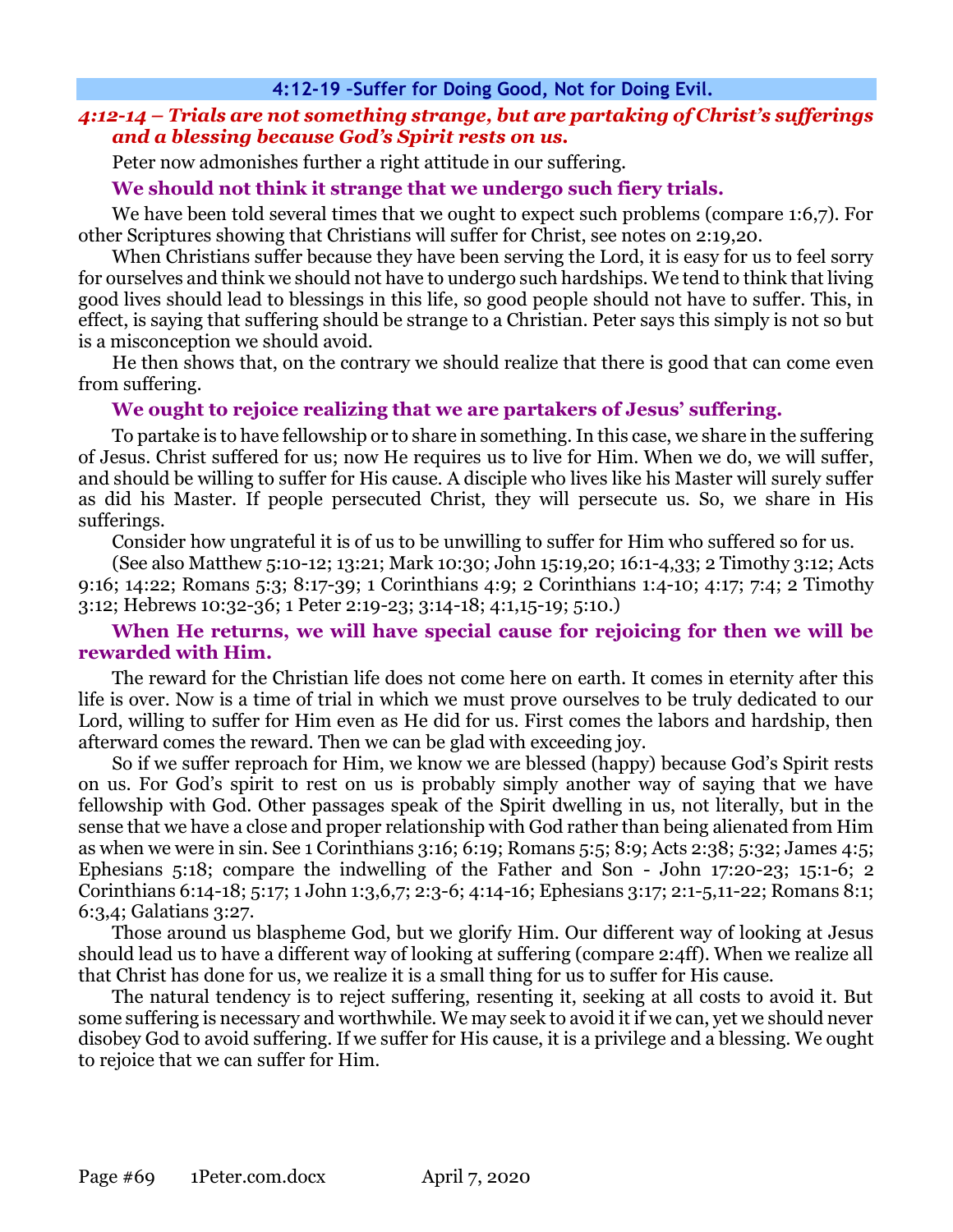### *4:15,16 – So we should not suffer for doing evil. But if we suffer as a Christian, we should not be ashamed but should glorify God.*

We have repeatedly been told not to suffer because we do wrong (2:19f; 3:17), but if we suffer let it be because we have done good.

#### **We should not suffer for doing evil.**

Here Peter lists some specific things which, if we are guilty, we would deserve to suffer. Such conduct may lead to our suffering, but we cannot say we are suffering for God or that there is any reward for it. So, we should not commit these sins. Here are some specific sins that he lists:

#### *Murderer*

This word ( $\phi$ ov $\epsilon$  $\upsilon$ ) refers to one who takes the life of another human being. People are in God's image; so killing a man (male or female, regardless of age or physical condition) is sinful, whereas killing a plant or animal is not (Genesis 9:2-6). This would forbid the modern practice of abortion, since the unborn is considered by God to be a child or baby just the same as those who have been born.

Others have as much right to live as we do. So, killing another is not doing good, but is unloving (Romans 13:8-10). We would not want others to do it to us, so we ought not do it to anyone else.

See Genesis 9:2-6; Matthew 15:19,20; Revelation 21:8; 22:15; Romans 13:8-10; Exodus 23:7; 20:13; Proverbs 6:16,17; Deuteronomy 27:25.

## *Thief*

*"Thief" (κλεπτης) refers to one who takes other people's property without their permission.* Christians realize that people have a right to keep what they worked for. This is called "property rights." Of course, God ultimately owns everything, but we "own" what is "ours" in contrast to other people. We want others to respect our property and not steal from us. So, we ought to love our neighbor and not steal his property.

Stealing takes many forms, not just one or two. Besides the obvious forms of armed robbery or shoplifting, there are dishonest business practices, "white collar" theft (juggling the books, extortion, etc.), employee theft, and refusal to pay debts. All these are stealing because one takes for himself that which belongs to others, without their permission.

Clearly stealing is a common problem in modern society. Many people simply are not content to earn their income by an honest occupation.

See Matthew 7:12; 15:19,20; Romans 13:6-10; Ephesians 4:28; 1 Corinthians 6:9,10; Exodus 20:15; Isaiah 6:18; 1 Peter 4:15,16; Titus 2:9,10; Psalm 37:21; Ezekiel 33:15.

#### *Evildoer*

This word ( $\kappa \alpha \kappa$   $\alpha$   $\alpha$ ) is simply a general term for one who does evil. Peter uses it here, apparently, to make the point in general that, when Christians suffer, it should not come as a consequence of practicing what is wicked, but as a consequence of persecution when they serve God faithfully.

#### *Busybody*

This word is translated "busybody" (NKJV, KJV) or "meddler" (ASV, NASB, ESV).

The word does not refer simply to one who slanders or gossips about others. The idea refers to one who interferes in the affairs of others, seeking to control the conduct of others, when that conduct in no way is their own proper business or affair. The original word used here is the word which elsewhere is translated "bishop" or "overseer," combined with the word for others. So, the idea is one who seeks to take the supervision of the affairs of other people.

Some people think we are meddling when we simply seek to teach them the gospel of Jesus Christ or to rebuke them for their sins. The Bible shows clearly that it is our responsibility to help other people see how to correct their lives to please the Lord. However, some attempt to tell other people how to live their lives in matters that are simply personal opinion or judgment. Some seem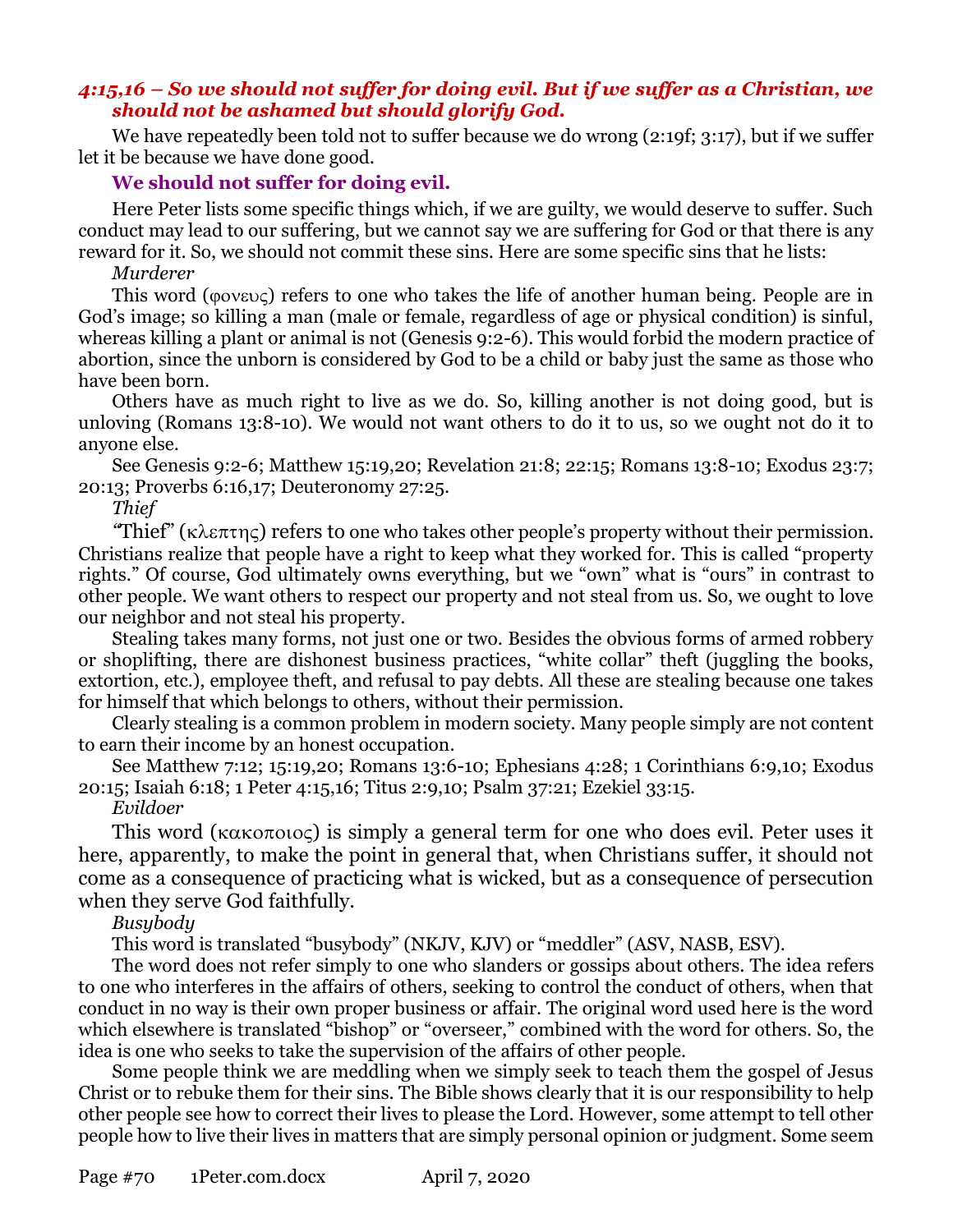to think they always have a better idea about everything and cannot keep their opinions to themselves. This often leads to conflict. Peter says such conduct should not characterize Christians and therefore should not be a cause of suffering to us.

See also 1 Timothy 5:13; 2 Thessalonians 3:11.

"Busybody" ( $\alpha\lambda\lambda$ otp $\alpha\epsilon\pi$ ισκοπος) – "...one who takes the supervision of affairs pertaining to others and in no wise to himself (a meddler in other men's matters)…" – Grimm-Wilke-Thayer.

## **Do not be ashamed to suffer as a Christian but glorify God in that name.**

It would be a shame to suffer for evil. Many people would think it is also a shame to suffer for Jesus. They would be ashamed to admit they serve Him and allow people to make fun of them. But Peter says that, if being a Christian makes people want to create problems for us, then we should be willing to suffer and then give God glory for it. Mark 8:38; Romans 1:16; 2 Timothy 1:8,12

This is one of only three verses in the Bible that use the term "Christian" (compare Acts 11:26; 26:28). Some people claim the term was always used derisively, but the word here is unquestionably used in a good sense, a name we should be pleased to wear. We should be willing even to suffer for this name.

The disciples in Antioch were for the first time referred to by a new name, "Christian" (Acts 11:26). Disciples are followers, learners of the Lord (cf. John 8:31). So "Christian" is simply another term for those who adhere to or follow Christ and so are Christlike.

Names matter to God. In particular, Christians should call ourselves by terms we can find in Scripture, not exalting men or doctrines or factions (1 Corinthians 1:10-13). We should just be Christians as were Jesus' disciples in the first century.

## *4:17-19 – Judgment begins at the house of God and the righteous are scarcely saved, so what will be the end of the ungodly? Those who suffer according to God's will should trust Him as a faithful Creator.*

God's house, the church, (compare 2:4ff; 1 Timothy 3:15) will be judged ("has come" is added by the translators). Do not think that we will escape judgment just because we are His people. We will be saved only after great difficulties and hardships, such as the suffering that has been described. "Scarcely" saved (NKJV, KJV, ASV, ESV, MLV) is also translated "with difficulty" (NASB).

No one should believe serving God will be easy or that salvation will come with little problems. The Christian life is difficult to live (Matthew 7:13,14; Hebrews 2:2-4). People who are considering becoming Christians should be warned of the difficulties before they become Christians so that they may count the cost as Jesus taught in Luke 14:25-33. This does not mean it is impossible, however, for God will help us in many ways (1 Corinthians 10:13; Ephesians 6:10-18). That is why we must put our faith in Him.

Verse 18 appears to refer to Proverbs 11:31, which says (NKJV): "If the righteous will be recompensed on the earth, how much more the wicked and the sinner." This appears at first to have a somewhat different significance. The idea is that even those who live faithfully for God will face hardships and difficulties in this life.

Compare this to Acts 14:22 – "We must through many tribulations enter the kingdom of God." If this is meaning here, then the "judgment" mentioned in verse 17 refers, not to the final day of judgment, but to chastisements that we face in this life. These serve to judge us or even discipline us. Suffering at the hands of persecutors has this effect.

In time of hardship, some will fall away and will not remain faithful. Those who remain faithful will do so only by trusting in God's strength, so in that sense we are scarcely saved. If great hardship is required for us to remain faithful, then what hope is for the therefore those who are not willing to live godly lives? Compare Malachi 3:5; Matthew 3:10.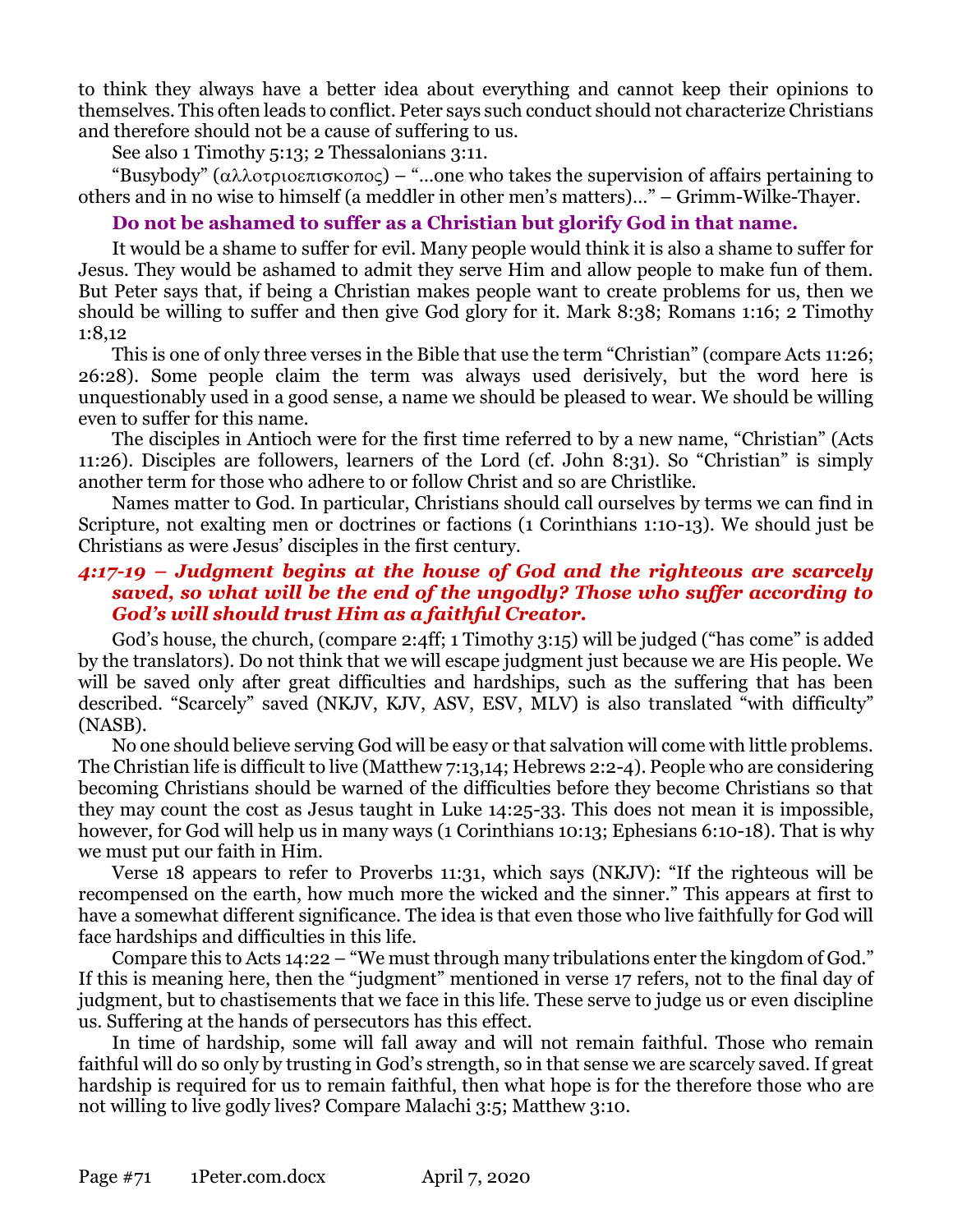The point seems to be that some may be tempted, in time of suffering, to just give up and live like ungodly people around us. But if we do that, there is surely no hope for salvation. We will scarcely be saved if we continue to be faithful. If we give up serving God, our case is hopeless.

Therefore, let us give our souls into the keeping of God, being willing to suffer for Him. He created us and is the all-wise and faithful God to whom we entrust our souls. Let us do good and be willing to suffer as necessary to please Him.

"Scarcely"  $(\mu o \lambda \iota \zeta)$  – "...a. with difficulty, hardly ... b. not easily, *i.e.* scarcely, very rarely..." – Grimm-Wilke-Thayer.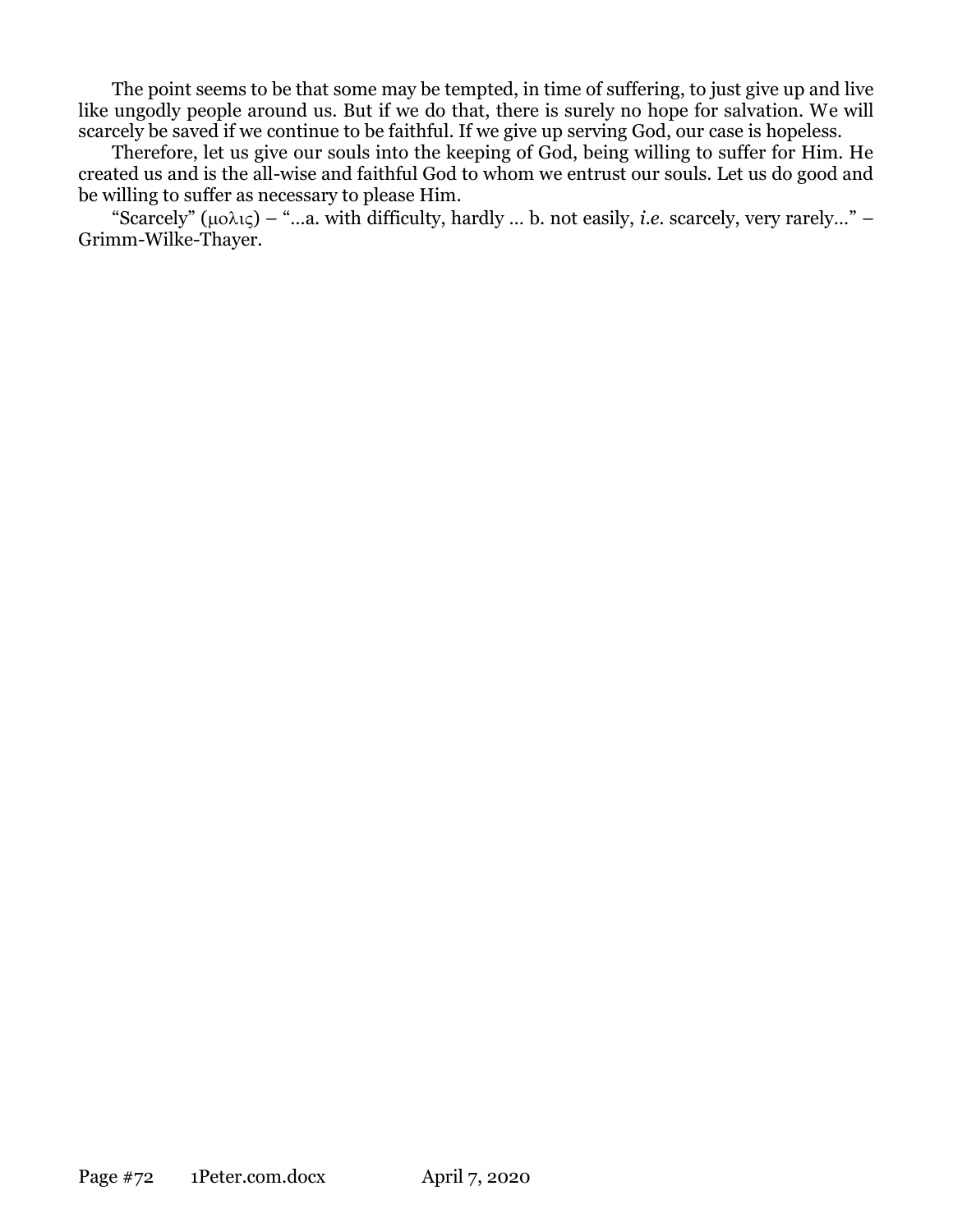# **1 Peter 5**

# **5:1-14 – Relate Properly with Leaders, Trusting God and Resisting Satan.**

#### **5:1-5 – Proper Relations Between Elders and Members**

## *5:1 – Speaking as a fellow elder and apostle, Peter specifically discusses the duties of elders.*

Peter begins a discussion of the work and role of elders, being himself an elder. "Elder" literally refers to older men, but the way it is used demonstrates that these are men who have certain special qualifications and are therefore appointed by the church to serve in a special capacity (Acts 11:30; 14:23; 15:2,4,6,22f; 20:17,28-30; 1 Timothy 3:1-7; 5:17,19; Titus 1:5-9). The work of these men will be discussed further in verses 2-5.

Peter classes himself as a "fellow-elder." This shows us that he was an elder serving alongside other elders. There is no hint here, anywhere else in Peter's epistle, or in any inspired writing that Peter was the Pope, Supreme Pontiff, or head of the universal church on earth. He classes himself as a witness of Jesus' suffering (an apostle just like other apostles) and a fellow-elder (just like other elders).

Further, the qualifications of elders require that they be married men (Titus 1:5-9; compare 1 Timothy 3:1-7). Peter was a married man (Matthew 8:14; 1 Corinthians 9:5). This creates serious problems for the Catholic view that Peter was the first Pope or head of the church, since they require that Popes and all bishops be unmarried. Their rule would eliminate from office the very man they say was their first Pope! This also proves they have bound that which Christ has not bound when they require bishops to remain unmarried (compare 1 Timothy 4:1-3).

Besides being an elder, Peter was also a witness of Jesus' suffering, and therefore qualified to be an apostle. Peter had affirmed his apostleship in the very first verse of the letter (1:1). See our discussion there about the significance of the role of apostles. However, the emphasis here is on the work of elders, as the following verses show.

Peter also said that he was a partaker of the glory to be revealed. Since the glory had not yet been revealed, it follows that Peter had not yet ultimately entered into it. Peter was a Christian, and as such he had a glorious reward awaiting him in heaven. So, he was a partaker of it in the sense of having it as a glorious future inheritance. This is also true for all of us. He had discussed this glorious reward in greater detail in 1:3,4 (see our notes there).

## *5:2 – Elders shepherd the flock among them, serving as overseers, willingly and eagerly, not by constraint for dishonest gain.*

#### **Terms for elders**

God often describes things – especially things pertaining to man's spiritual service – using terms that describe various aspects of those things in God's plan. He often uses various different terms for the same thing to teach us different aspects of it. This is true for the church, for Christians, Jesus, salvation, sin, Satan, the gospel, etc. It is also true for the office of elder. To understand the work and value of elders, it will help us to study the words God uses for it.

#### *"Elder"/"presbyter"* (πρεσβυτερος)

This term emphasizes the age of the men, referring to the wisdom, experience, and dignity of maturity, which ought to be useful to these men in leading the congregation. In both the old and new Testaments, the term "elder" refers to older men who were respected for their age and wisdom as leaders among the people of God. Examples:

Acts 14:23 – Paul and Barnabas led churches to ordain elders in every church.

Acts 20:17 – Paul called to him the elders of the church in Ephesus. [1 Pet. 5:1; etc.] 1 Timothy 4:14 - "Presbytery" refers to the body of elders or "eldership."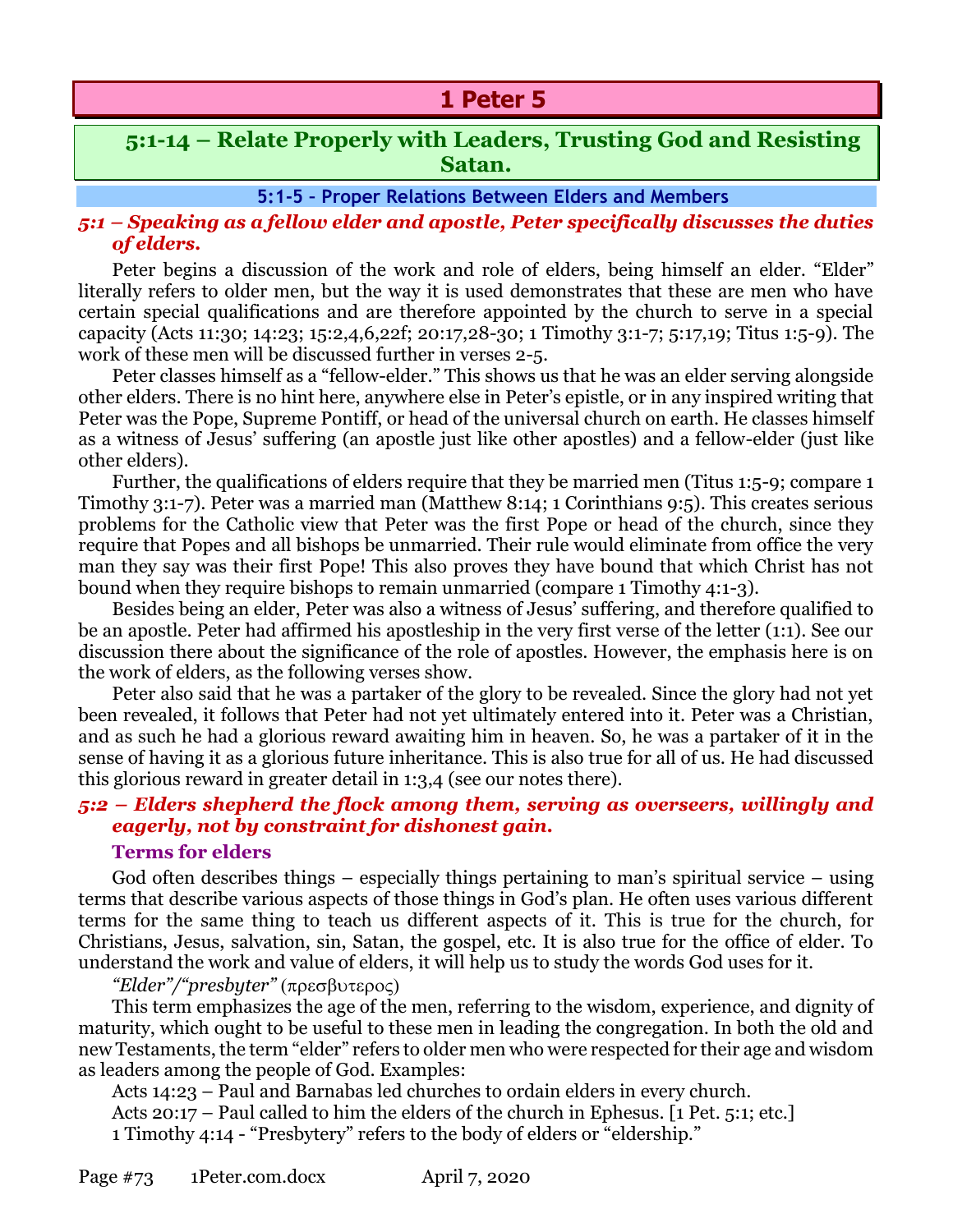"Elder" ( $\pi \rho \epsilon \sigma \beta \nu \tau \epsilon \rho o \epsilon$ ) – "...elder; used 1. of age ... advanced in life, an elder, a senior: ... 2. a term of rank or office; … a. among the Jews … b. among Christians, those who presided over the assemblies (or churches) … they did not differ at all from the … bishops or overseers…" – Grimm-Wilke-Thayer.

"Elder" ( $\pi \rho \epsilon \sigma \beta \nu \tau \epsilon \rho o \epsilon$ ) – "...an old man, an elder, is used (a) of age ... (b) of rank or positions of responsibility … (3) in the Christian churches, those who, being raised up and qualified by the work of the Holy Spirit, were appointed to have the spiritual care of, and to exercise oversight over, the churches. To these the term bishops … or overseers, is applied … The Divine arrangement seen throughout the N.T. was for a plurality of these to be appointed in each church … They were appointed according as they had given evidence of fulfilling the Divine qualifications…" – Vine.

### *"Bishop"/"overseer"* (επισκοπος)

The elders should serve as "overseers" of the flock. The word used here is the verb form of the word for "bishop," and means to be an overseer, superintendent, supervisor, etc. This word emphasizes the nature of the work as involving authority – the right to supervise and oversee the work of others, to guide them and watch for their well-being. This shows us that elders have authority to lead the flock, making decisions which others are expected to abide by. Some deny that elders have authority, but these terms clearly show they do have.

Examples:

Philippians 1:1 – Paul wrote to the church with its bishops and deacons.

1 Timothy 3:1,2 – A man who desires the position of a bishop desires a good work.

Acts 20:28 – The word is translated "overseer." [1 Peter 5:2]

"Bishop" ( $\epsilon \pi i \sigma \kappa$  $\sigma \sigma \zeta$ ) – "...an overseer, a man charged with the duty of seeing that things to be done by others are done rightly, any curator, guardian, or superintendent … spec. the superintendent, head or overseer of any Christian church" – Grimm-Wilke-Thayer.

"…overseer … 2. of persons who have a definite function or a fixed office within a group … superintendent, guardian, bishop …" – Arndt and Gingrich.

*"Pastor"/"shepherd"* ()

The word used here is the verb form of the word for a shepherd. It emphasizes that the work involves guidance, protection, and nourishment. Just as a shepherd cares for his sheep with personal attention and concern for each one, so the elders must lead the local flock where they have been appointed. They protect the members from false teachers, seek those who go astray, provide the necessary spiritual nourishment, and give the flock guidance.

## Examples:

Ephesians 4:11 – Pastors are among the works God placed in the church.

Acts 20:28 – Elders should shepherd (verb form) the church of God. [1 Pet. 5:2]

Various Old Testament passages refer to those who were spiritual leaders of the people of God as shepherds – Psalm 78:70-72; Jeremiah 23:1-4. We will shortly see here in 1 Peter 5 that Jesus Himself is referred to as the Chief Shepherd.

"Pastor"  $(\pi o \mu \eta v)$  "...a herdsman, esp. a shepherd; ... b. metaph, the presiding officer, manager, director, of any assembly; ... of the overseers of the Christian assemblies..." – Grimm-Wilke-Thayer.

"Pastor"  $(\pi \circ \mu \eta \vee)$  – "a shepherd, one who tends herds or flocks (not merely one who feeds them), is used metaphorically of Christian 'pastors,' Ephesians 4:11. Pastors guide as well as feed the flock; cp. Acts 20:28, which, with ver. 17, indicates that this was the service committed to the elders (overseers or bishops); so also in 1 Peter 5:1,2 …; this involves tender care and vigilant superintendence" – Vine.

## **These terms all refer to the same office**

Peter's use of these terms "elder," "pastor," and "bishop" show that they all refer to the same office. Some religious groups distinguish these terms claiming bishops are different from elders which are different from pastors. But the Bible often uses different terms to refer to the same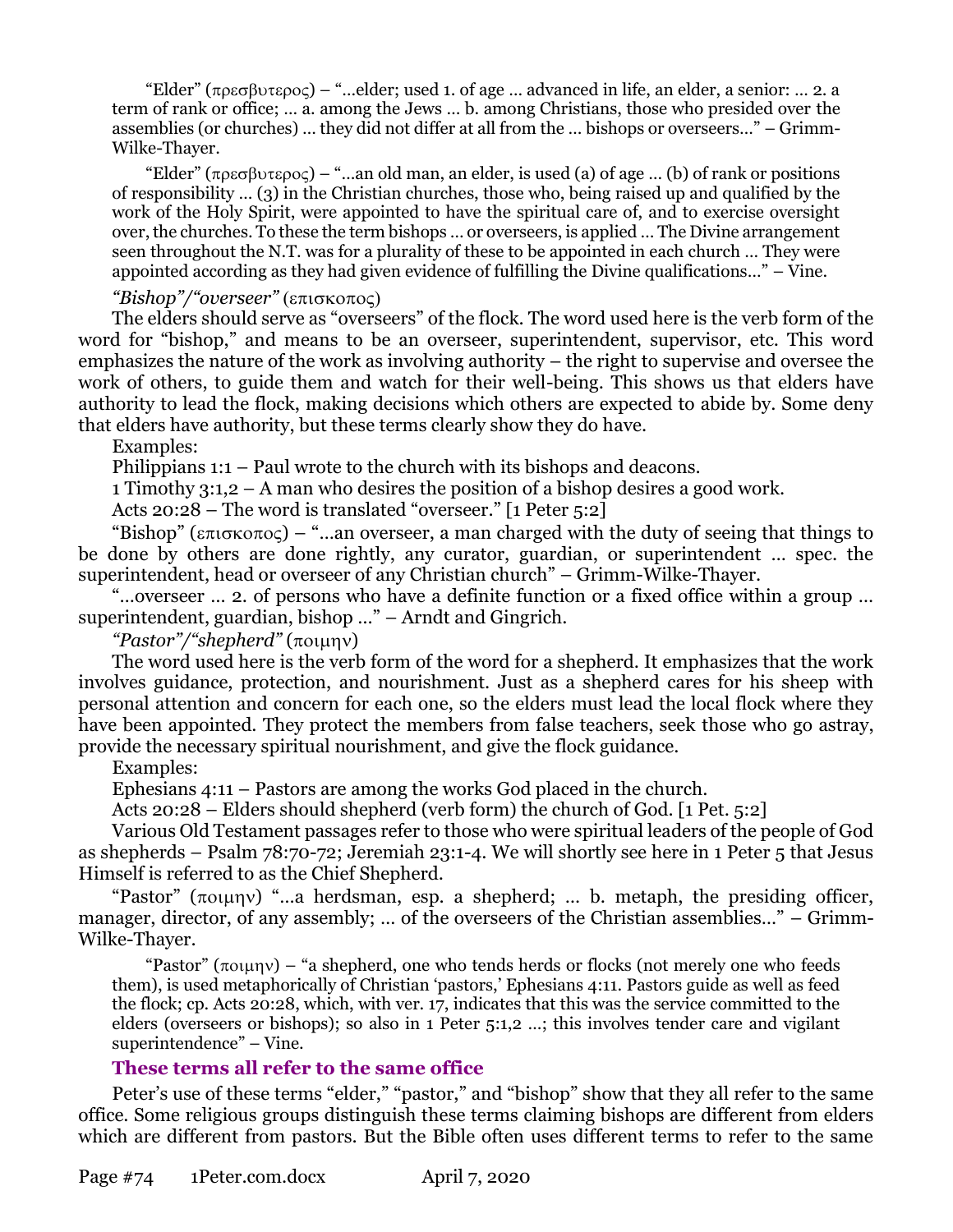thing. The dictionaries we have cited claim that the terms "elder," "bishop," and "pastor" all refer to the same office or function. But consider the proof from Bible contexts.

## **Elders = Bishops = Pastors**

## *Acts 20:17,28-30*

Verse 17 – Paul addresses the *elders* of the Ephesian church.

Verse 28 – The Holy Spirit made them *bishops* (ASV; "overseers" – KJV). Their job was to **shepherd** (NKJV; "feed" $-$  KJV; "tend"  $-$  ASV) the flock. This uses the verb form of "pastor".

Verses 29,30 – Their duty to act as shepherds (pastors) is further described.

All three terms are used to describe the same men doing the same job in the local church. *Titus 1:5-9* 

Verse 5 – Titus was told to appoint *elders* in every city.

Verses 6-9 – Qualifications for elders immediately follow, but we are told they must have these qualities "for" *bishops* must be the kind of men described in the qualifications given.

The context discusses one office, giving the qualifications for it, but the terms "elder" and "bishop" are used interchangeably to refer to it.

## *1 Peter 5:1-3*

Verse 1 – Peter addresses *elders*.

Verse 2 – Their work is to *shepherd* (NKJV; "tend" – ASV; "feed" – KJV) the flock - the verb form of "pastor" or shepherd. And they serve as *overseers* (NKJV; exercise or take the "oversight" – ASV, KJV), which is the verb form of "bishop."

So the terms "elder," "pastor," and "bishop" in these passages are used interchangeably, referring to the same men in the same work. All three terms refer to the same office in the local congregation: the same men having identical qualifications, work, and extent of jurisdiction.

And since the term "pastor" refers to the office of elder or bishop, it is not the same as a preacher or evangelist. Many men may do the work of a preacher, but not be qualified to do the work of an elder or bishop. So, it is incorrect to call a man a "pastor," just because he is a preacher. Pastors are the same as elders or bishops but not the same work as preachers.

So, all these terms refer to older men who oversee or lead a local church in serving God, acting as shepherds to guide and nourish the members. This is a leadership role, which means it is an important and valuable work. Since the church is the only institution that God ordained that is essential to salvation, surely the role of leaders in that body should be very important and appreciated.

## **Plurality of elders in each congregation**

Every Scripture that mentions elders in connection with local churches, shows that there were plural elders in each church.

Philippians 1:1 – The church in Philippi had bishops (plural) and deacons.

Acts 15:4,22 – There were elders (plural) in the church at Jerusalem (compare verses 2,6,23; 16:4; 21:17,18).

Acts 20:17,28 – Paul sent to Ephesus and called to him the elders (plural) of the church (singular) – verse 17. He continues to address them throughout the discussion, in the plural. They were to take heed to themselves (plural) and to the flock (singular) where they had been made overseers (plural) – verse 28.

1 Peter 5:1-3 – Peter speaks to the elders (plural) and tells them to tend the flock (singular) which is among them.

Acts 14:23 – Elders (plural) were ordained in every church (singular).

Notice that other passages show that men who are appointed to this position must first possess the qualifications or characteristics as described in 1 Timothy 3:1-7 and Titus 1:5-9. Each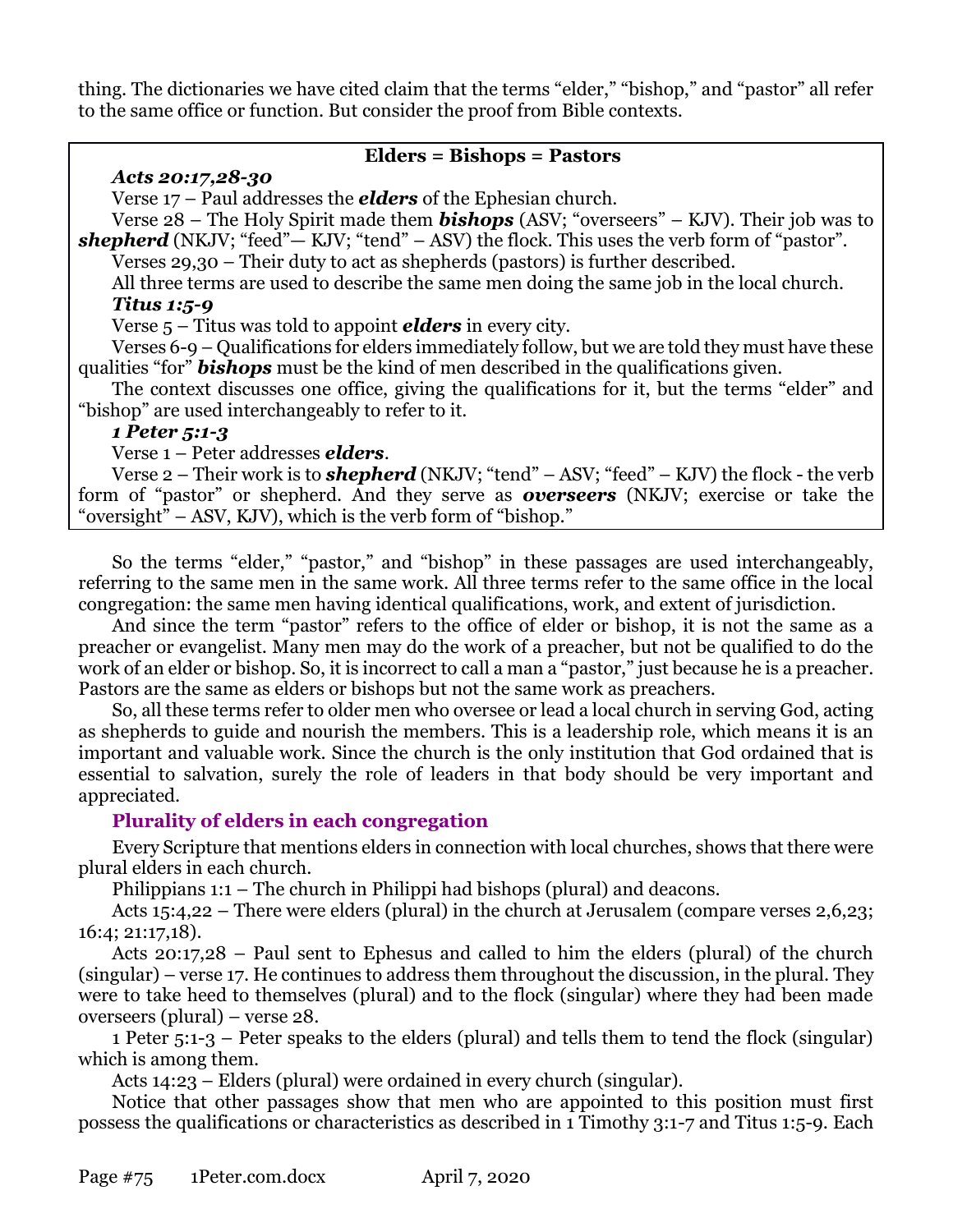congregation, then, should appoint a plurality of qualified men to serve as elders. No one man alone ever had oversight of a congregation. This shows the error of considering one man as "the pastor" of a congregation, as is often done in denominations.

## **Work of elders**

## *Oversee and rule the work of the local church*

Peter said that the elders should serve as overseers and shepherd the flock. As we have seen in the definitions, the terms refer to those who lead, guide, govern, manage, preside, direct, and rule. They are responsible to give direction to the local church. See 1 Peter 5:2; Acts 20:28; and notice also 1 Timothy 5:17; Hebrews 13:17.

This shows the proper role of the elders' authority. Elders are entrusted by Jesus with the duty to lead the members, so the members should submit to them. But as mentioned in verse 2, the elders serve as shepherds over the flock of *God*. It is not their flock, it is God's flock. The elders are responsible to oversee it subject to the law of God. So, the elders' authority is subject to that of Jesus; they can lead the church to do only activities that Jesus authorized the church to do (Matthew 15:1-9; Galatians 1:8,9; 2 John 9; etc.). Elders must remember they are stewards (Titus 1:7), not lords (1 Peter 5:3).

But in carrying out authorized activities, there are many decisions needing to be made. As God's appointed overseers or stewards, it is the duty of the elders to see that these decisions are rightly made. As long as these decisions are within the realm of authorized activities, the members are required to cooperate and submit to the decisions made.

Some people deny elders have authority to make decisions that the congregation is required to follow. We are told elders only teach God's word and set examples for the congregation. Surely there are limits on elders' authority, as we have discussed, nevertheless the Scriptures involved show that they do have authority in the sense of making decisions that the church must follow, subject to the rules of Christ.

*Set good examples* 

1 Peter 5:2,3 – Elders should make themselves examples to the flock. All Christians should be good examples, but this is especially true of elders. They are like shepherds leading the sheep by going before so the sheep can follow (John 10:3,4).

Acts 20:28-30 – Elders must take heed to themselves first, then they can take heed to the flock.

Hebrews 13:7 – Members should follow or imitate the faith of those who rule over them and speak God's word to them. Elders should realize that God expects them to live lives such that the members can imitate them.

*Watch on behalf of members' souls* 

Hebrews 13:17 – Elders also watch on behalf of souls. They should be involved in the lives of the members, concerned for the spiritual well-being of each member. (Compare Luke 15:3-6 and the concern shepherds have for each individual sheep, so much they will go after one that wanders away.)

Ezekiel 34:1-6 – God rebuked Old Testament shepherds who did not strengthen the weak, bring back what was driven away, or seek what was lost. They simply let the sheep wander away. So it is today in many congregations.

John 10:11-13 – Fighting wolves is an unpleasant job, and some shepherds avoid it. Jesus is the example showing that shepherds who love the sheep will fight the wolves, even to the point of giving their own lives. They should endure great hardship and personal sacrifice for the good of the sheep.

Elders will "give an account" for how they handled problems in the church. (See also Acts 20:28-31; Titus 1:9-14.)

*Teach the truth & rebuke error*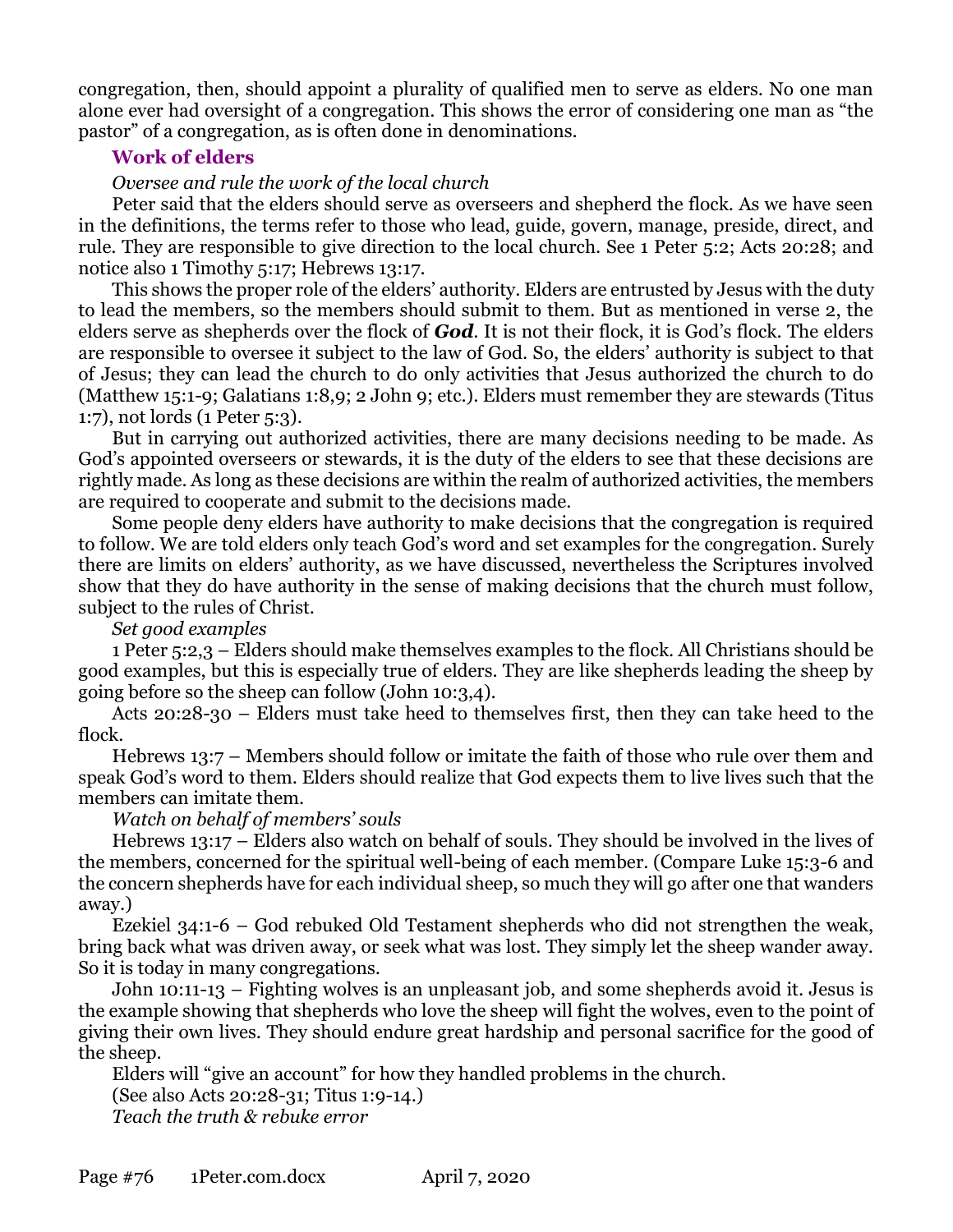1 Peter 5:2; Acts 20:28 – Elders "feed" the flock, as shepherds do. This involves all aspects of tending the flock, including providing nourishment. The shepherd leads the flock to green pastures and still waters (Psalm 23:1,2).

Hebrews 13:7 – Those who rule should also speak God's word. Elders have a teaching responsibility that goes beyond just setting a good example. Surely they should be among the more active teachers in a congregation.

1 Timothy 3:2; Titus 1:9-14 – Elders must have sufficient teaching ability to be able both to exhort members and to rebuke false teachers. This may often involve private teaching with individuals, but at times it would necessarily involve speaking to the whole congregation (1 Timothy 5:20).

### **Oversee the flock among you.**

Elders are also limited in "jurisdiction." Each local church should have its own elders (Acts 14:23), and their oversight is limited to the "flock among them" – that is, the one local church where they have been appointed  $-1$  Peter 5:1-3; Acts 20:17,28.

Local churches in the New Testament supervised their own work and made their own decisions about what needy people would be cared for with their funds and what preachers they would support, etc. Elders have no authority to oversee several churches nor to oversee a combined work of several churches. There should be no centralized governing body, no hierarchy, no area-wide officers or institutions of any kind – just local churches.

It is a perversion of the Bible pattern for churches to simply make donations to a man-made institution and let the board or directors of that organization decide who will be helped or supported with the funds of the local churches. Likewise, there should be no centralization or pooling of funds or resources of many churches under the oversight of some body of men, not even the elders of one church, as is done in the "sponsoring eldership" arrangement.

Each local church had the oversight of its own work under its own officers. The result of the teaching of these passages is complete congregational independence.

## **"Not of constraint, but willingly"**

The purpose of this statement is not to say that, if a man just doesn't want the job, then he is free without consequence to refuse to serve (and as a result the church has no elders), even though he could qualify himself. The choice of whether or not a man will serve is not left up to man's whim or personal preference.

Consider as a parallel 2 Corinthians 9:5-7. God does want people to give, not grudgingly or of necessity, but cheerfully. But that doesn't mean we are free to just *not* give at all and expect God to be pleased. The purpose of the teaching is to instruct us that we should give, but we should do so with a right attitude.

The same is true with regard to becoming a Christian in the first place. A person should not attempt to obey the gospel by constraint or compulsion, but should realize the value and need to obey in order to please God and receive the blessings involved. Likewise, the point of the instruction is that men ought to work to qualify themselves as elders, then they should be willing to serve but do so with a right attitude.

## **Not for dishonest gain but eagerly**

This right attitude also requires elders to not serve for their own financial profit. This does not mean it is wrong to pay elders, since 1 Timothy 5:17 clearly shows this is acceptable. The point is the man should be willing to serve because it is a work that needs to be done and because he wants to please God and benefit the church, not for the sake of selfish purposes.

The reference to dishonest gain can refer to the possibility that men might seek the office or use the office to achieve a dishonest income for themselves. This may include, for example, one who would misuse for his own purposes the money collected by the church. Since the elders are in charge of the church funds, they may be tempted to misappropriate those funds in a way that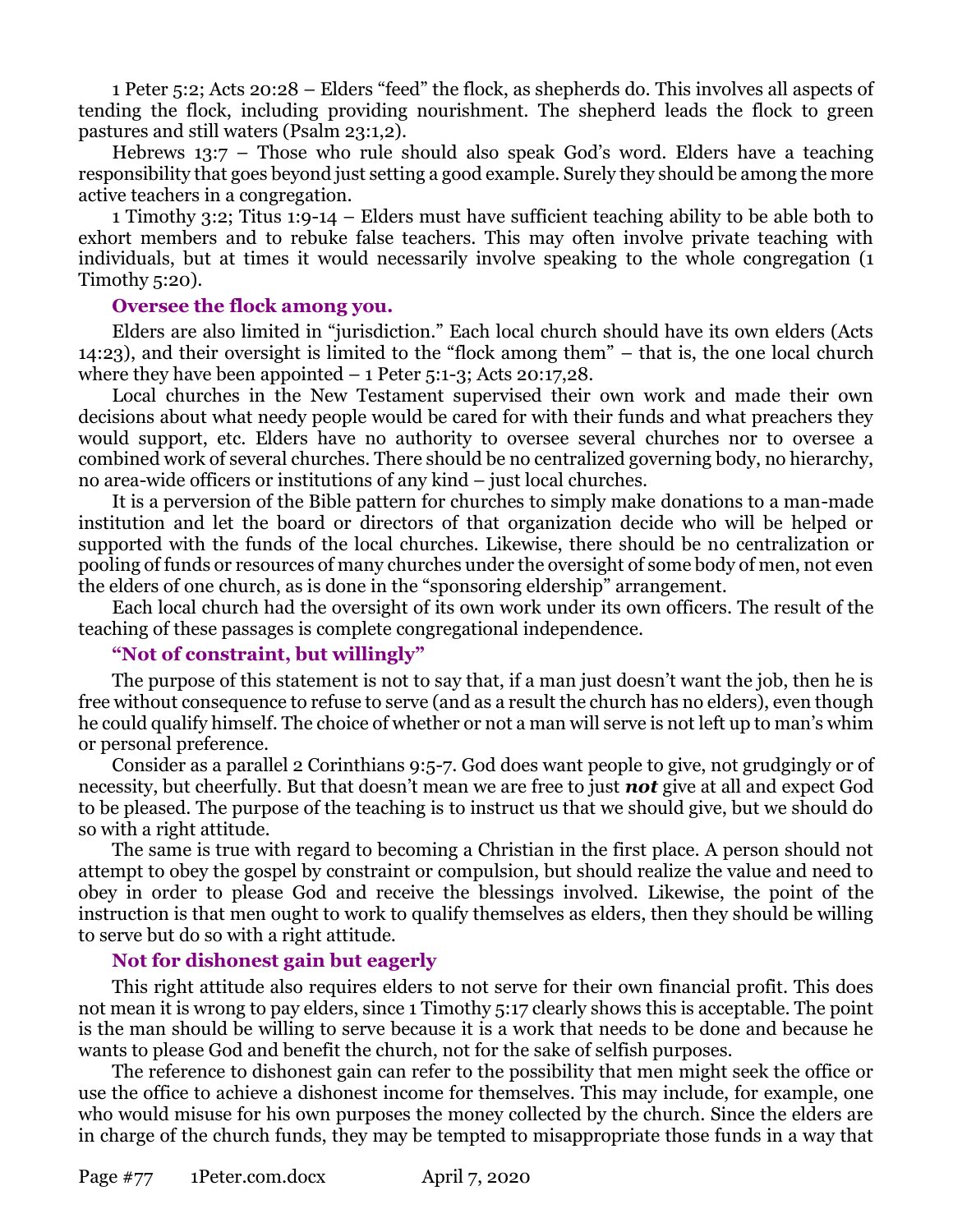would benefit themselves, rather than accomplishing the purpose of the church. Religious leaders throughout history, including in our own time, have often sought religious leadership for their own gain, rather than for the purpose of saving souls (1 Timothy 5:5; see also 2 Peter 2). Such is dishonest, even if there is no actual thievery involved.

Finally, all this is to be done "according to the will of God." Churches today have invented all manner of arrangements regarding the organizational structure of the church. These are manmade schemes different from what God says. They are forbidden in passages such as Matthew 15:9; 2 John 9-11; Galatians 1:8,9; and in this very passage. This must be done according to *God's* will, not man's ideas.

## *5:3 – Not as lords over those under their care but as examples to the flock.*

Now elders are told not to lord it over the flock, but to set good examples. The members are taught to imitate the examples of these men (Hebrews 13:7). The qualifications of the men are designed to assure that men are put into the office only if their lives are worthy of imitation. As we have already discussed, these men do have authority to make decisions in leading the local church, but they are not there just to direct others by making demands. They are to show people by their lives the kind of conduct a Christian is expected to live.

## **Lording it over the flock**

Some have used this passage to try to deny that elders have authority to make decisions that the other members are expected to obey. They say that such an arrangement constitutes "lording" it over the flock. However, we have seen already several references that show elders do have authority in the local church, though they may only act in accord with God's will. They may make decisions and others must follow, but they may not lead the church to do things unauthorized by the Bible. Only in this way could their work fit the definition of "overseers," "shepherds," etc. And the New Testament expressly says that they "rule" over others (Hebrews 13:17; 1 Timothy 5:17; compare 1 Timothy 3:4,5).

The word used here for "lording" ( $\kappa \alpha \tau \alpha \kappa \nu \rho \nu \epsilon \nu \omega$ ) is a strengthened form of the word for lord or master ( $\kappa$ 0 $\varphi$ ).  $\kappa$ 0 $\varphi$  is used for Jesus but never for elders.  $\kappa \alpha \tau \alpha \kappa$ 0 $\varphi$  is always used for those who rule for their own benefit and gain or to accomplish their own purposes (see Matthew 20:25ff; Mark 10:42). Acts 19:16 uses it to refer to the power of a demon over men. The ESV translates "not domineering over those in your charge." The ASV and NASB say not "lording it over" the flock.

"This is a strong word denoting that tyranny which the men of this world often exorcise, when they have obtained offices of power." – MacKnight.

Note especially the passage in Matthew 20:25-28, where Jesus shows His people should not lord it over one another, but serve one another. Yet this cannot be taken as an absolute restriction forbidding Christians from having any authority, else husbands could not have authority over their wives, nor parents over children, etc. Furthermore, Jesus uses Himself as the ultimate example of the lesson He is teaching. He surely exercised authority, but He used it as service for the benefit of those whom He led.

Elders do have authority, but not the kind of authority exercised by tyrants, dictators, or overlords who do as they please. The authority of elders is that of *stewards* (Titus 1:7; compare Luke 12:42ff). Stewards may have authority in that there are people subject to them who must obey them. But they have this authority only as *delegated* to them by their master who is over them (see notes on verse 4 below). So, they may use the authority only in the way that is directed by and pleasing to the Master.

In verse 2, Peter had instructed the elders not to seek dishonest gain as a result of their role as elders, but to serve eagerly. In parallel with that instruction, here in verse 3 he instructs the elders to not lord it over the flock, but to set good examples. The instruction to avoid dishonest gain did not forbid elders from receiving financial support for their work; rather it forbade them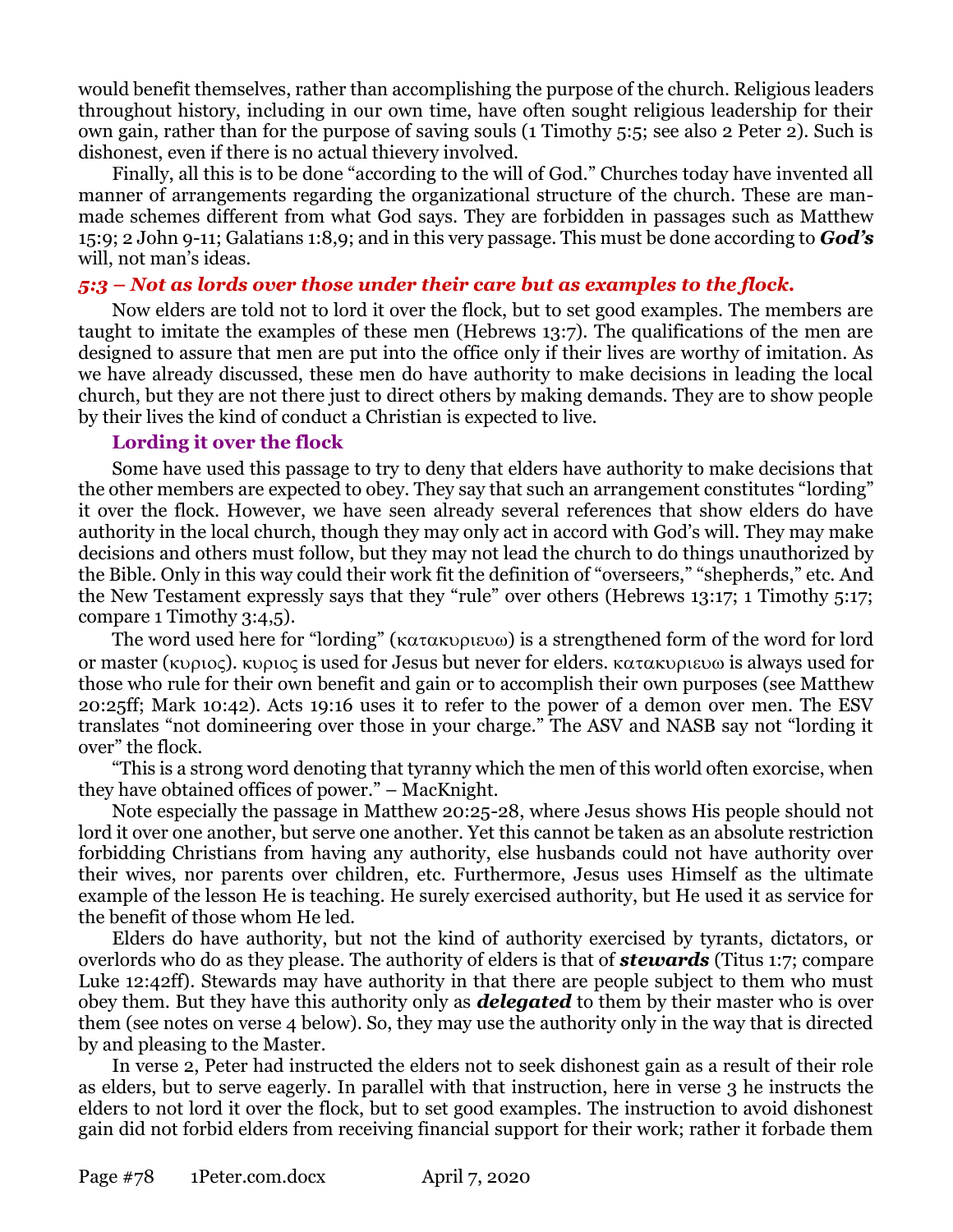to use the funds dishonestly or to pervert their office or teaching for the sake of their own gain. Likewise, the instruction here regarding not lording over the flock does not deny that elders have authority. It simply forbids their perversion of that authority to seek their own purposes rather than to accomplish the work that God has required an authorized church to do.

As Woods explains: "… to deny to elders the proper exercise of authority in the oversight of the church is as much a perversion of New Testament teaching as it is for the elders to abuse their rights and privileges through improper seizure of authority."

Elders are "lording it" over the flock, in the sense forbidden, if they use their authority to simply get their own way regardless of what is good for the flock, or if they make decisions to please themselves or for their own honor or profit, or if they disregard Jesus' will and lead the church to do things Jesus never authorized it to do.

A good example of those who lord it over the flock would be the scribes and Pharisees in Jesus' day. They taught the truth on many things, so Jesus said to obey them when they did so. However, they often led for their own glory and praises in the eyes of men, seeking people to exalt them for the sake of their own pride. Such leaders were severely condemned by the Lord – Matthew 23:1- 12.

Ezekiel 34:4 describes shepherds in Israel saying they did not care for the needs of the sheep, but "with force and cruelty you have ruled them." This illustrates the meaning of "lording it over the flock."

Another example is Diotrophes in 3 John 9,10 who loved to have preeminence and put out of the church those who received faithful teachers sent from John.

Examples of those who lord it over the flock after the New Testament was completed would include those bishops who sought dominance over others in the perversions of church organization that eventually led to the beginning of the Catholic church. Elders in various churches would compete for preeminence, and those who excelled would be called bishops in contrast to elders. These bishops then took control of churches in an area or region. Soon bishops began meeting in councils to discuss doctrine and make church laws that they would bind on the churches. This led eventually to worldwide councils and ultimately to the Pope. These are obvious and extreme examples of those who profess to be elders but who lord it over the church.

Even in the Lord's church, elders may isolate themselves from the individual members who they ought to be leading as shepherds. They simply make decisions in their ivory towers without communicating with the members or considering their real needs. They have very little personal involvement in the lives of the members, so they often are unaware of how to care for them. They act like the board of directors of a corporation, emphasizing financial issues and caring for the property but without considering the spiritual well-being of souls. God's shepherds should care for the members like loving shepherds would care for their sheep.

## **Those entrusted to you**

Note: Who are those who are "entrusted to" the elders (NKJV)? Other translations say "God's heritage" (KJV), "the charge allotted to you" (ASV compare NASB), "those in your charge" (ESV), "his inheritance" (MLV).

Verse 2 shows that those who have been entrusted to the elders would be the flock of God which is among them. This is illustrated by specific examples as being the local church where the elders serve (Acts 14:23; 20:17,28; Philippians 1:1; etc.). So, this passage confirms that there is a specific group of people who have been entrusted to each group of elders. It is the members of the congregation where they have been appointed, and each congregation should appoint its own men to serve as elders. Elders have no authority in any other congregation.

The expression also emphasizes that the ultimate owner of the flock is the Chief Shepherd. The elders have been put in charge of this group that has been allotted to them. But they act on behalf of the Master who serves over them. This again emphasizes the concept of stewardship.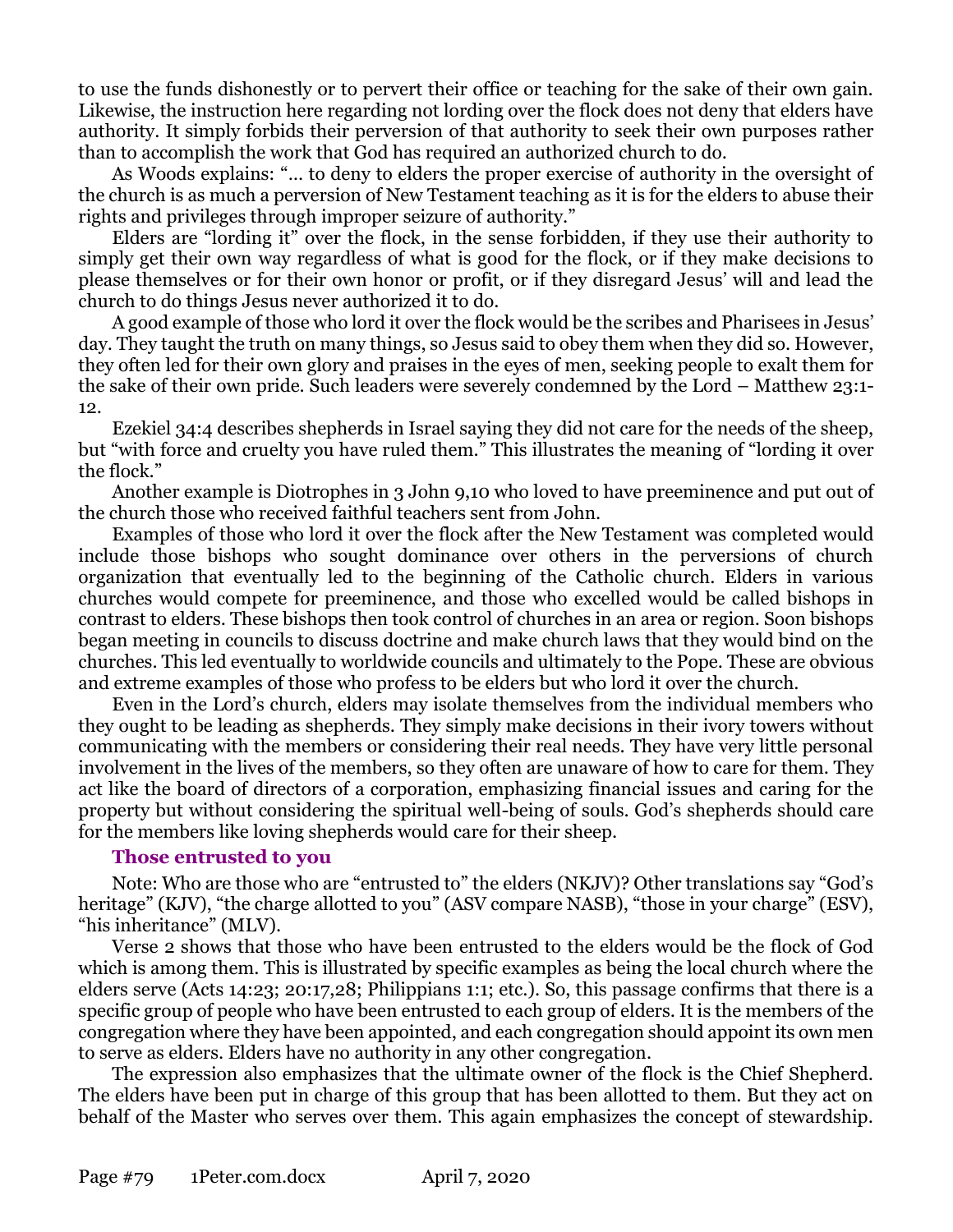The flock has been put into their trust, but it is not their flock. The flock belongs to Christ, the Chief Shepherd, and is the responsibility of the elders to lead that flock for the good of the Master.

## *5:4 – At the coming of the Chief Shepherd, elders will receive the unfading crown of glory.*

Now elders are told about their reward if they serve faithfully. They are shepherds (verse 2), but they serve under a higher shepherd, the Chief Shepherd. This, of course, is Jesus (compare 2:24,25; John 10:1ff; Hebrews 13:20). As we have explained, elders are stewards. They too have a Master to whom they must submit. They must remember that they are not the highest authority, but must always submit to Christ who is the true Head of the church.

When Jesus comes to judge His servants, these men will receive as a reward for their work, a crown of glory or eternal life. The eternal reward of the righteous is often spoken of in the New Testament as a crown. Victors in athletic contests were given crowns or wreaths in honor for their victory. So, those who are victorious over temptation and hardship by serving the Lord faithfully, likewise receive a crown. But that crown is an eternal reward in heaven. See 2 Timothy 4:8; Revelation 2:10; 1 Corinthians 9:25; James 1:12. As he did in 1 Peter 1:3,4, so Peter again assures us that this reward will not fade away.

Peter has just said that elders should serve willingly, not by constraint. Nevertheless, their role will involve serious responsibility as they seek to watch for the souls of the members and guard against the wolves who teach error and seek to lead astray the flock. They are often subject to abuse and even persecution from those outside the church, as well as criticism and complaints from the members. They are continually dealing with problems that cause frustration and heartache. They need strong motivation to maintain their own diligence and dedication. Here Peter assures them that they have an eternal reward.

Note also that, contrary to Catholicism, the Chief Shepherd is Jesus, not the Pope. And this is explained to us by Peter himself, whom the Catholic church says was the first Pope! Peter places himself, not as the Chief Shepherd, but as a "fellow-elder" along with the other elders (5:1).

## *5:5 – Those who are younger should submit to their elders, and all Christians should submit to one another with humility. God resists the proud but gives grace to the humble.*

#### **Submit yourselves to the elders.**

Having told the elders to serve properly in their role, Peter now tells the members to submit themselves to the elders. (This word is not "elder," singular, as the KJV could be taken, but it is the plural form of  $\pi \rho \epsilon \sigma \beta \nu \tau \epsilon \rho o \epsilon$ , the word for elders as used in verse 1, etc.) It is true, in a sense, that younger people are to respect older people in general, not just if they have been ordained to an office. But the fact the word "elders" is used in this context of verses 1-4, surely indicates this same word as used here in verse 5 refers to the men ordained to the office.

This again demonstrates that elders do have leadership authority. They do have the power to make decisions which the other members must respect and follow, unless the elders instruct the members to do that which is sinful. See also Hebrews 13:17.

## **Be submissive to one another, clothed with humility.**

The last part of the verse, however, proceeds to show that humility is a characteristic we should have toward all Christians in our treatment of others. (The word for "submissive" in this part of the verse is not found in some texts. The ASV just says "all of you gird yourselves with humility.")

Having shown the need for submission to the elders, Peter shows our attitude toward our brethren in general should be one of humility, never seeking to force our own way on others but always standing for God's will without pride or self-exaltation. Jesus illustrated the concept of clothing oneself with humility when He tied a towel around Himself and washed the disciples' feet (John 13:10-17).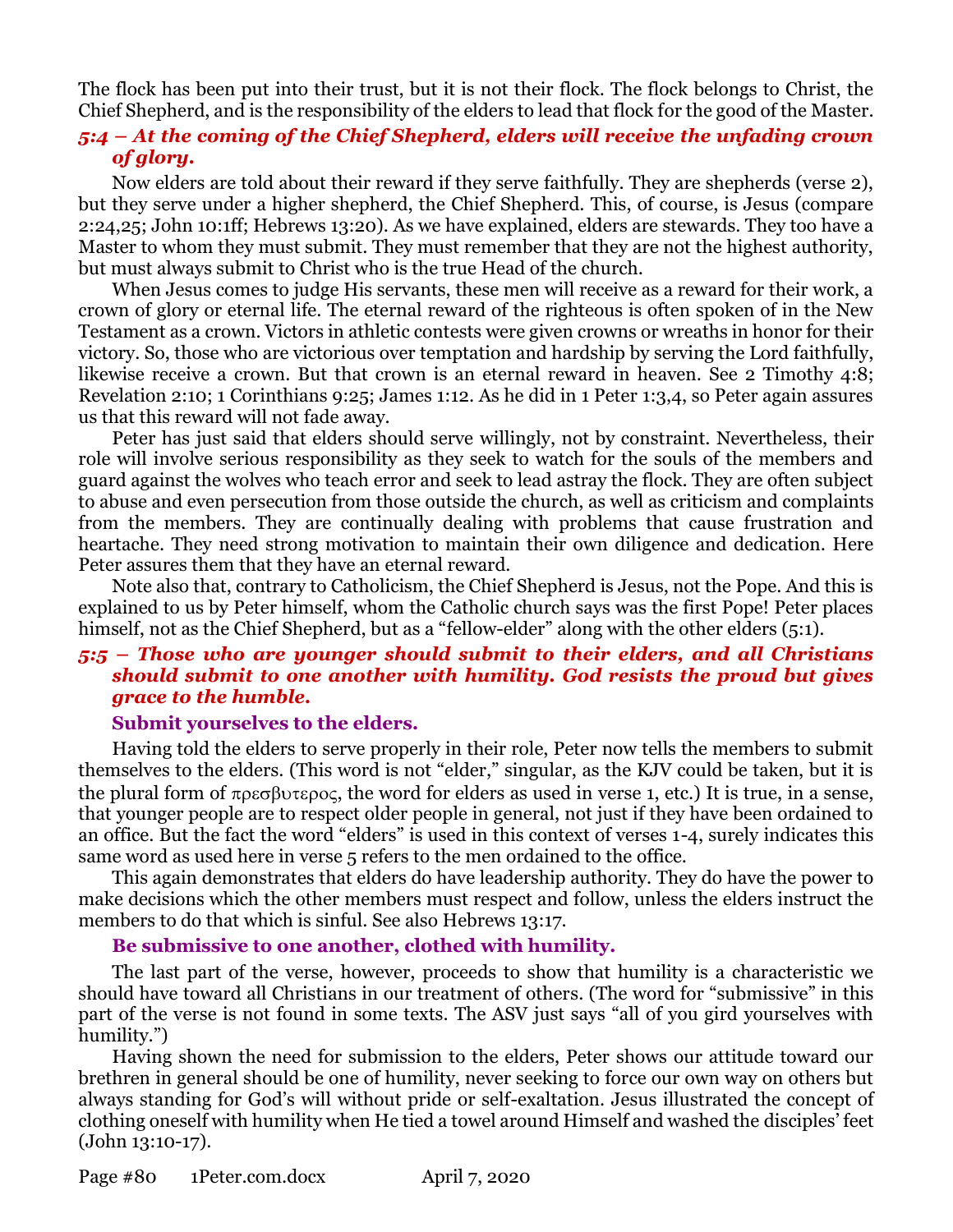Some may wonder if the general humble submission to one another in the last part of the verse means that submission to elders in the first part of the verse does not really involve authority. But we have already shown in our discussion of the previous verses that elders do possess authority in the sense of the right to make decisions that others must follow, subject to the teachings of Christ. The fact the author goes on to discuss general submission where authority is not involved, does not prove elders possess no authority. Compare Ephesians 5:21 which discusses general submission, then 5:22-6:9 proceeds to discuss authority of the husband, of Jesus, of parents, and of masters. Surely this does not mean there is no authority in any of these relations.

It seems to me that the point here is that, in order for the church to function, there are times when we must be willing to submit our will to the will of others even when they have no authority over us. We must not think, "This man outranks me, so I will submit to him. But these other men are my equals, so I can ignore what they think." A local church needs cooperation, unity, and a mutual determination to work together with a spirit of like-mindedness. This often requires giving in to the will of others though they may have no more real authority than we do.

Furthermore, the elders in the congregation must practice mutual submission among themselves. They will not always agree in matters of personal judgment and opinion. So, they must learn to humbly work together with cooperation and goodwill to achieve the peace and unity that God requires. This requires each one at times to be willing to give in to the judgment of the other elders.

And furthermore, the elders must often give up their own personal desires and preferences to accomplish what is best for the congregation. The fact that they possess a realm of authority does not give them the right to ignore the needs of the group or to force their own preferences to the detriment of the group. As we have already discussed above about lording it over the group, they must always be willing to act for the best interests of everyone involved.

#### **God resists the proud, but gives grace to the humble.**

This is also quoted in James 4:6. The original passage being quoted is apparently Proverbs 3:34, though the language is somewhat different.

Worldly people tend to be proud people. The world encourages selfishness and self-exaltation. People pursue their own pleasures, wealth, power, honor, beauty, and anything that pleases them or exalts them above others. Such attitudes will cause people to be resisted and opposed by God.

God repeatedly warns that He hates pride, yet His people frequently and regularly struggle with the problem. The pride that surrounds us in the world far too often infects our own hearts. Jesus repeatedly had to warn His own apostles to humbly serve one another and others rather than seeking exalted positions for their own honor. God's people must learn the same among ourselves. We learn this humility from the example of Jesus as described in Matthew 20:25-28; Philippians 2:1-8.

But God is a God of grace. He offers His blessings to men who do not deserve them. None of us deserve God's favor, yet by His love and mercy He offers many rich gifts, even the hope of eternal life. This cost the death of His Son to accomplish. Such grace is extended even to those who have been worldly.

However, to obtain the blessings of this grace, God's people must cease being proud and worldly and must instead humble themselves before God. We must recognize our lowly position, that we have been sinners who do not deserve God's blessings. This should lead us then to humbly serve those around us, caring for our brethren and seeking their well-being, rather than insisting on our own way and seeking to exalt ourselves.

This thought continues in the next verse, though Peter appears to somewhat change the direction and begin describing the Christian life in general, not just relationships to elders.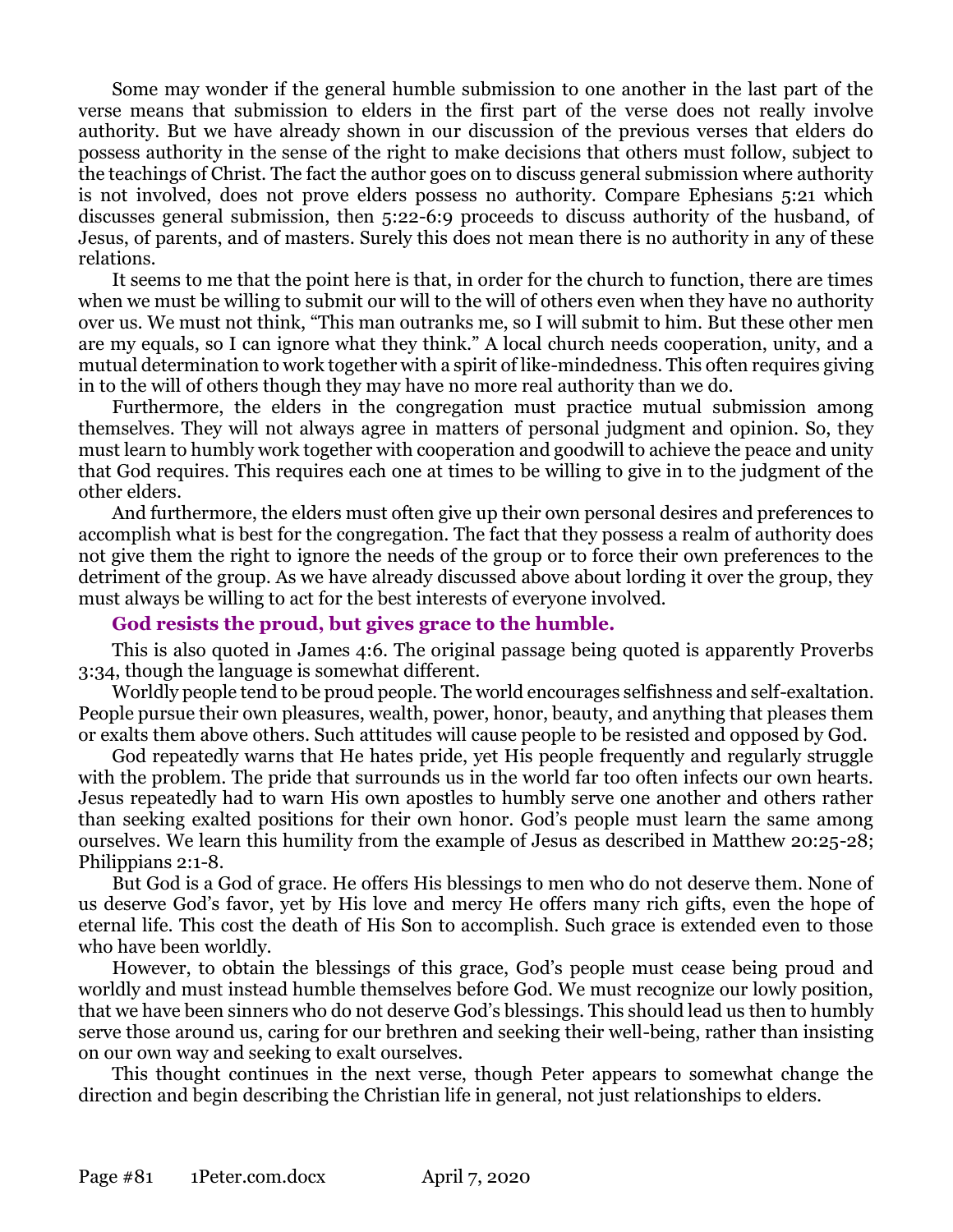Other verses on pride include Romans 12:3-5; Philippians 2:2-5; Proverbs 6:16-19; 16:5,18; 13:10; 1 John 2:15-17; Romans 1:30,32; 1 Corinthians 13:4,5; 2 Timothy 3:2; Luke 14:7-11; Galatians 6:1; Colossians 3:12,13.

And other verses on humility and meekness include Numbers 12:3; Isaiah 57:15; Matthew 5:5; 11:28-30; Galatians 5:22,23; 6:1; Ephesians 4:2,3; Colossians 3:12,13; 2 Timothy 2:24-26; Titus 3:2; James 3:13-18; 1:21-25.

"Proud" ( $\nu \pi \epsilon \rho \eta \varphi \alpha \nu \varphi$ ) – "...1. showing one's self above others, overtopping, conspicuous above others, pre-eminent … 2. especially in a bad sense, with an overweening estimate of one's means or merits, despising others or even treating them with contempt, haughty …: Rom. 1:30; 2 Tim. 3:2; … James 4:6; I Peter 5:5 … Luke 1:51…" – Grimm-Wilke-Thayer.

"Humble" ( $\tau \alpha \pi \epsilon \nu o \varsigma$ ) – "...1. pert. to being of low social status or to relative inability to cope, *lowly, undistinguished, of no account* 2. pert. to being servile in manner, *pliant, subservient, abject* … 3. pert. to being unpretentious, *humble*…" – Bauer-Danker-Arndt-Gingrich.

### **5:6-11 – Trust for God but Resistance for the Devil**

## *5:6,7 – Humble yourselves before God so He may exalt you. Cast your cares upon Him, for He cares for you.*

## **Humble yourselves before God that He might exalt you.**

The discussion of elders concluded in verse 5 with emphasis on the humility that we all need toward one another (see notes there). Here Peter proceeds to show the need for humility toward God, then expands it to describe other responsibilities we have in order to serve God faithfully and oppose Satan. If we are willing to be lowly toward Him, He will exalt us in eternity (compare James 4:10; Luke 18:14; Matthew 23:12; Luke 14:11).

## **Cast your cares upon Him, since He cares for you.**

Peter now reminds us of the value of prayer. He is introducing his closing remarks in the book. He has discussed at length the dangers we face in suffering, and how to handle them. Now in his closing admonitions, he reminds us of the value of prayer and the need to be on guard for what Satan can do to us.

People who are suffering for the cause of Christ need to remember the power of prayer. Of course, we need to remember the power of prayer always, not just when we suffer. Prayer is a powerful force that we all too often neglect. Instead of letting God be our source of strength, we tend to want to do things alone or to forget the strength He can provide.

God has promised that He truly will answer prayers. The result changes the course of events from what would have happened. He promises to answer because He really cares about us. Rather than carrying our burdens ourselves, we need to cast them upon Him. God is not distant from His people, indifferent or unconcerned about our needs. He knows our needs, cares about us, and truly desires to help us. Why carry our burdens ourselves when He desires and offers to help us? And in fact, far too often we fail because we do not trust Him.

Note, however, that there are conditions. God promises that He will hear and answer our prayers if we are righteous and obedient in our service to Him (James 5:16; John 9:31; 1 John 3:22). Further, we must pray fervently and sincerely, meaning what we pray. There is no promise of an answer for a prayer that is offered negligently and indifferently.

See also 1 John 5:14,15; 3:21,22; James 5:16; Matthew 7:7-11; 18:19; 1 Peter 5:7; Philippians 4:6,7; John 14:13,14; cf. 1 Samuel 1:10-28; 7:5-11; 2 Kings 20:1-7; 2 Chronicles 7:11-14.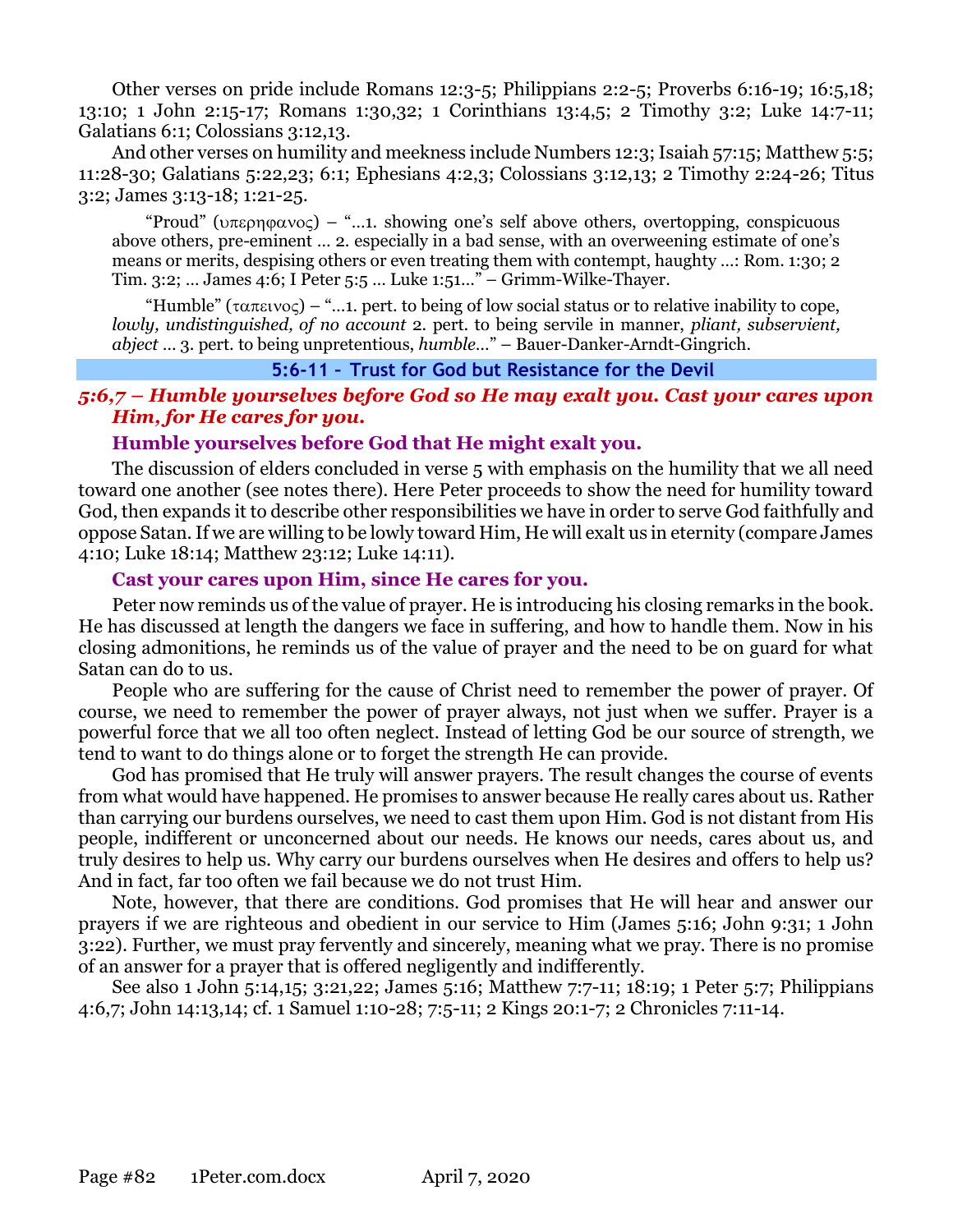## *5:8,9 – Be sober and vigilant because the devil is an adversary like a lion seeking whom he may devour. Resist him steadfastly in faith knowing that other disciples are likewise suffering.*

### **Satan is like a roaring lion seeking whom he may devour.**

Satan should be remembered as the ultimate cause of all the suffering we endure. While we need the admonitions Peter has given about suffering, we must always remember who is ultimately to be blamed for it. And we must realize the great danger he is to us. Having himself been guilty of denying his Master three times, Peter would be well aware of the danger of Satan's temptations.

Satan is real. He is not just a figment of someone's imagination nor is he just a symbolic expression for evil; he is a real living being who is fundamentally evil. He opposes the work of God and therefore seeks to lead astray all those who would serve God. He is not just an innocent little man in a red suit who can do little or no harm, but is extremely dangerous even to the point of causing people to be lost eternally.

He is here compared to a roaring lion seeking to devour whomever he can. A lion is an extremely dangerous animal that can cause great harm, even death. One of its greatest dangers is that it attempts to sneak up on its prey, catching it off guard and capturing it when least expected. This is the point of the illustration here. Satan does not come in obvious ways, but seeks to catch us unprepared by temptations that lure us unexpectedly into sin. So, he is a true "adversary" or enemy in the worst sense.

For other passages about Satan, see 1 John 3:8; Matthew 25:41; 13:19,39; Job 1:6-2:7; Genesis 3:1-6; Matthew 4:1-11; John 13:2; Acts 5:3; Revelation 12:9; John 8:44; 2 Corinthians 11:13-15; Acts 10:38; Luke 13:16; 2 Corinthians 12:7; Hebrews 2:14.

#### **Be sober and vigilant.**

This does not mean, however, that Satan is beyond being dealt with. We need not fall to his devices, but we need God's help to avoid them. First, we must be sober and watchful (compare 1:13; 4:7; Matthew 24:42). We must be of a clear mind, with our guard up and having a strong sense of determination and strong inhibitions. We must have a good understanding of the word of God accompanied by good judgment to avoid tempting situations, to recognize evil, and to resist it.

This sober vigilance requires clear thinking and spiritual watchfulness. Many problems can hinder this sobriety, including apathy and negligence. Perhaps one of the greatest dangers is that people simply do not take evil seriously so they simply ignore the danger.

Another one of the greatest dangers that hinders sober vigilance would be modern alcoholic beverages and drug abuse. One of the first effects of using such drugs is that it hinders and weakens the ability of the mind to think clearly, thereby hindering the ability to distinguish right from wrong and weakening inhibitions. Surely this is one of the main reason why the Scriptures so often warn against the use of alcoholic beverages. See notes on 4:3,4.

"Sober" ( $\nu$ n $\phi$ ω) – "...'to be free from the influence of intoxicants;' in the NT, metaphorically, it does not in itself imply watchfulness, but is used in association with it…" – Vine.

"…to be sober; in the N.T. everywhere tropically, to be calm and collected in spirit; to be temperate, dispassionate, circumspect…" – Grimm-Wilke-Thayer.

"Watch" or "be vigilant" ( $\gamma \rho \gamma \rho \rho \varepsilon \omega$ ) — "1) to watch 2) metaph. give strict attention to, be cautious, active 2a) to take heed lest through remission and indolence some destructive calamity suddenly overtake one" – Grimm-Wilke-Thayer.

## **Resist him steadfast in faith.**

Having such sobriety and vigilance, we must then have the strength of faith to actively *resist* the Devil. We must believe that he can be resisted, so we must resist with firm resolve (compare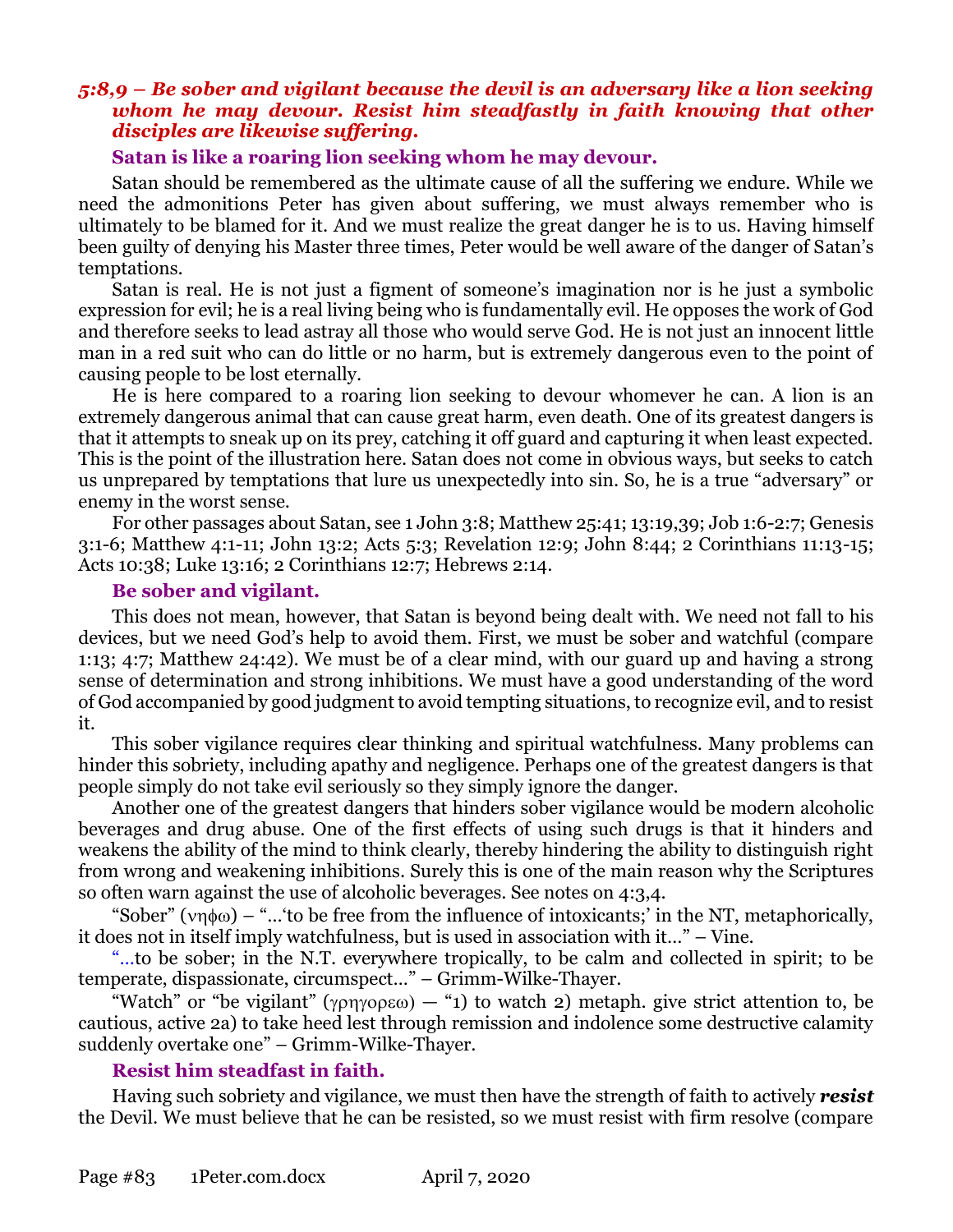James 4:7; Colossians 2:5). In particular, faith is the means by which we quench the fiery darts of the devil – Ephesians 6:16.

In Jesus' day, some people were so possessed by demons that they could not evade them except by miraculous powers. Today, however, we can resist Satan without miracle by trusting in God and being firm in faith.

God has provided the means for Satan to be defeated through the power of Jesus Christ. We must have the faith in Christ and in His provisions to believe that we can be victorious. Many Scriptures describe the specific blessings that God provides, but especially Ephesians 6:10-18 pictures the armor of God as our means whereby we can defeat the power of Satan. When we use this armor, there is no temptation that has overtaken us that is beyond our power to resist  $-1$ Corinthians 10:13.

This means that, if we give in to Satan's temptations, it is our own fault. We cannot blame others or say we could not help it, since we could have resisted had we tried properly. Further, we cannot resist him successfully by superstitions, chanting certain phrases, wearing a cross, etc. We must work at it. It takes diligence, commitment, and hard work.

Then Peter encourages us by reminding us that Satan's attacks are not unique to us. Other of our brethren have suffered at his hand throughout the ages. This can be seen in the case of Job and many others. Do not think God is to blame for suffering. Do not think we ourselves are always necessarily to blame (though we can bring it on by our misconduct). But throughout this letter Peter shows that righteous people often suffer for doing good. When this happens, remember that others have endured faithfully and so can we. (Compare James 5:10,11; Acts 14:22 Hebrews 12:1- 3,8; etc.)

For other passages assuring us that we can successfully overcome Satan's temptations, see Ephesians 6:10-18; Philippians 4:13; 1 Corinthians 10:13; James 4:7; Psalm 121:7; Matthew 6:13; John 17:15; 10:28,29; 2 Timothy 4:18; 2 Peter 2:9; Jude 24; Romans 8:31-39.

## *5:10,11 – May God perfect, establish, and strengthen you after you have suffered a while. Glory and dominion be to Him forever and ever.*

Finally, Peter reminds us that, though we may suffer in this life as he has repeatedly stated, yet there is a reward for our suffering: eternal glory. Further, God is a God of grace and mercy. He is not unaware of our suffering nor is He indifferent. He cares about us and wants to help us as discussed in verse 7. He will help us have strength to endure the suffering. He will establish and settle us (see verse 9). But understand that the reward comes after we have suffered a while. We must be patient and endure.

If we trust in our own strength, we may be defeated, but if we truly trust in the Lord, we will be victorious. In fact, the very promise of eternal glory itself can strengthen us to endure this suffering, as discussed in 1:3-5. And again, as in 1:6,7, the suffering can make us better people, perfected and strengthened, etc.

#### **5:12-14 – Concluding Remarks**

### *5:12-14 – Paul wrote by means of Silvanus to exhort and testify that this is the true grace in which we should stand. He sent greetings from Babylon and from Mark, and said to greet one another with a kiss of love.*

These closing verses conclude Peter's letter. He has written by the hand of Silvanus. And his goal has been to remind them that, in these teachings we learn of the true grace of God and we should therefore stand fast in it. Do not fall away by giving in to temptation.

He wrote from Babylon (see introductory notes) and sent greetings from the elect there and from Mark. He concluded by praying for God's peace to be on them.

#### **Notes on Silvanus**

That Silvanus refers to Silas is made clear by the fact that Silas was with Paul and Timothy when Paul wrote 1 Thessalonians, according to Acts 18:5. But he is listed as Silvanus in the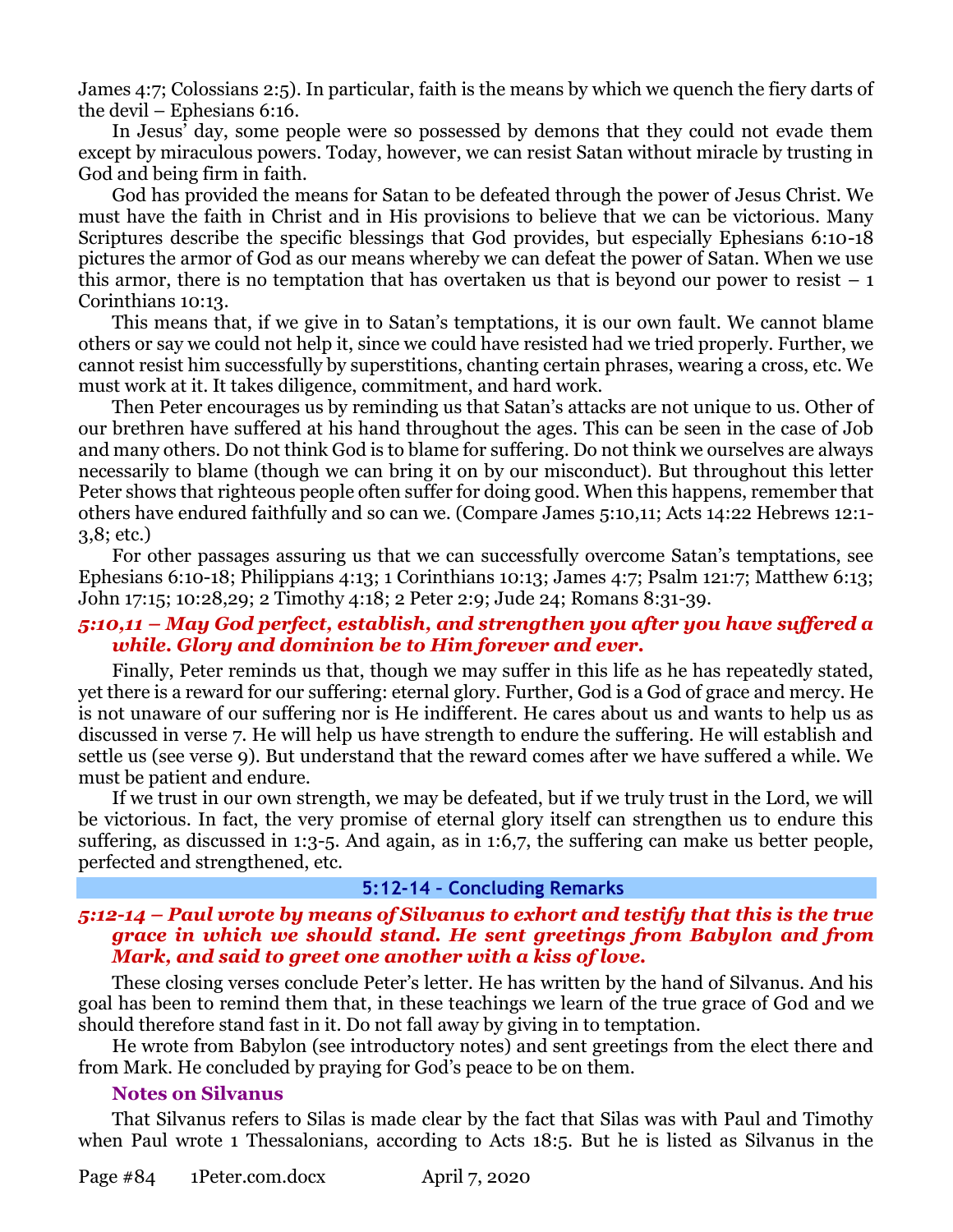introduction to that epistle. (McGarvey explains that Silas is just an abbreviated form of Silvanus. That explanation is as good as any, although other commentators attempt other explanations.)

Here are some other facts about Silas:

\* Silas had been entrusted by the church in Jerusalem to carry its letter to the church in Antioch after the meeting about circumcision (Acts 15:30-35).

\* When Barnabas and Paul separated because of their disagreement about taking Mark, Paul chose Silas to accompany him (Acts 15:36-41).

\* Silas accompanied Paul on his second journey (Acts 16-18), enduring with him many of his persecutions and hardships.

\* Called "Silas" throughout the book of Acts, he is called "Silvanus" in 2 Corinthians 1:19; 1 Thessalonians 1:1; 2 Thessalonians 1:1; 1 Peter 5:12.

### **Notes about Mark**

Other New Testament passages tell us the following information about Mark:

\* He is also called John Mark.

\* His mother's name was Mary. She owned a house in Jerusalem, where Christians met on one occasion to pray for Peter when he was in prison (Acts 12:4,5,12).

\* He was related to Barnabas (cousins or uncle and nephew depending on translation – Colossians 4:10).

\* He accompanied Paul and Barnabas on their first preaching trip, but for some insufficient reason he deserted the company. This later became a cause of strong disagreement when Paul and Barnabas wanted to go on a second journey. The disagreement was so strong that they separated, Barnabas taking Mark and Paul taking Silas (Acts 12:25; 13:5,13; 15:37-39).

\* Nevertheless, Mark did work with Paul again later, and Paul viewed him as being useful to him in the work (2 Timothy 4:11; Colossians 4:10).

\* Mark was a close associate of Peter, who referred to him as his son (1 Peter 5:13). This could mean that Peter taught and converted Mark. But in any case, it surely refers to very close association.

\* He was the inspired author of the record of the life of Christ that bears his name. Many people believe that, because of Mark's close relationship with Peter, his record of the life of Christ was based primarily on Peter's testimony of his own firsthand experiences.

## **What is the significance of the "kiss of love"?**

Compare 2 Corinthians 13:12; Romans 16:16; 1 Corinthians 16:20; 1 Thessalonians 5:26. Consider the following points:

1. Kissing was a common, customary form of greeting among people in that society, even among people of the same sex: see Luke 7:45; 22:48; 15:20; Acts 20:37; Genesis 27:26; 33:4. (See also Matthew 26:49; Mark 14:45; Matthew 26:48; Mark 14:44; Luke 22:47; Genesis 48:10; 50:1; Exodus 4:27; 18:7; Ruth 1:14; 1 Samuel 10:1; 20:41: 2 Samuel 14:33; 15:5; 19:39; 20:9; 1 Kings 19:20; Genesis 29:13; 45:15; Song of Solomon 1:2; 2 Samuel 20:9; 1 Kings 19:18; Job 31:27; Proverbs 24:26. The Greek word is  $\varphi\lambda\eta\mu\alpha$  (a kiss – other verses use verb forms  $\varphi\lambda\epsilon\omega$  or καταφιλεω.)

2. In these passages, the apostles are not commanding Christians to institute a religious ritual or ceremony, for the practice was already an existing customary greeting having no religious significance. The Scriptures simply regulate a custom that already existed.

The emphasis should be on the words "of love," or "holy." Christians will naturally want to greet one another and show affection. One common means of that day was by a kiss. Apostles approved of the practice as a custom, but insisted that it be kept holy and a sincere expression of love. It should not be allowed to degenerate into an occasion of sensuality or hypocrisy, but should be kept pure and sincere.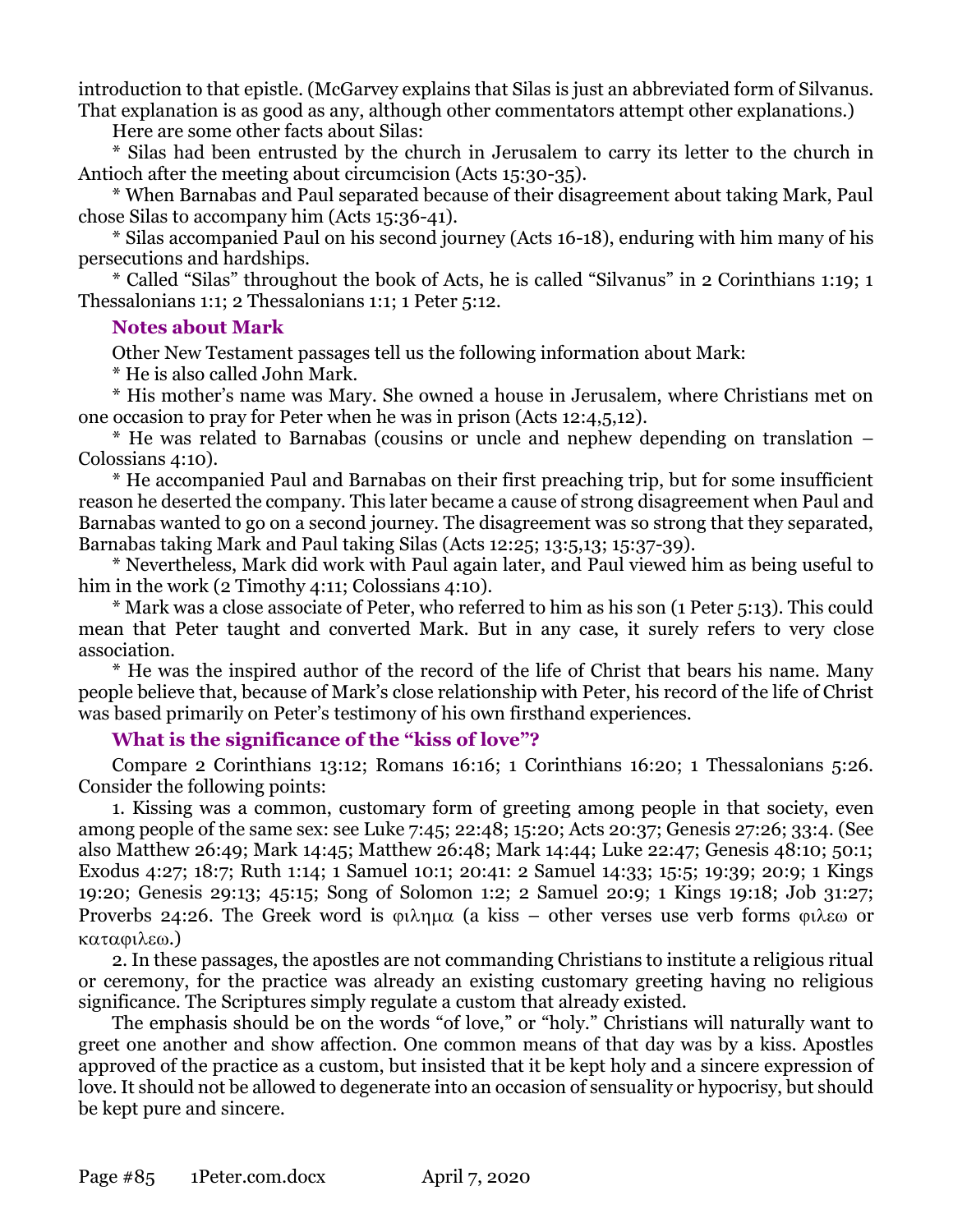3. The holy kiss is mentioned only in the *closing* of letters along with salutations and other customary greetings. It is never discussed in any doctrinal part of any book like other regular ordinances that God has ordained for New Testament religious service (baptism, the Lord's Supper, etc.).

It is a **greeting**, not a *command*. It is like telling someone, "Say Hello to for me." Or "Give \_\_\_\_ a hug for me." If the person forgets to do so, has he done something terrible? If an inspired apostle said to do such a thing, would that change the nature of it? Would every such request made by an inspired writer automatically cease to be a personal request and become instead a command of God, under penalty of sin? If an apostle wanted someone to just say "Hi" for him, like we do, how would he tell people to do so? Isn't that all this really is?

Study other greeting portions of Paul's letters and you will find many other statements instructing those who received the letters to do things, yet we naturally take them to be personal requests for those specific people to whom the letter is addressed in that particular time. They are not universal commands to be practiced by all other people in all other times who read the letters. They are not requirements which would constitute sin if neglected, nor would they incur an eternal penalty. These are simply requests or advice.

Note these examples:

Romans  $16:3,5,6,7,8,9,10,11,12,13,14,15$  – If these are requests from Paul in giving greetings, not commands such that neglect of them constitutes sin, why view any differently the greeting of the holy kiss in Romans 16:16 and parallels elsewhere?

Titus 3:15 – Must *we* greet everyone who loves Paul? If Titus missed some, did he sin?

2 Timothy 4:13 – Must we take books and parchments with us when we travel? Would Timothy have sinned if he left one behind?

Philippians 4:21 – Does this mean all of us must salute every saint everywhere, or even every saint we ever meet? If one visits a congregation and greets some of them but not all, is that a sin? See also Colossians 4:15; 2 Timothy 4:19.

4. We are never given any *purpose* for the practice that attaches any reason why it should be a universal practice for all time. It is never based on any principle of universal application, as are the command to be baptized or remember Jesus' death in the Lord's supper, etc. We are never given any regulations about time or place or circumstances in which to do it (as is done with baptism, Lord's supper, etc.). Rather than giving us a command to do this and to start it if we have not been doing it, the implication seems to be: Since you are doing this, when you do it, do it like this.

5. A parallel is found in 1 Peter 2:17: "Honor the king." This is not a command to them to institute a king if they did not have one. It simply tells them how to treat a king if society already has one. If another custom existed regarding civil authority, then we should honor those in authority according to the custom as it existed. So it is with the kiss. The instruction is not to start the practice even if it does not exist. The point is that if it already does exist, then make sure it is done in a holy way. But if some other customary greeting exists, then use it in a pure and sincere manner.

6. Other forms of greeting existed in Bible times (compare 2 Corinthians 13:13), and were used by Christians. Kissing was nowhere emphasized as a unique greeting among Christians. Other people besides Christians used it, and Christians used other greetings besides it. So why must we use it today?

7. Never is any other social custom of those days bound on God's people for all times. If this is done here, then it would be the only instance of it. Compare foot-washing, slaves and masters, tearing garments, wearing sackcloth, etc. God never gave instructions instituting these as being things required by His will. He did, however, give regulations restricting them where they existed. This is what is being done with the kiss.